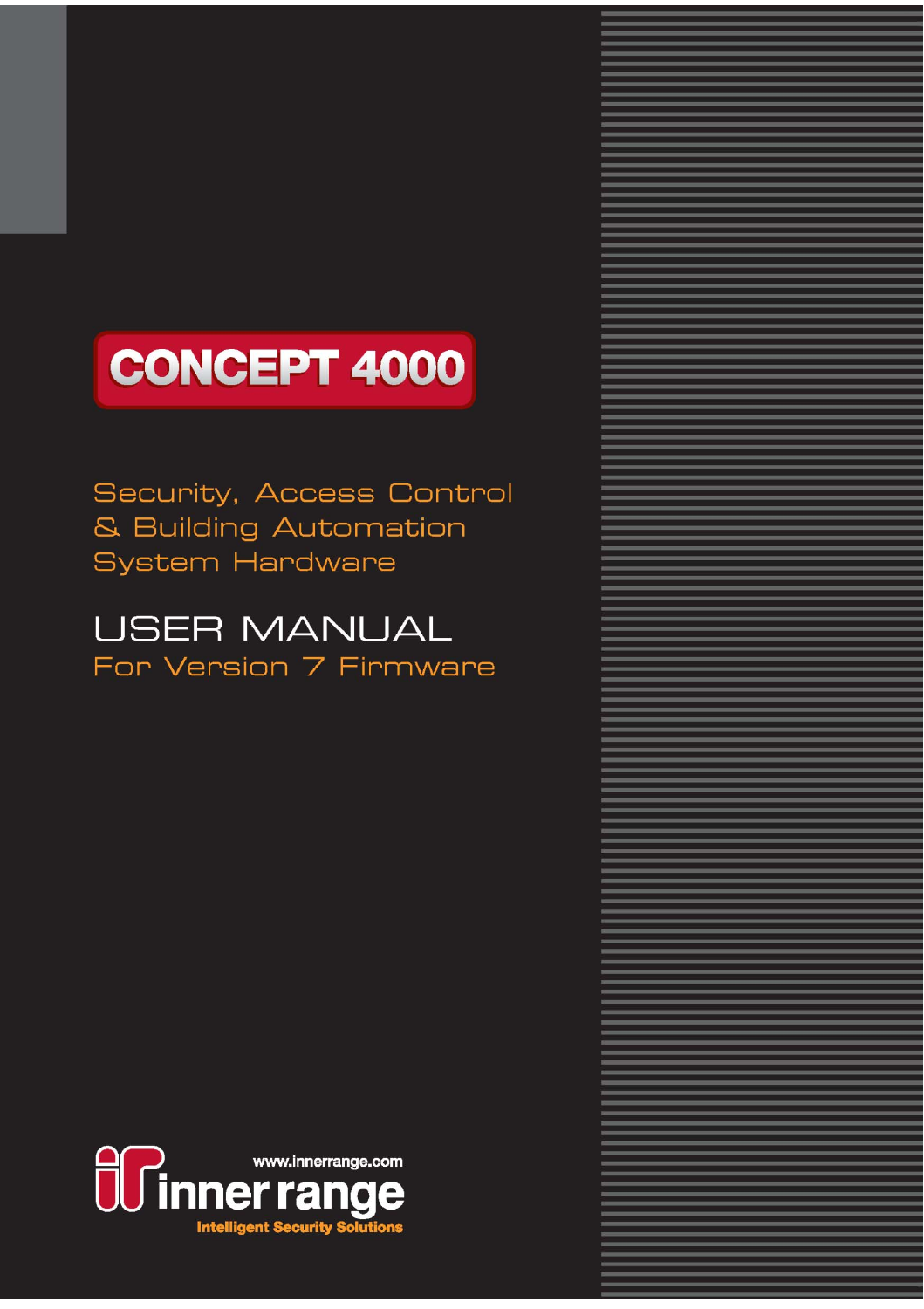# **SYSTEM DETAILS**

| <b>CUSTOMER:</b>                   |              |              |                  |                     |
|------------------------------------|--------------|--------------|------------------|---------------------|
|                                    |              |              |                  |                     |
|                                    |              |              |                  |                     |
|                                    |              |              |                  |                     |
| <b>INSTALLED BY:</b>               |              |              |                  |                     |
|                                    |              |              |                  |                     |
|                                    |              |              |                  |                     |
|                                    |              |              |                  |                     |
|                                    |              |              |                  |                     |
|                                    |              |              |                  |                     |
|                                    |              |              |                  |                     |
|                                    |              |              |                  |                     |
|                                    |              |              |                  |                     |
|                                    |              |              |                  |                     |
| <b>CARD TYPE USED:</b> Credit Card |              |              | <b>Site Code</b> | <b>Direct Entry</b> |
| If "Site Code" Cards are used:     |              |              |                  |                     |
|                                    | <b>SC001</b> | <b>SC002</b> | <b>SC003</b>     | <b>SC004</b>        |
| <b>SITE CODE:</b>                  | .            |              |                  |                     |
| <b>SITE CODE OFFSET:</b>           |              |              |                  |                     |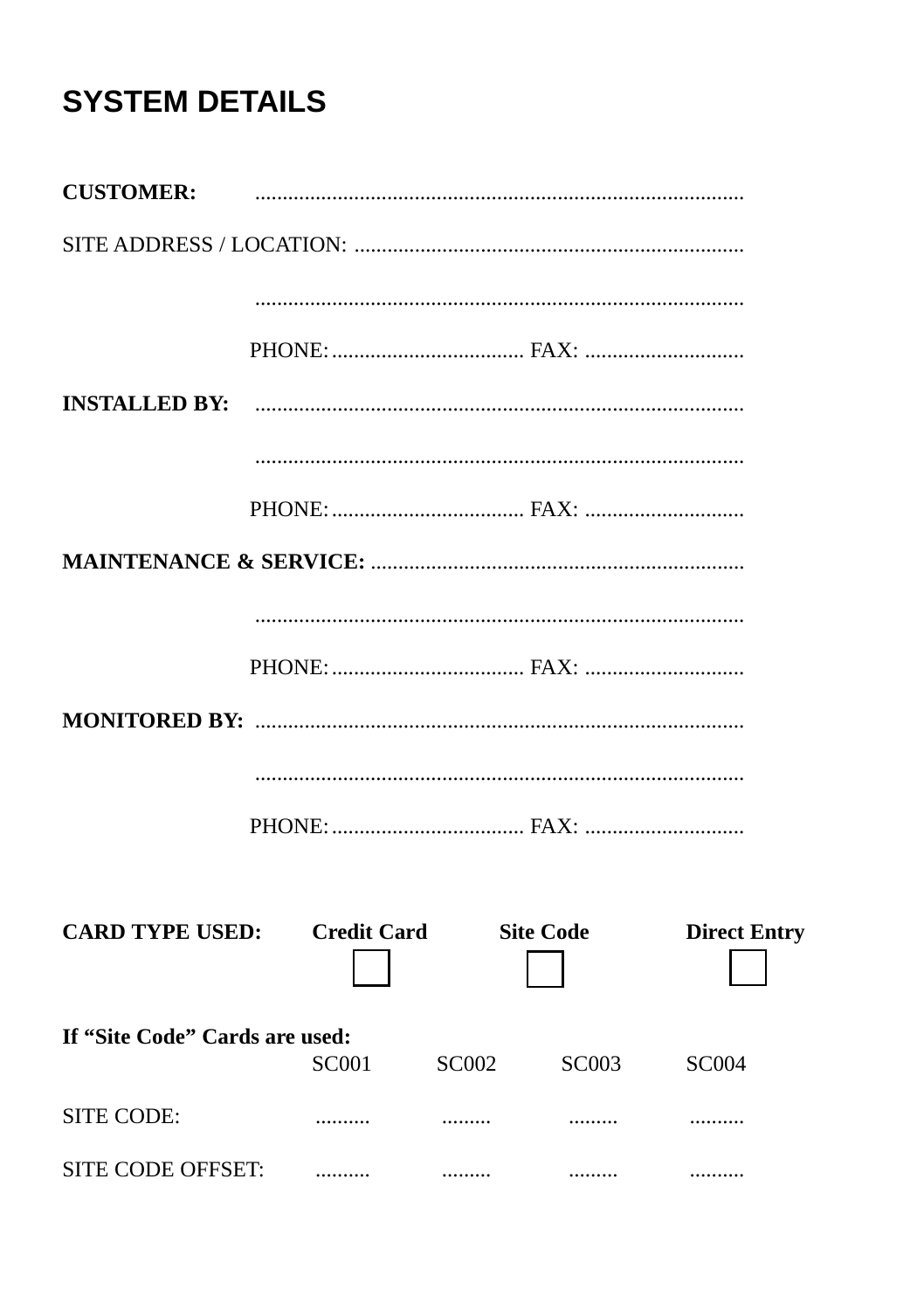# **CONCEPT 3000/Access 4000 CONCEPT 3000/Access 4000 User Manual User Manual Revision 7.8**

### **NOTES**

### **1) Contents and Index.**

Turn to the next page for the Table of Contents. The Index commences on Page 120.

### **2) HELP**

REMEMBER !! Any time you need it; Help is as close as the press of a key. **HELP** 

### **3) "Insight" System Management Software.**

"Insight" is an optional PC Software package that provides most of the system functions and menu options described in this manual. The software is menu driven and makes system management even easier, in a simple Windows "point and click" environment with a dynamic graphical interface. *Consult your Installer for details.*

### **4) Color Touchscreen Terminal.**

A Touchscreen Terminal is also available for systems with V6.2 firmware or later. This product comes in ivory or charcoal finish and has a touch-sensitive 3.5" (9cm) color display. It provides a simple, intuitive, graphical user interface that can be tailored to the site requirements by the installer. *Consult your Installer for details.*

### **5) Optional Features.**

This manual describes many optional features that may or may not be utilized in a particular system. Optional features generally require additional programming and/or installation of additional hardware. Consult the Installer for details of features and functions available in your system and use the check-boxes provided in the Table of Contents to indicate which are used.

### **INNER RANGE recommends that all CONCEPT systems are installed & maintained by FACTORY CERTIFIED TECHNICIANS.**

**For a list of Accredited Dealers in your area refer to the Inner Range Website. http://www.innerrange.com**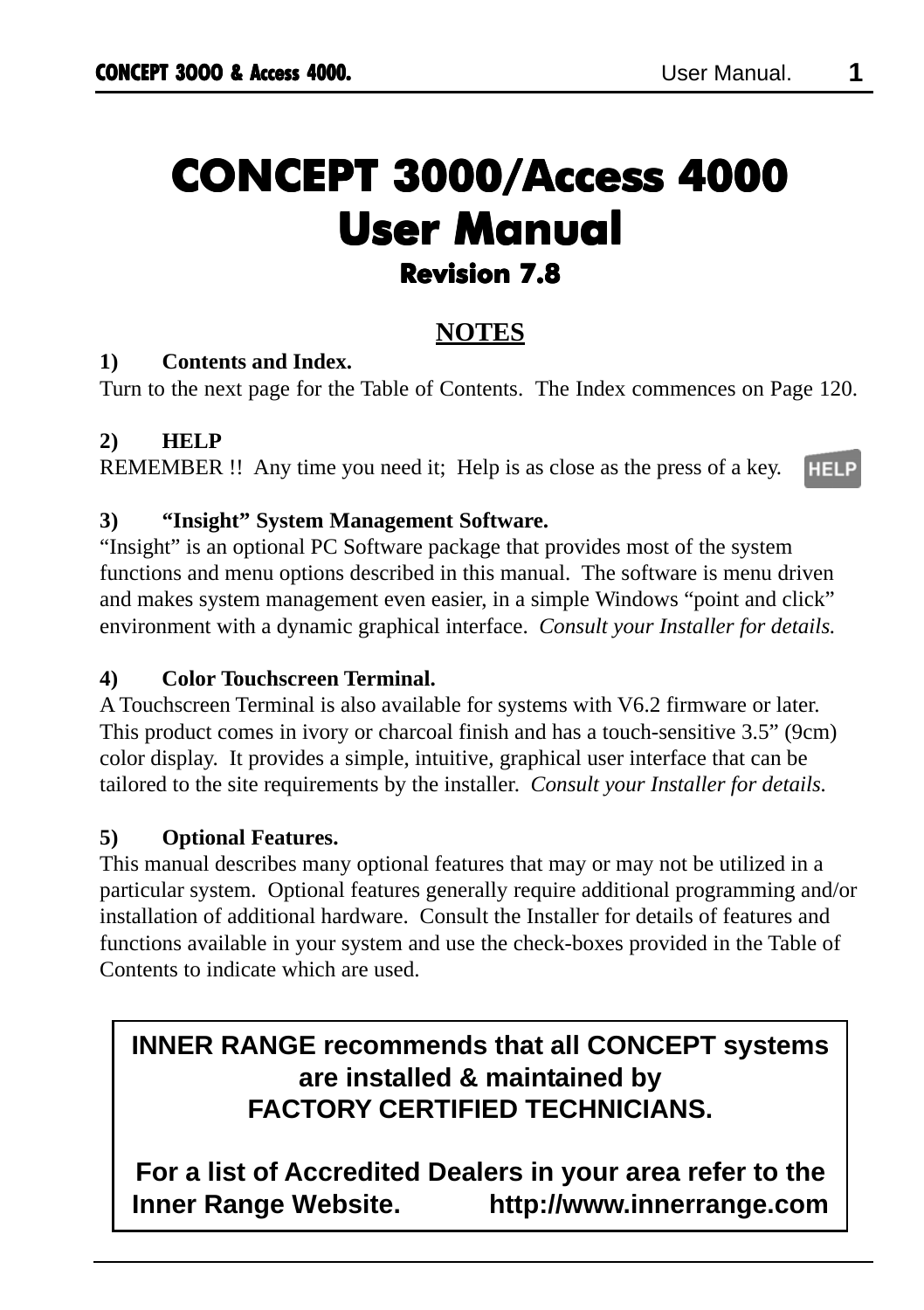### **CONTENTS**

| $\sqrt{If}$                                |                                                            |  |
|--------------------------------------------|------------------------------------------------------------|--|
| Used.                                      |                                                            |  |
| $\begin{bmatrix} 1 \end{bmatrix}$          |                                                            |  |
| $\lceil \rceil$                            |                                                            |  |
| $\overline{1}$<br>$\Gamma$                 |                                                            |  |
| $\Gamma$<br>$\overline{\phantom{a}}$       |                                                            |  |
| ſ<br>$\Box$                                |                                                            |  |
| $\lceil \rceil$                            | Turning 24 Hour (Tamper) monitoring OFF and ON.  19        |  |
| $\overline{\phantom{a}}$<br>L              |                                                            |  |
| $\overline{\phantom{a}}$<br>$\Gamma$       |                                                            |  |
| $\lceil \; \rceil$                         |                                                            |  |
| $\overline{a}$<br>$\overline{\phantom{a}}$ |                                                            |  |
|                                            |                                                            |  |
| $[\ ]$                                     |                                                            |  |
| $\lceil \cdot \rceil$                      |                                                            |  |
|                                            | USER SYSTEM STATUS & CONTROL OPERATIONS  26                |  |
| L<br>$\perp$                               |                                                            |  |
| $\lceil \rceil$                            |                                                            |  |
| $\lceil \rceil$                            |                                                            |  |
| $\lceil \cdot \rceil$                      |                                                            |  |
| L<br>$\overline{1}$                        |                                                            |  |
|                                            |                                                            |  |
|                                            |                                                            |  |
|                                            |                                                            |  |
|                                            |                                                            |  |
|                                            |                                                            |  |
|                                            | <b>Information:</b>                                        |  |
| $[\ ]$                                     |                                                            |  |
| $\begin{bmatrix} 1 \end{bmatrix}$          |                                                            |  |
| $\overline{\phantom{a}}$<br>ſ              | VIEW ANALOGUE VALUES  MENU, 1, 3  38                       |  |
| L<br>$\overline{1}$                        | VIEW EVENT COUNTER VALUES  MENU, 1, 4  39                  |  |
| L<br>$\overline{\phantom{a}}$              | View Input States / Clear Trouble Zones  MENU, 1, 5  40/41 |  |
| $\overline{[}$<br>$\overline{1}$           | VIEW POWER MODULE STATUS  MENU, 1, 6  42                   |  |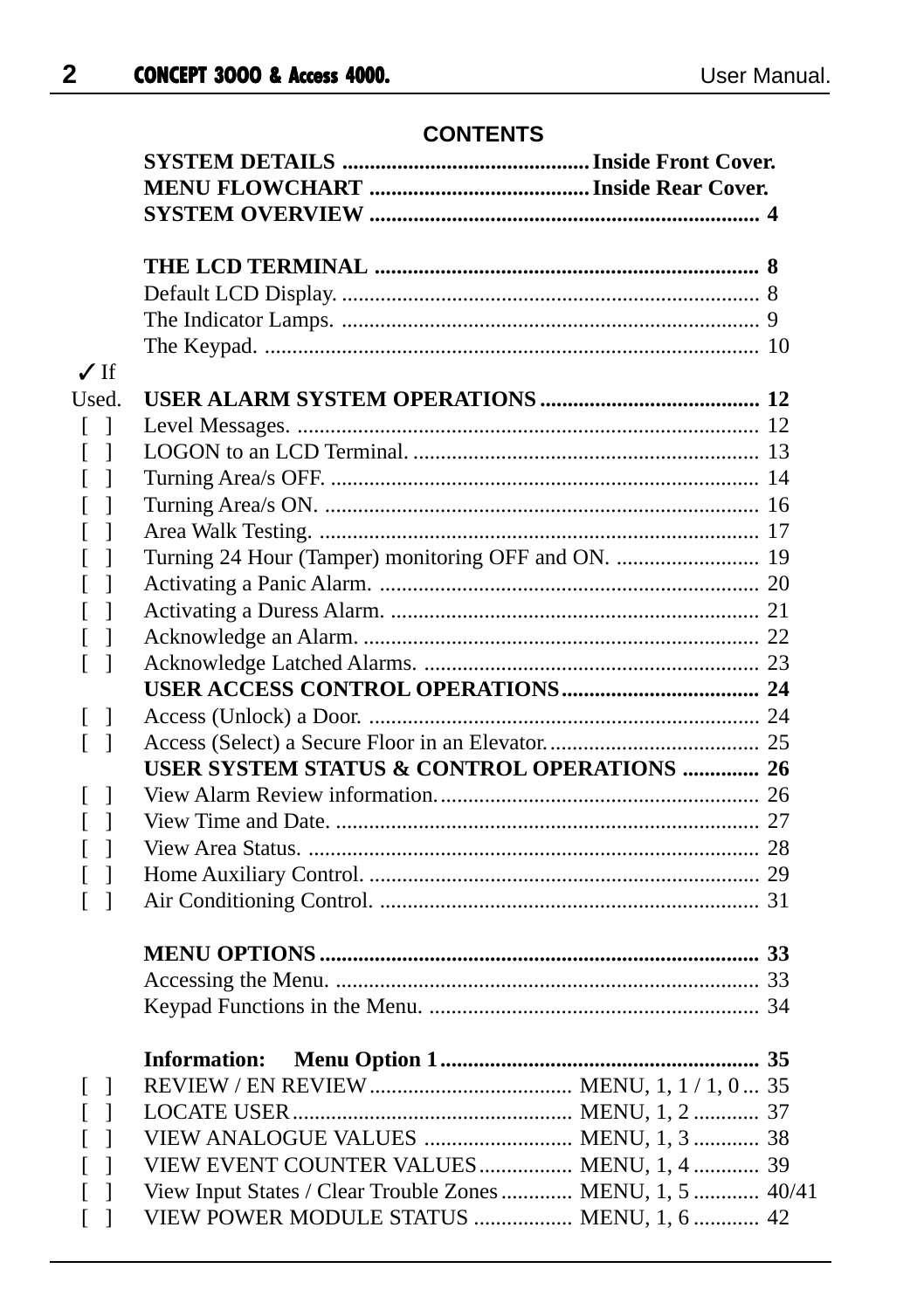| - 1   |
|-------|
|       |
| 44    |
| 44/45 |
| 57    |

|                                 | User Manual.<br><b>CONCEPT 3000 &amp; Access 4000.</b>  | 3 |          |
|---------------------------------|---------------------------------------------------------|---|----------|
|                                 |                                                         |   |          |
|                                 | Access:                                                 |   | Contents |
| -1<br>$\mathbf{I}$              | USER PROGRAMMING & FLOWCHART  MENU, 2, 1  44/45         |   |          |
| $\mathbf{I}$                    | USER RF REMOTE FOB PROGRAMMING  MENU, 2, 1  57          |   |          |
| I                               |                                                         |   |          |
| I                               |                                                         |   |          |
| I                               | LISTS (Door / Lift Car / Floor)  MENU, 2, 3, X  69      |   |          |
|                                 |                                                         |   |          |
| 1<br>$\mathbf{I}$               |                                                         |   |          |
| -1<br>$\mathbf{I}$              | <b>Isolate:</b>                                         |   |          |
| $\Box$                          |                                                         |   |          |
|                                 |                                                         |   |          |
|                                 | <b>Times:</b>                                           |   |          |
| -1<br>$\mathbf{L}$              |                                                         |   |          |
| $\mathbf{I}$                    |                                                         |   |          |
|                                 |                                                         |   |          |
| 1                               |                                                         |   |          |
|                                 | Misc:                                                   |   |          |
| $\perp$<br>$\mathbf{I}$         |                                                         |   |          |
| -1<br>$\mathbf{I}$              |                                                         |   |          |
|                                 | Service:                                                |   |          |
| -1<br>$\mathbf{I}$              |                                                         |   |          |
| $\mathbf{I}$                    |                                                         |   |          |
|                                 |                                                         |   |          |
| 1                               |                                                         |   |          |
|                                 | Control:                                                |   |          |
| -1<br>$\mathbf{I}$              |                                                         |   |          |
| 1                               | DOOR CONTROL (Open/Close)  MENU, 9, 2  100              |   |          |
| I                               | LIFT CONTROL (Access/Secure)  MENU, 9, 4  101           |   |          |
| <sup>1</sup>                    | ADJUST EVENT COUNT  MENU, 9, 6 102                      |   |          |
|                                 | ADJUST AREA USER COUNT  MENU, 9, 7  103                 |   |          |
| $\begin{bmatrix} \end{bmatrix}$ | AMNESTY (Anti-passback)  MENU, 9, 8  104                |   |          |
|                                 | <b>OTHER CONTROL PRODUCTS AND OPERATIONS</b>            |   |          |
| $\mathbf{I}$                    |                                                         |   |          |
| $\overline{1}$                  |                                                         |   |          |
| I                               | GSM Mobile phone Remote Control and Alarm messages  112 |   |          |
| 1                               |                                                         |   |          |
|                                 |                                                         |   |          |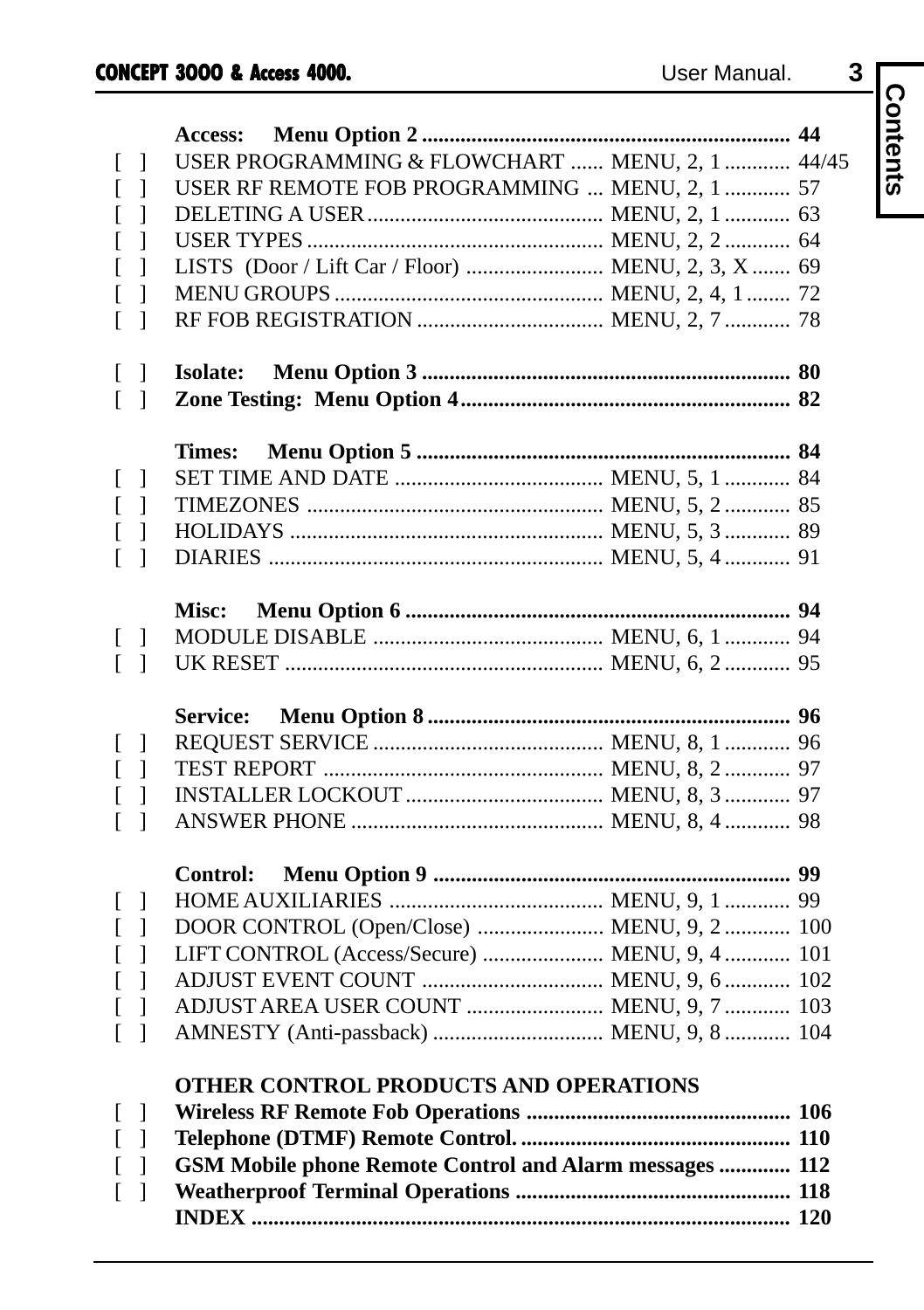## **SYSTEM OVERVIEW**

The "3000" & "Access 4000" provide the next generation in Access Control, Security Management and Building Automation Systems. Both systems offer the system designer the ability to provide Security monitoring, Access Control and Automation as either independent or integrated facilities. Integration can be implemented to whatever degree required in each Area of the system being protected and managed.

Many innovative programming options provide the product with the flexibility to fulfil the security management requirements of the most demanding applications.

The programming structure allows for easy expansion and alteration to the system configuration when security needs change, providing the customer with a product that will stand the test of time and be ready for all future requirements.

Some features are not available on earlier versions of system firmware. This is noted where relevant. To display the Version No., press the  $\leq MENU$  key. If prompted with Menu options, select  $\langle 2 \rangle$ . A scrolling "System information" screen will display the Serial No. and Version in the form, "SN: 1234 Vers: E05.20 ..." e.g. Version 5.20.

### **Understanding your system.**

The following Terms should be understood to ensure that your system is used effectively. Please take the time to read these brief explanations.

### **AREAS**

A system is normally divided into logical and practical partitions called "Areas" which can be controlled and/or reported either individually or as a group.

When you require an Area to be protected or enabled, you need to turn the Area ON. When protection is no longer required for an Area, or the Area functions are to be disabled, you turn the Area OFF.

All Areas protected by your system have names of up to 16 characters that are displayed on the LCD Terminal when required, for quick and easy identification. These names can be chosen by you for easy recognition by Users in your system. Examples of Area Names:

| <b>OFFICE</b> | <b>WORKSHOP</b>  | <b>HOUSE &amp; GARAGE</b> | <b>FIRE</b>           |
|---------------|------------------|---------------------------|-----------------------|
| <b>FOYER</b>  | <b>WAREHOUSE</b> | <b>ADMINISTRATION</b>     | <b>DURESS BUTTONS</b> |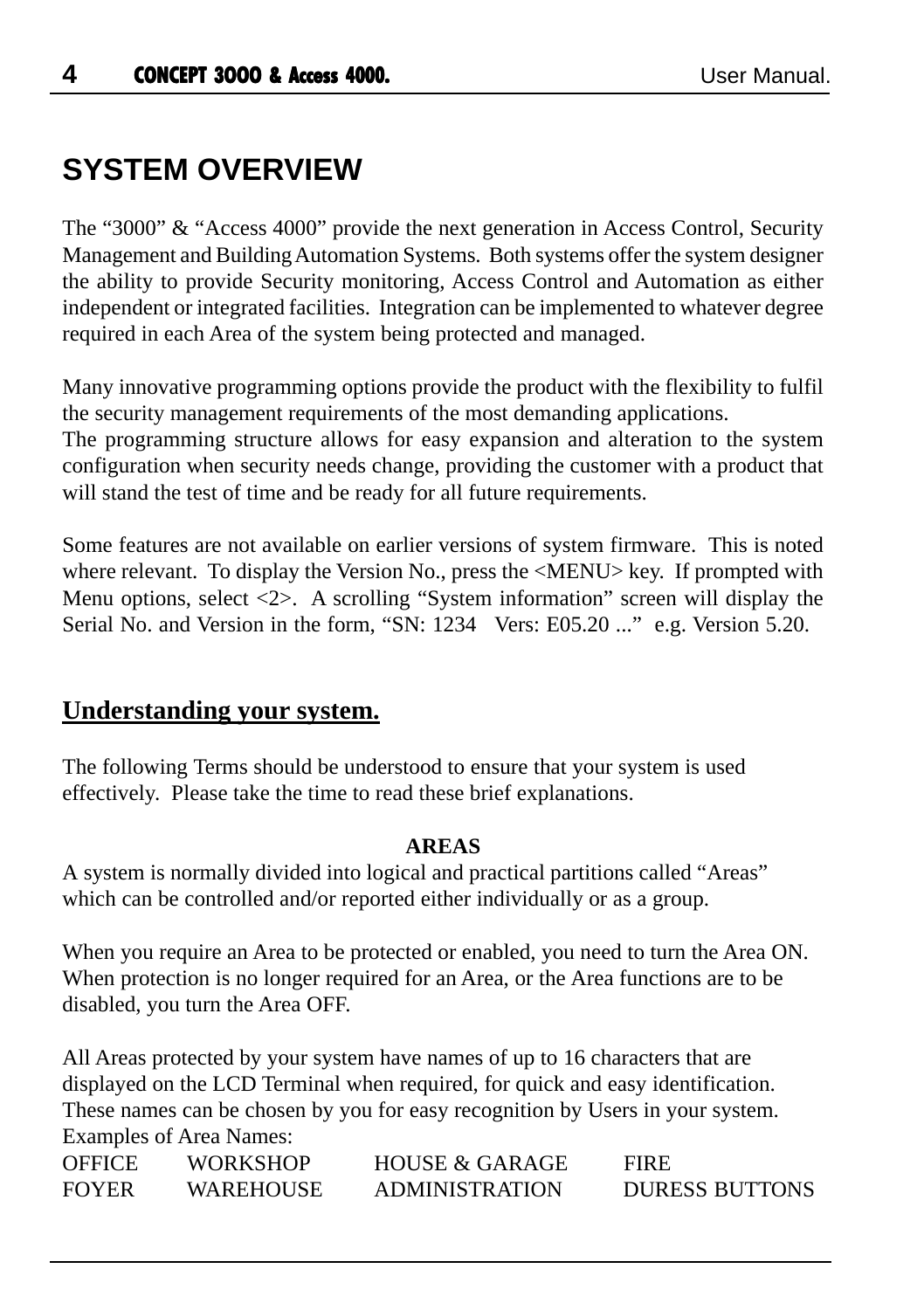### **USERS**

Your system can be operated by one or more persons called "Users". A User must have a PIN Code and/or a Card &/or a Wireless Remote in order to perform any operations.

A User is also given a name of up to 16 characters for easy identification and a "User Type" to define which Area/s they can control and what other operations they are allowed to perform. In systems incorporating Access Control facilities, the "User Type" also defines which Doors and/or Lift Cars and Floors the User may access.

The User's name and User Type are assigned by the System Administrator (or other person/s who are allowed to program Users) and can be programmed appropriately for each individual User. *See "User programming" for an overview.*

### **ZONES and SYSTEM INPUTS**

Each Area in your system is protected by using detectors connected to inputs on the equipment. These devices are designed to register movement, unauthorised access and undesirable situations, in the protected Area. These detector inputs are called "Zones" (also known as sectors in some systems). Zones can also be used as Inputs for Access Control and Building Automation functions such as Exit buttons, Switches, Thermostats, interface to Remote Control Receivers, etc.

All Zones have programmable names of up to 24 characters, which are displayed on the LCD Terminal when required for quick and easy identification.

Examples of Zone Input names: FRONT ENTRY DOOR HALLWAY PIR WORKSHOP ROLLER DOOR VAULT WALL SEISMIC BASEMENT SMOKE DETECTOR DURESS BUTTON FRONT DESK

This product is also equipped with built-in diagnostic facilities that monitor the system for any problems, or attempts to tamper with the equipment. Alarms generated by the system monitoring are called "System Inputs". System Inputs also have names (pre-programmed) that are displayed on the LCD Terminal when required for quick and easy identification.

Examples of System Input names: CABINET TAMPER LOW BATTERY DETECTOR FUSE EXTERNAL SIREN TAMPER DURESS LINE FAULT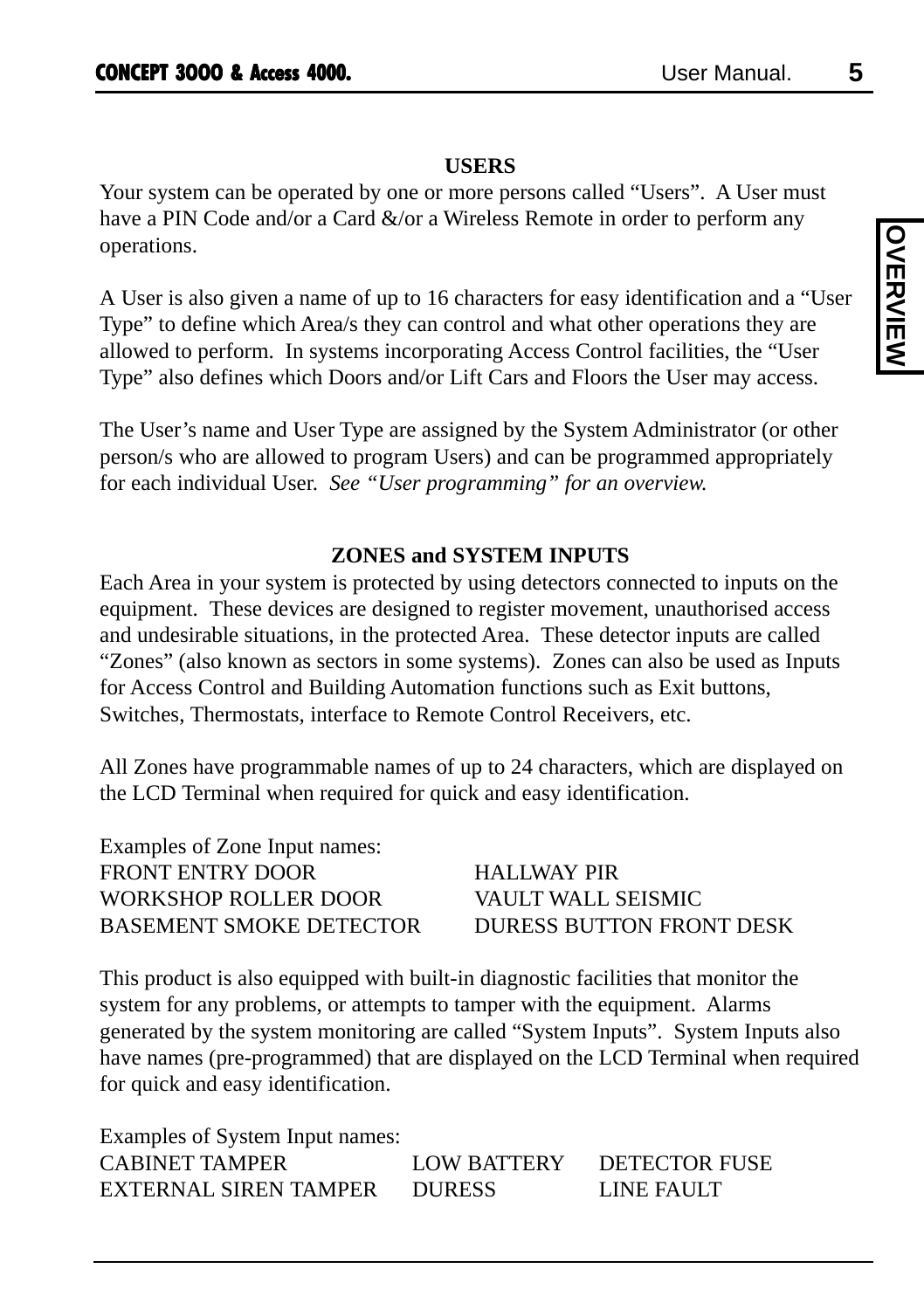### **LCD TERMINALS**

Many system operations, such as turning Areas ON and OFF, are usually performed at a Terminal. A system may have up to 99 Terminals connected. Any of these Terminals can be used to operate the system, however, the system may be programmed to limit the operations available at some Terminals. *See "The LCD Terminal" on p 8-11 for full details of display and keypad functions.*

USING A TERMINAL. The first step in using an LCD Terminal is to logon with your secret PIN code using the digit keys, then the <OK> key. The system will identify you and may greet you by name with a message on the display. After a few seconds, the display will prompt you with the name of the first Area (or Area List) that you are allowed to turn ON and/or OFF and the action required.

THE DISPLAY. The LCD display is used to annunciate alarms, show the status of the system, and guide the User through operations and programming using plain English text. Sometimes it is necessary for the message to be longer than the width of the display. When this occurs, the message will automatically scroll slowly to the left so that you can view the entire text.

Many items in the system can have names programmed to provide easy identification via the LCD Display (e.g. Users, User Types, Areas, Zones, Home Auxiliaries, etc.) If an item used in your system is only identified by the default name -

e.g. .Area 003 (the item ID number, preceded by a full stop), you may wish to ask the Installer or System Administrator to program a more suitable name for the item.

HELP. A special feature of this product is the <HELP> key. No matter what stage of an operation you are up to, pressing the <HELP> key will display a Help message related to the specific operation you are performing. If at any time you are not sure what to do next when using the system, press the  $\langle \text{HELP} \rangle$  key.

### **WEATHERPROOF TERMINALS**

The Inner Range Weatherproof Terminal may be used to turn an Area ON and OFF  $\&$ /or unlock a Door. This unit has a keypad with digit keys (0-9), OK key, ON/OFF key and a beeper. Four lamps are also provided:

- A Green "Code" lamp to indicate a User is logged-on

- A Red "Area status" lamp. NOTE: Only operates while a User is logged on. - Two general purpose Yellow lamps.

*For full details refer to "Weatherproof Terminal Operations" in this manual.*

### **TOUCHSCREEN TERMINALS**

A Touchscreen Terminal is also available that provides access to most of the control and monitoring operations. *See the Touchscreen Terminal User Manual for details.*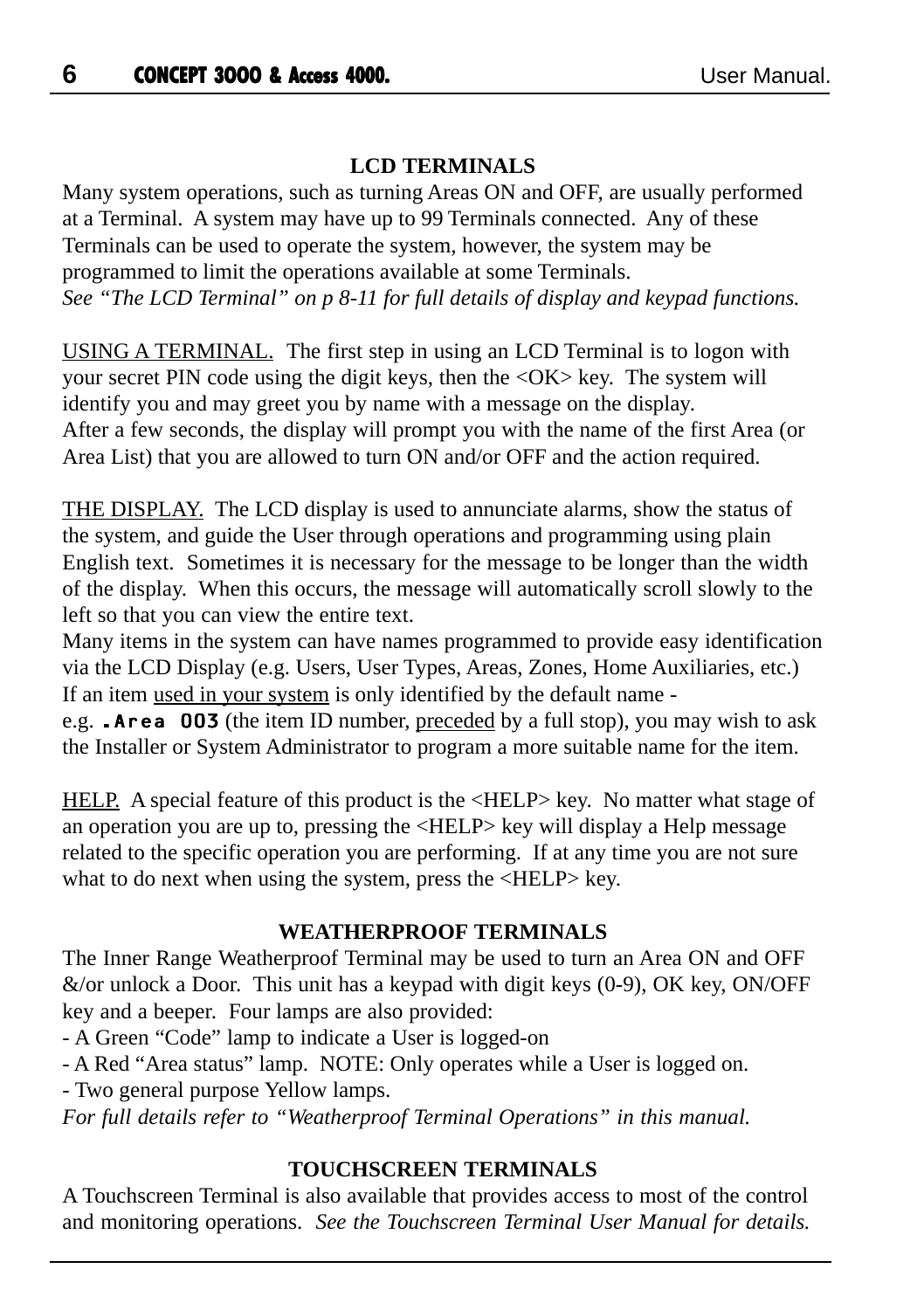### **DOORS**

When Access Control is used in your system, each access point (Door, Roller Shutter, Turnstile, Boom gate, etc.) is called a "Door". Installer programming options can provide for different types of Doors to be controlled and monitored in different ways. The way in which a Door is controlled may also vary depending on the time or day of the week. Doors controlled by your system have names that allow for easy identification when reviewing Access Control activity via the Information Menu.

When you require access through a Door, you must perform the required operation to unlock the door, (e.g. Present your Card at the Reader and/or Enter your PIN, etc.) then open the door and pass through, ensuring the door closes behind you. Avoid leaving the door open longer than necessary as most systems will be programmed to detect "Door Held Open" (Door open too long) and will generate an alarm.

### **READERS**

Depending on the design of your system, Access Control operations will probably be performed at a Reader. A Card, Proximity Tag, or Wiegand key, etc. will be swiped/ presented/inserted, at a Reader, to gain access through a Door. Note that some systems will provide Access Control via the LCD Terminals (using PIN codes) and some systems will require a Reader and an LCD Terminal to be used to gain access through some Doors.

Programming is used to define the Door that each Reader will control, and the operations allowed at each Reader. For example, a Reader outside the front door may be programmed to allow the inside Area to be turned OFF when certain Users use the Reader to gain access through the door. (Normally, access would not be granted if the Area that the User is about to enter is ON)

### **WIRELESS REMOTES**

Many system operations can also be performed by Wireless Remote Fobs. Each Fob used in the system is registered to a particular User and the functions for the buttons on that Fob are defined in User programming.

### **AUXILIARIES**

Auxiliaries are basically outputs that can be automatically activated by many different types of events in the system. They can be physical outputs used to control alarm and warning devices, indicator lamps, electric locks, building and home automation functions, etc; or they can be used internally in system programming to link different system operations together. Auxiliaries that need to be controlled by Users can be defined as "**Home Auxiliaries**". They can then be turned On, or Off or turned On for a timed period in minutes or seconds at designated LCD Terminals.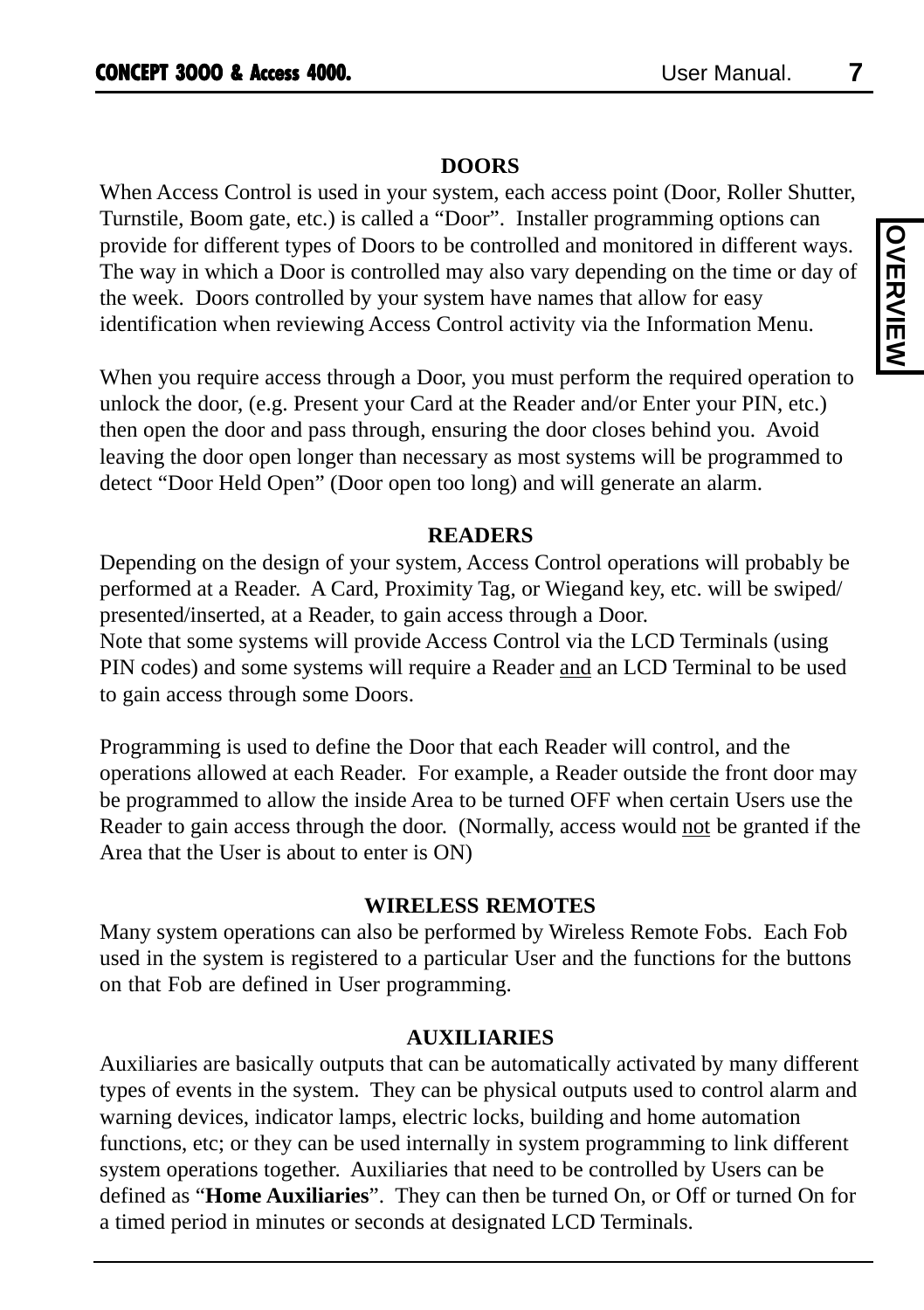## **THE LCD TERMINAL**

### **Default LCD Display.**

The LCD Terminal offers a number of options for the Default display. This is the display that will be shown when there are no User operations being performed, and no Alarms or other messages to be displayed.

The Default display can be selected separately for each LCD Terminal in your system. The settings can only be programmed by the Installer, who can also advise you on the appropriate options.

|       | System |
|-------|--------|
| Ready |        |

|  |        |  | library |  |
|--|--------|--|---------|--|
|  | is Off |  |         |  |

### **SYSTEM READY.**

If no specific Default Display option has been chosen, this message will be displayed.

### **SINGLE AREA STATUS.**

This option allows the name and current status of a single Area to be displayed. This is useful when the Terminal only provides control of one Area. An option is also provided to allow the UP and DOWN Arrow keys to be used to view the name and current status of up to 8 sequential Areas.

| Areas:    | 12345678 |
|-----------|----------|
| 001<br>-> | YnnYnnnn |

### **AREA ARRAY.**

The Area Array allows the current status of 8 Areas to be viewed by Area number.

 $n = Area$  Off (Disarmed)

 $Y = Area On (Armed)$ 

 $T =$ Timed Off (Defer Arming timer running)

 $W =$  Defer Arm Warning. (Timer about to expire) *See "Turning Areas Off" for details of the Defer Arming feature.*

An option is also provided to allow the UP and DOWN Arrow keys to be used to view the current status of all Areas in the system by Area number.

- i.e. Areas 1-8
- **V** Areas 9-16
- **V** Areas 17-24, etc.

|                     | 90123456 |
|---------------------|----------|
| Areas:<br>  009  -> | nnnnnnYY |
|                     |          |
|                     |          |
| Areas:<br>  017  -> | 78901234 |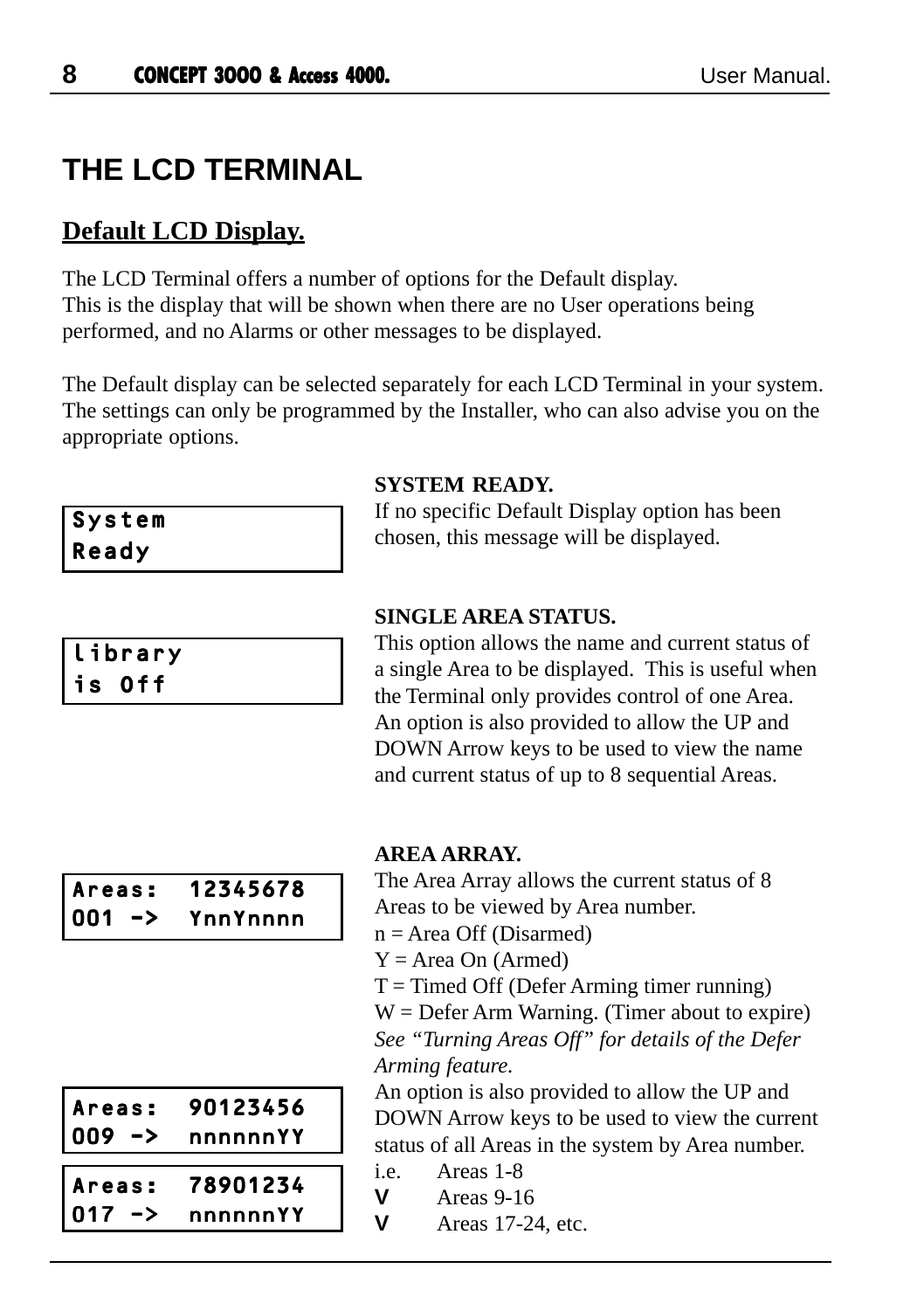Fri 03 Sep 2004 09:38:43

*This option is only available in V5 or later and requires a compatible LCD Terminal.*

### Concept Security by Inner Range

### **TIME & DATE. (V5 or later only)**

The Time and Date option allows the current system Time and Date to be displayed. This option is partularly useful if the system is being utilized to generate Time-On-Site reports. Users can be provided with a display of the actual system Date & Time being logged.

### **CUSTOM MESSAGE.**

The "Diaries" feature can be utilized to provide a customized message that is appropriate for the particular Site and/or the particular Terminal. Some common applications are: -The Monitoring Station's Telephone number.

-The Installer's Telephone number.

-"Welcome to <your company name>"

-"Enter PIN & OK to Logon".

### **The Indicator Lamps.**

Four multi purpose lamps are provided across the top of the LCD Terminal for quick and simple indication of Area and Alarm Status, Door functions and/or other conditions. The settings can only be programmed by the Installer, who can also advise you on the appropriate options.

When programmed for "Area Array", the lamps will indicate the status of 4 sequential Areas in the following manner:

| Off | $=$ Area Off (Disarmed) |
|-----|-------------------------|
| On  | $=$ Area On (Armed)     |
| --- |                         |

Flashing  $=$  Alarm in this Area.

If the lamps have been programmed to indicate other conditions, please record their purpose here: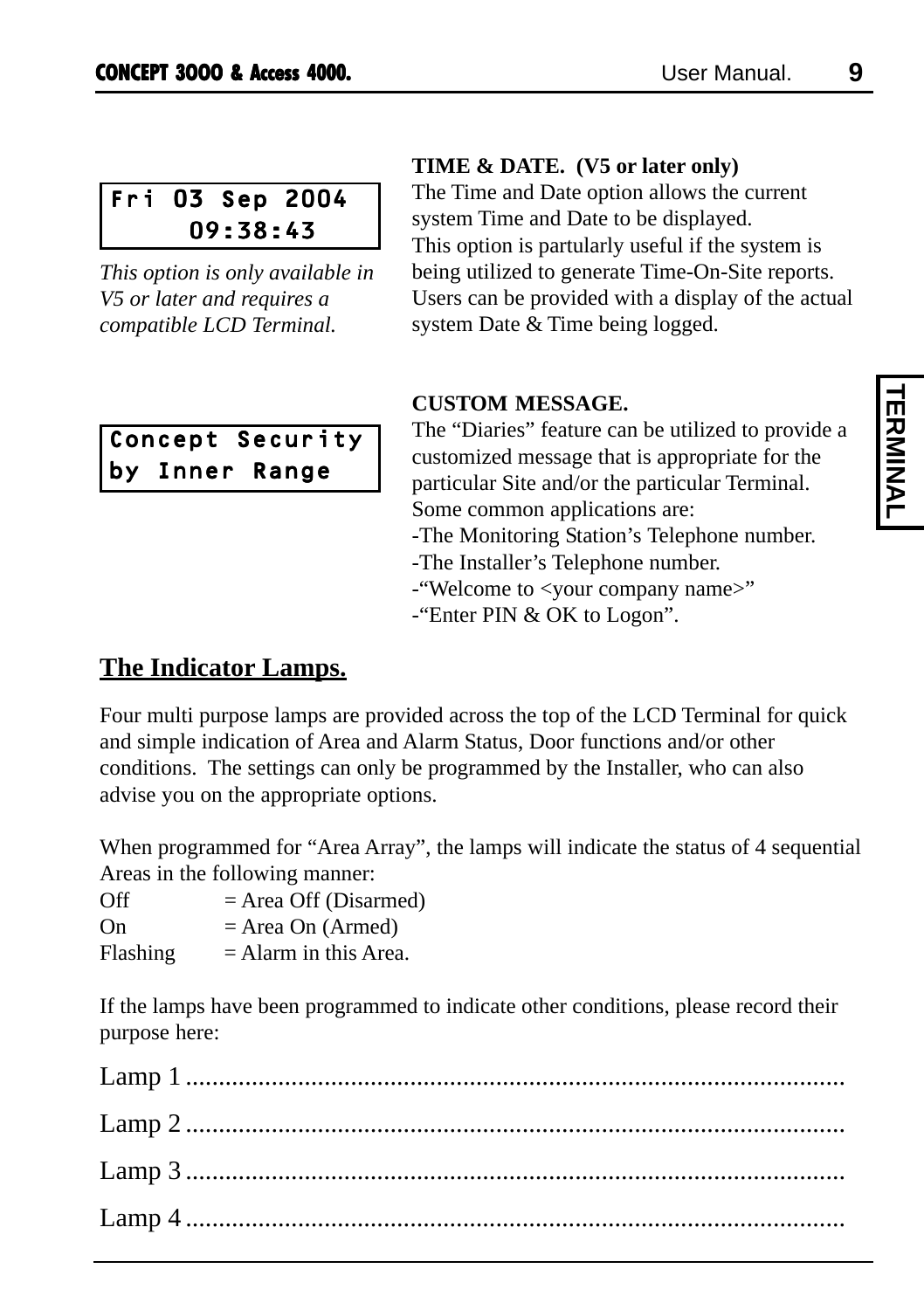### **The Keypad.**

Operations & programming are performed by using the keypad on an LCD Terminal.



Each time a key is pressed, a short "beep" will be emitted to indicate that the key press was accepted. (The Installer can disable the beeping if necessary)

If the Terminal emits a long "beep", it means that the key press was not accepted or is not allowed.

You may only press one key at a time but key press sequences may be as fast as you like.

The functions of the 20 keys during User Operations are described below.



The DIGIT keys are used for entering your secret PIN code. You have 10 seconds to enter each digit, and must press the <OK> key when complete.

This sequence is required before any panel operations can be performed.

These keys can also be used to search for an item to be controlled by selecting the first letter of it's name.

The <OFF> and <ON> keys are used to turn Off or turn On, the Area (or Area List) named on the Display at the time.

The <HELP> key is used to display a "Help message" about the current operation being performed and can be pressed at any time.

The  $\langle \text{MEM} \rangle$  key is pressed after PIN code +  $\langle \text{OK} \rangle$  if you wish to perform any Menu operations. (Operations other than Area On/Off, Door Access, etc.)

OR if pressed when not logged on, may allow Review of past Alarms, if enabled (V3 or later), and System information.

The <END> key is used when you have finished performing the required operations or if you make a mistake while entering your PIN code and want to start again.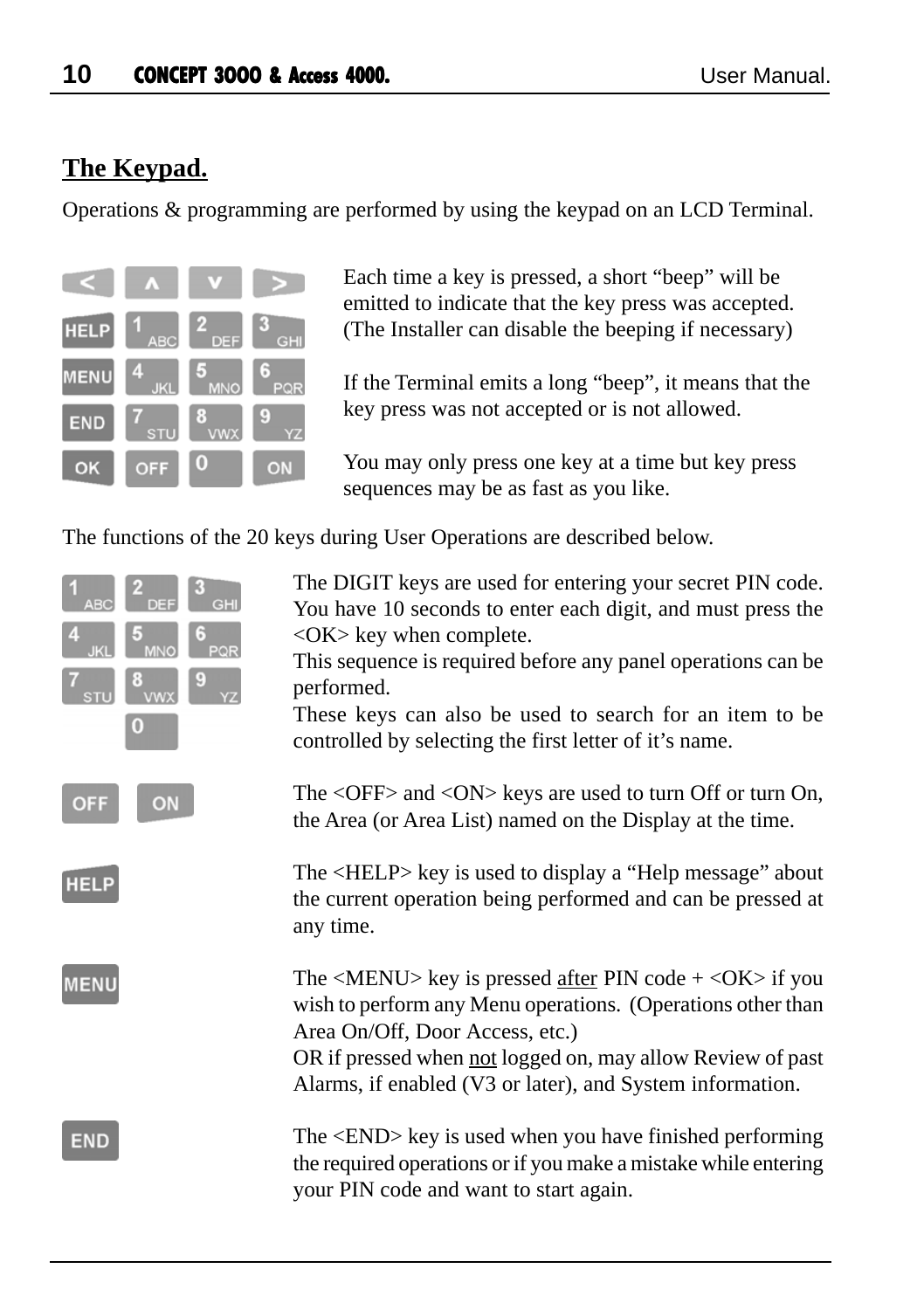OK

The <OK> key must always be pressed after you have entered your secret PIN code. You have 10 seconds to press the <OK> key after you have completed entering the code.

If PIN codes are used to unlock doors, pressing the <OK> key again will perform the Door unlock operation on the Door associated with the Terminal.

On Terminals that are programmed ONLY for Door Access control, the <OK> key may not need to be pressed twice.

(In some cases, the <OK> key may be programmed to unlock a door without a PIN code being used. e.g. In low security periods, or when the Terminal is on the inside of an Exit Door.)

| The <left> arrow key will move the cursor to the left<br/>OR when prompted with the Area ON/OFF display, selects<br/>the "24Hour" (Tamper monitoring) part of the Area to turn<br/>ON or OFF (Normally restricted to Installer or Owner)<br/><math>OR</math> if pressed when not logged on, may display<br/>Airconditioning control options if enabled. (V2 or later)</left> |
|------------------------------------------------------------------------------------------------------------------------------------------------------------------------------------------------------------------------------------------------------------------------------------------------------------------------------------------------------------------------------|
| The <right> arrow key will move the cursor to the right<br/>OR when prompted with the Area ON/OFF display, changes<br/>the display mode from AREA to AREA LIST and vice versa<br/>OR if pressed when not logged on, may display Home<br/>Auxiliary control options if enabled. (V2 or later)</right>                                                                         |
| The $\langle UP \rangle$ and $\langle DOMN \rangle$ arrow keys are used to scroll up<br>and down through a list of available items to view, control or<br>program. e.g. Areas, Zones, Review messages, etc.<br>OR If pressed when not logged on, may display summary of<br>Area Status if enabled. (V3 or later)                                                             |

NOTE: Keypad keys also have other functions when you are selecting, viewing, controlling or programming items in the menu. Details of the keypad functions when you are in the menu are provided in the "Menu Options" section of this manual.

> *REMEMBER !! Any time you need it, is as close as the press of a key.*

# **TERMINAL TERMINAL**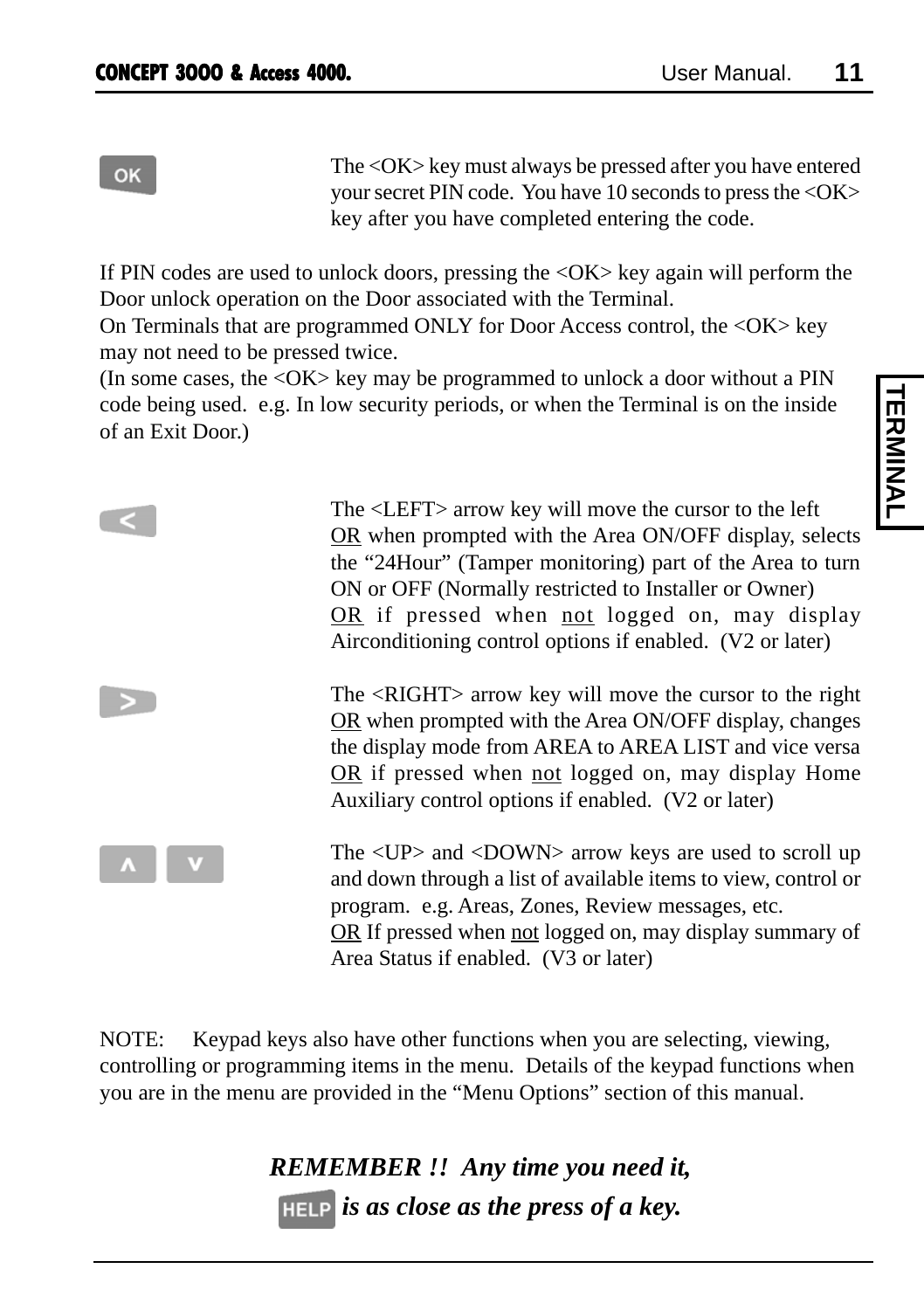## **USER OPERATIONS**

User operations are the basic day-to-day operations performed on the system. These include: Turning Areas ON and OFF. (Arming and Disarming) Walk Testing Zones. (If enabled for higher security) Acknowledging Alarm messages. Accessing Doors and/or Lifts Viewing "Alarm Review" information and Area Status. Controlling Outputs (Turning Home Auxiliaries ON and OFF)

The system has been designed for simple operation, providing straightforward procedures, and display prompts in plain English text. However, if a User is unsure of what to do next, a simple press of the <HELP> key provides additional assistance.

Most User operations begin with the same simple procedure. The User must LOGON to an LCD Terminal by entering their secret PIN code followed by the  $\langle$  OK $>$  key. When this is done, the system verifies the User and depending on the operations allowed, the User is then able to select another key to press to perform the operation required. The LOGON procedure is described on the following page. Each of the operations that can be performed will then be described in detail.

### **Level Messages.**

System operation is continuously monitored for problems and special conditions. A "Level Message" is displayed on one or more of the LCD Terminal/s if such a condition exists and will remain on the LCD display until the condition is rectified. \* You will probably need the Installer to rectify any of the first 4 conditions.

| <b>MESSAGE</b>                                         | DESCRIPTION                                                                                                                                           |
|--------------------------------------------------------|-------------------------------------------------------------------------------------------------------------------------------------------------------|
| Had Power Problem*                                     | 1 or more modules do not have AC power connected. If accessible,<br>check AC power is connected $\&$ switched on.                                     |
| Had Battery Problem*                                   | One or more modules have low battery voltage.                                                                                                         |
| Had Network Problem*                                   | One or more modules have stopped communicating with the<br>Control Module. There may be cable damage or a module<br>problem.                          |
| Had Comms Problem*                                     | There is a problem with one or more Comms Tasks. e.g. Central<br>Station, PC, Printer, etc. Alarm reporting may be compromised.                       |
| Some Inputs latched<br>/isolated/tampered<br>/unsealed | See "Acknowledge Latched Alarms"<br>and ""View Input States". $\langle \text{MENU} \rangle$ , $\langle \text{1}\rangle$ , $\langle \text{5}\rangle$ . |
| Area about to turn On                                  | See "Turning Area/s Off". Deferred Area Arming Option.                                                                                                |
| Area Name, Enter Code                                  | See "Menu Group Options". [C]ancel Holdup.                                                                                                            |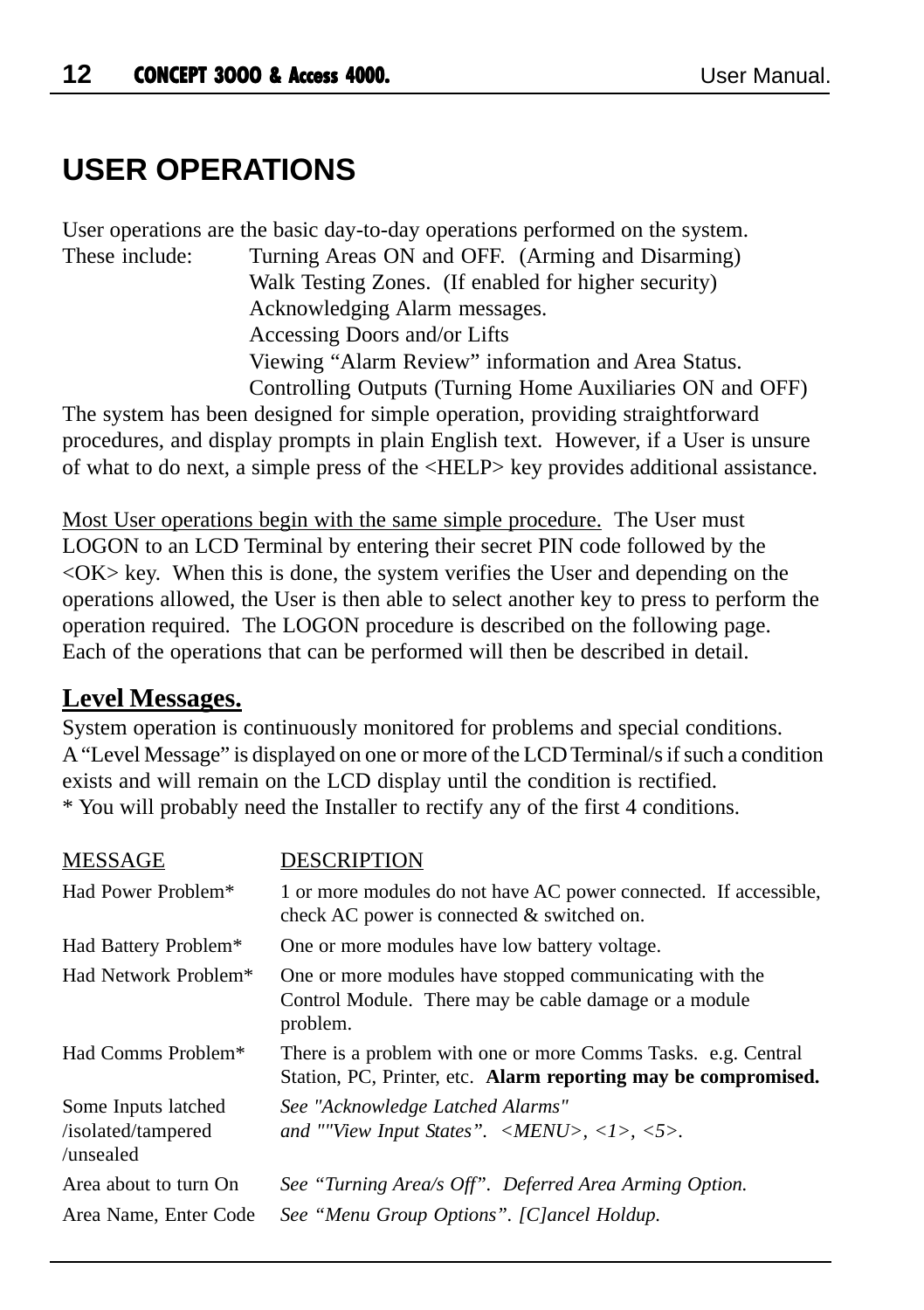### **LOGON to an LCD Terminal.**

Logging on is the first step performed in MOST operations.



```
OFFICE
is On. Push Off
```
 $\begin{array}{c|c} \hline \text{?} \\ \hline \text{?} \\ \text{OK} \end{array}$ , OK Enter your secret PIN Code using the digit keys, then press the <OK> key. Each digit pressed will be displayed as a hash (#) character.

> If you make an error while entering your PIN code, press the <END> key and start again.

> If there are no messages to be acknowledged, the Display may first greet and identify you. Note: Greeting can be disabled in V3 or later.

> If there is a message to be acknowledged, refer to "Acknowledge an Alarm".

> The status of the first Area (or Area List) that you are allowed to control is displayed, with a prompt to perform an ON or OFF operation.

> When your operations are complete, you must Logoff the Terminal by pressing the <END> key.

NOTES:

**END** 

- **1) Keypad Lockout.** If a Valid PIN code is not entered after a number of successive tries (usually 5 or 6), the LCD Terminal will display a "Too many tries" message and will be totally locked out for a pre-determined period. (Normally 60 seconds) A message "Module Lockout: LCD Term. #??" will be logged in the Review memory and an alarm message "Too Many Tries" may be reported.
- **2) Duress.** If you are being forced to perform operations at an LCD Terminal against your will, your system may allow a Duress alarm to be activated by using a special PIN Code. *See "Activating a Duress Alarm" for details.*
- **3) PIN discovered.** When programming User Codes, if a User attempts to choose a PIN Code that already exists, the message, "This pin not allowed" is displayed. Whenever that PIN Code is now used, the LCD Terminal will display a warning: "Your pin has been discovered by another User. You should change you pin." If you see this message, you can press  $\langle OK \rangle$  to continue your operation, but make arrangements to have your PIN Code changed as soon as possible.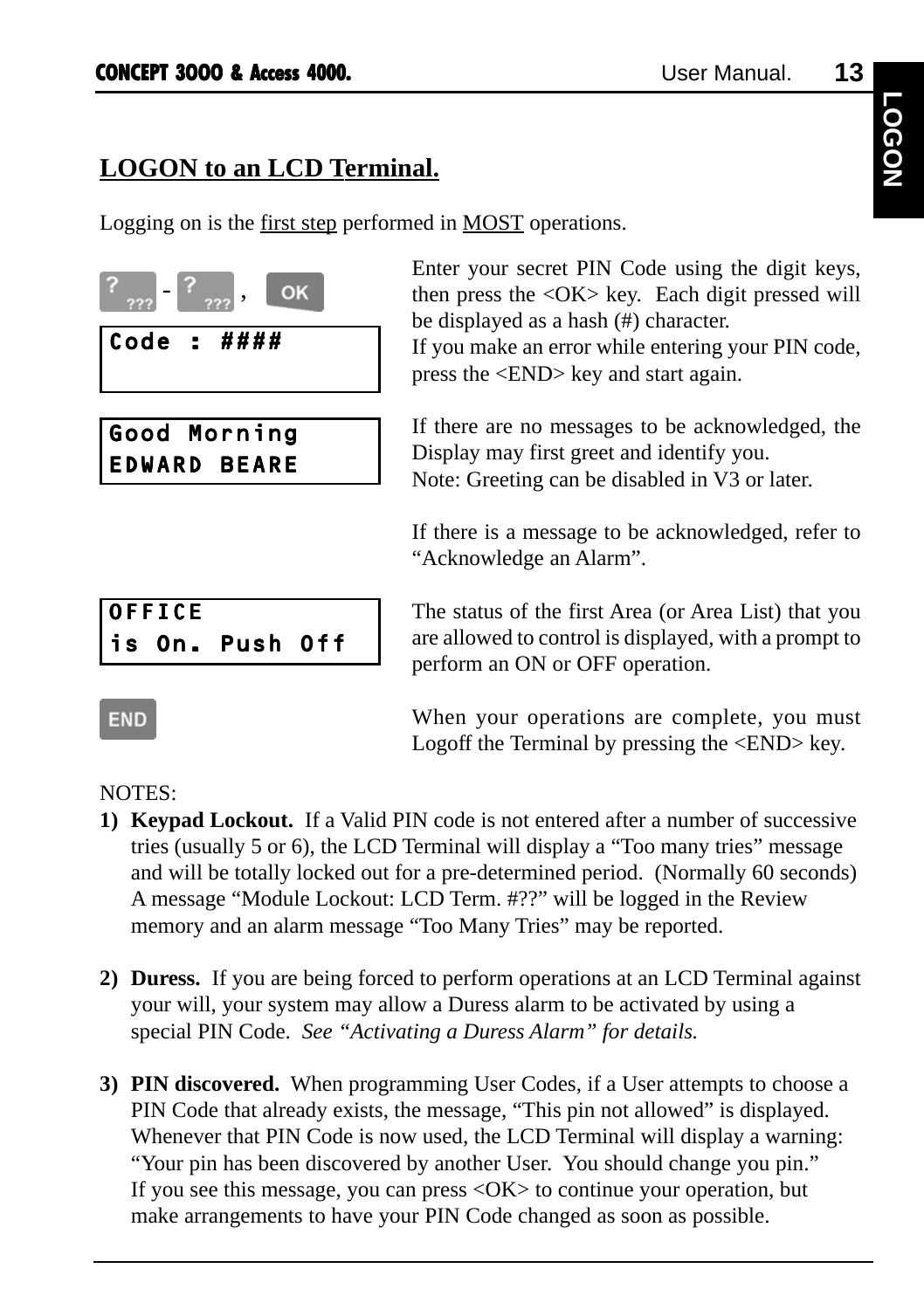### **Turning Area/s OFF.**

Once you have Logged on to a Terminal, and have seen the Area status with the "Push Off" or "Push On" message, you may perform the Area OFF or ON operations. **Remember:** You have a limited time to turn an Area OFF once you have entered the Area (Usually 30-90 seconds). Ask the Installer for the Entry time used in your system.



Logon to the Terminal as described earlier.  $(PIN \; code + )$ 

After the greeting (if enabled), the display will show the Area Status etc. as before. To select another Area see "AREA SELECTION" on the next page.

At the "Push OFF" prompt, turn the displayed Area (or Area List) OFF by pressing the  $\langle$ OFF $>$  key.



The display will alter accordingly to indicate that the operation was successful.

**NOTE: Quick Arm/Disarm.** Your system may be configured to allow a nominated Area to be controlled simply by entering your PIN code, then the OFF or ON key. i.e. OK key not required. (V7.8 or later only with LCD Terminal V8.3 or later)

**OFF** 

### On/Off Area List R&D Dept Areas

### **If you are allowed to control more than one Area:**

### **-DISPLAY MODE.**

The Display mode can be changed from Single AREA to AREA LIST and vice versa, by pressing the <RIGHT ARROW> key.

By using AREA LISTS, you can turn OFF all the Areas in the List that you are allowed to control, with a single operation.

i.e. You can select any Area List in the system. However, only Areas that are in the Area List selected and are also in the Area List in your "User Type", or your "Extra Area" will be turned Off.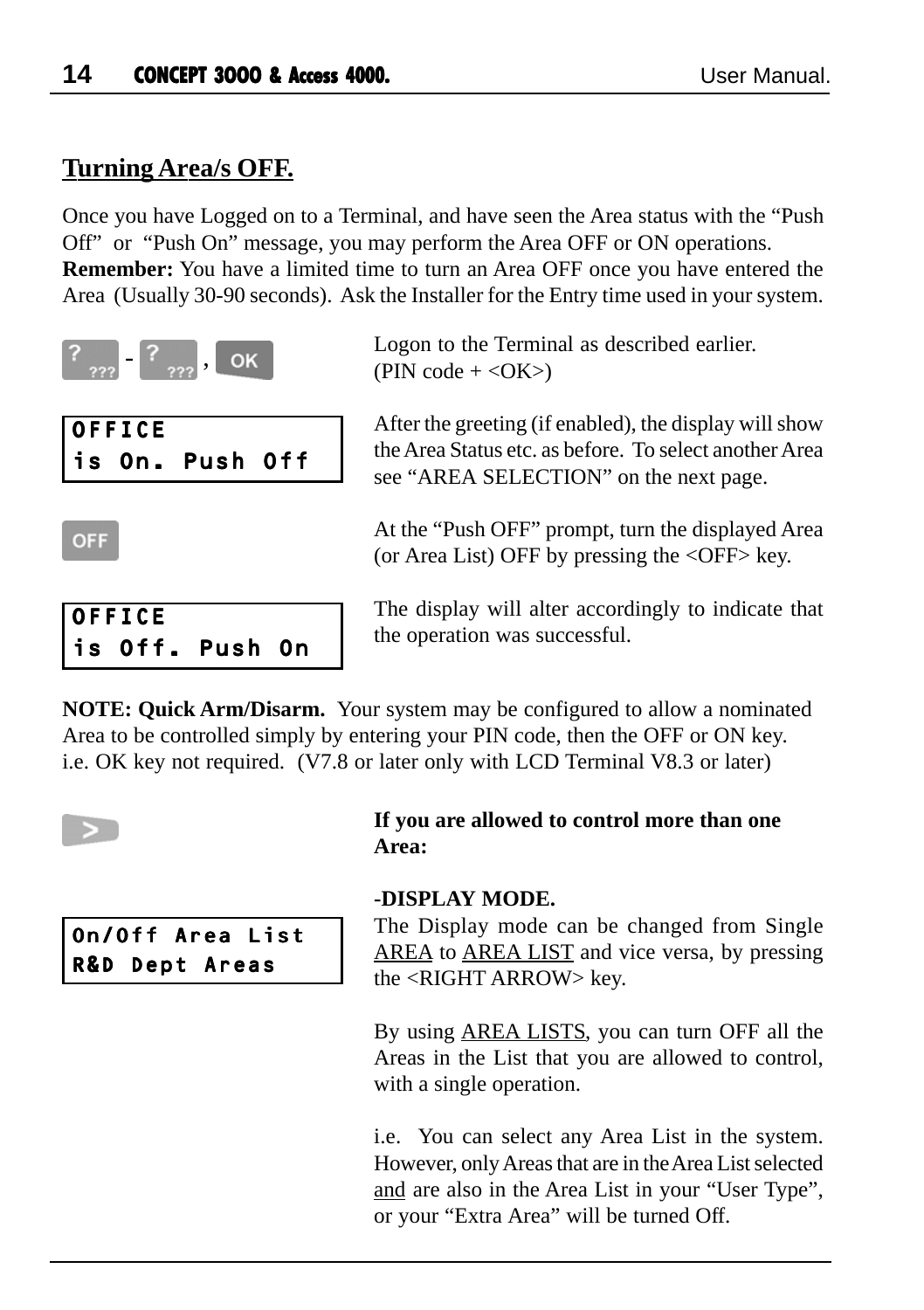

### **-AREA / AREA LIST SELECTION.**

You may select other Areas or Area Lists by using the <UP> and <DOWN> Arrow keys and/or the <DIGIT> keys to select the 1st letter that the Area name begins with.

e.g. A system has Areas named "Reception", "R & D" and "Rodneys Office".

1) To select any of these Areas, press the <6 PQR> key until an Area starting with "R" is displayed. (You may need to press the key between 1 and 3 times depending on other Area names in the system) 2) If the Area that you require is not displayed, use the <DOWN> Arrow key to scroll through, and select, the other Areas starting with that letter.

Note: Areas are sorted numerically after the 1st letter.

### **Deferred Arming option.**

In some applications the system is programmed so that certain User types may only turn the Area Off for a limited time. e.g. A cleaner or guard working outside normal working hours may only turn the Area Off for 60 minute intervals. (V2 or later only)



OFFICE about to turn On When these User types turn the Area Off, the display shows Area is Off with a "Defer timer" running.

At any stage during the defer time, the User can turn the Area Off again, to re-start the timer, (V3 or later only) or turn the Area back On and cancel the timer.

When the timer has only 250 seconds left to run, the LCD Terminal will beep every 2 seconds and display this warning.

The User can still perform the Area Off or Area On operations during this warning period, but if no action is taken the Area will automatically turn On when the warning period expires.

**NOTE:** If more than one Area is about to turn On, the display shows each Area in turn for 2 seconds.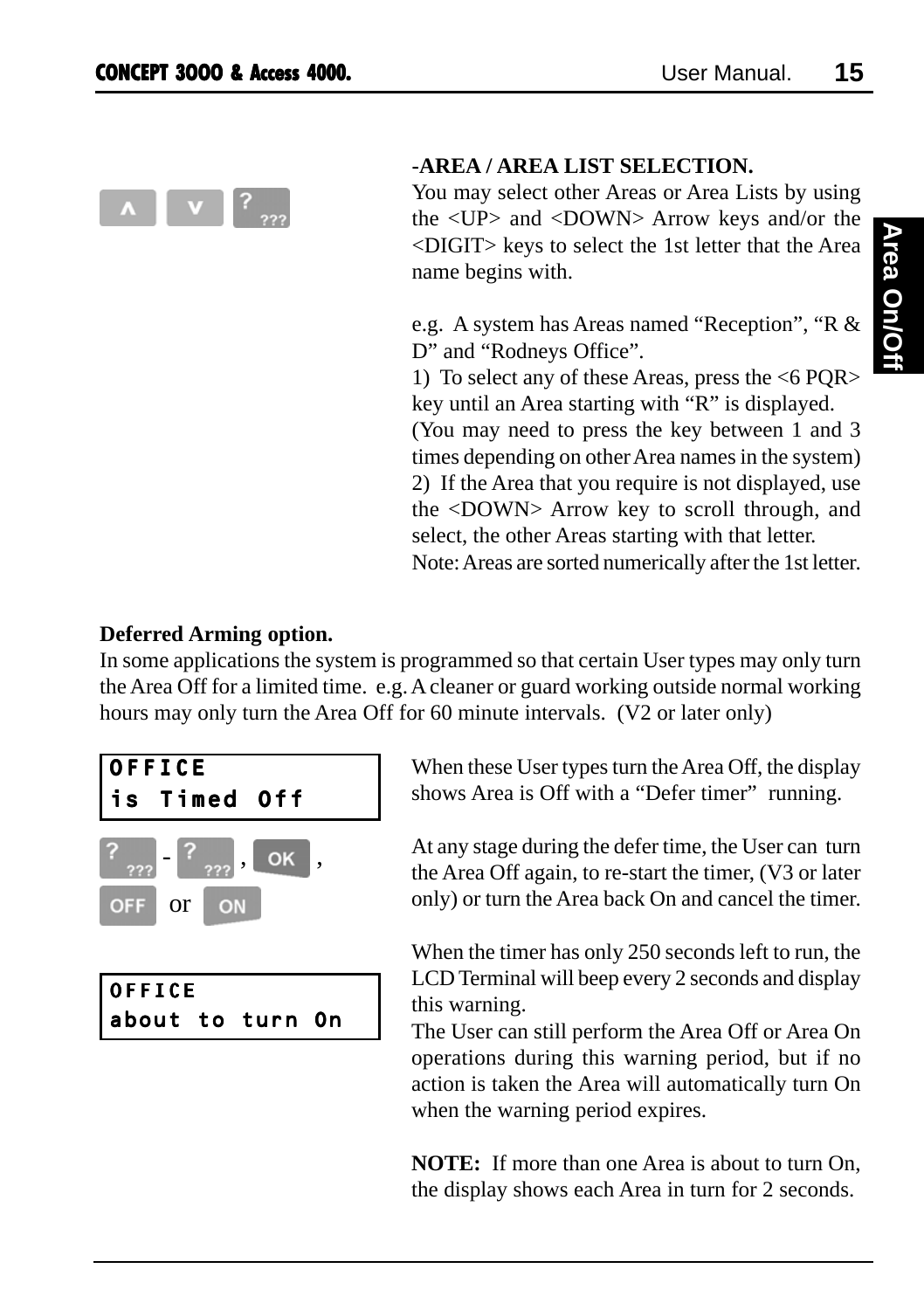### **Turning Area/s ON.**

IMPORTANT NOTE: Some systems in high security applications may have the Pre-Arm "Walk Test" feature enabled. (V3 or later only). In most systems this feature is not enabled and the Area ON procedure will simply be performed as described below. If Walk Testing is enabled on your system, the same procedure is followed except that after the initial test to ensure that all Zones are Sealed, the system then enters Walk Test mode. Refer to "Area Walk Testing" on the following page.



CONFERENCE ROOM is Off. Push On Logon to the Terminal as described earlier.  $(PIN \ code + )$ 

After the greeting (if enabled), the display will show the Area Status etc. as before. If you are allowed to control more than one Area, the DISPLAY MODE can be changed and AREA/S SELECTED as described in "Turning Area/s OFF".

At the "Push ON" prompt, turn the displayed Area (or Area List) ON by pressing the  $\langle ON \rangle$  key.

*See "Quick Arm/Disarm" under "Turning Area/s OFF" for additional information.*

Display briefly shows:

ON

| <b>Testing Zones</b> |             |
|----------------------|-------------|
|                      | Please wait |

After the <ON> key is pressed, the system will test the state of all the inputs allocated to the Area to ensure that they are in the Sealed condition and the Area is ready to be turned ON.

### THEN:

If all Zones programmed to be tested are Sealed, the Area will turn ON and this display will indicate that the operation was successful.

While this message is displayed, you can press the  $\langle ON \rangle$  key again to view the Exit delay time counting down in 5 second increments.

**Remember:** You have a limited time to exit the Area once you have turned it ON. (Usually 30-90 seconds. Ask the Installer for the time used in your system)

When the operation is complete the display will return to the Area status message.

Display briefly shows:

CONFERENCE ROOM now On

CONFERENCE ROOM Exit =  $035$  sec

```
then:
```

|  | <b>CONFERENCE ROOM</b> |  |
|--|------------------------|--|
|  | is On. Push Off        |  |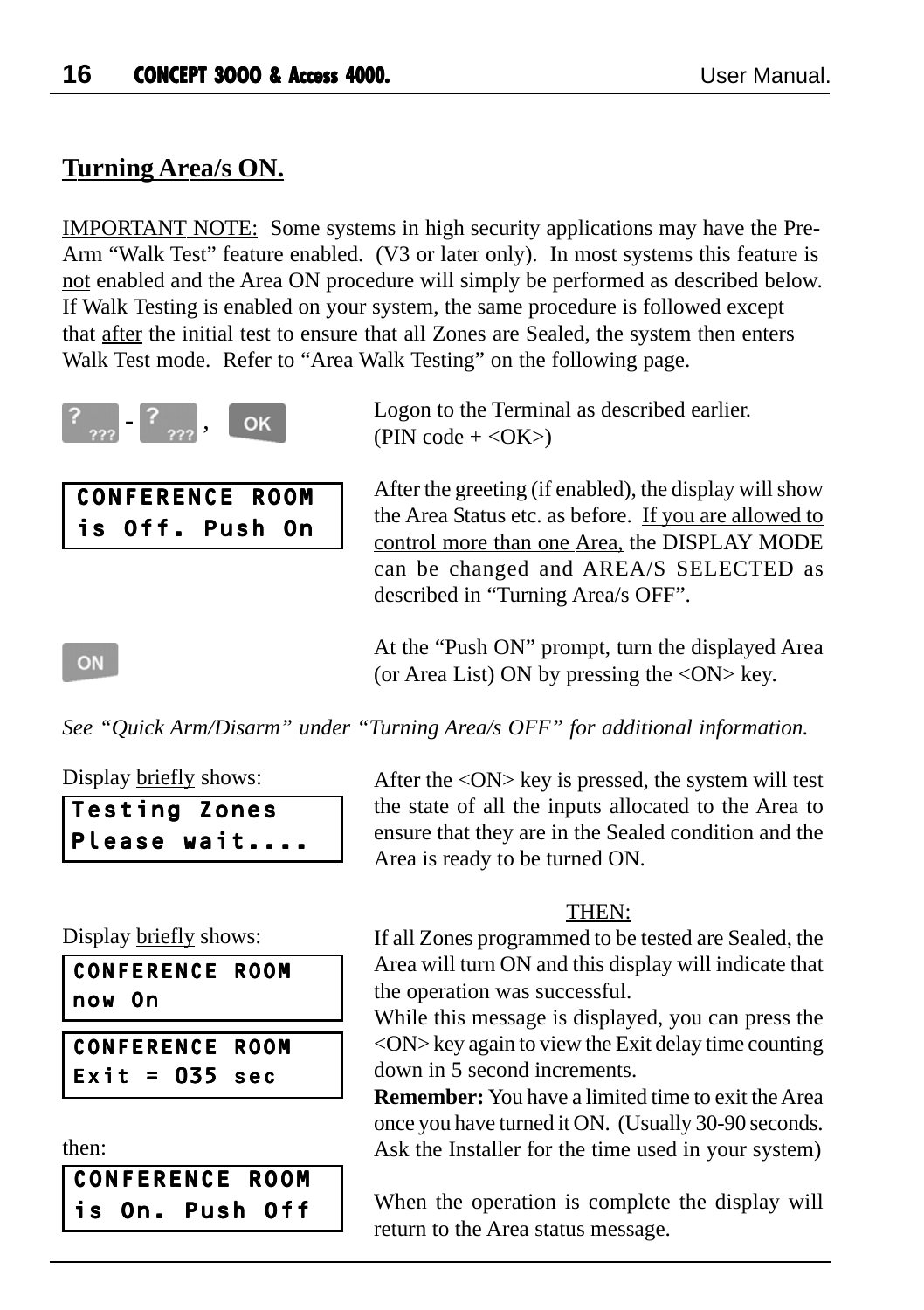| Zone in Alarm  |  |  |
|----------------|--|--|
| Warehouse Door |  |  |

OR After pressing the  $\langle ON \rangle$  key, the display may show a message like this. It means that the item displayed is either faulty or in an alarm state, and the Area will not turn ON.

e.g. A detector or it's cabling have been damaged. A door or window has been left open Try to rectify the problem before trying again.

If this is not possible, you may be allowed to ISOLATE the item while the "Zone Problem" message is displayed, by pressing the <OK> key.

NOTE:

OK

Inputs isolated in this way are automatically de-isolated when the Area is turned OFF.

### **Area Walk Testing.**

This option allows specified Zone Inputs to be tested prior to turning the Area ON. Testing simply involves activating the devices (usually detectors) and then allowing them to return to their normal state. e.g. Walk past movement detectors, open and close doors, press then release panic buttons, etc. (Only available V3 or later)

| Zone not Tested<br>Storeroom Door | After the initial test to check that all Zones are Sealed,<br>the Walk Test commences. The display will update<br>with a beep every few seconds to show any Zones<br>that have not been tested.<br>The following key functions are available while this<br>display is shown, and may need to be used if any<br>device fails to operate or cannot be tested: |
|-----------------------------------|-------------------------------------------------------------------------------------------------------------------------------------------------------------------------------------------------------------------------------------------------------------------------------------------------------------------------------------------------------------|
| OK                                | To abort the Walk Test and turn the Area ON, press<br>the $\langle$ OK $>$ key.                                                                                                                                                                                                                                                                             |
| <b>END</b>                        | To abort the Walk Test without turning the Area ON,<br>press the $\langle$ END $>$ key.                                                                                                                                                                                                                                                                     |
|                                   | To manually advance to the next untested Zone, press<br>any other key.                                                                                                                                                                                                                                                                                      |

### **Continued on following page.**

# **Area On/Off Area On/Off**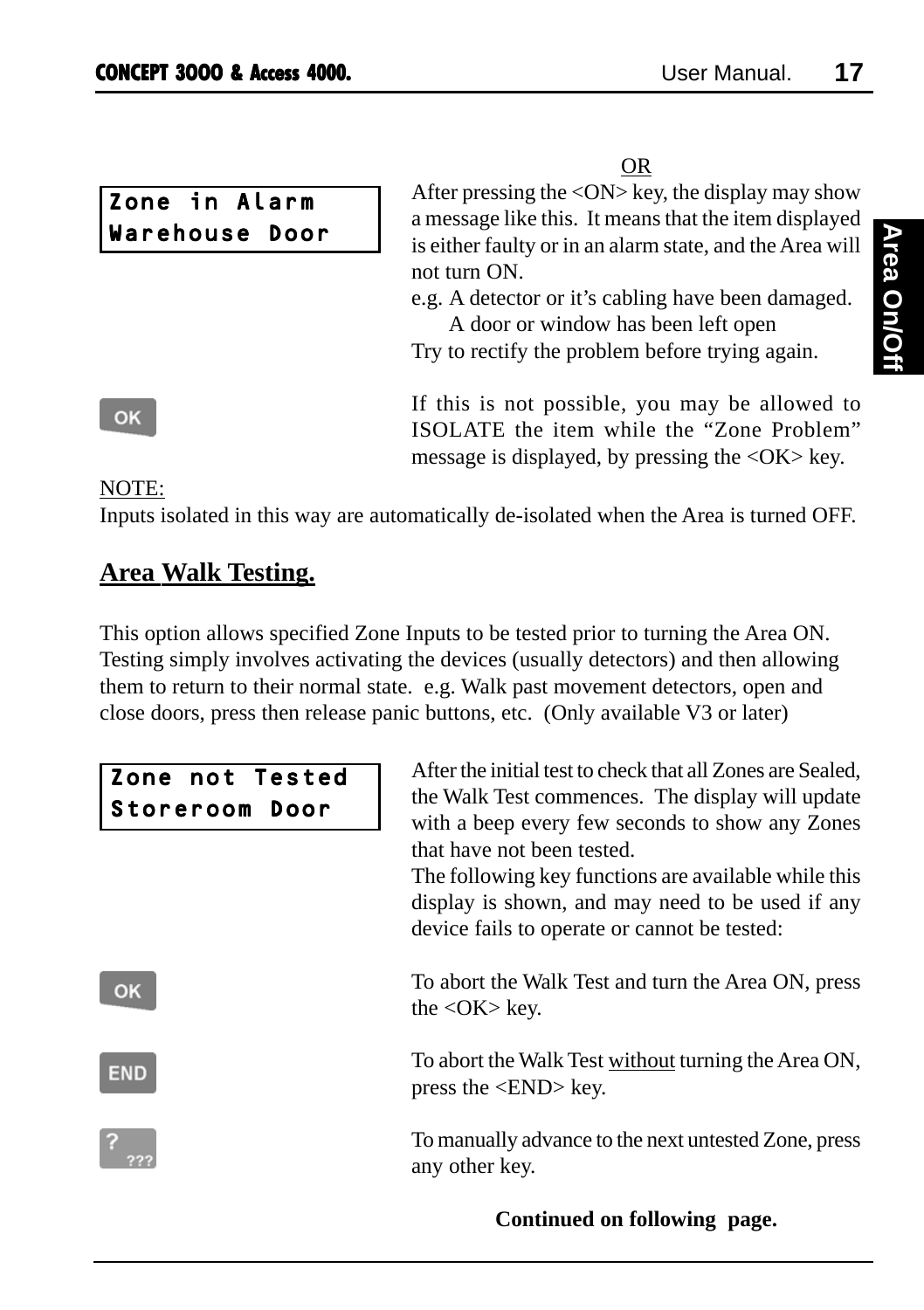### Area about to turn on !

| Test Passed |  |  |
|-------------|--|--|
| Push OK key |  |  |

### If the maximum time allowed for Walk Testing is about to expire, the normal display will alternate with this warning. You have 1 minute to complete the Walk test from the time that this warning is first displayed.

When all the Zones have been tested and there are no faults, the "Test Passed" message is displayed.

Push <OK> to exit the Walk Test mode and turn ON the Area.

The display will indicate that the Area ON operation was successful, before returning to the Area status display.

**Remember:** You have a limited time to exit the Area once you have turned it ON. (Usually 60 seconds; although the Exit time may have been programmed for a different period by the installer.)

### **Display Counters. (V3 or later only)**

In some special applications, after the Area ON message, the display will automatically show the "Read Counters" screen. This allows the User to view the results of any automatic or manual testing of devices that have an event output monitored by the system.

e.g. Security cameras (35mm film type) and other devices that use consumable materials.

In this screen, you can scroll through the list of available counters to view using the <UP> and <DOWN> arrow keys. Each counter can have a unique 16 character name for easy identification.

When your check of the counters is complete, push the <END> key to exit and return to the normal display.

#### **OK**

Display briefly shows:

| <b>STORE</b> | <b>ROOM</b> |
|--------------|-------------|
|--------------|-------------|

now On

then:

|  | <b>STORE ROOM</b> |  |
|--|-------------------|--|
|  | is On. Push Off   |  |

### Counter No. 1 Count: 0345



END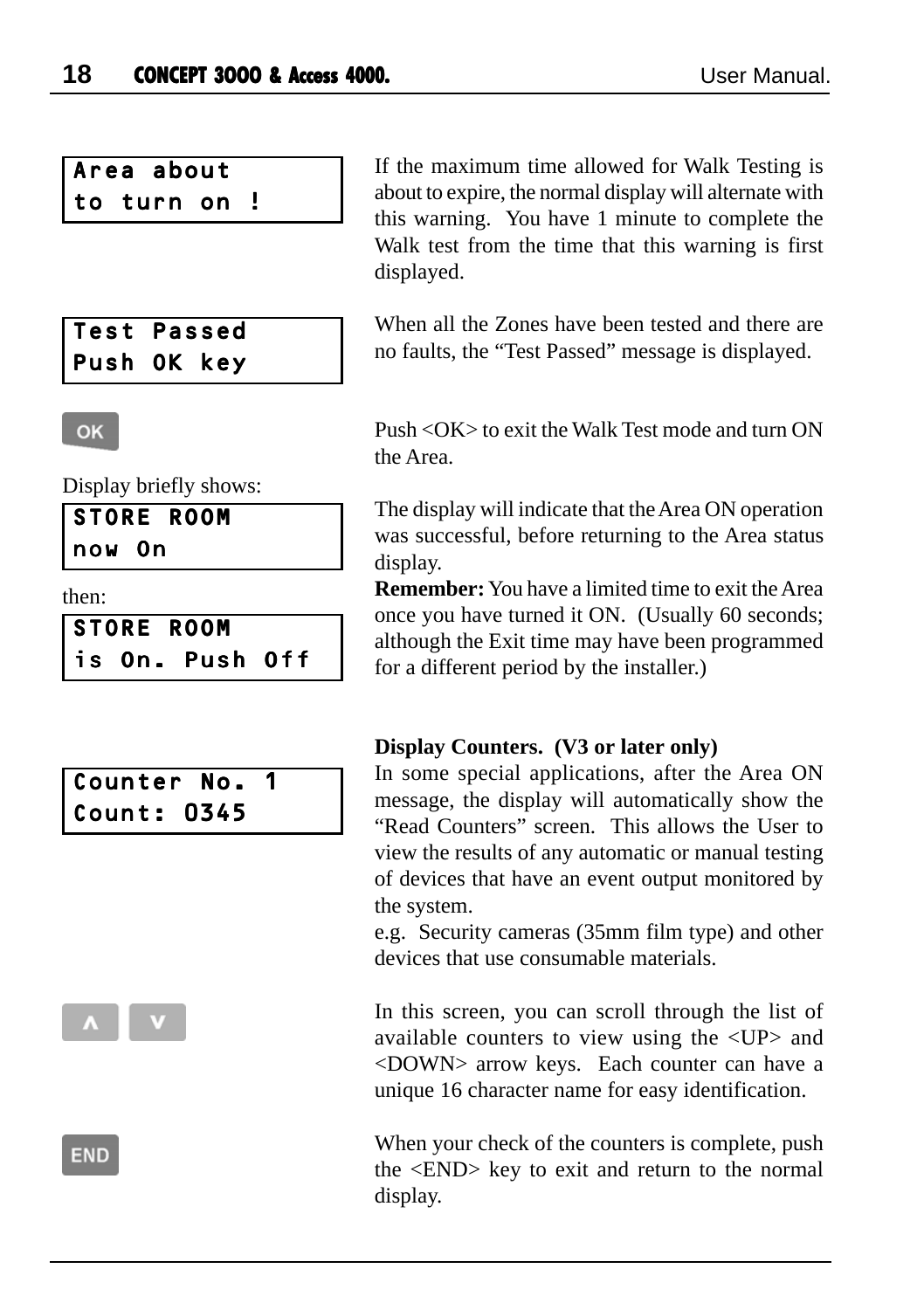### **Turning 24 Hour (Tamper) monitoring OFF and ON.**

The 24Hr part of an Area continuously monitors the equipment and inputs for faults or deliberate interference and activates "Tamper" alarms when these conditions occur. Occasionally the Installer, or a User with the appropriate level of authority, may need to turn the 24Hr part of an Area Off so that maintenance or changes can be performed on equipment or devices (detectors etc.) in the system.

Note that most Users in the system will NOT have access to this operation.











Logon to the Terminal as described earlier.  $(PIN \; code + <\!\!OK\!\!>)$ 

After the greeting, the display will show the Area Status etc. as before.

Press the <LEFT ARROW> key to change the display mode to show the status of the 24Hr (or Tamper) part of the Area.

The display will now show the Area name and indicate if 24Hr (Tamper) monitoring is Off or On in this Area.

Use the  $\langle$ OFF $>$  or  $\langle$ ON $>$  key to turn the 24Hr (Tamper) monitoring Off or On as required.

NOTES: When the 24Hr monitoring is turned Off in an Area, it will automatically be turned back On again when the Area is turned ON to ensure that Tamper monitoring is not compromised. If the Area was already Off when the 24Hr monitoring was turned Off, the Area must be turned back on again before 24Hr monitoring will be re-enabled.

| PERIMETER  |  |  |
|------------|--|--|
| 24Hr is On |  |  |



The display will alter accordingly to indicate that the operation was successful.

### **If you need to turn 24Hr monitoring Off in other Areas:**

You may select other Areas by using the  $\langle UP \rangle$  and <DOWN> Arrow keys or the letter key that the Area name begins with.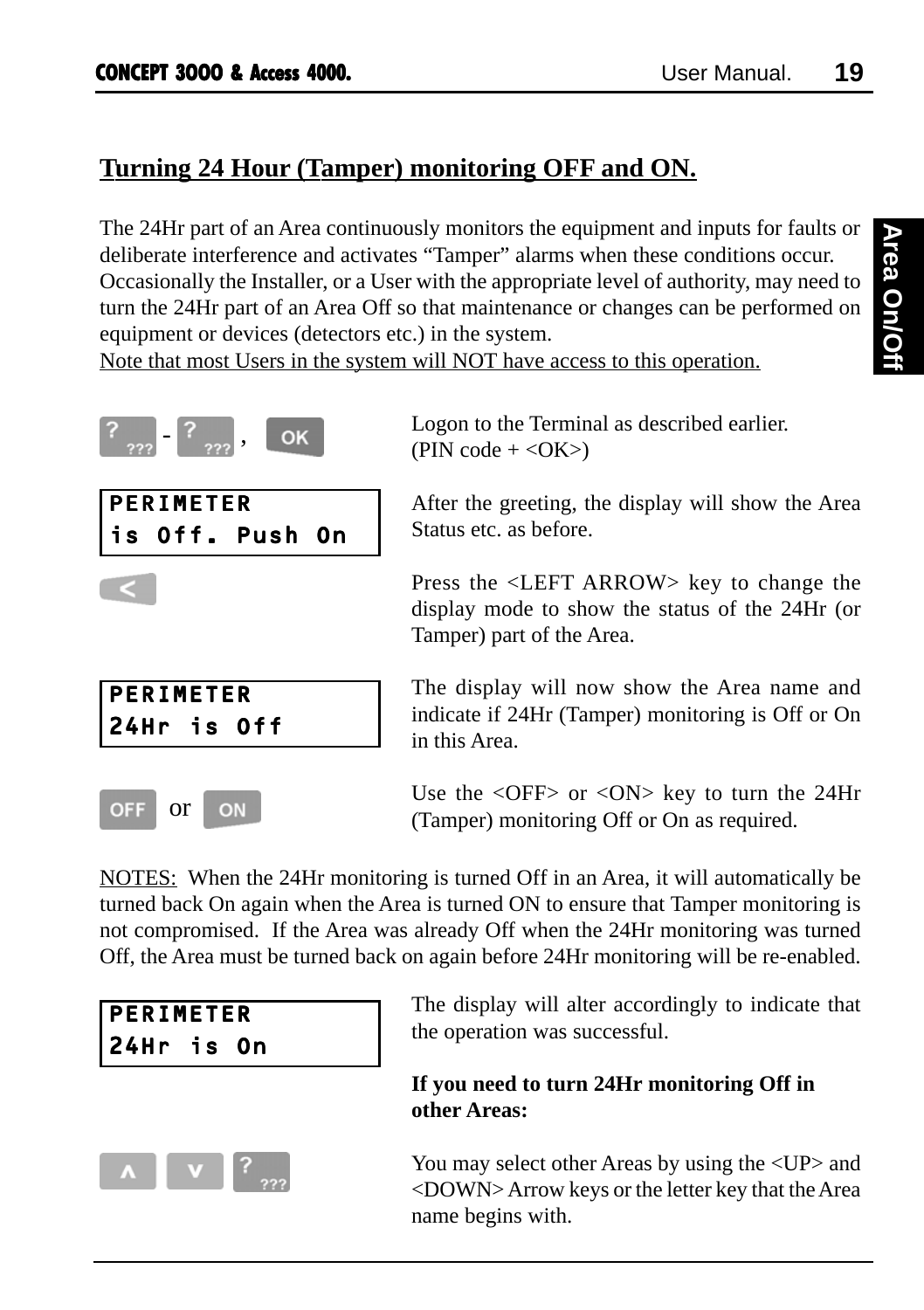### **Activating a "Panic" Alarm.**

Your system may be programmed to allow a Panic alarm to be easily activated from any LCD Terminal without needing to Log on.

A Panic Alarm is activated by simply pressing the <HELP> key three times in a row.

When a Panic alarm is activated, the resulting action will depend on how the optional "Panic" System Inputs are programmed for each of the LCD Terminals in the system. e.g. In some sites, Panic may be required to activate local Sirens and send a report to a Computer in a local Control Room. In other sites Panic may be treated as a "Silent" system alarm with a report sent to a remote monitoring station and no local action at all.

### **IMPORTANT NOTE: Consult your Installer to detemine if the Panic function is enabled and how it will operate in your system.**

### **HELF**

Press HELP

**HELP** or END

again for panic

| Help at Term #01 | The disp  |
|------------------|-----------|
| Enter your PIN c | message   |
| <b>HELP</b>      | Press the |

Press the <HELP> key at any LCD Terminal that has the Panic option enabled.

play will show the normal logon help message.

 $e$  <HELP> key again within 60 seconds,

The display will prompt you to press the <HELP> key again if you want to activate the Panic alarm.

Press the <HELP> key again within 10 seconds to activate the Panic alarm,

OR Press the <END> key to abort if you pressed the Help key a second time accidentally.

The display may show an alarm message, or may simply return to the normal display depending on how the Panic alarm is processed.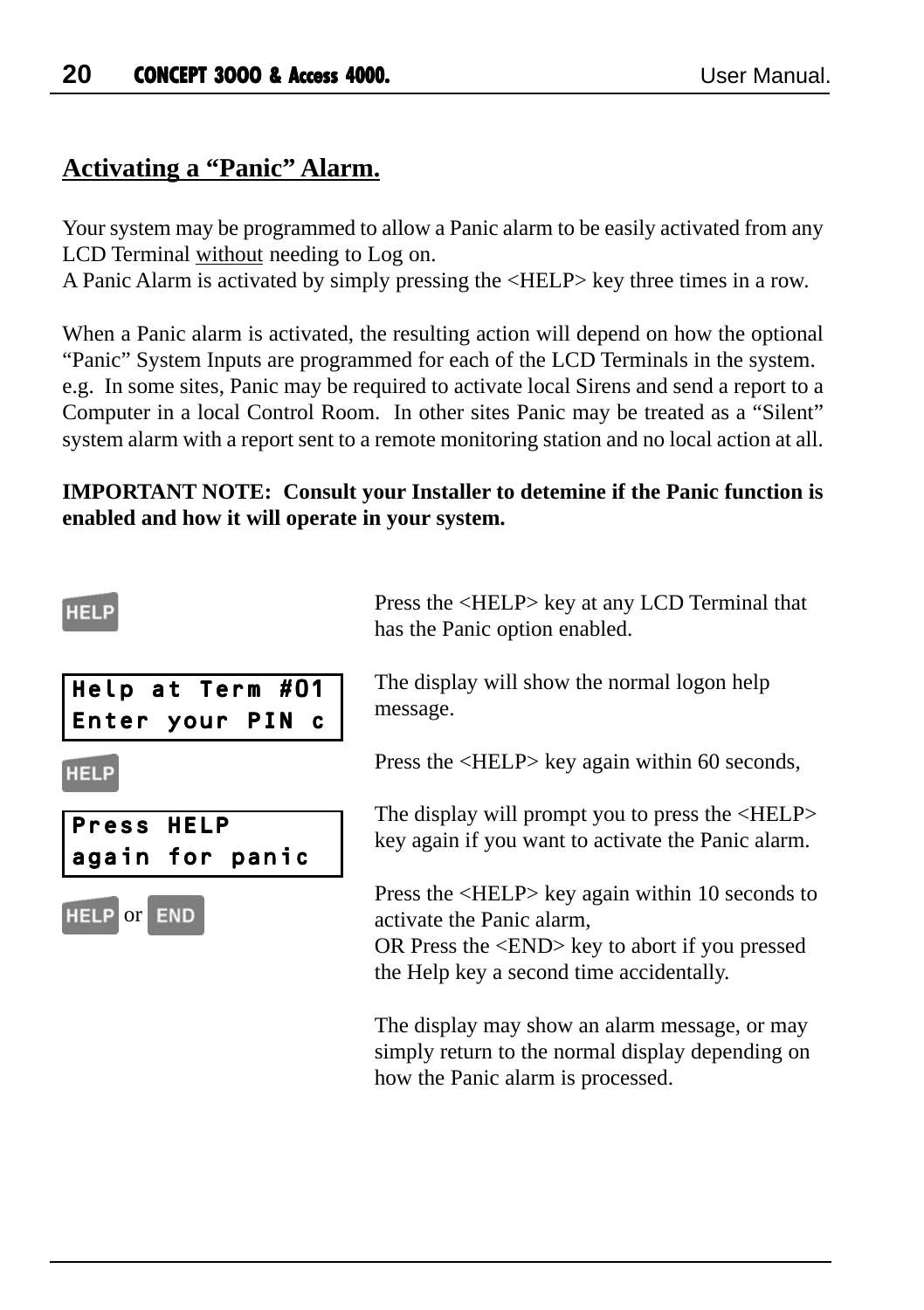### **Activating a "Duress" Alarm.**

Your system may be programmed to allow a Duress alarm to be activated if you are being forced to perform operations at an LCD Terminal against your will.

Duress is activated by simply entering a special PIN Code instead of your normal PIN Code, when logging on to the LCD Terminal. *See "LOGON to an LCD Terminal".*

The resulting action will depend on how the system is programmed. Typically a "Silent" alarm is activated. (A discreet alarm report is sent to the remote monitoring station)

### **IMPORTANT NOTE: Consult your Installer:**

- **To detemine if the Duress Code function is enabled in your system.**
- **For details of any Duress Codes that will be used.**
- **For details of how the Duress Code function will operate &/or report.**

You may wish to use the space below to record the details of how your Duress Code system will operate. (NOTE: The Duress PIN Codes should not be recorded here)

| Duress Code processing enabled: (Circle) |                     |                                             | YES / NO     |
|------------------------------------------|---------------------|---------------------------------------------|--------------|
| Method Used:                             | -Special PIN Code/s | -Add 1 to last digit of PIN $\lceil \rceil$ | $\mathbf{L}$ |
|                                          |                     |                                             |              |
|                                          |                     |                                             |              |
|                                          |                     |                                             |              |
|                                          |                     |                                             |              |
|                                          |                     |                                             |              |
|                                          |                     |                                             |              |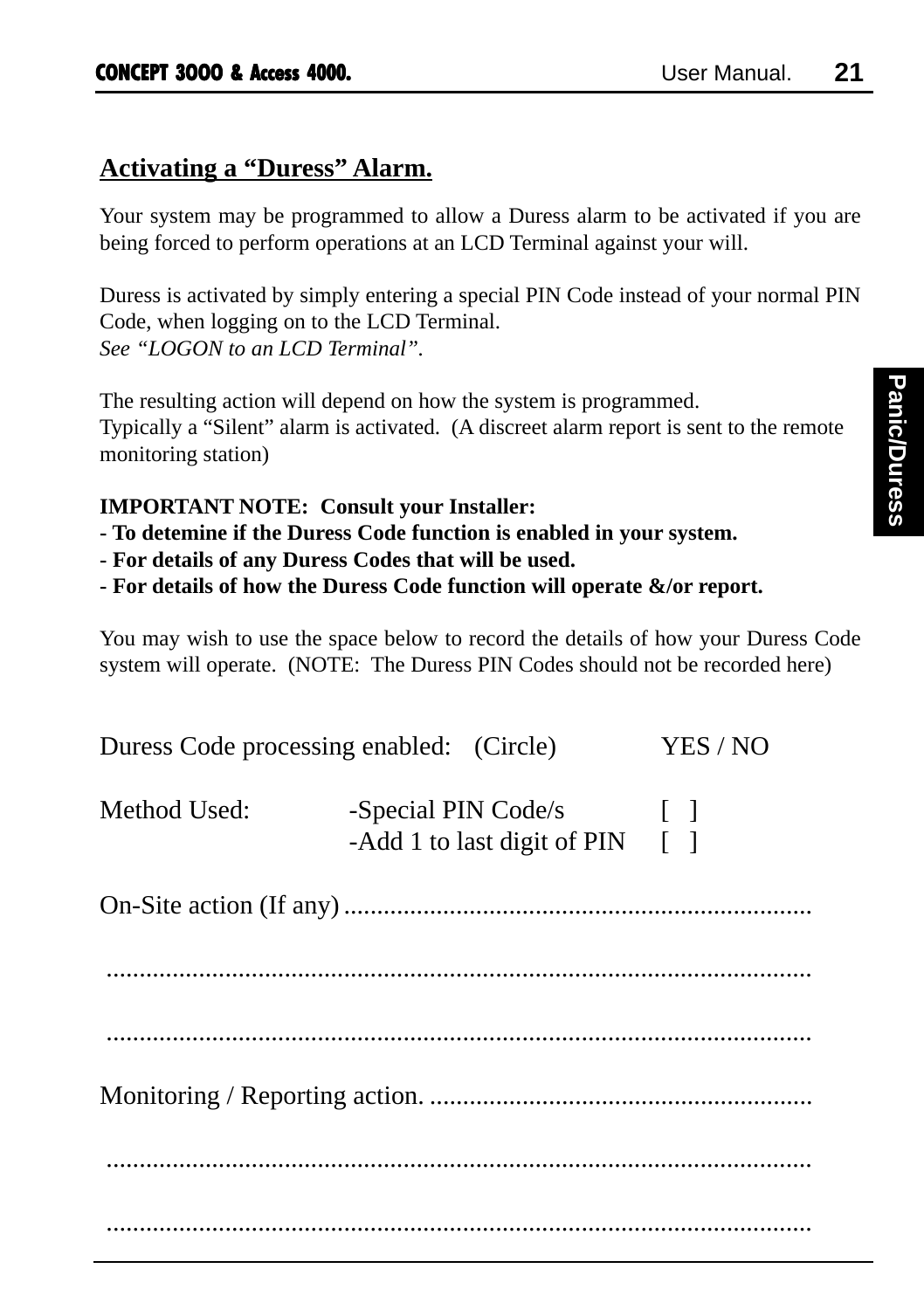### **Acknowledge an Alarm.**

Alarm messages must be acknowledged by a User with the appropriate authority. These messages provide precise information of the type of alarm, the Area it has occurred in, and the Zone or System Input that generated the alarm.



An Alarm message may be displayed on the Terminal indicating which Area the Alarm has occurred in.

Logon to the Terminal as described before.  $(PIN \text{ code } + <\text{OK}>)$ 

The display will show the specific details of the Alarm and provide a scrolling message if more than 16 characters.

e.g. "Had Alarm on FRONT DOOR in FOYER"

Note alarm details, then press the  $\langle OK \rangle$  key to acknowledge the message. If there are other Areas that have had an alarm, the next Area Alarm message will be displayed until all Area Alarm messages have been acknowledged.

The display will then show the Area ON/OFF message to allow you to continue with your operation. e.g. Turn the Area OFF.

*NOTE. Alarm System operation can be enhanced by installing a Color Touchscreen Terminal. Consult your Installer for details.*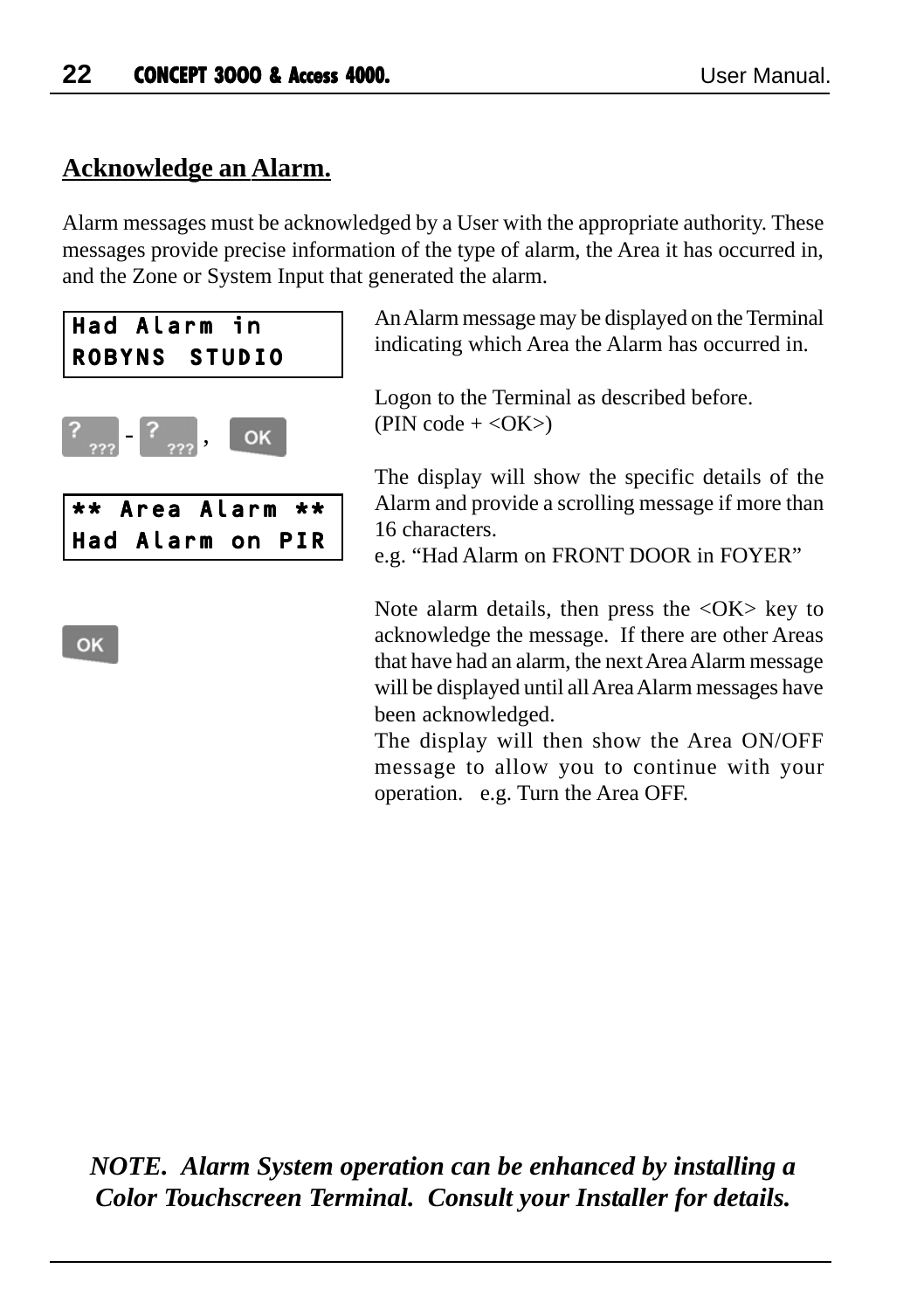### **Acknowledge (Reset) Latched Alarms.**

| Input Alarms<br>are latched | If this message is displayed certain types of alarms<br>in your system have been programmed to Latch.<br>Latching alarms enables all alarms in an Area to be<br>individually viewed when this message is displayed.                                                        |
|-----------------------------|----------------------------------------------------------------------------------------------------------------------------------------------------------------------------------------------------------------------------------------------------------------------------|
|                             | NOTE: The Latched Alarms message can only be<br>cleared (reset) if the Input is Sealed. (i.e. The<br>condition causing the Alarm has been rectified)<br>This feature is useful for Plant Alarms such as:<br>-Refrigeration Temp too High.<br>-Compressed Air Low.<br>-etc. |
|                             | Use the <up> and <down> keys to view all<br/>Latched alarms.</down></up>                                                                                                                                                                                                   |
|                             | then;                                                                                                                                                                                                                                                                      |
|                             |                                                                                                                                                                                                                                                                            |

 $\left[ ? \right._{222} - \left[ ? \right._{222}, \left[ \right. \right]$  OK

Logon to the Terminal to acknowledge the alarm/s and clear the message.

*REMEMBER !! Any time you need it, is as close as the press of a key.*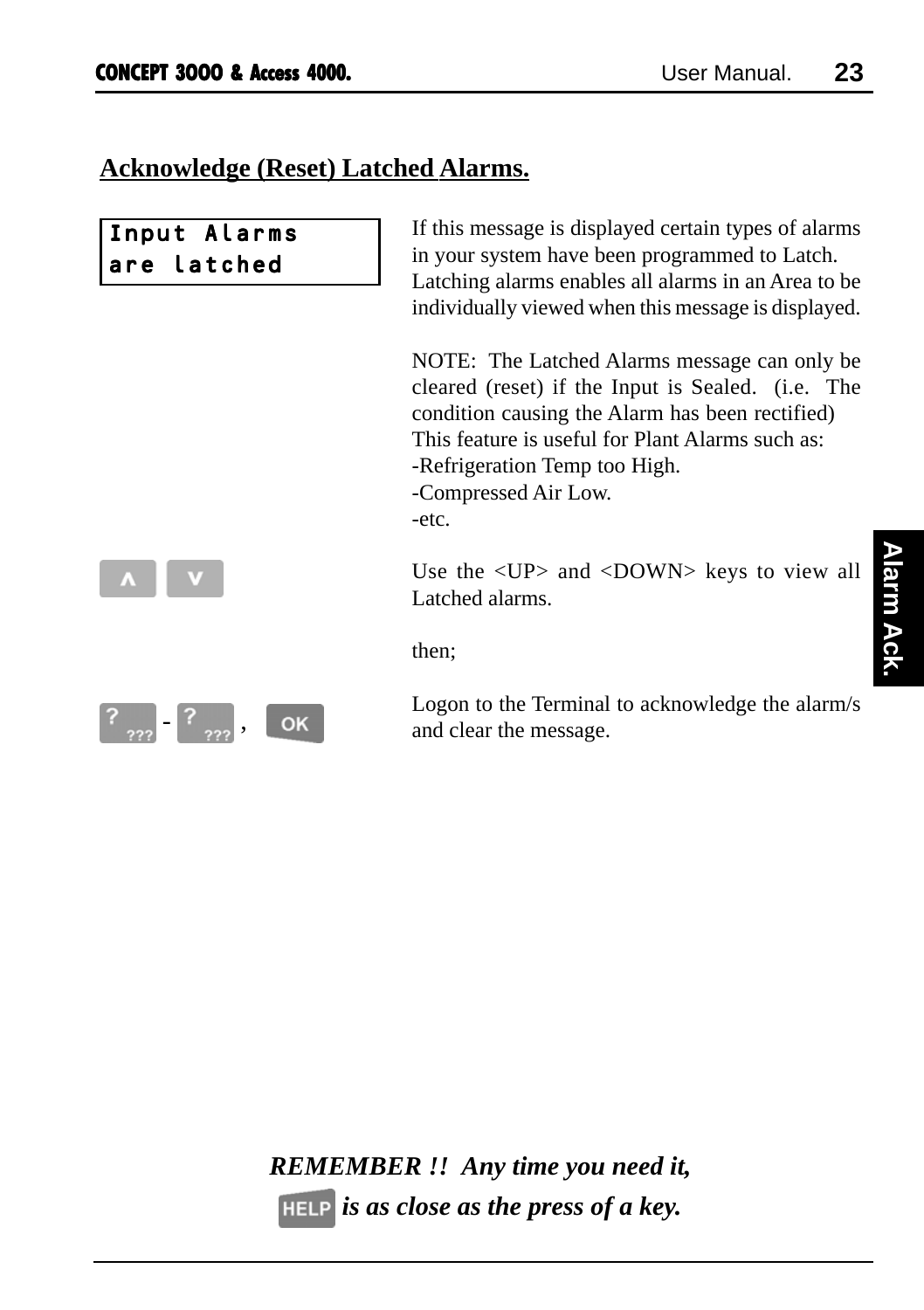### **Access (Unlock) a Door.**

### **Using an Access Reader.**

In Access Control systems Doors are commonly Un-locked using Card Readers.

The Card, Keyfob or Insert key (etc) is simply swiped/presented to the Reader in the required manner. The system checks the User's credentials & un-locks the Door if the User is granted Access. Details of the action are recorded in Review. e.g. Lisa Duncan Card access in Front Door; Dave Ash denied in Fire Door-Time Violation, etc.

The system may be configured so that the Reader LED/s and/or beeper provide an indication of Access Granted or Denied. (Consult the Installer for details)

Card + PIN: In some applications, presentation of the Card must be followed by entering your PIN code at an associated LCD Terminal before Access is granted at the door.



After presentation of the Card, the LCD Terminal will display a prompt for the PIN code.

Enter your PIN code followed by the <OK> key. The Door will un-lock and the LCD will return to the normal display. ("Door now unlocked" will not be shown)

### **Using an LCD Terminal.**

Terminals may be programmed to momentarily Unlock a Door to allow access.



Logon to the Terminal as described earlier. ( $\text{PIN} + \text{). Area Status will display as before.$ 

Press the <OK> key a second time to Un-lock the Door. (If necessary. See note below)

NOTE: For any Terminals or Users designated as "Access Only" (No Area Control or Menus), the "Door now unlocked" message will be displayed after  $PIN + < OK$  is entered as this is the only operation required to unlock a door in these circumstances.

| Door now |  |
|----------|--|
| unlocked |  |

The display will verify that the operation was successful or indicate why the operation could not be performed. (Access may be denied if the Area is ON or User's TimeZone is not valid, etc.)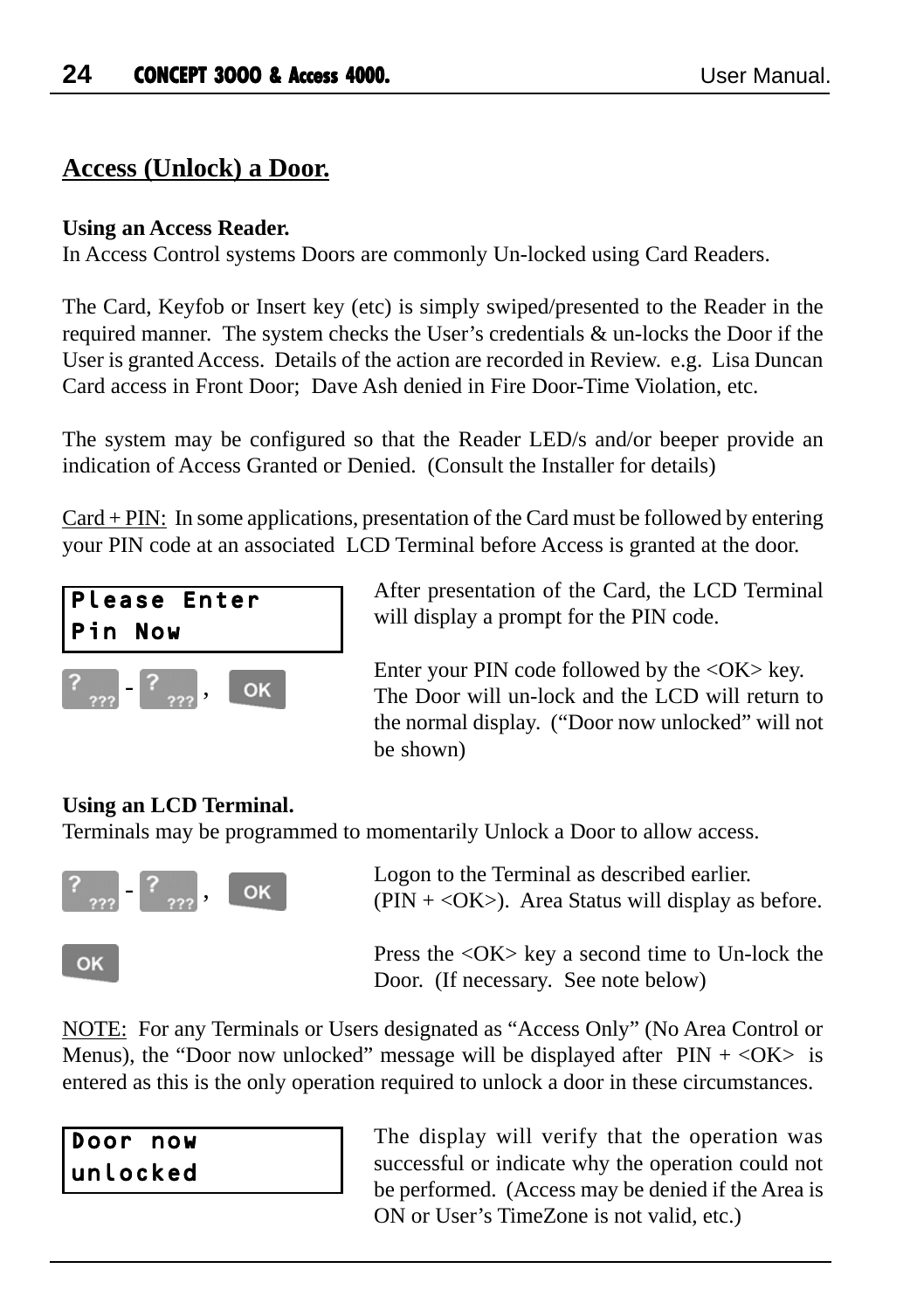### **Access a Floor in an Elevator.**

### **Using a Card Reader.**

In Lift Access Control systems, Floors are commonly accessed using Card Readers in conjunction with the Floor Selection buttons with the following procedure:

- 1) In most cases the Card, Key fob or Insert key (etc) is simply swiped or presented to the Reader inside the Lift Car, in the required manner. The system may be configured so that the Reader LED/s and/or beeper provide an indication of Valid or Invalid Card. (Consult the Installer for details)
- 2) The User then selects the Floor they wish to go to. Note that the User has a limited time (typically 5 to 10 seconds) to select the Floor and only one Floor should be selected for each Card presented.
- 3) The system then checks the User's credentials and the Floor button lamp illuminates in the normal manner if the selected Floor is allowed.
- 4) Details of the action are recorded in Review.
	- e.g. Jane Wills Card access at Lift Car 003. Bob White denied at Lift Car 4 - Not in List.

 $Card + PIN$ : In some applications, presentation of the Card must be followed by entering your PIN code at an associated LCD Terminal before a Floor can be selected.



After presentation of the Card, the LCD Terminal will display a prompt for the PIN code.

Enter your PIN code followed by the  $\langle OK \rangle$  key. The LCD will then return to the normal display and you can proceed to select a Floor.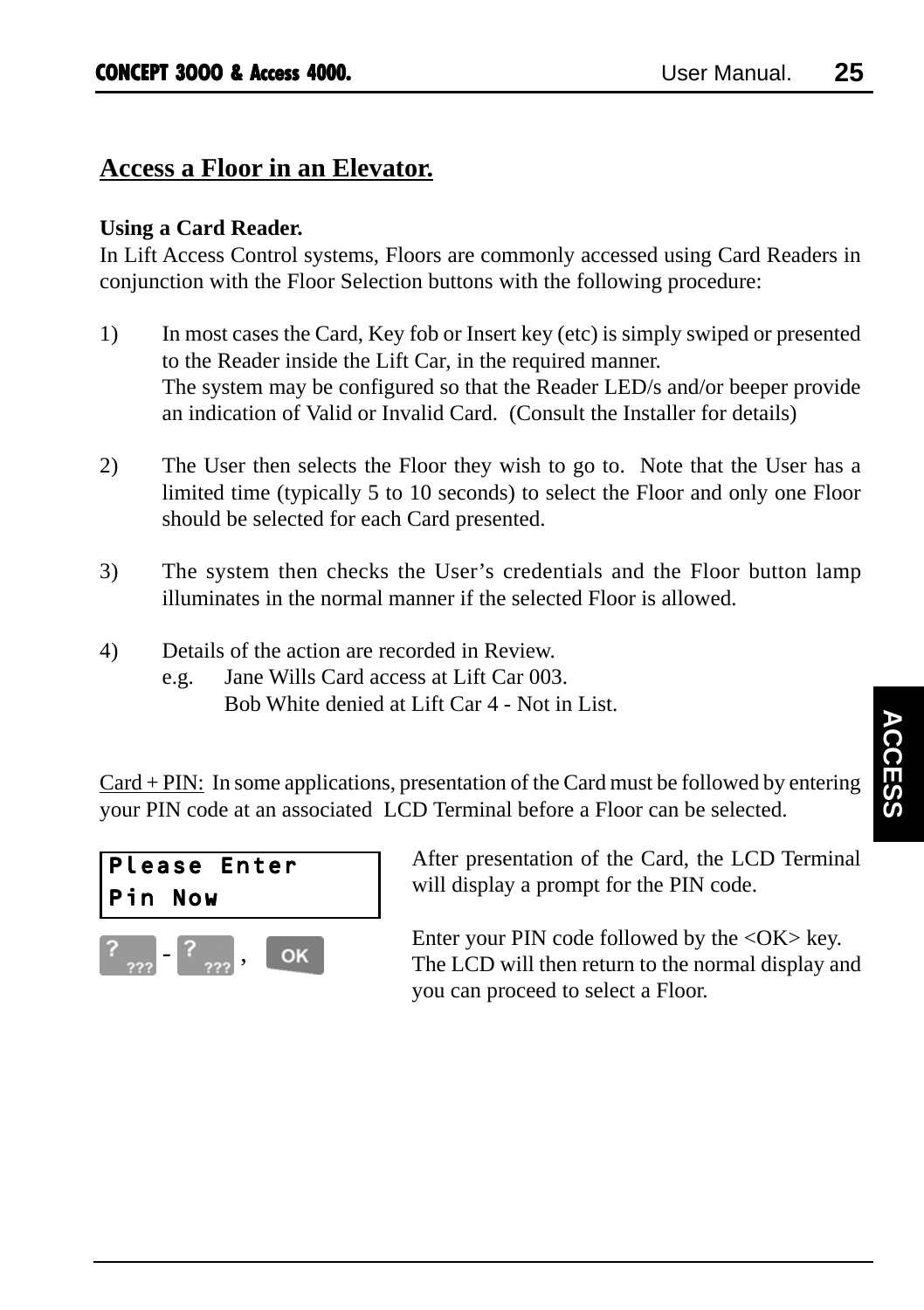### **View Alarm Review information.**

Individual LCD Terminals may be programmed to allow Users to review recent Alarm information without needing to Log on to the Terminal. (V3 or later only)



**END** 

If this option is enabled, simply press the <MENU> key, followed by the <1> key for "Alarm Review".

| Nov06 03:27:42.3 |  |
|------------------|--|
| Alarm on Seismic |  |

The display will show the most recent alarm event recorded in the Review memory.

The Top line of the display records the Date and Time of the alarm down to tenths of a second. The Bottom line records the alarm details.

If the alarm detail is longer than 16 characters, the display will automatically scroll slowly to allow the entire message to be viewed.

E.g.

### Nov06 03:34:07.8 Alarm on Office PIR East Wall

The <RIGHT> arrow key can be used to scroll the display one character at a time.

The <UP> and <DOWN> arrow keys will step to the previous alarm or next alarm respectively.

Press the <END> key to exit to the normal display.

*See "Info: Menu Option 1 -REVIEW" for details of how to view all types of Review Events.*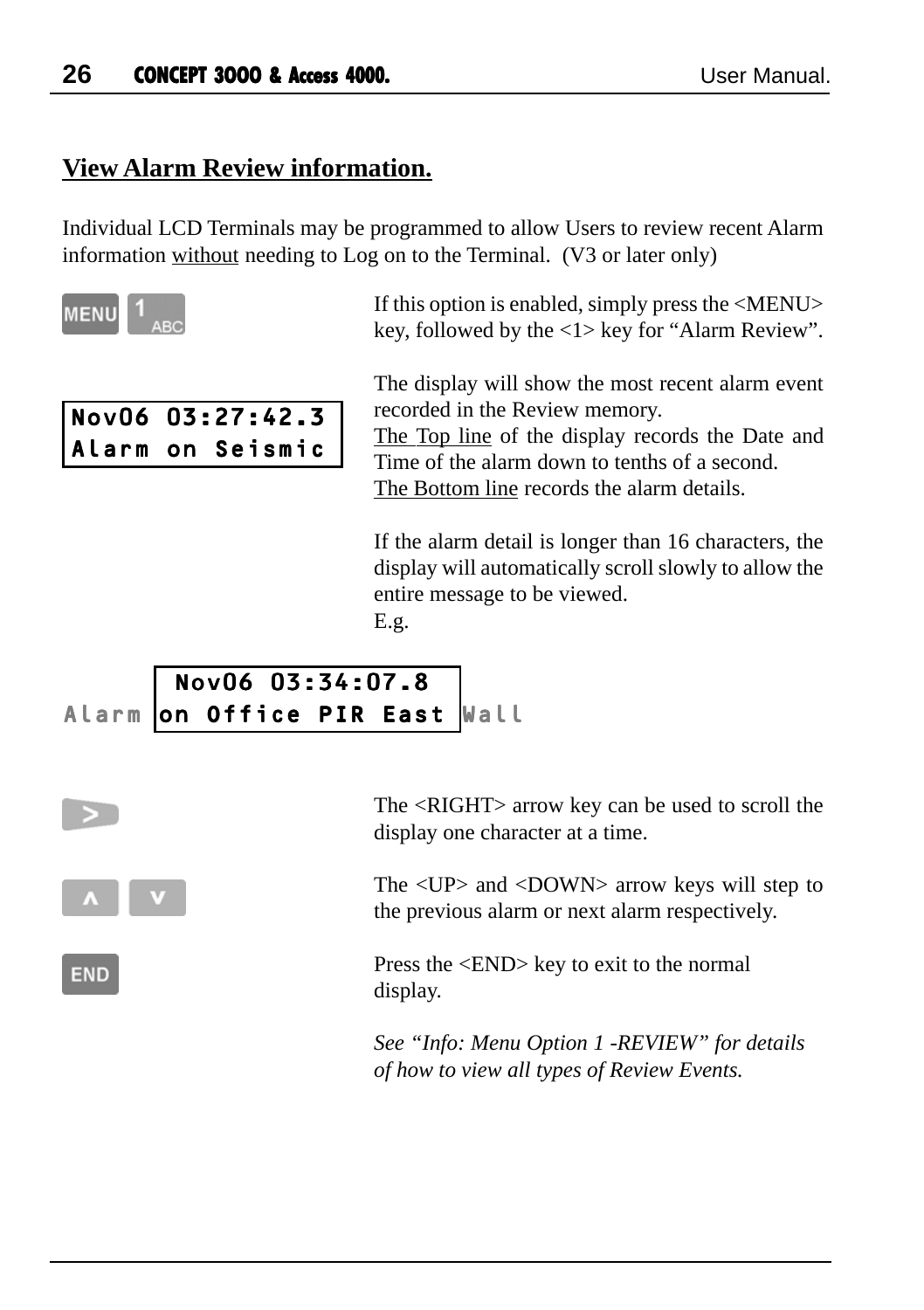### **View the Time and Date.**

This function allows Users to view the current system Time and Date without needing to Log on to the Terminal. (V4.5 or later only)

**MENU** 

Press the <MENU> key, followed by the <3> key.

| Friday | Aug27    |
|--------|----------|
| 2004   | 16:40:19 |

The display will show the Day and Date on the top line, and the Year and Time in the format HH:MM:SS on the bottom line.

### **Note: Permanent Time and Date display.**

An option also exists to enable any individual LCD Terminal to show the current system Time and Date as the default display.

i.e. The Time and Date will always be displayed, in the format shown below, as long as there are no other Alarm Messages, Warnings, etc. to display.

This option is particularly useful if the system is used for "Time In Attendance" or "Time on Site" monitoring to provide Users with a display of the actual system time being logged.



*Consult your Installer for details. (This option is only available in V5 or later and requires a compatible LCD Terminal)*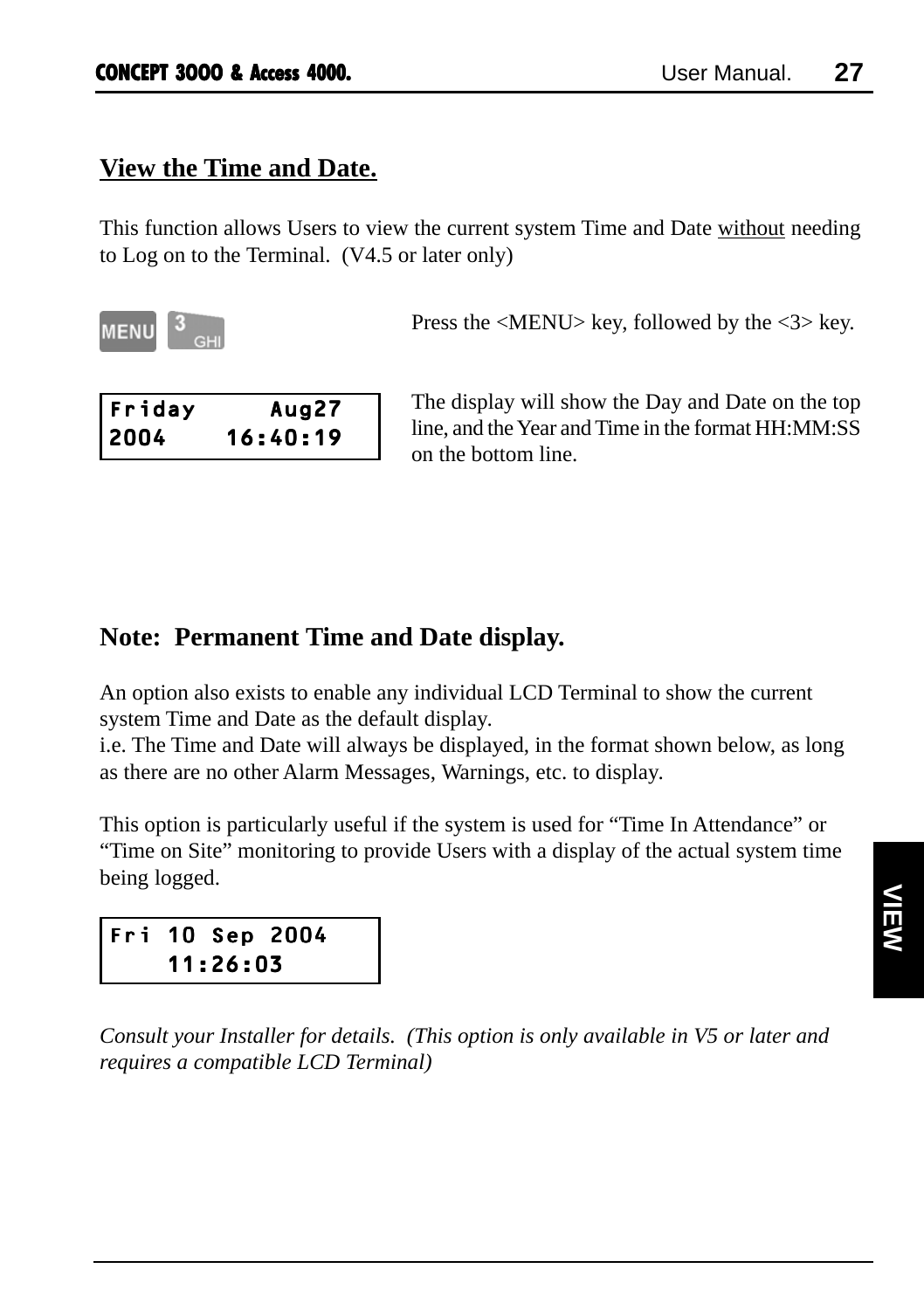### **View Area Status.**

Areas: 12345678 001 -> nnYnTWYY

Areas: 90123456 009 -> TTnnYnYY Areas: 78901234 017 -> nnnYYYYY

Individual LCD Terminals may be programmed to allow Users to view the current status of Areas without needing to Log on to the Terminal. (V3 or later only)



### If this option is enabled, simply press the  $\langle UP \rangle$  or <DOWN> arrow on the LCD Terminal.

### **Area Array Option.**

If Area Array is enabled, the display will show the first 8 Areas in the system, with a letter below each to indicate the current Status. *See table below.* The <UP> and <DOWN> arrow keys will step to the previous 8 Areas or next 8 Areas respectively.

The number on the bottom left of the display indicates the first Area shown in the current array.

e.g.  $009 = \text{Areas } 9 \text{ to } 16.$  $017 =$  Areas 17 to 24. Etc.





| Surgery<br> is On |
|-------------------|

### **Text Array Option.**

If this option has been selected, the display will show the status of the Area associated with the Terminal in text form. *See table below.*

The <UP> and <DOWN> arrow keys will step to the previous Area or next Area respectively.

This option can only be used to view the status of 8 Areas beginning at the Terminal's associated Area. Press <END> when finished.

| <u>Array Text</u> |                  | Description                                              |
|-------------------|------------------|----------------------------------------------------------|
| Y.                | is On            | Area is On.                                              |
| n.                | is Off           | Area is Off.                                             |
| T .               | is Timed Off     | Area is Off with a Defer timer running.                  |
| W                 | About to turn On | (Warning period) Area is Off with a Defer timer about to |
|                   |                  | expire and turn the Area On.                             |

*See "Turning Area/s OFF" for more information on Area Defer timers.*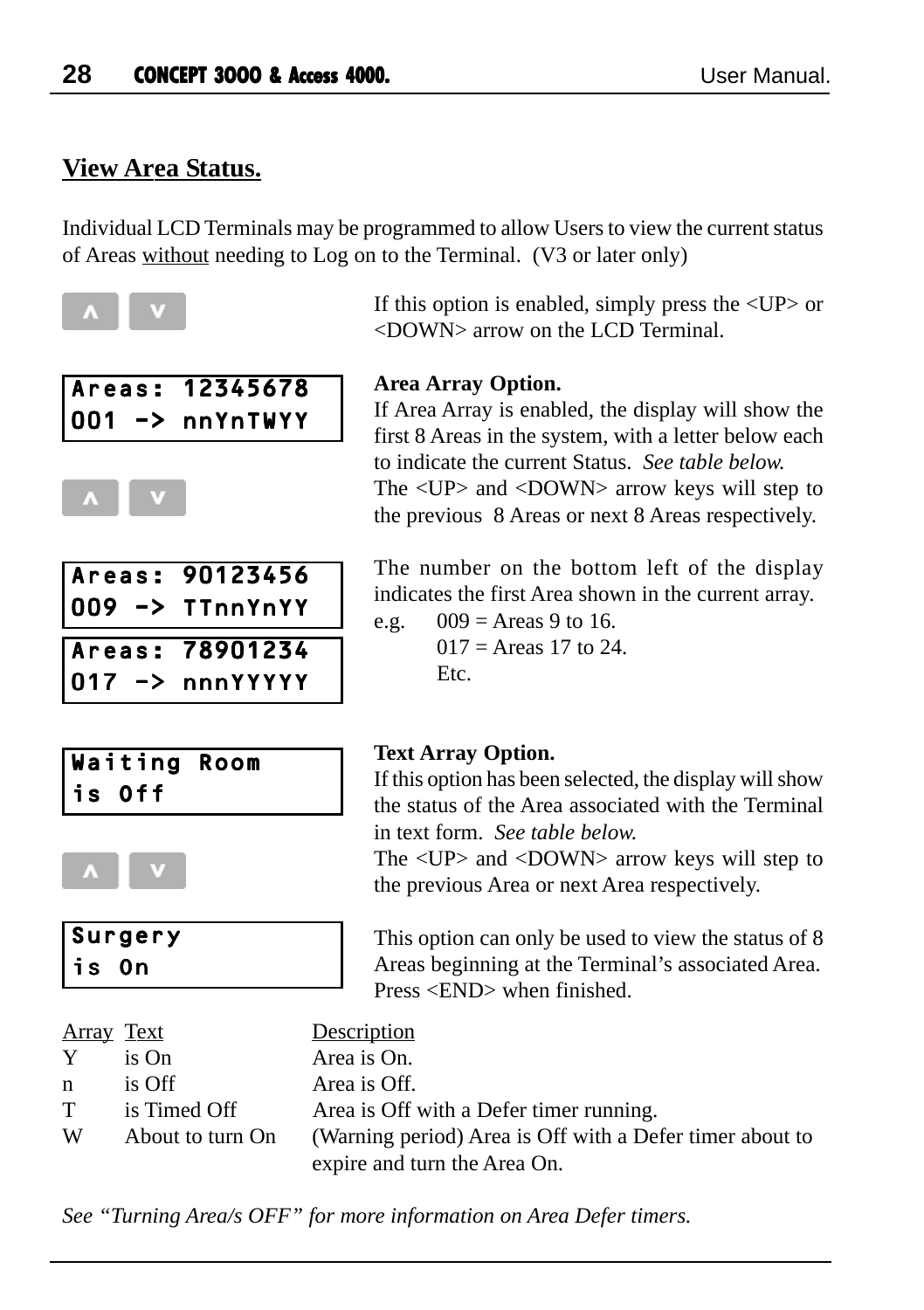### **Home Auxiliary Control.**

Individual LCD Terminals may be programmed to allow Users to control specified Home Auxiliaries without needing to Log on to the Terminal.

Home Auxiliaries are outputs that can be controlled by a User at an LCD Terminal and/ or controlled automatically by the system. They can be turned On, turned Off or turned On for a timed period in minutes or seconds. Typical applications for Home Auxiliaries include lighting, heating, pool pumps, speaker switching, irrigation, etc.

NOTE: Access to some Home Auxiliaries may be limited to particular User Types. These Home Auxiliaries can only be controlled by Users with access to the "Home Auxiliaries" Control Menu. <MENU>, <9>, <1>. After logging on and selecting the Menu option, control operations will be the same as described below.

| is Off | $\vert$ .Home Aux 001 |  |
|--------|-----------------------|--|
|        | <b>or</b>             |  |



POOL PUMP

### is Off

### **Selecting a Home Auxiliary to Control.**

If this option is enabled, simply press the <RIGHT> arrow key on the LCD Terminal.

The display shows the current status of the first Home Auxiliary. (The example shown is a default Home Auxiliary name, which should only appear for Home Auxiliaries that are not used.)

To select a Home Auxiliary, use the <UP> and <DOWN> Arrow keys to search through the list. **OR**

Search for a Home Auxiliary by name by pressing the DIGIT key that represents the first letter of the name. (You may have to press the key 2 or 3 times, depending on the letter required and the Home Auxiliary names in the system.)

If the Home Auxiliary you want is not displayed because of other names beginning with the same letter, use the <DOWN> Arrow key to locate it.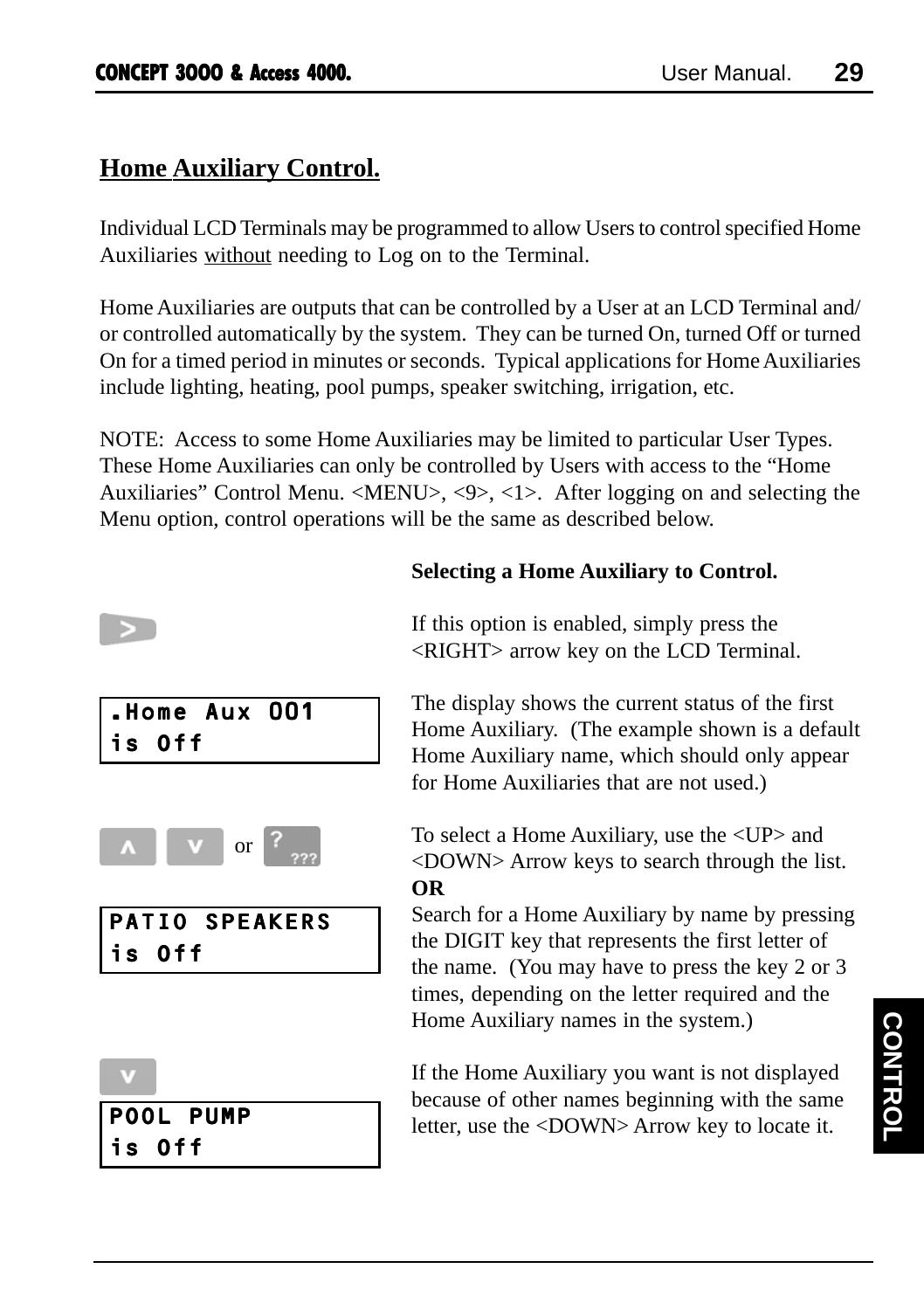| POOL PUMP<br>is Off                    | When the desired Home Auxiliary is displayed;                                                                                                                                                                                      |
|----------------------------------------|------------------------------------------------------------------------------------------------------------------------------------------------------------------------------------------------------------------------------------|
| <b>OFF</b><br>ON                       | Press the ON key or OFF key to turn the Auxiliary<br>On or Off as required.                                                                                                                                                        |
|                                        | <b>OR</b>                                                                                                                                                                                                                          |
| $\sigma$ or $>$ , $\frac{?}{???}$ , ok | Press the <left> arrow key to enter a Home<br/>Auxiliary "On time" in Minutes or the <right><br/>arrow key to enter an "On time" in Seconds.<br/>(V2 or later only)</right></left>                                                 |
| POOL PUMP<br>On Time: 045min           | Use the <digit> keys to enter the time period<br/>required, then <math>\langle OK \rangle</math> to execute the action.</digit>                                                                                                    |
| or                                     | Select another Home Auxiliary to control using<br>the <up> and <down> arrow keys or <digit><br/>keys.</digit></down></up>                                                                                                          |
| <b>END</b>                             | <b>OR</b><br>Press the <end> key to exit to the normal<br/>display.</end>                                                                                                                                                          |
| Can't control<br>this<br>Aux.          | This message will appear if you attempt to control<br>a Home Auxiliary that can only be controlled via<br>$\langle \text{MEMS}, \langle 9 \rangle, \langle 1 \rangle, \text{ or is not allowed in your}$<br>User Type permissions. |

### **Controlling the Home Auxiliary.**

*NOTE. Home Auxiliary operation can be enhanced by installing a Color Touchscreen Terminal and/or utilizing the 4-button Wireless*

*Remote Fobs. Consult your Installer for details.*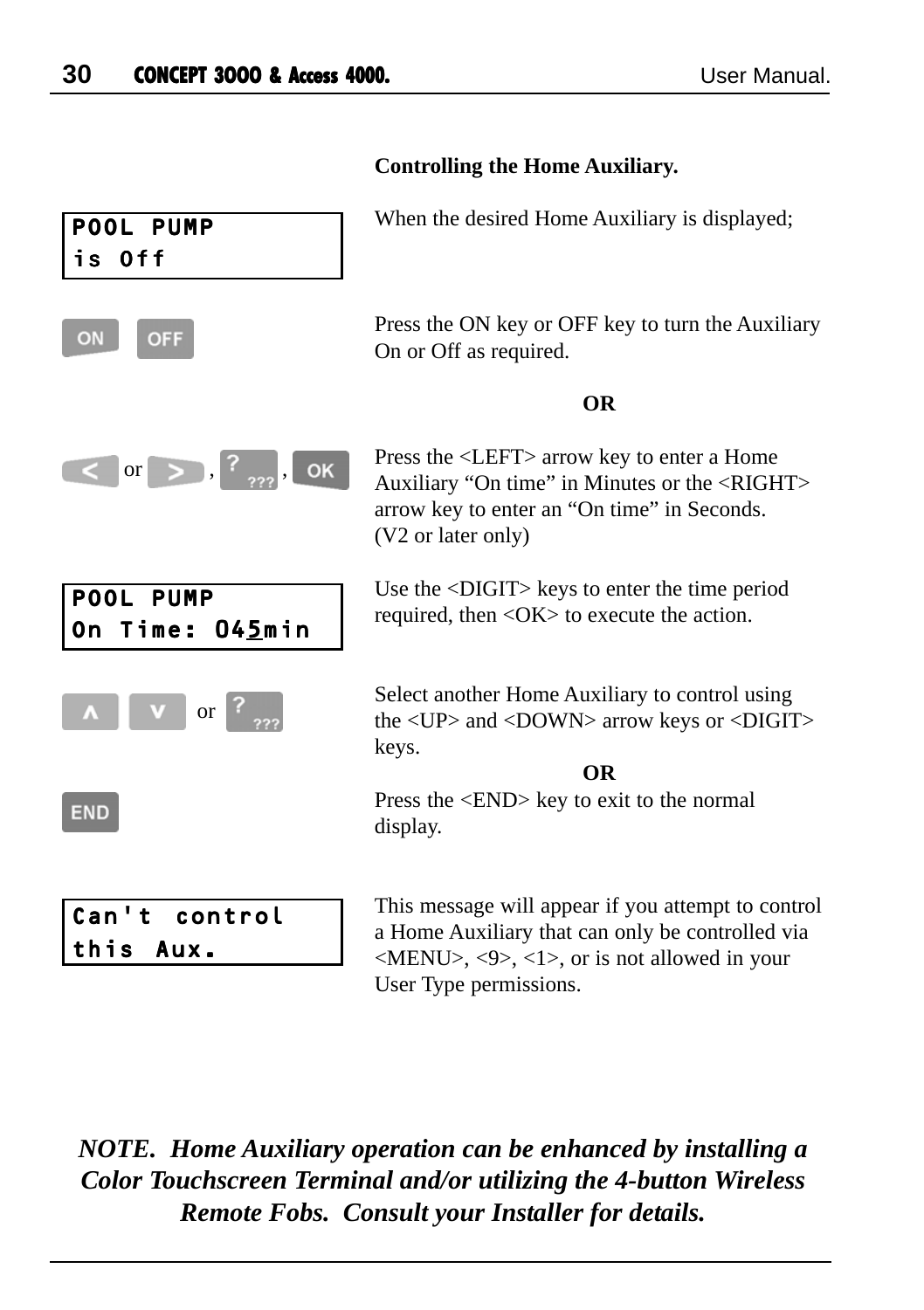### **Air Conditioning Control.**

Some sytems utilize special dedicated built-in logic in the Access 4000 for Airconditioning system Control. This allows Air-conditioning sytems to be controlled by a User at an LCD Terminal and/or controlled automatically by the system.

(Only available V2 or later)

The User can turn Air-conditioning Zones On and Off, switch between different modes of operation and control Ventilation and Fan settings.

Individual LCD Terminals may be programmed to allow Users to control Air-conditioning sytems without needing to Log on to the Terminal..



### **Continued on following page.**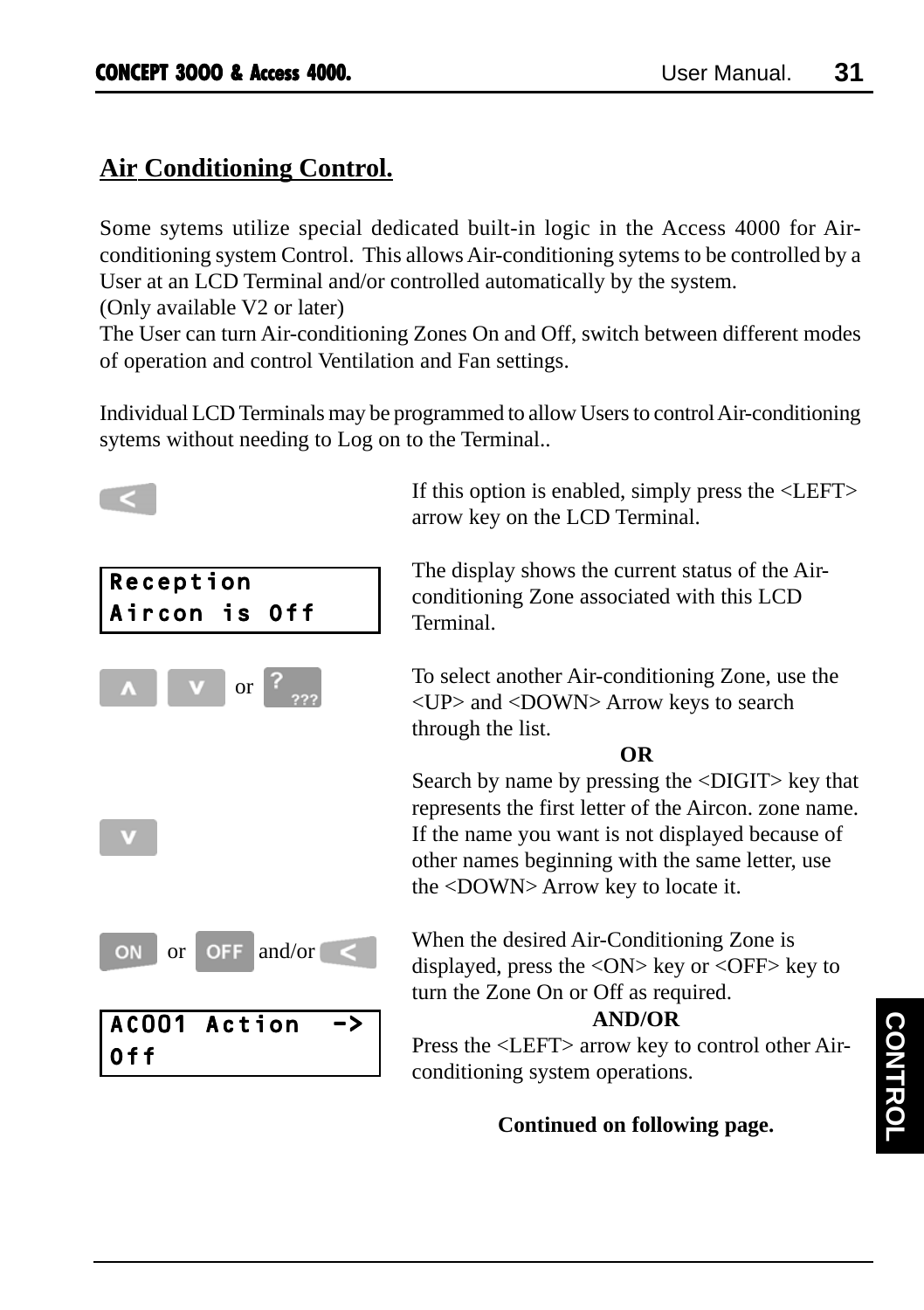|                                       | Use the <right> arrow key to select the mode of<br/>operation required.</right>                                                                                                                                                                                                        |
|---------------------------------------|----------------------------------------------------------------------------------------------------------------------------------------------------------------------------------------------------------------------------------------------------------------------------------------|
| On<br>Off<br>TimeZone                 | Turn the Airconditioning On.<br>Turn the Airconditioning Off.<br>Airconditioning system will be automatically turned On and Off<br>by the TimeZone assigned to it by the installer.                                                                                                    |
| ACOO1 Vent<br>Automatic               | Press the <left> arrow key again to control<br/>Ventilation options.<br/><math>\rightarrow</math></left>                                                                                                                                                                               |
|                                       | Use the <right> arrow key to select the mode of<br/>Ventilation required. Normally set to Automatic.</right>                                                                                                                                                                           |
| Recirculate<br>Fresh Air<br>Automatic | Forces the system to use Recirculated air.<br>Forces the system to use Fresh air.<br>Airconditioning system will automatically select Recirculated or<br>Fresh air based on whether Heating or Cooling is required and<br>the status of the Fresh Air thermostat.                      |
| AC001<br>Fan<br>Automatic             | Press the <left> arrow key again to control Fan<br/>options.<br/>-&gt;</left>                                                                                                                                                                                                          |
|                                       | Use the <right> arrow key to select the mode of<br/>Fan operation required. Normally set to<br/>Automatic.</right>                                                                                                                                                                     |
| Always On<br>Heat Pump                | Fan is always on to circulate air regardless of Compressor on/off.<br>Allows warmer air from the "Return air zone" to be pumped to<br>other zones without using the compressor for heating. Used when<br>the return air zone provides another source of heat such as a wood<br>heater. |
| Automatic                             | Compressor on/off will automatically control Fan on/off.                                                                                                                                                                                                                               |
| END                                   | Press the <end> key to exit to the normal<br/>display.</end>                                                                                                                                                                                                                           |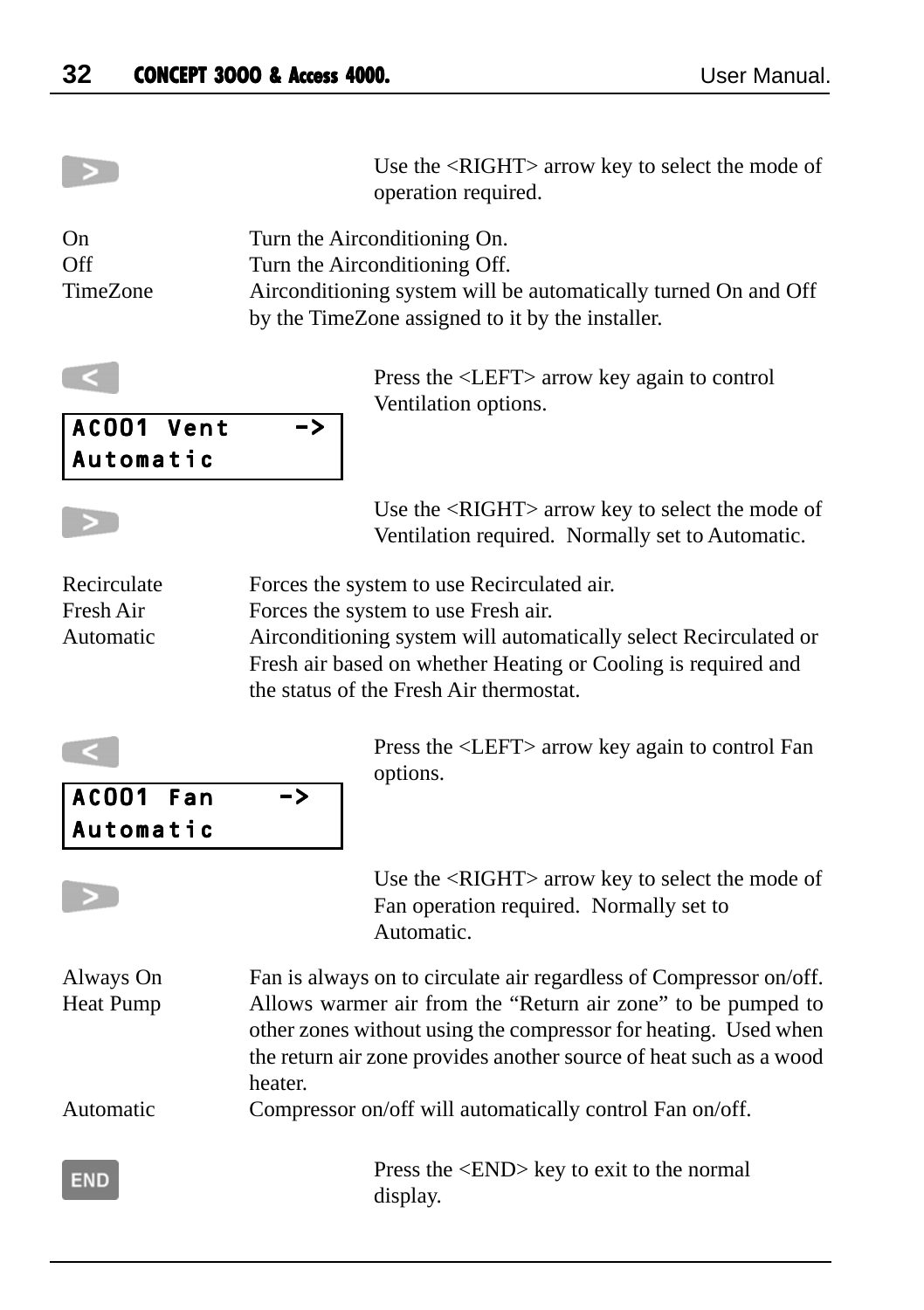# MENU OPT. **MENU OPT.**

# **MENU OPTIONS**

Users with the appropriate level of authority can perform many other operations and are allowed access to certain programming facilities via the Menu.

**A Menu Flowchart showing all the Options can be found inside the back cover.** All menu options relevant to System Users are described in detail in this manual. Refer to the Table of Contents on page 2 for Menu Options and page numbers.

### **Accessing the Menu.**



Logon to the Terminal as described earlier.  $(PIN \; code + <\!\!OK\!\!>)$ 

OFFICE is Off. Push On

The display will show the Area Status etc. as before.

### **MENU**





| 0-Area ON/OFF     |                                   |
|-------------------|-----------------------------------|
| 1-Info            | 5-Times                           |
| 2-Access          | 6-Miscellaneous                   |
| <b>3</b> -Isolate | 8-Service                         |
| 4-Test            | 9-Control                         |
|                   | (Option 7-Installer, not allowed) |
|                   |                                   |

NOTE: When in the menu, you can return to the Area ON / OFF display by pressing <MENU>, 0.

Now press the <MENU> key. The Menu key can be used at any time to return to the Main menu

The display will now scroll through the list of Menu options that you are allowed to access.

There are ten main menu options in the system, numbered from 0 to 9, but User programming will determine which options will be available to each User.

Press a <DIGIT> key to select a Menu option.

Note: Some options in Sub-menus (e.g. User Codes, Review & Time/Date) require another digit or two to be pressed. The display will show another submenu list similar to the one above when required.

Use the key sequence shown immediately below each menu option heading, or the chart at the rear of this manual to determine the key sequence required to access each menu option.

e.g. User Codes: <MENU>, 2, 1. Time/Date: <MENU>, 5, 1.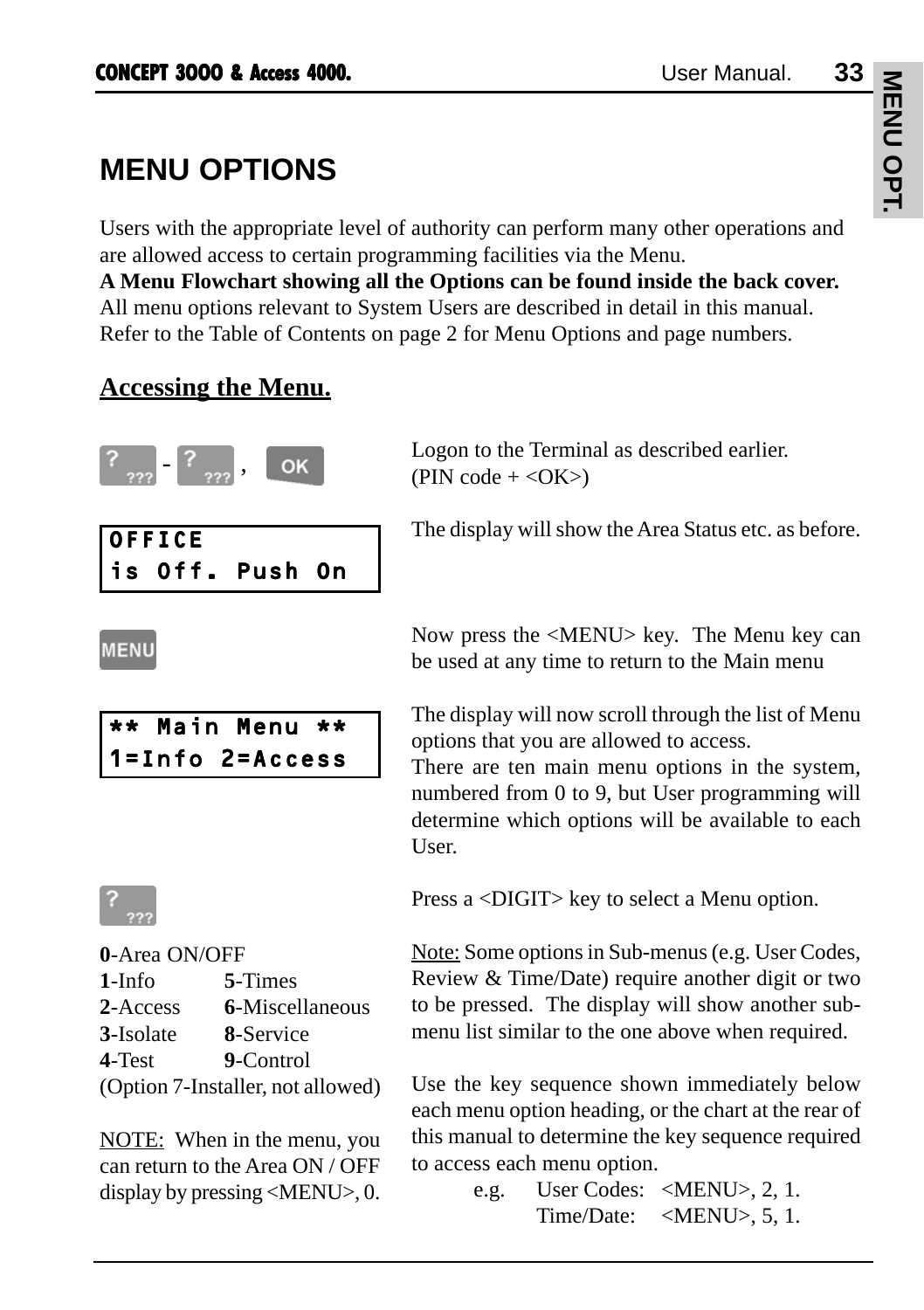### **Keypad Functions in the Menu.**

The functions of the 20 keys while performing control, programming or viewing operations in the menu are described below.

|            | Scrolls up and down a list of available items to view, program or<br>control. e.g. Users, Zones, Review messages & Home Auxiliaries.                                              |
|------------|-----------------------------------------------------------------------------------------------------------------------------------------------------------------------------------|
|            | Moves cursor left or selects previous question for the same item, if<br>the cursor is at the start of the field.                                                                  |
|            | Moves cursor right or Scrolls through the options in multiple choice<br>questions.                                                                                                |
| HEL        | Provides relevant help messages on the display whenever required.<br>e.g. Will tell you what to do next if you are unsure.                                                        |
| OK         | Saves the current screen $\&$ moves to the next question or Executes<br>an operation.                                                                                             |
| <b>END</b> | Saves the current screen, exits the menu, and logs the User Off.                                                                                                                  |
| <b>OFF</b> | Clears the screen for entering new text etc.                                                                                                                                      |
|            | or Selects first option in multiple choice questions.                                                                                                                             |
| ΟN         | Switches between different modes for selecting an item or answering<br>a question. e.g. Provides option of selecting an item by ID no. (Zone<br>E01:Z03) or by name (OFFICE PIR). |
|            | or If entering text, changes the last letter entered to lower case.                                                                                                               |
|            | When programming questions that require a Yes/No answer, the<br>"N" (5) key selects No and the "Y" (9) key selects Yes.                                                           |
|            | The <digit> keys are used to select an item or option by number<br/>or ID</digit>                                                                                                 |
|            | and for programming text where available. (User names, Door List<br>names, TimeZone names etc.)                                                                                   |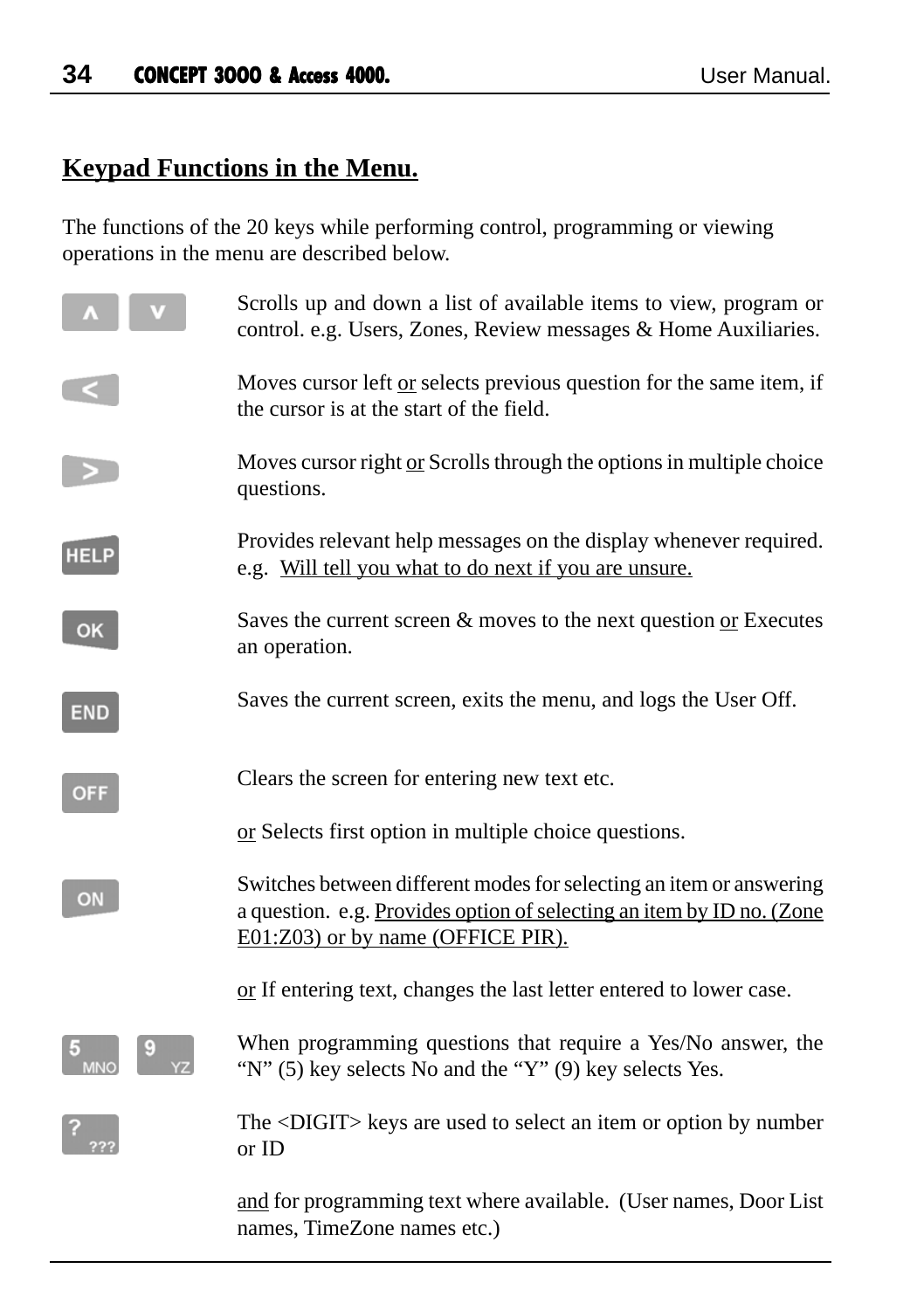# **Information: Menu Option 1**



#### **ACCESSING REVIEW.**

Allows a User to view the list of review events stored in the memory. This may be necessary to find out details of past alarms or user activity, etc.

EN Review. In some European Union countries, an additional Review memory is provided that stores only the events stipulated to be logged to comply with the standards that apply in those countries. This Review memory is called the EN Review.

#### **VIEWING THE REVIEW EVENTS.**



The Display will show the last review event, which will probably be a record of yourself accessing the Review Menu.

The  $\langle 0 \rangle$  key is used to go to the start of review (earliest event still stored) and the <9> key is used to go to the end of review (last event saved).

<UP> (back) and <DOWN> (forward) Arrow keys are used to search review, one event at a time.

<LEFT>: Forces display to the start of the text. <RIGHT>: Scrolls text one character at a time.

Selects between 4 display options:

1) Full Text

ON

- 2) Abbreviated Text
- 3) Full text + Abbreviated text for Xmit & Input change of state entries.
- 4) Raw Review Data.

Specific types of events can be located quickly in Review by using the Review Filter. *See the following page for details.*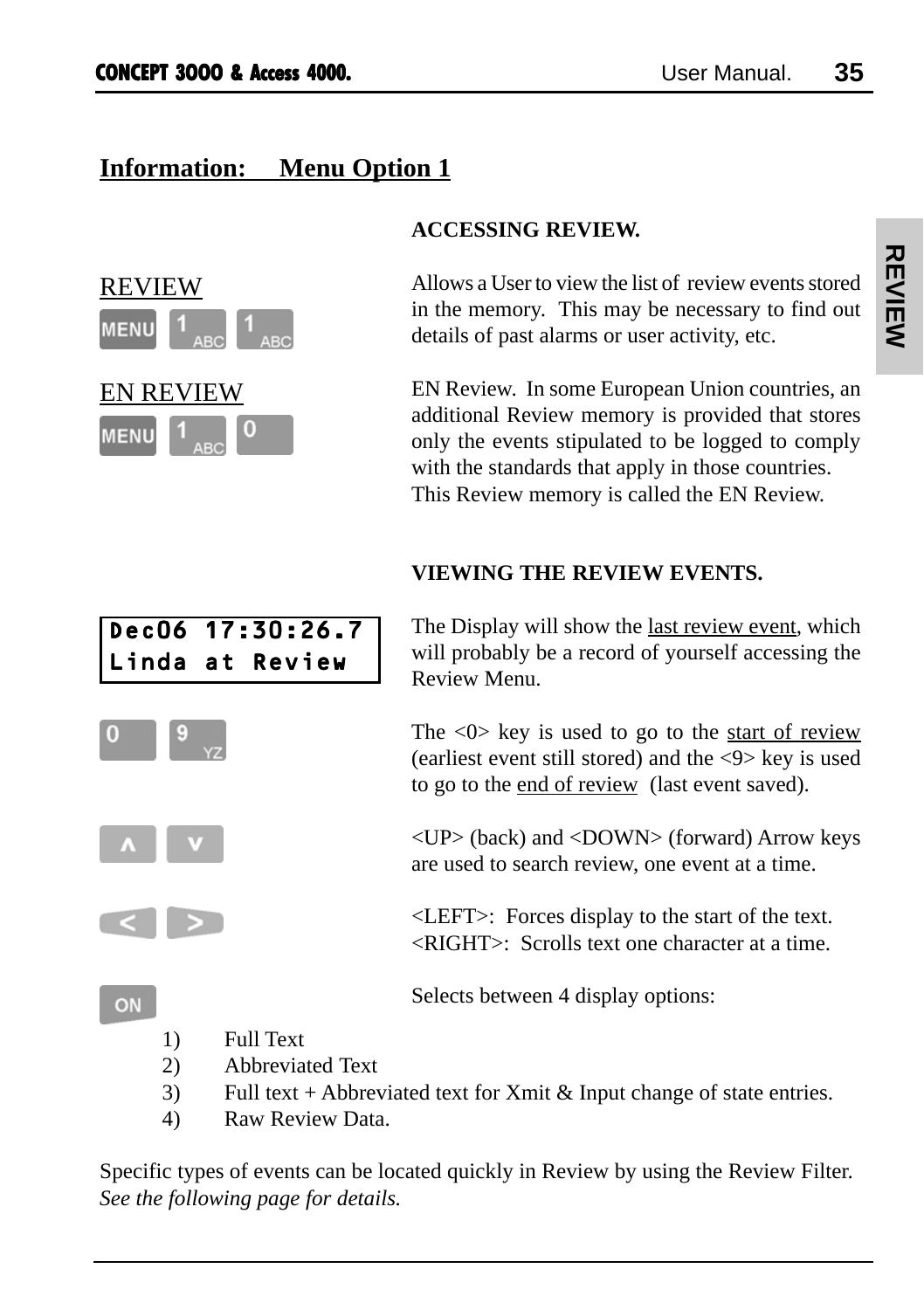#### **REVIEW FILTER:**

The DIGIT keys, 1 to 8 can be used to search back through review for specific types of events, beginning from the date/time of the event currently displayed.

As there are more than 8 filter categories that can be selected, the "Mode" can be changed by pressing the OFF key (OFF and ON keys if prior to V5 firmware), allowing selection of more categories.

You can use these filter keys in conjunction with the UP and DOWN Arrow keys to locate a specific event and then review all the other events around it in more detail.

| <b>KEY</b>     | MODE 1.               | MODE 2.              |
|----------------|-----------------------|----------------------|
| -1             | Alarms & Restorals.   | System messages.     |
| 2              | Reports.              | Times.               |
| 3              | Auxiliary On & Offs.  | Detail.              |
| $\overline{4}$ | Siren On & Offs.      | Communications.      |
| 5              | User operations.      | Lifts.               |
| 6              | Area On and Offs.     | Cards. (V3 or later) |
| 7              | Isolates/De-isolates. | Spare.               |
| 8              | Modules.              | Errors.              |

NOTE: Use **HELP** to view the list of review filter categories available.

#### **FILTER OPERATION:**

V5 or later:

(Go to End of Review) then  $\overline{OPF}$  (if Mode 2 required) then  $\overline{?}$  to select the filter option.

e.g. To find a specific Lift access event: Press <9>, then <OFF> (to select Mode 2) then  $\langle 5 \rangle$  to find the latest Lift access event. Continue to press the  $\langle 5 \rangle$  key to find the Lift access event/s that you are looking for. If necessary, you can now use the  $\langle UP \rangle$  /  $\langle$ DOWN $>$  arrow keys to view all other types of events prior to,  $\&/$  or after that event.

Prior to V5:

(Go to End of Review) then  $OF$  (Mode 1) OR (Mode 2) then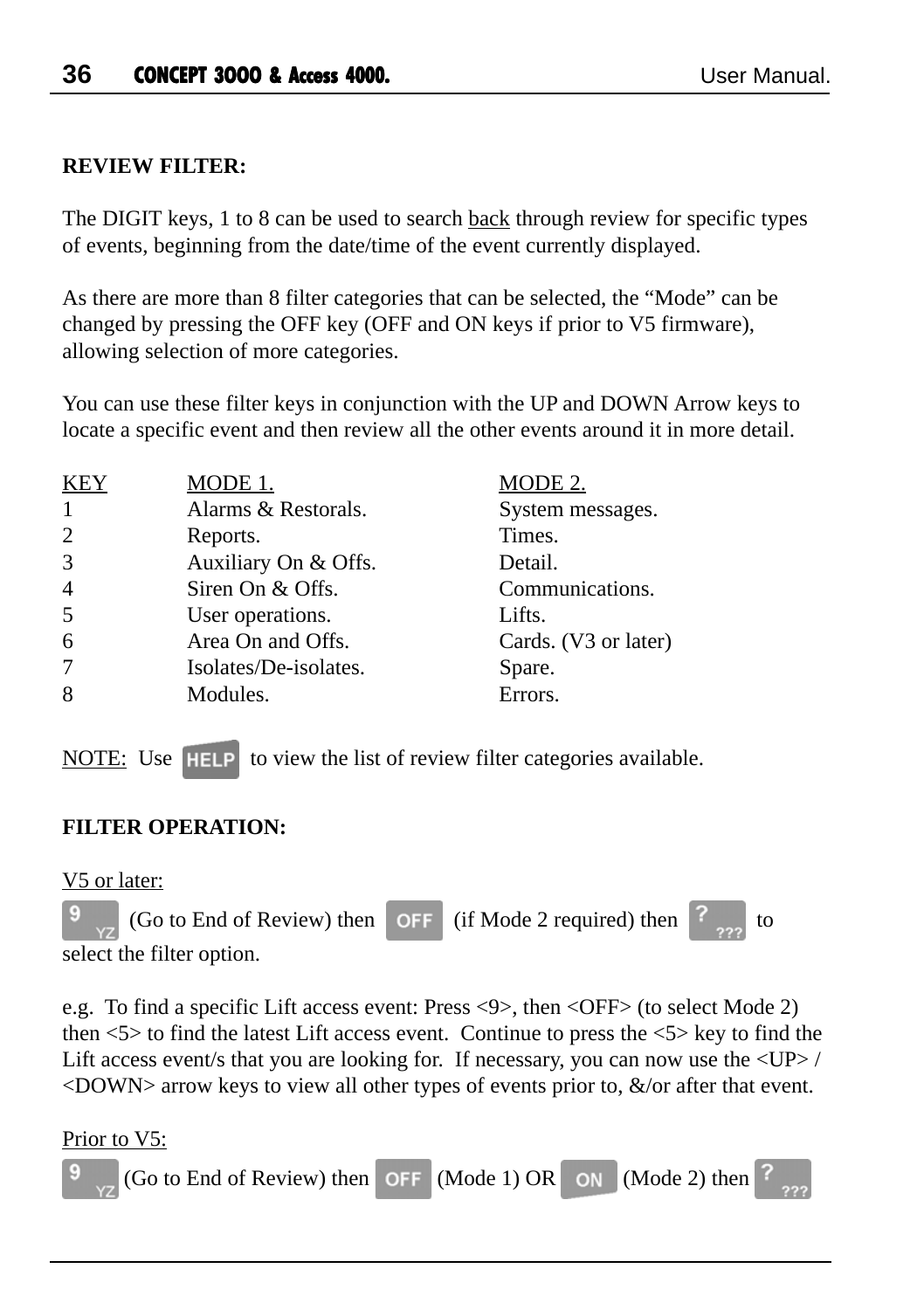# LOCATE USER

| MENU |           |  |
|------|-----------|--|
|      | TAN INCOM |  |

|       | Not Located |  |
|-------|-------------|--|
| Jason |             |  |

In some systems INSIDE and/or OUTSIDE Areas will have been assigned to Access Controlled Doors. "LOCATE USER" can then be used to display the Area that the user is currently in.

The display will show the Area name on the top line and the User name on the bottom line.

# TEST DEPARTMENT Amanda

# SERVICE CENTRE Dragoslav

|       | TEST DEPARTMENT |
|-------|-----------------|
| Gavin |                 |

To search for a particular User alphabetically, press the <DIGIT> key that represents the first letter of the User's name. (You may have to press the key 2 or 3 times, depending on the letter required and the User names in the system.)

If the User name you want is not displayed because of other names beginning with the same letter, use the <DOWN> Arrow key to locate it.

In this mode the  $\langle UP \rangle$  and  $\langle DOWN \rangle$  Arrows can be used to scroll through the list of Users.

# ON



U00019 is in Not Located -

ON

INWARDS GOODS Cath

To find a particular User by number, press the <ON> key to change the display mode.

Use the <DIGIT> keys to enter the User number required. The <RIGHT> Arrow key may be used to advance the cursor. The <OFF> key may be used to clear the user number before you begin.

Press the <ON> key again to view the Area and User's name.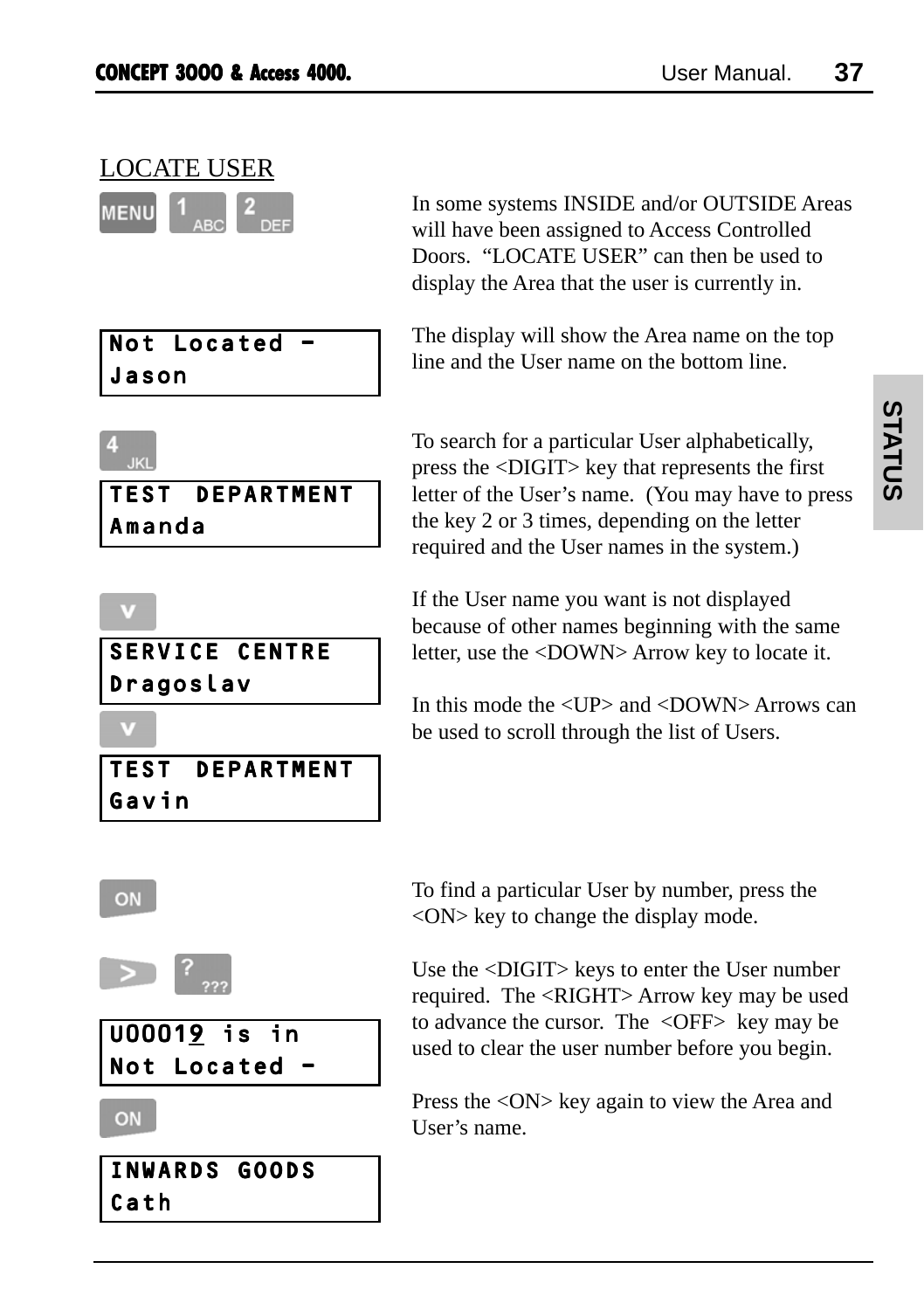# READ ANALOGUE VALUES

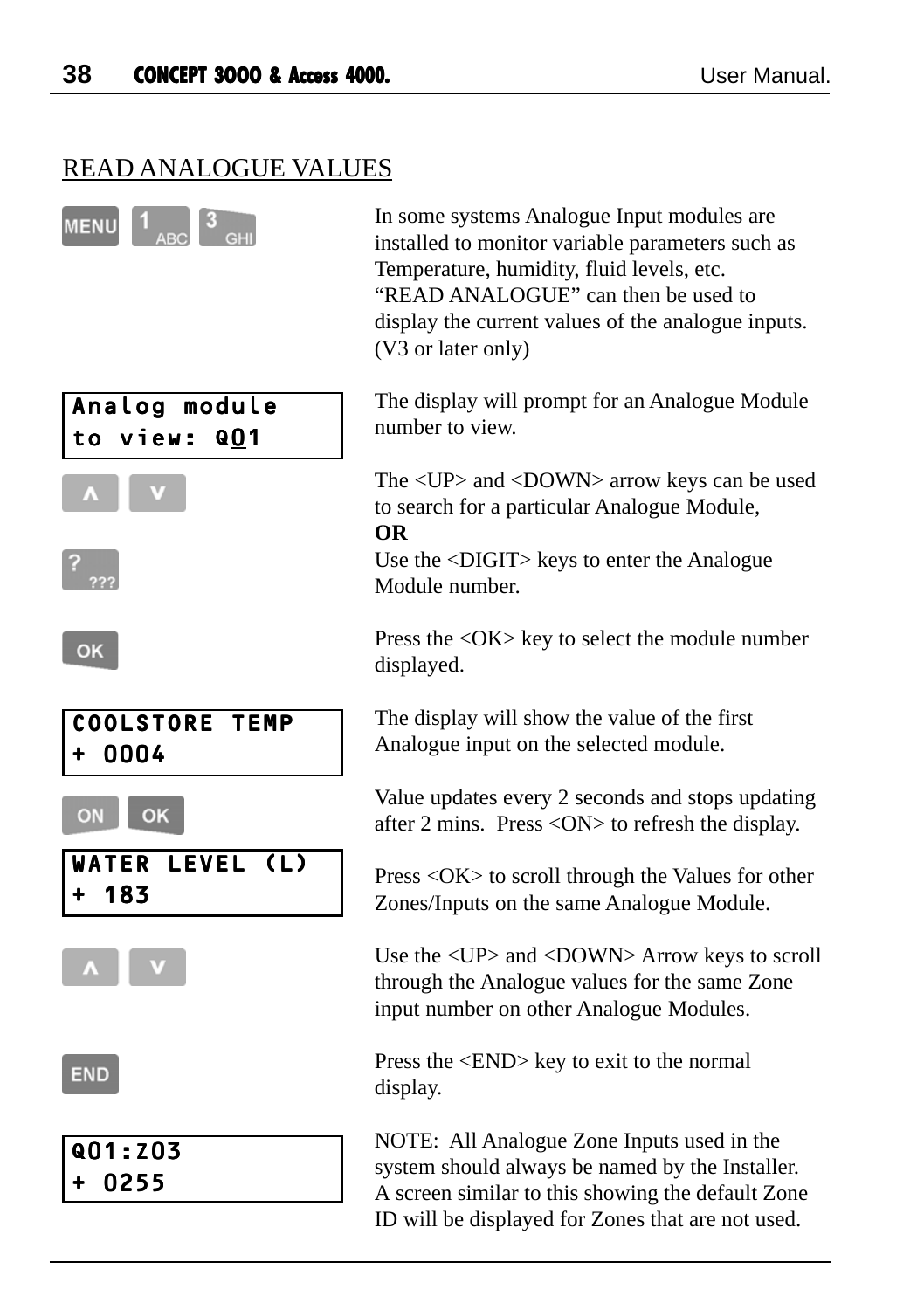# READ COUNTERS



Camera 1 Film Count: 0254



Water Used (kL) Count: 00012759 In some systems Mini Expander modules are installed to perform Event Counting. Event Counters can be used to monitor film in security cameras, water or electricity usage, traffic through a designated point, etc.

"READ COUNTERS" can then be used to display the current value of the counters. (V3 or later only)

The display will show the result of the first Counter available to be viewed.

The <UP> and <DOWN> arrow keys can be used to scroll through the results of the other counters.

The displayed count is refreshed every 2 seconds by reading the latest count from the relevant Mini Expander module.

Press the <END> key to exit to the normal display.

#### NOTES:

1) All Counters used in the system should always be named by the Installer. A screen similar to this showing the default Counter ID will be displayed for Counters that are not used.

The installer can disable display of unused Counters.

2) In some applications it may be necessary for a User to adjust the current value of a particular counter, or reset the counter to zero.

This can be done via a separate Menu option that will probably be restricted to one or more User Types. Details are provided in "Adjust Counters", [MENU, 9, 6].

#### **END**

# .Counter 003 Count: 00000000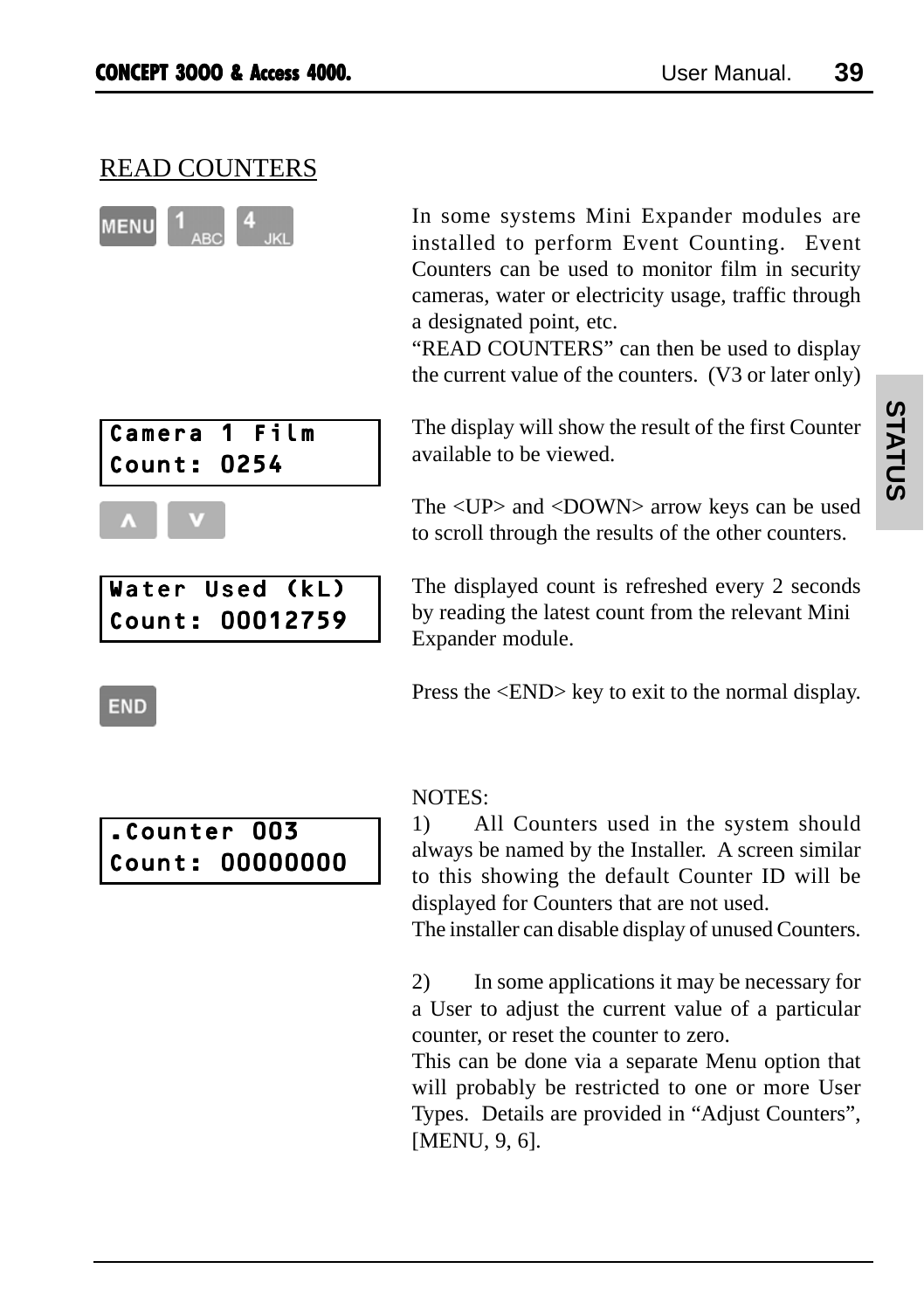# VIEW INPUT STATES



**IMPORTANT NOTE:** This operation is replaced by the "Clear Trouble Zones" operation in some European countries (e.g. UK). *See next page for details.*



Unsealed Input: Teller Area PIR The system can be programmed to allow Users to view a summary of specific Zones that are enabled and currently in an abnormal condition.

"INPUT STATES" can then be used to display the summary. (V3 or later only)

You may need to use this function when the LCD Terminal displays a message such as: "Some Inputs are Tampered" "Some Inputs are Isolated" etc.

The display will show the first Zone that is in an abnormal state.

The summary is prioritised in the following order:

- 1) Isolated Inputs
- 2) Tampered Inputs
- 3) Unsealed Inputs

The <DOWN> arrow key can be used to scroll through the list of other abnormal Zone states.

# Finished Check

When the bottom of the list is reached, the display will show "Finished Check" to indicate that there are no more abnormal Zones to view.

# **END**

Press the <END> key to exit to the normal display.

*REMEMBER !! Any time you need it, is as close as the press of a key.*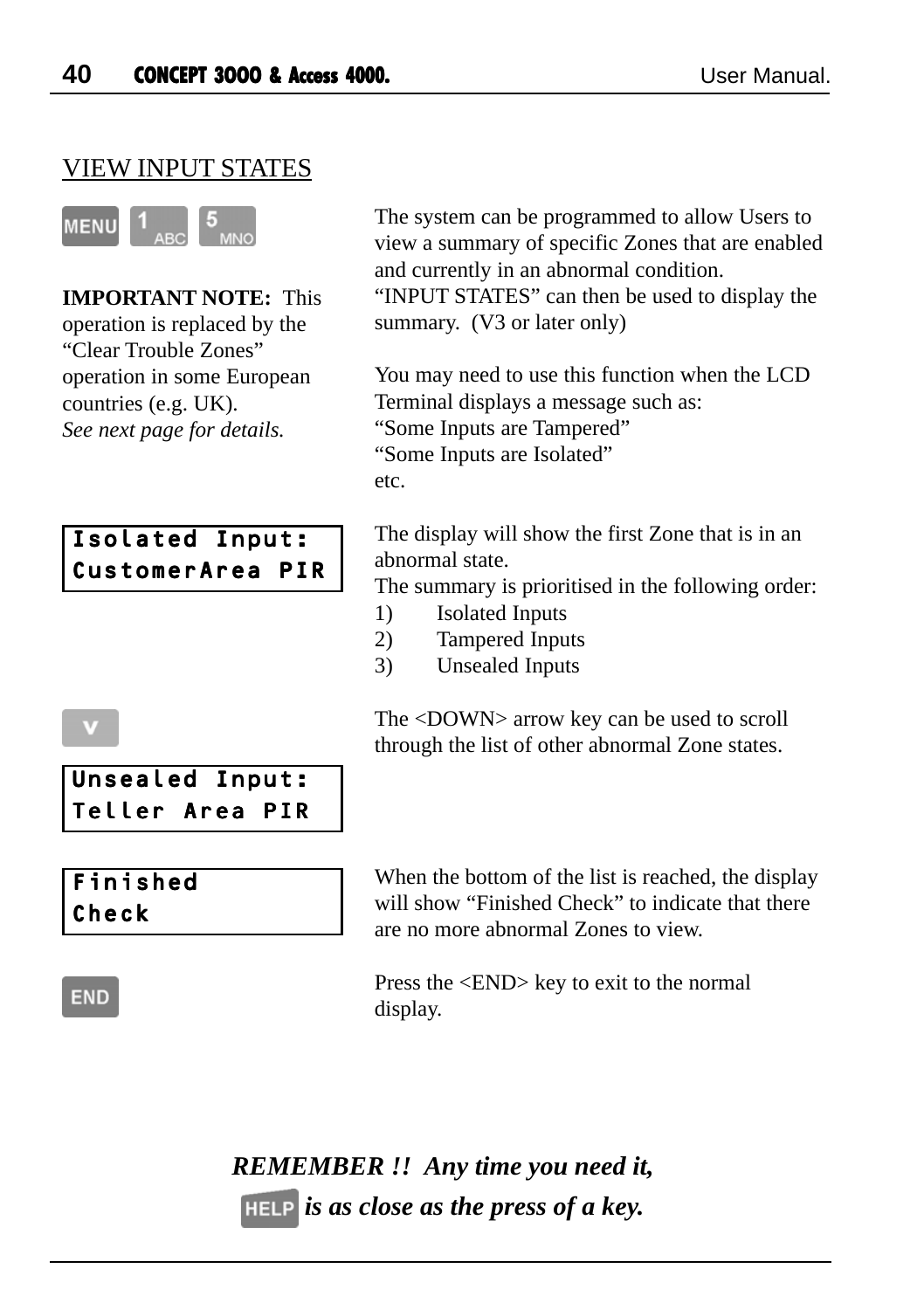# CLEAR TROUBLE ZONES



**IMPORTANT NOTE:** This operation replaces "View Input States" in some European countries (e.g. UK) and is only available in V5.6 or later.



$$
\begin{array}{|c|c|c|c|}\hline \textbf{A} & \textbf{V} & \textbf{then} & \textbf{OK} \\\hline \end{array}
$$

| Testing Zones |                     |  |
|---------------|---------------------|--|
|               | <b>Please wait </b> |  |





The system can be programmed to allow appropriate Users to clear "Trouble Zones" that are preventing one or more Areas from being turned On. i.e. Zones that have had an alarm, or that were unsealed at the end of exit delay when attempting to turn on the Area.

You may need to use this function when the LCD Terminal displays a message such as: "Had Zone trouble" or "Zone in Trouble".

This screen allows the User to select the Area to check for Trouble Zones. Only Areas in the User Type "Area Off List" can

be selected and the Area must currently be Off.

Use the <UP> and <DOWN> arrow keys then <OK> to select the Area to Test.

This screen will be displayed while the system checks for any Trouble Zones in the selected Area. If there are no Trouble Zones, the display returns to the "Area to Test" screen.

If Trouble Zones are found, the screen will display the name of the first Trouble Zone.

Press the <OK> key to acknowledge and clear the Trouble Zone.

If the Trouble Zone displayed is sealed it will be cleared. If there are more Trouble Zones, the display will then automatically advance to the next Zone. If the Trouble Zone is not sealed, it will remain on the display and the <DOWN> arrow key must be used to advance to the next Zone.

Press the <END> key to exit to the normal display.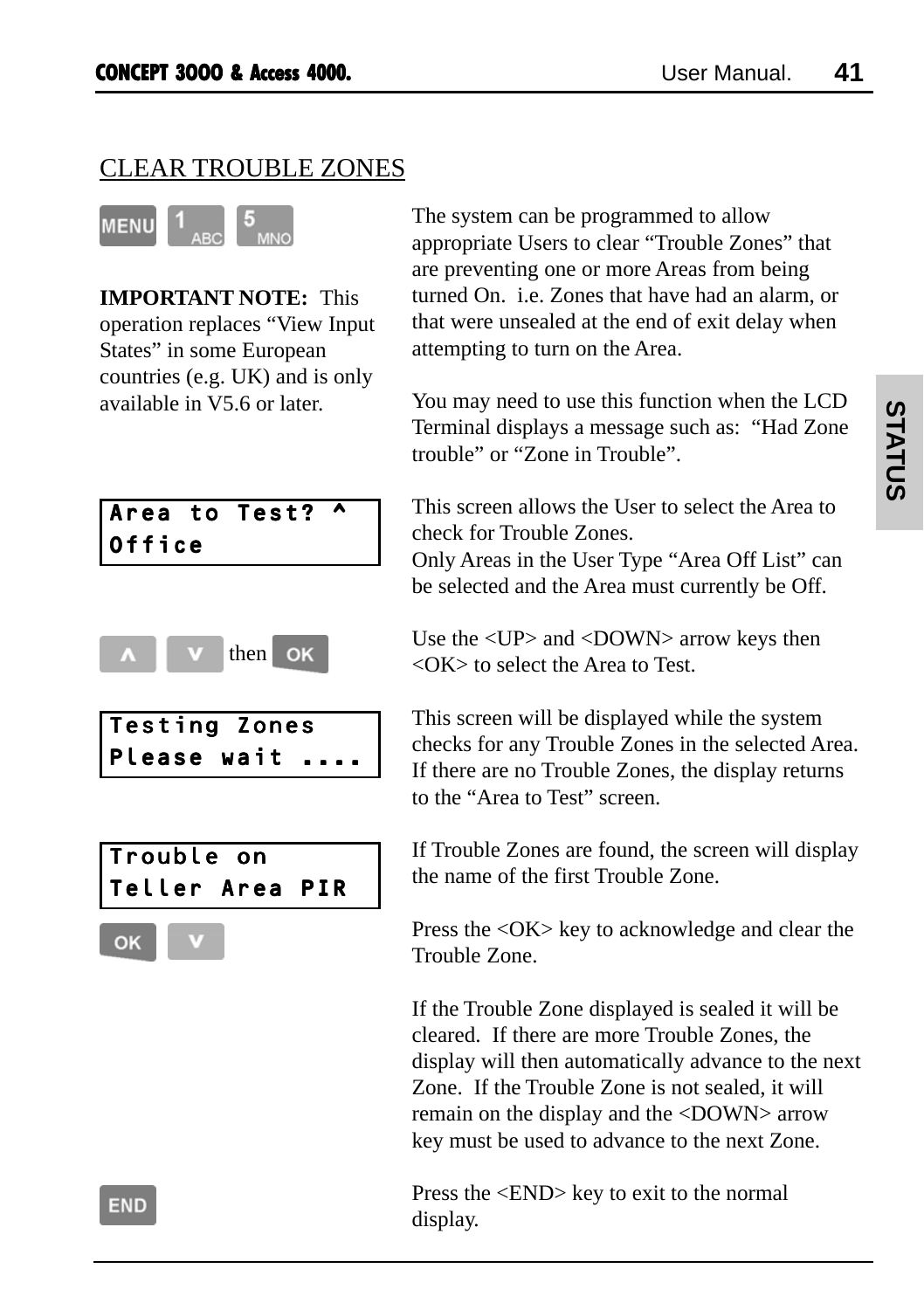# READ POWER MODULE VALUES

|                                             | In some systems LAN Power Supply Modules are<br>installed to provide flexible, general purpose,<br>battery-backed power supply solutions with the<br>added advantage of immediate status reporting of<br>Power Supply conditions and problems via the<br>LAN network.                                                                                             |
|---------------------------------------------|-------------------------------------------------------------------------------------------------------------------------------------------------------------------------------------------------------------------------------------------------------------------------------------------------------------------------------------------------------------------|
|                                             | "READ POWER MODULE" can then be used to<br>display the current values of Voltage and Current<br>for both the Battery Charger and Detector Power<br>outputs. (V4.5 or later only)<br>Four Power Module Parameters can be viewed:<br>-Battery Charger Output Voltage.<br>-Battery Charger Output Current.<br>-Detector Output Voltage.<br>-Detector Output Current. |
| Power module<br><b>P01</b><br>to view:      | The display will prompt for a Power Module<br>number to view.                                                                                                                                                                                                                                                                                                     |
|                                             | The <up> and <down> arrow keys can be used<br/>to search for a particular Power Module,<br/><b>OR</b></down></up>                                                                                                                                                                                                                                                 |
|                                             | Use the <digit> keys to enter the Power Module<br/>number.</digit>                                                                                                                                                                                                                                                                                                |
| OK                                          | Press the <ok> key to select the module number<br/>displayed.</ok>                                                                                                                                                                                                                                                                                                |
| PO 1<br><b>Batt</b><br>00.0<br>Volts<br>$=$ | The display will show the value of the Battery<br>Charger Output Voltage on the selected module.                                                                                                                                                                                                                                                                  |
| ΟN                                          | The displayed value is updated every 2 seconds.<br>Updates will timeout after 2 minutes. The <on></on>                                                                                                                                                                                                                                                            |

key can be used to refresh the display.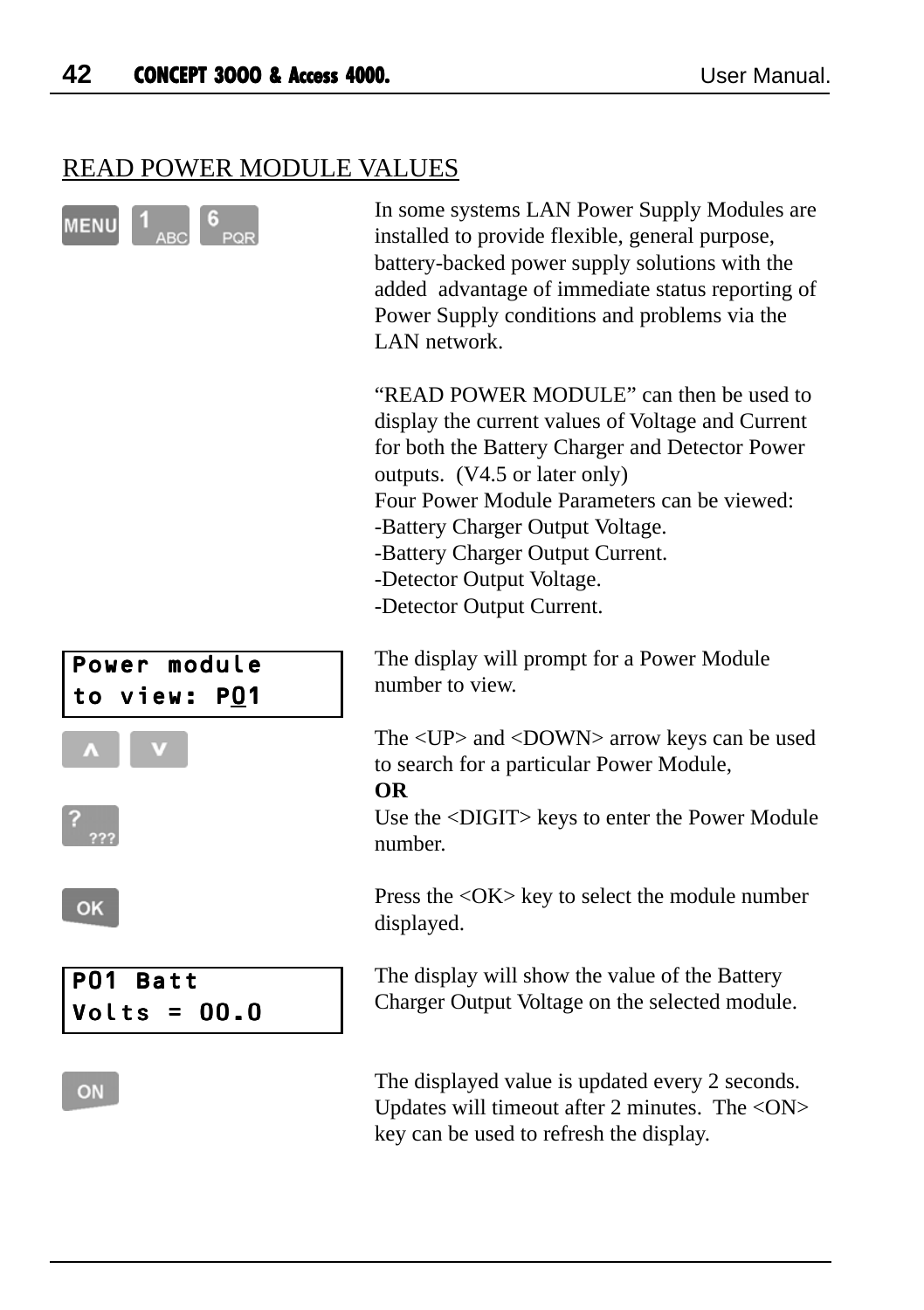| $\blacktriangle$<br><b>OR</b><br>OK | Use the $\langle$<br>through th<br>other Pow<br>OR.<br>$Press <$ OF<br>other Pow<br>the same I |
|-------------------------------------|------------------------------------------------------------------------------------------------|
| PO1 Batt<br>$ Amps = 00.0$          | The displa<br>parameter                                                                        |
| PO1 Det<br> Volts = 00.0            | Use the $\lt$<br>$\langle$ OK $>$ key<br>dislays as                                            |
| $PO1$ Det<br>Amps = 00.0            |                                                                                                |

UP> and <DOWN> Arrow keys to scroll the results for the same parameter on er Modules

 $K$  to advance, in turn, to each of the er Module Parameters to be viewed on Power Module.

ay will show the value of the selected on the selected module.

 $ON$ >,  $\langle UP \rangle$  and  $\langle DOMN \rangle$  Arrows, and ys to refresh the display or view other described above.

**END** 

Press the <END> key to exit to the normal display.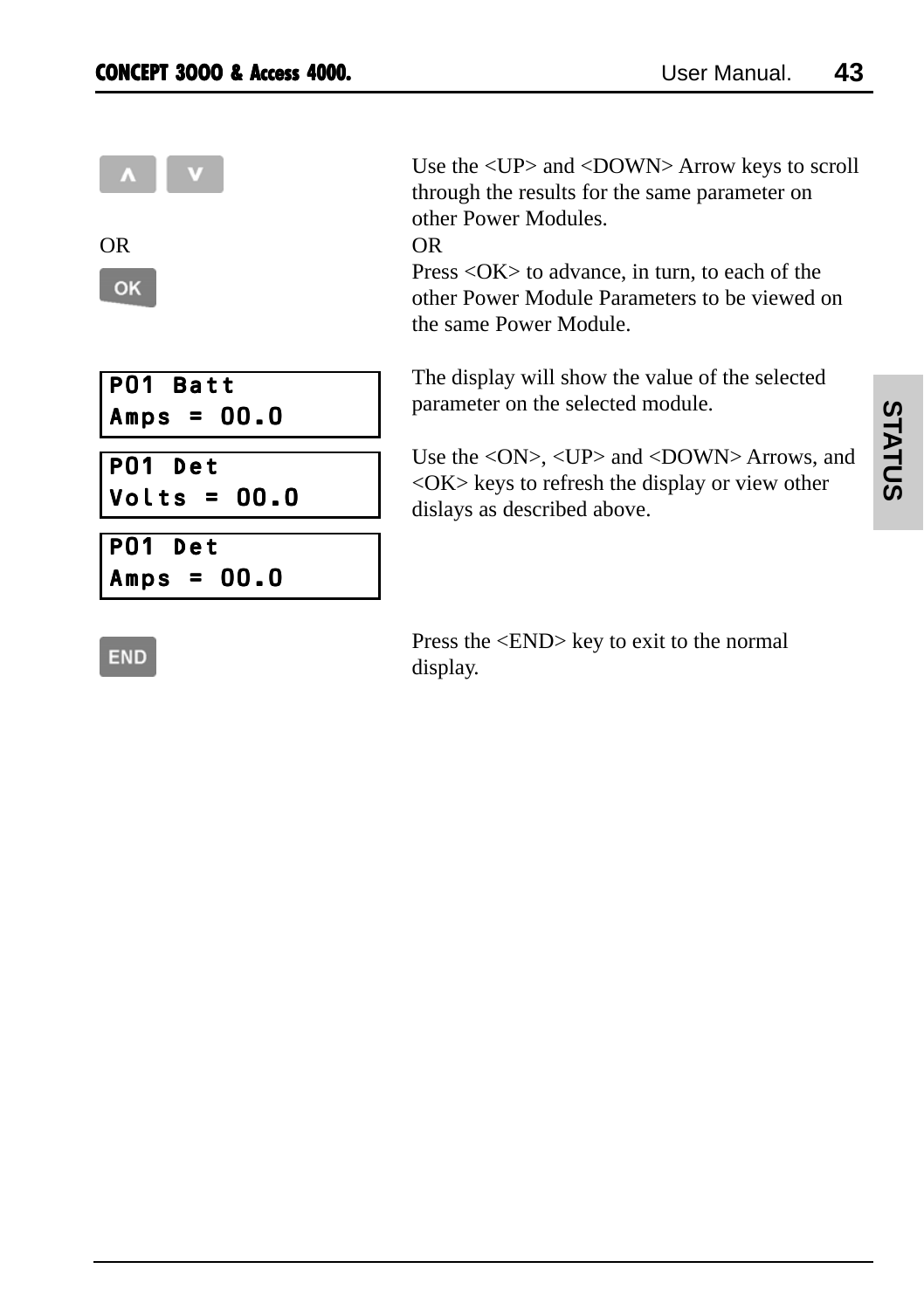# **Access Menu: Menu Option 2**

# USER PROGRAMMING



User programming allows details to be defined for each individual User. i.e. Name, PIN code and/or Card details, expiry date/time, operations and items allowed (by allocating a "User Type"), etc.

Defining the operations that a User can perform and the items that they can control is achieved by simply assigning a "User Type" to the User. User Types are programmed to cover the system permissions for the different types of Users in the system.

Each User Type is given a name (e.g. Admin, Factory staff, Cleaners, Office staff, Guard, etc.) and programming is simplified by the use of:

-Menu Groups to define operations/menu options allowed, and

-Lists to define the items (Areas, Doors, Lift Cars & Floors) allowed.

The flowchart on the following page shows the different items that are used to create a User Type. Some items (e.g. Area Lists) that can be assigned to the User Type must first be created by the Installer. Other items (e.g. Door Lists, Menu Groups, etc.) may also be created by the Installer or another User such as a System Administrator.

Two special Users are pre-defined.

-User 00001 is known as the "Installer Code" and has special privileges including: Exclusive Access to the Installer Menu.

Access to higher level options in the Access, Times and Service Menus.

Special options in the Test Menu.

-User 00002 is known as the "Master Code" and is usually assigned to the owner of the system or the person responsible for security. Special privileges for U00002 include:

The ability to program/edit all other Users (except User 00001).

The option to lockout/enable Installer code access. (If feature is utilized)

When a User's "User Type" allows permission to program/edit Users (specified via the User Type's "Menu Group"), the User is only allowed to program/edit User numbers equal to, or higher than, their own. (Unless User Ranks are utilized in the system)

For this reason, it is recommended that User numbering is planned before programming the Users so that the numbering will reflect the level of authority required.

e.g. A System administrator who has permission to change all User codes, should be issued a very low User number such as U00003. A Supervisor who only has permission to change the User codes in their own department should have a User number lower than all the staff in that department, but higher than any User with more authority.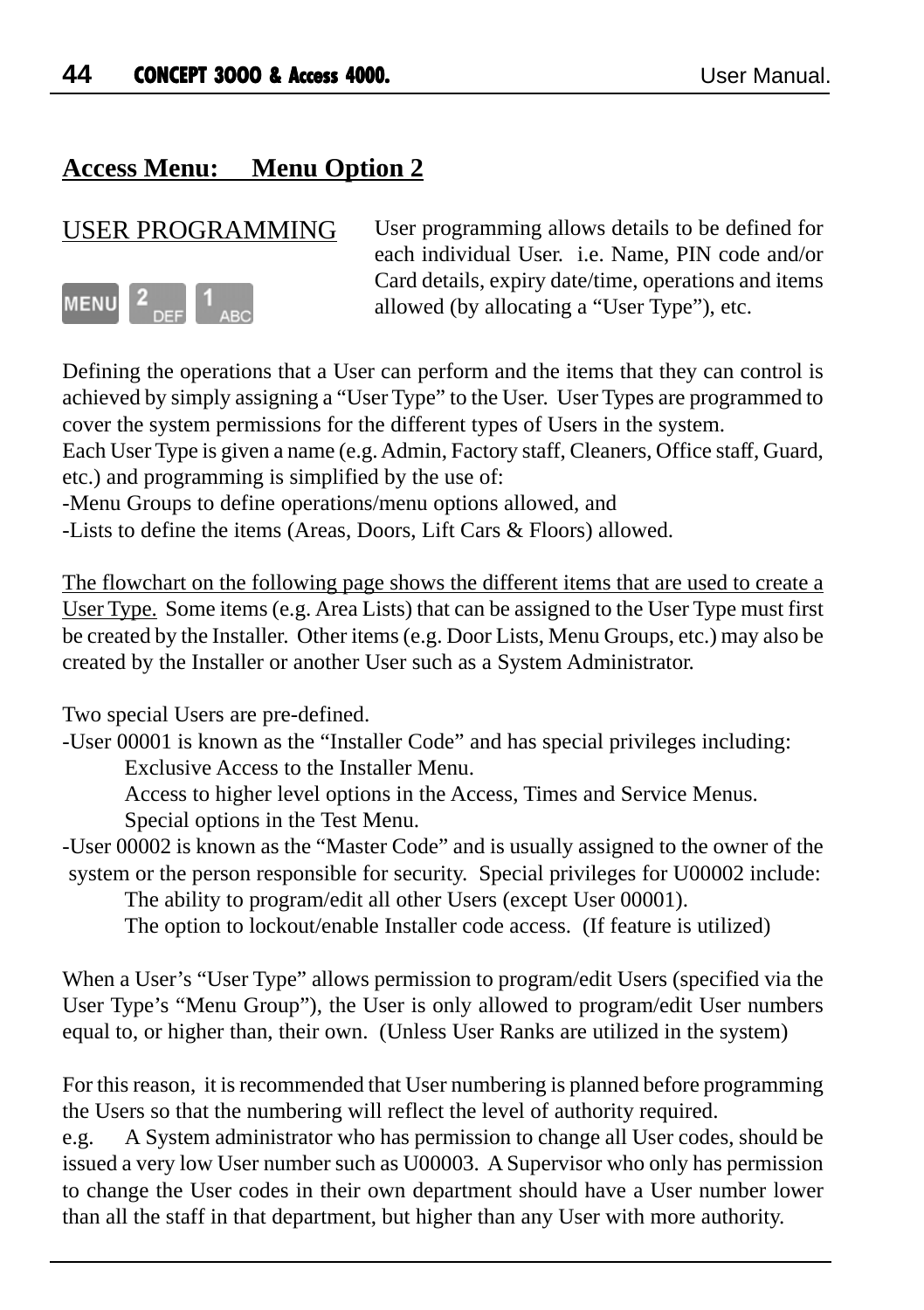# **User Programming Flowchart**



#### **\*These options can only be configured by the Installer.**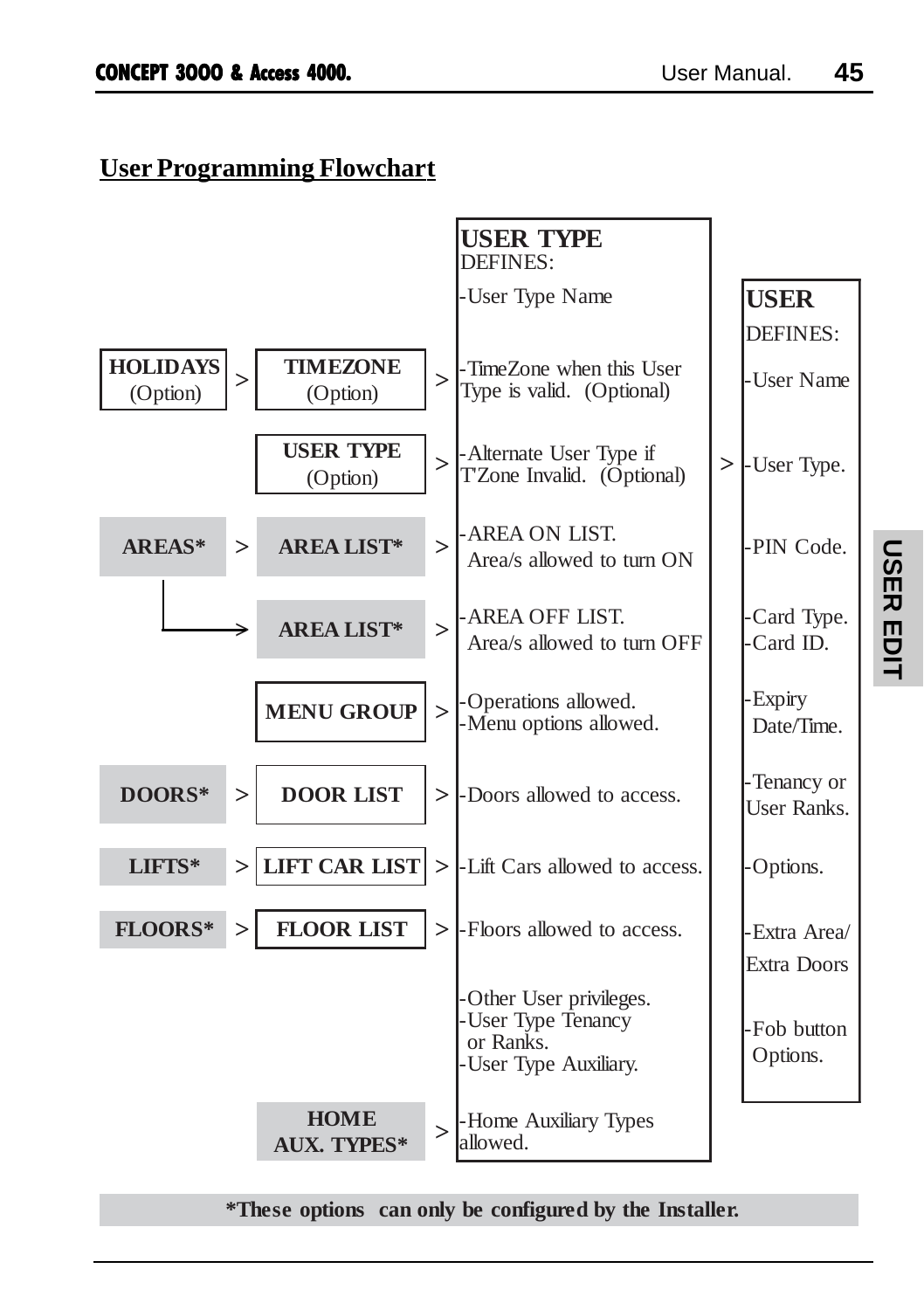

#### **SELECT "USER CODES".**

#### **SELECT A USER TO PROGRAM/EDIT.**

The display will first allow you to choose a User number to alter. (**Method i**) Pressing the <ON> key will allow an existing User to be selected by name. (Alpha-search - **Method ii**)

In either mode, the  $\langle UP \rangle$  and  $\langle DOWN \rangle$  Arrows will search through the User numbers/names.

**i)** <DIGIT> keys are used to enter a User number, OR

**ii)** When searching for a particular User name, press the <DIGIT> key that represents the first letter of the name. (You may have to press the key 2 or 3 times to obtain the required letter.)

If the User you want is not displayed because of other names starting with the same letter, use the <DOWN> Arrow key to locate the User's name.

When the desired User number or name is located. press the <OK> key to proceed with editing.

**NOTE:** Use the  $\leq$ END> key at any time to save the current setting and Exit User programming.

#### **USER NAME.**

The display will show the User number and name.

To enter a new name press the <OFF> key to clear the screen, then use the <DIGIT> keys to program the name. Up to 16 characters of text can be entered. To modify an existing name, use the <LEFT> and <RIGHT> Arrow keys to position the cursor under the letter to be changed, and then use a <DIGIT> key to enter the new letter.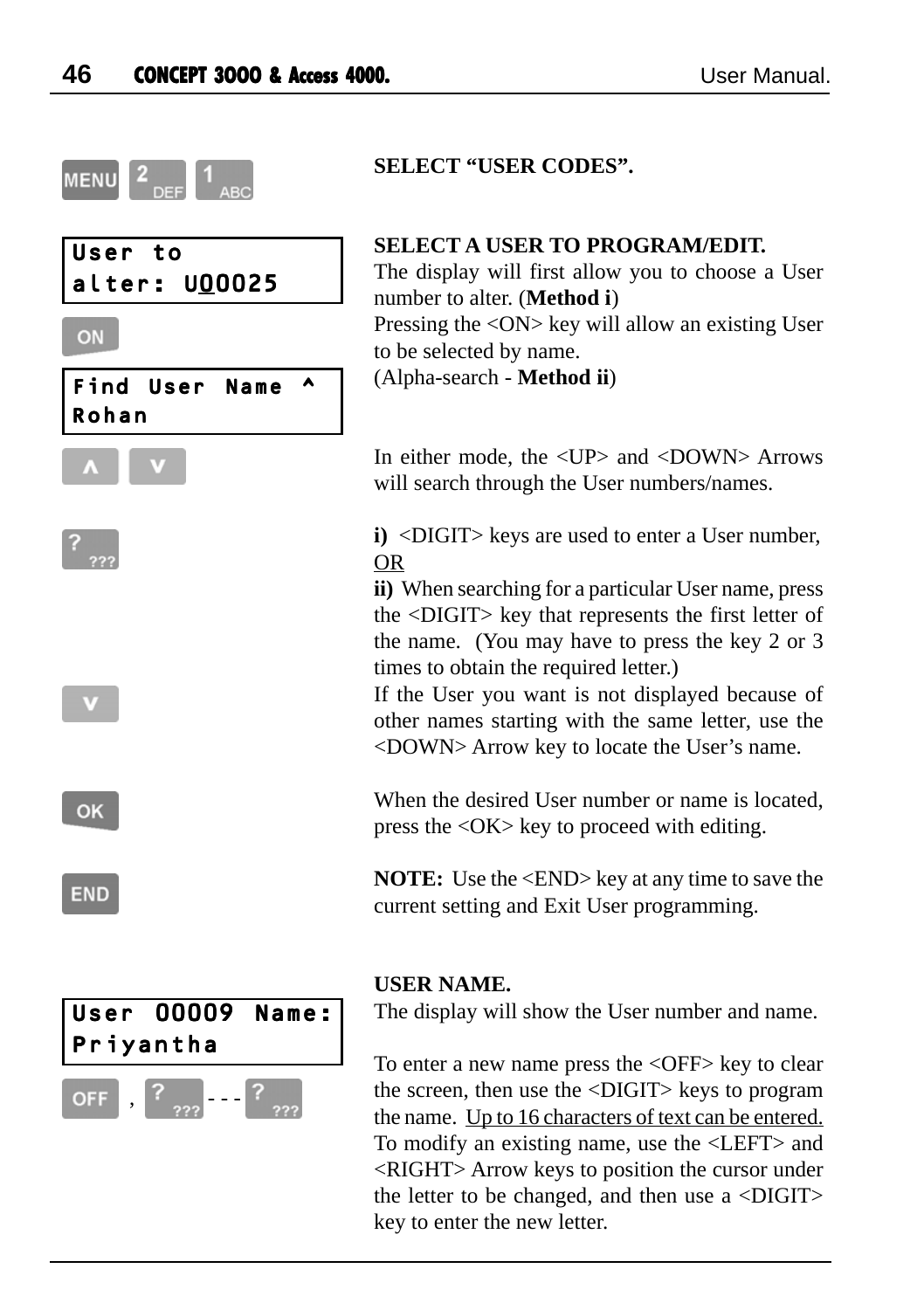EXAMPLE:



# U00009 Type -> None







"RUTH" would be programmed with the sequence shown opposite.

Pressing a key more than once will scroll through all the characters associated with that key until the one you require is displayed.

When programming text, the cursor will automatically advance when a different key is pressed. The <RIGHT> Arrow key only needs to be used to advance (move) the cursor if the next letter appears on the same key or the <9> key.

When complete: Press the  $\langle$ OK $>$  key to move on to the "User Type" question for this User.

<UP> key to program the previous User name. <DOWN> key to program the next User name.

### **USER TYPE.**

Every User is assigned a "User Type" to define which Area/s, Door/s, Operations, Menu Options, etc. that they may access.

Press the <RIGHT> Arrow key to scroll through the list until the name of the appropriate User Type is displayed.

Press the <OFF> key to return to the start of the list, or to set the User Type to "None".

#### NOTE:

A User's PIN/Card can be disabled but remain in the system by setting the User Type to "None".

Pressing the <ON> key will allow a User Type to be selected by number using the <DIGIT> keys.

When complete: Press the  $\langle$ OK $>$  key to move on to the "PIN number" question for this User. <UP> key to edit the previous User's "User Type". <DOWN> key to edit the next User's "User Type"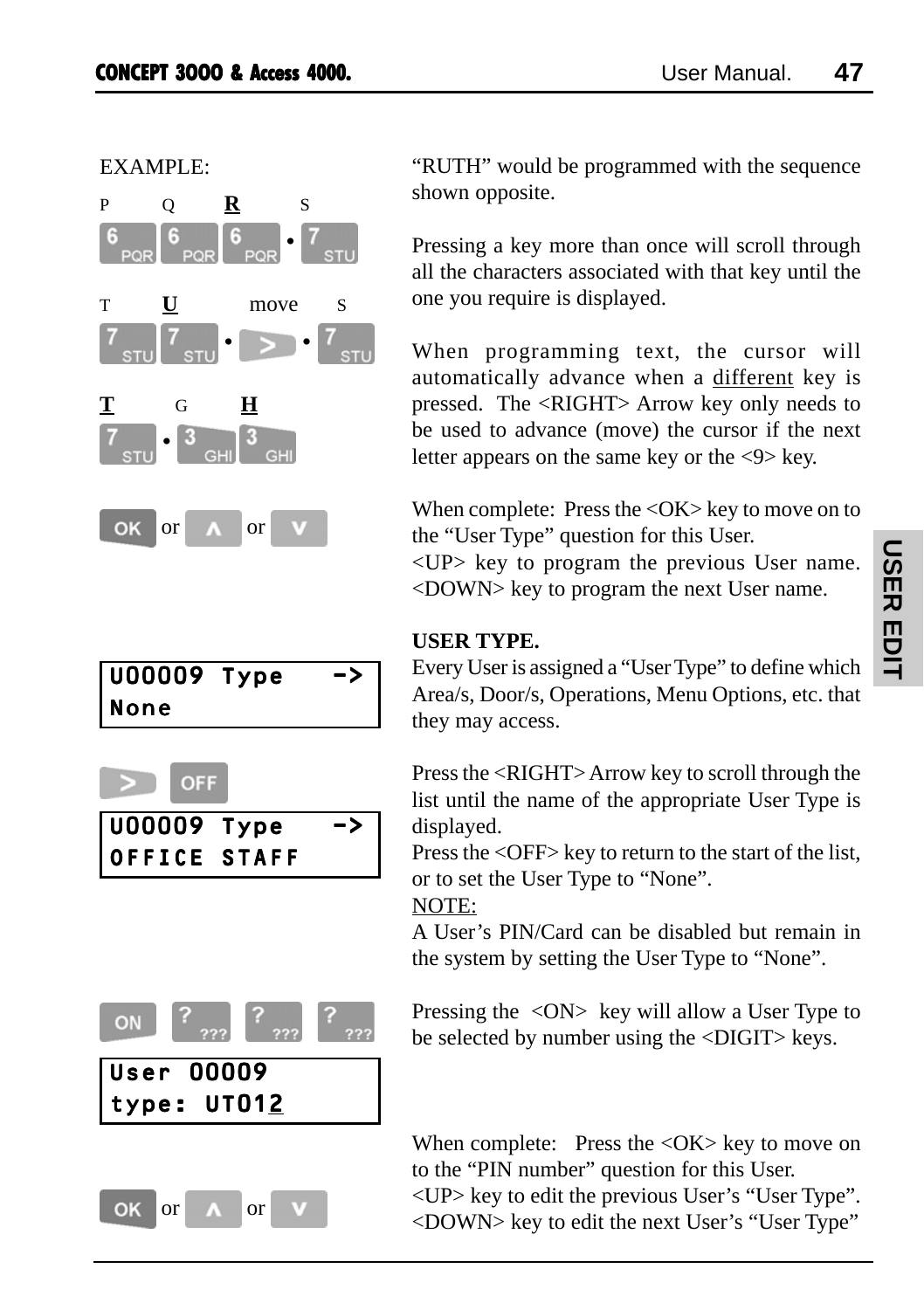# User 00009 PIN No.





# U00009 Crd Typ-> Credit Card



*See NOTE below.*



NOTE: The "Card Type" used in your system should be recorded in the "System Details" inside the Front cover. If not recorded, consult the Installer for details.

#### **PIN CODE**

Any User who is required to perform any operations via a Terminal Keypad will need a PIN (Personal Identification Number).

If changing a code, Press <OFF> first to clear the screen. Enter a PIN number using the <DIGIT> keys. The PIN may be 1 to 8 digits long, however a minimum of 4 digits is recommended if the PIN code is to control Areas or access external doors. (The system may also be configured to force all PIN Codes to be 6 digits. V5.27 or later only)

When complete:  $\langle OK \rangle$  key to move on to the "Card Type" question for this User. <UP> key to program the previous User's "PIN". <DOWN> key to program the next User's "PIN".

#### **CARD TYPE.**

Any User who is required to perform operations with an access card must have their card details entered, beginning with the "Card Type".

Press the <RIGHT> Arrow key to scroll through the list until the name of the appropriate Card Type is displayed. (If you need to return to the start of the list at any stage, press the <OFF> key)

When complete: < OK > key to move on to the card details question/s for this User.

<UP> key to edit the previous User's "Card Type". <DOWN> key to edit the next User's "Card Type"

The next display will depend on the "Card Type":

- i) Credit Card. For credit cards etc. or other non-Site Code magnetic stripe formats.
- **ii) Site Code.** For Wiegand formats utilizing a Site Code, or Inner Range magnetic stripe cards with Site Code format.
- **iii) Direct Entry.** For Wiegand cards where the Site Code and/or Format is unknown.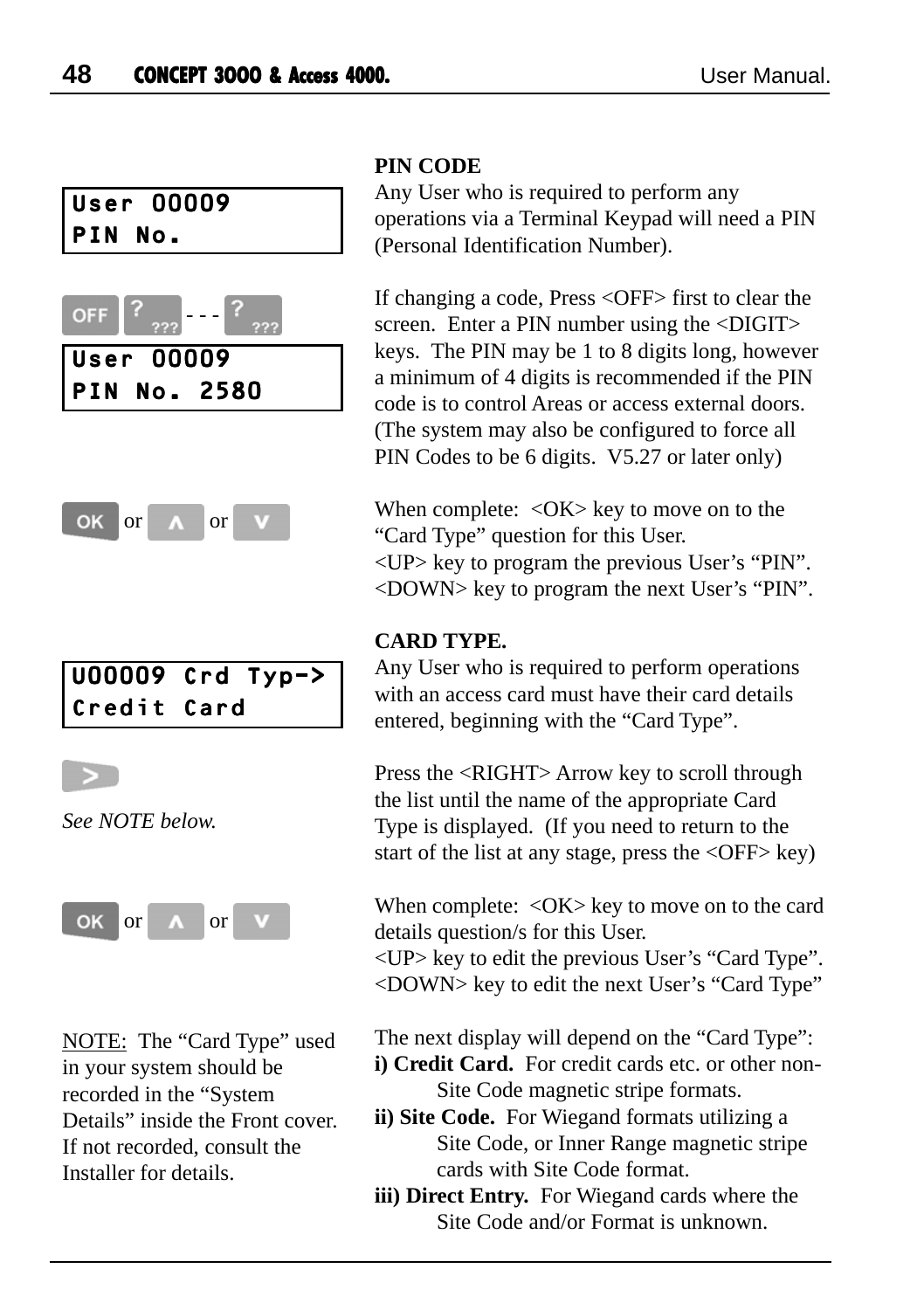# U00009 Accnt No: No Card







### ON

| U00009 Waiting  |  |  |  |
|-----------------|--|--|--|
| for card at RO1 |  |  |  |

U00009 Crd Typ-> Credit Card

#### OK





## **i) CREDIT CARD - ACCOUNT NUMBER**

The "Account number" for Credit Cards is programmed by entering the account number OR by swiping the card at a Reader.

Keypad Entry. Press the <OFF> key to clear the screen then the <DIGIT> keys to enter the first 16 digits of the Credit Card "Account Number". Press <OK> when the first 16 digits are entered.

Another screen will be displayed to allow entry of 8 more digits, if the Account number is more than 16 digits long. (i.e. Allows up to 24 digits in total)

Enter the extra digits as above, using the  $\langle$ OFF $>$ key first to clear the screen. When all digits are entered, or if no extra digits are required, press the <OK> key to move on to "Expiry" question.

Card Entry by Swiping the Card. Press the <ON> key to enable the read function.

The display will prompt you to swipe the card at any Reader connected to the designated Reader Module. *Consult the Installer for details.*

You have 10 seconds to present the card, then the display will return to the "Card Type" screen.

Press the <OK> key, and the display will show the word \*\*Card\*\* on the Account number screen to indicate that the card was read successfully, and is now entered for this User.

When complete:  $\langle OK \rangle$  key to move on to the next question for this User.

<UP> key to edit the previous User's "Accnt No". <DOWN> key to edit the next User's "Accnt No".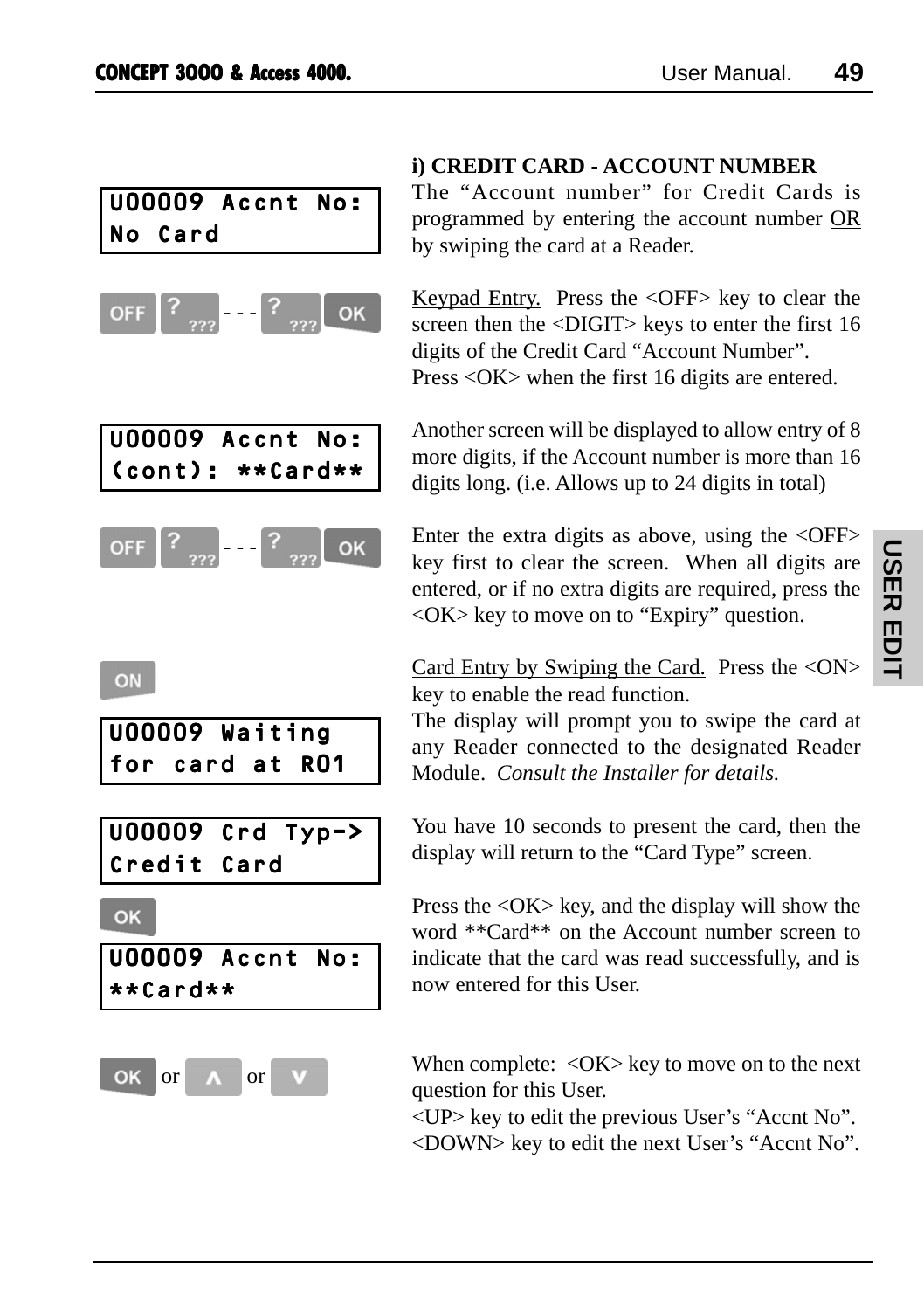# U00023 Card Number: 0000023

#### **ii) SITE CODE - CARD NUMBER**

The "Card number" for Site Code Cards is defaulted to the User number. Typically, when using "Site Code" cards, the User's Card number becomes their User number, and the default Card number does not need to be changed.

It may be necessary to change the default Card no. if the Card no. is a higher value than the maximum number of Users allowed, or when a replacement card is issued.

NOTE: Your system may use a Site Code Offset, which may be recorded in the "System Details" inside the Front cover of this manual. If so:

The "Card number" entered here = the actual Card ID number, minus the Offset value programmed. e.g. Card ID = 3156; Offset = 3000; So, Card No to program = 156.

| <b>OFF</b> | $\left  \right $ | 722       | ?<br>$\left  \cdot \right $ | ??? |
|------------|------------------|-----------|-----------------------------|-----|
| OK or      |                  | $\Lambda$ | or                          | V   |





To edit the Card number, press the <OFF> key to clear the screen, then use the <DIGIT> keys to enter the card number.

V5.6 or later: Up to 7 digits. 0000001 to 1048575. Prior to V5.6: Up to 5 digits. 00001 to 65535.

For Card numbers less than 7 or 5 digits, insert leading zero's.

e.g. Card number = 3156, enter 0003156 or 03156.

When complete: < $OK$ > key to move on to the "Issue Number" question for this User's Card. <UP> key to edit the previous User's "Card No". <DOWN> key to edit the next User's "Card No".

#### **ii) SITE CODE - ISSUE NUMBER**

The "Issue number" for Site Code Cards is defaulted to "000". This is only changed if the cards being used support Issue numbers.

"000" will allow any issue number to be accepted.

To edit the Issue number, press the <OFF> key to clear the screen then enter the desired Issue number from 001 to 255 with the <DIGIT> keys.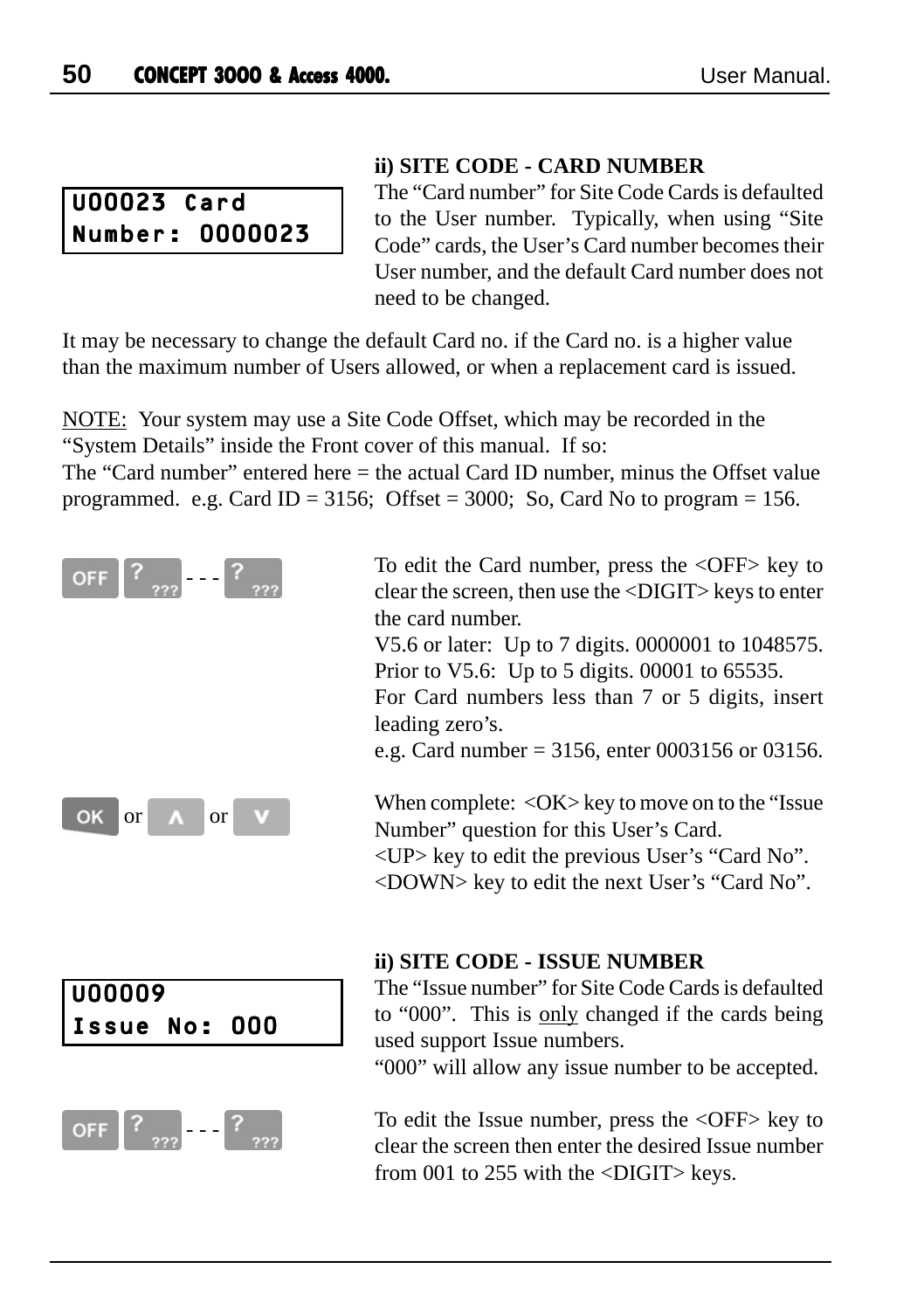OK

or  $\alpha$  or  $\alpha$  When complete:  $\langle OK \rangle$  key to move on to the next question for this User.

> <UP> key to edit the previous User's "Issue No". <DOWN> key to edit the next User's "Issue No".

#### **iii) DIRECT ENTRY - RAW CARD DATA**

The "Raw Card Data" for Direct Entry Cards is programmed by entering the data digits OR by swiping the card at a Reader.

Keypad Entry. Raw Card Data is normally only ever entered in this way by the Installer.

Card Entry by Reading the Card. Press the <ON> key to enable the read function.

The display will prompt you to present the card at any Reader connected to the designated Reader Module. *Consult the installer for details.*

You have 10 seconds to present the card, then the display will return to the "Card Type" screen.

Press the <OK> key and the display will show the Card Data on the screen to indicate that the card was read and enrolled successfully for this User.

When complete:  $\langle OK \rangle$  key to move on to the next question for this User.

<UP> key to edit the previous User's "Raw Data". <DOWN> key to edit the next User's "Raw Data".

**USER EDIT USER EDIT**



Data: 0000000000



ON



### OK



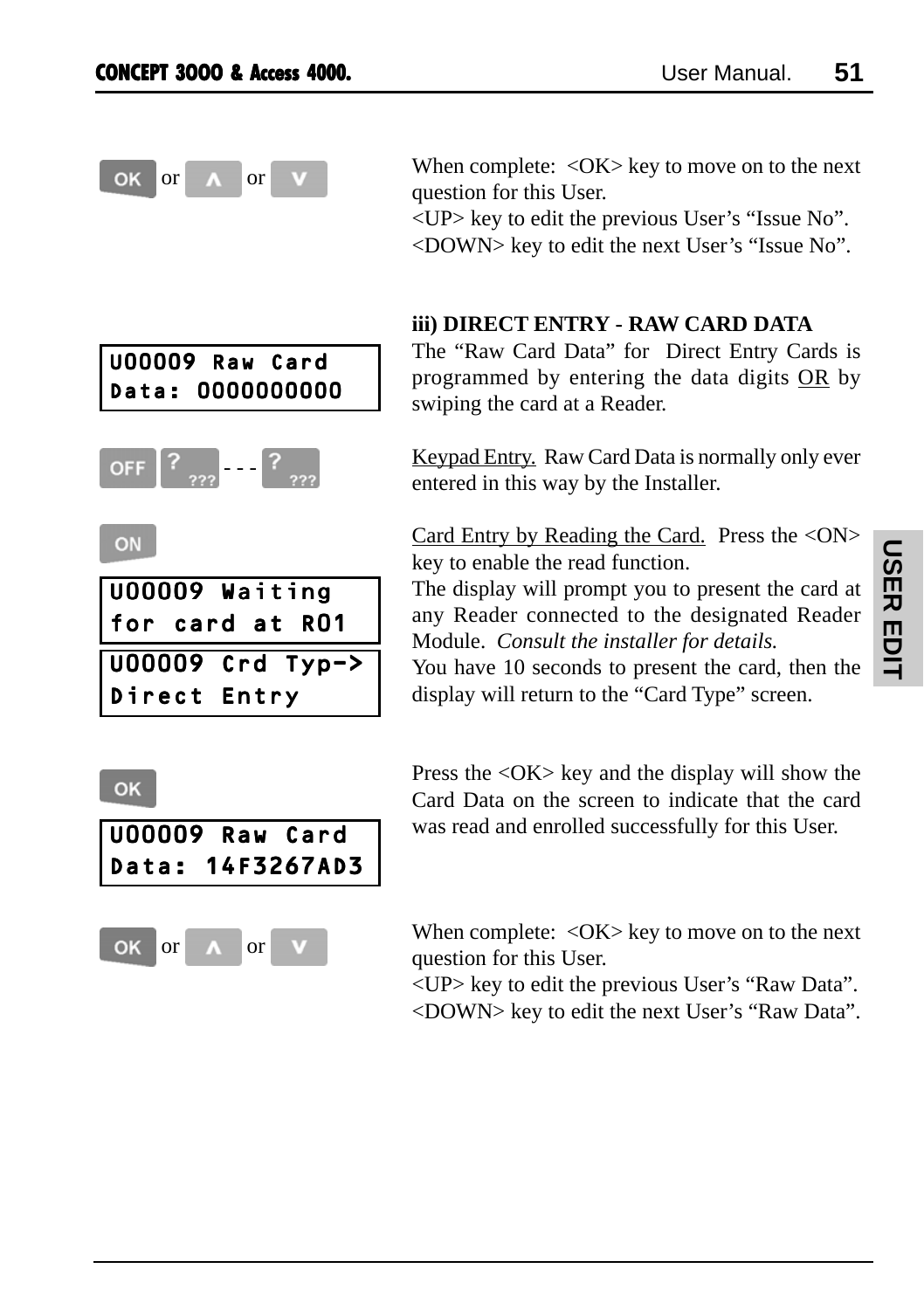

## **EXPIRY DATE AND TIME**

Depending on your system configuration, you may be able to program when a User Code/Card expires in the format DD/MM/YY - HH:MM.

Press the <OFF> key to clear the settings then use the <DIGIT> keys and the <RIGHT> Arrow key to program an expiry date/time. The default setting shown, or all fields cleared, means that the Expiry function will be ignored.

When complete:  $\langle OK \rangle$  key to move on to the next question for this User. <UP> key to edit the previous User's "Expiry". <DOWN> key to edit the next User's "Expiry".

NOTES: 1) Blank Expiry Date & Time Fields will be ignored. e.g.  $\frac{1}{10}$  - 13 : will mean that User's Card will only work before 1PM on any day until 31/12/2001. 2) When a Code/Card expires all User programming (incl. User Type) is retained.

# U00009 12345678 Rank:-> nnnnnnnn

NOTE: Understand how User Ranks operate and plan before attempting to program. A detailed explanation & examples are available in the Programmer's Manual.



#### **USER RANKS**

**(Replaced by User Tenancy in V6.2 or later)**

Depending on your system configuration, you may be able to program User Ranks.

If a User has the ability to Program/Edit Users they can normally only access User numbers equal to, or higher than, their own.

When a User has Ranks programmed, they can only access User numbers that have a matching rank set to YES and User numbers that have no rank screen to program.

If Ranks are to be assigned to a User, use the  $\langle$ RIGHT> Arrow, then the  $\langle 9 \rangle$  (Y) &  $\langle 5 \rangle$  (N) keys to set the appropriate rank/s to YES or NO.

When complete:  $\langle OK \rangle$  key to move on to the next question for this User.

<UP> key to edit the previous User's "Ranks". <DOWN> key to edit the next User's "Ranks".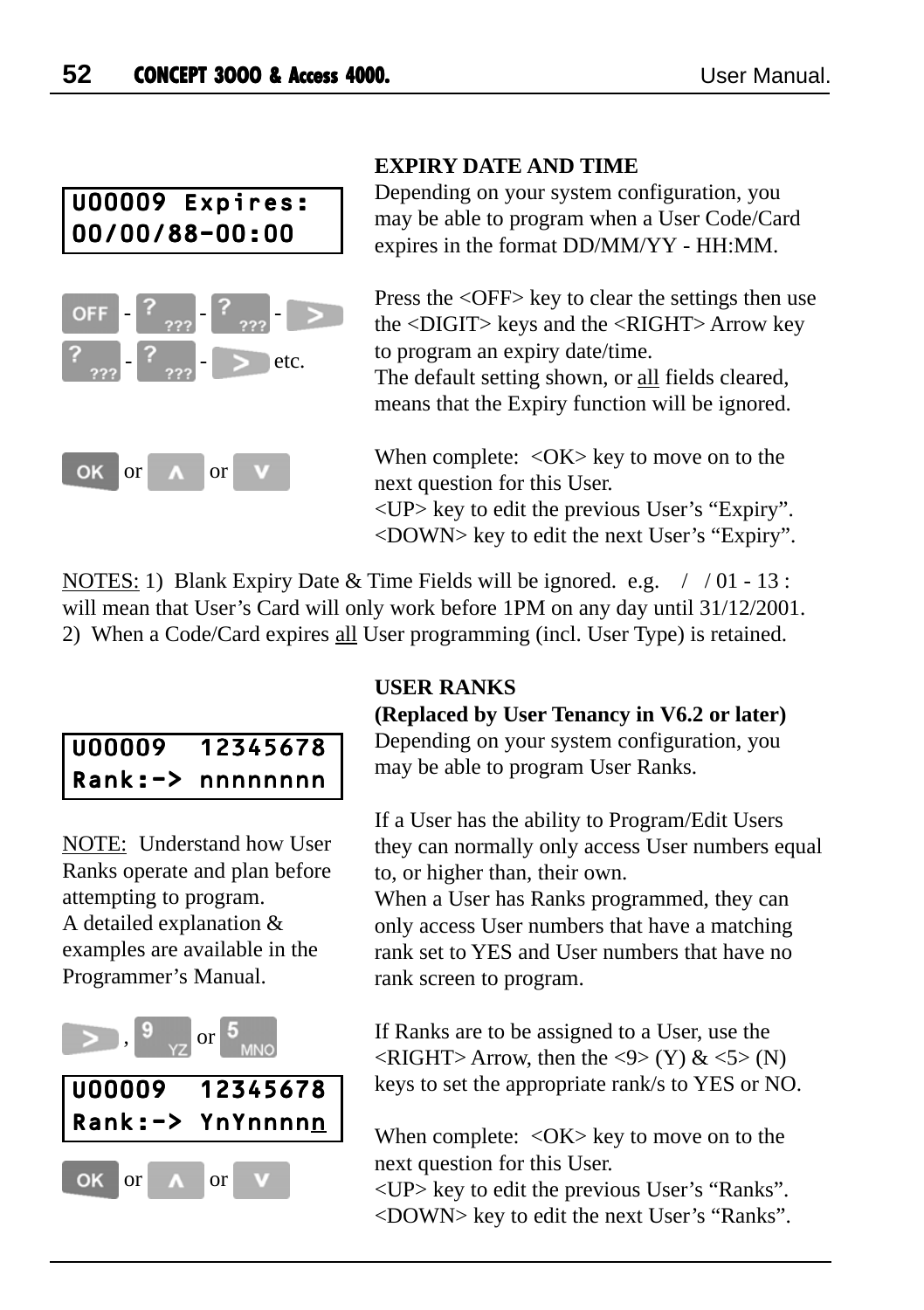# U00009 Tenancy: 000

NOTE: Understand how User Tenancy operates and plan before attempting to program. A detailed explanation & examples are available in the Programmer's Manual. Your Installer can provide this information.

# **USER TENANCY (V6.2 or later only)**

Depending on your system configuration, the Installer or Master User may be able to program the User Tenancy feature.

In V6.2 or later, the Tenancy feature replaces the User Ranks feature, allowing the system to be divided into 255 separate "Tenancies" for the purposes of User editing.

The previous User Ranks option only catered for up to 8 separate Tenants in a single system.

If a User has the ability to Program/Edit Users they can normally only access User numbers equal to, or higher than, their own.

When a User has a Tenancy number assigned, they can only access User numbers that have a matching Tenancy number and User numbers that have no Tenancy screen to program.

Note that when Tenancy numbers are assigned to Users, Tenancy numbers should also be assigned to the appropriate User Types. This will ensure that only a relevant User Type can be assigned to a User that belongs to a Tenancy.



To assign a Tenancy number, press the <OFF> key to clear the screen then enter the desired Tenancy number from 001 to 255 with the <DIGIT> keys.

When complete:  $\langle OK \rangle$  key to move on to the next question for this User.

<UP> key to edit the previous User's "Tenancy". <DOWN> key to edit the next User's "Tenancy".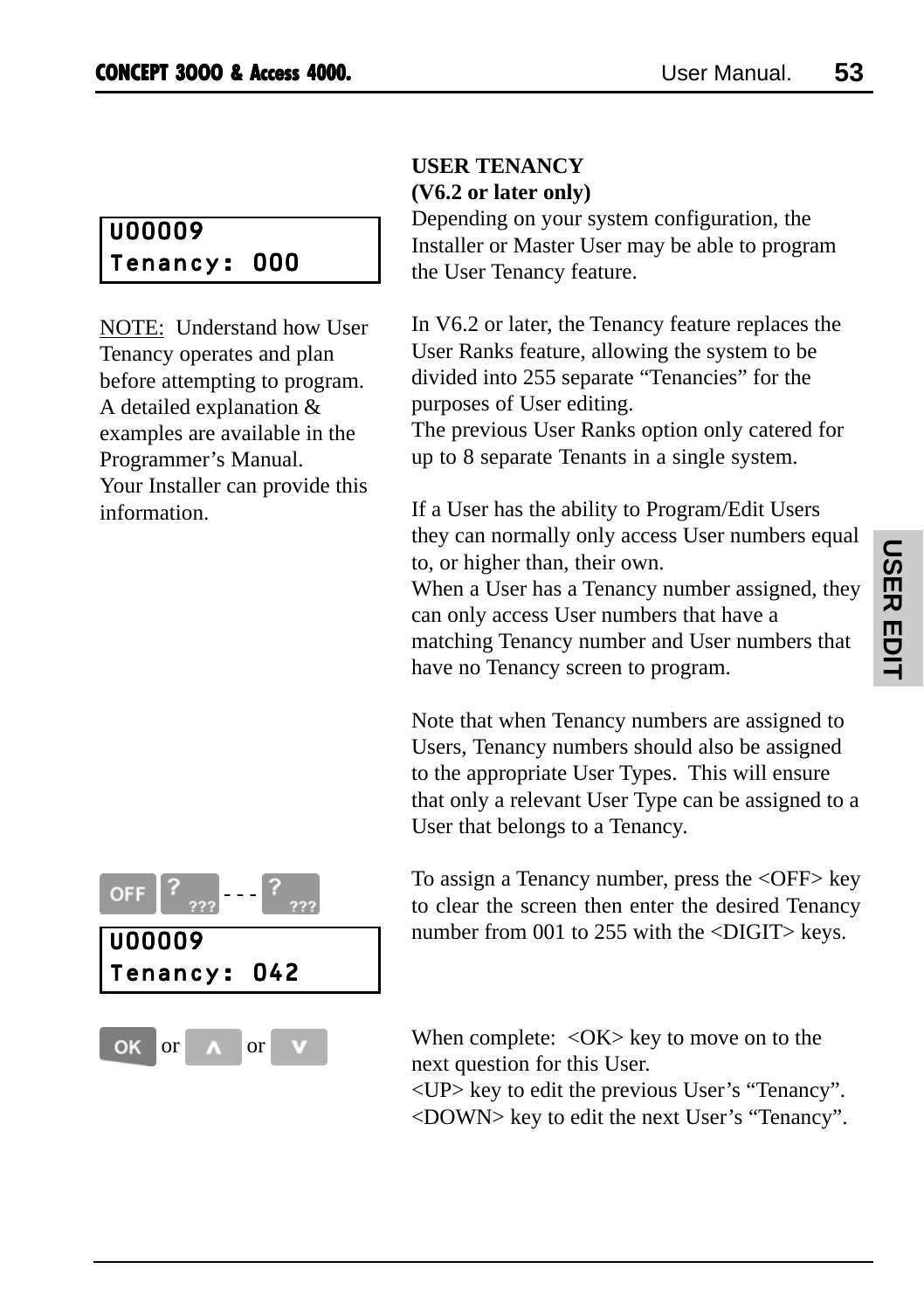|                                              | <b>USER OPTIONS</b>                                                                                                                                                                                                                      |
|----------------------------------------------|------------------------------------------------------------------------------------------------------------------------------------------------------------------------------------------------------------------------------------------|
| <b>U00009</b><br>NDLEG<br>Options<br>nnnnn   | There are currently five special options which may<br>be set for a User.                                                                                                                                                                 |
| $>$ , $9\overline{)}$ or $5\overline{)}$ MNO | Use the $\langle$ RIGHT> Arrow, followed by the $\langle$ 9><br>(Y) & $\leq$ 5> (N) keys to set the desired options to<br>YES or NO.                                                                                                     |
| <b>or</b><br>OK<br><b>or</b>                 | When complete: $\langle OK \rangle$ key to move on to the<br>next question for this User.<br><up> key to edit the previous User's "Options".<br/><down "options".<="" arrow="" edit="" next="" td="" the="" to="" user's=""></down></up> |
| [N] o message acknowledgement.               | Prevent the User from being given the option to<br>acknowledge alarm messages when logged on to a<br>Terminal.                                                                                                                           |
| [D]uress Code.                               | Causes the PIN code programmed for this User to<br>trigger a Duress Input whenever it is entered.                                                                                                                                        |
|                                              | <b>IMPORTANT NOTE:</b> If this option is set to Yes, DO NOT use any words in the                                                                                                                                                         |
|                                              | User's name (e.g. Duress, Holdup, etc.) that indicate that a Duress Code is being used,<br>as the name may be displayed in the greeting when the User logs on to the Terminal.                                                           |
| A noo II Lot defoult                         | $\Lambda$ lloriathe $\Lambda$ nee Liet" colection concente canoen                                                                                                                                                                        |

| Area [L] ist default. | Allows the "Area List" selection screen to appear<br>on the display when this User logs on to the<br>Terminal (rather than individual Area selection).<br>The User can still revert to selection of an<br>individual Area, if required, by pressing the<br>$\langle$ RIGHT> arrow key. <i>See "Turning Area/s Off"</i> . |
|-----------------------|--------------------------------------------------------------------------------------------------------------------------------------------------------------------------------------------------------------------------------------------------------------------------------------------------------------------------|
| [E]xtra Area Off      | Allows the User's "Extra Area" (if assigned) to be<br>turned Off when the User accesses a Door via a<br>Reader that allows the "Turn off Extra Area"<br>function. (If enabled by the Installer)<br>(V2 or later only)                                                                                                    |
| No [G] reeting        | Disables the User greeting from being displayed<br>for this User, when logging on to an LCD<br>Terminal. (V3 or later only)                                                                                                                                                                                              |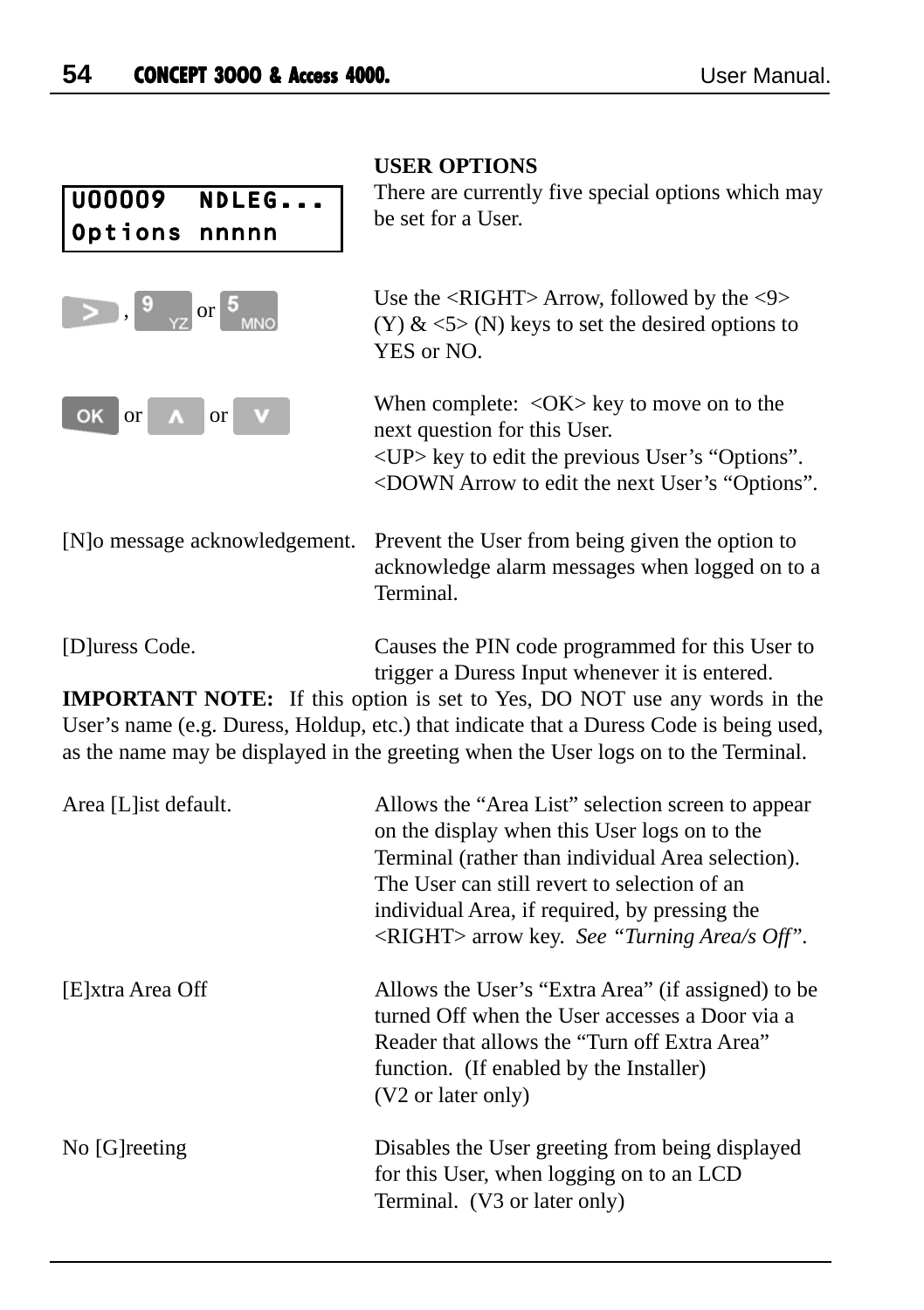#### **EXTRA AREA**

The Area/s that Users can control are normally only defined by the Area ON List and Area OFF List allocated to their "User Type".

The "Extra Area" option allows one Area to be allocated directly to a User. The User will be allowed ON and OFF control over the "Extra Area" regardless of whether or not there are Area ON/OFF Lists in their User Type.

**NOTE:** The Extra Area screen will not be displayed if Extra Area programming has been disabled for your system.

U00009 Ex.Area->

None

In a larger multi-Area system, where most Users are only allowed control of a single Area, this option would avoid the need to program many different Area Lists.



or or

OK

Press the <RIGHT> Arrow key to scroll through the Area names until the name of the required Area is displayed. (If you need to return to the start of the list at any stage, press the <OFF> key)

When complete: < $OK$  key to move on to select the next User to program/edit. *See Note below.* <UP> key to edit the previous User's "Extra Area" <DOWN> key to edit the next User's "Extra Area".

**NOTE:** If the "Extra Door / Extra Door List" feature is enabled in your system, the <OK> key will move on to the "Extra Door" and "Extra Door List" selection screens for this User.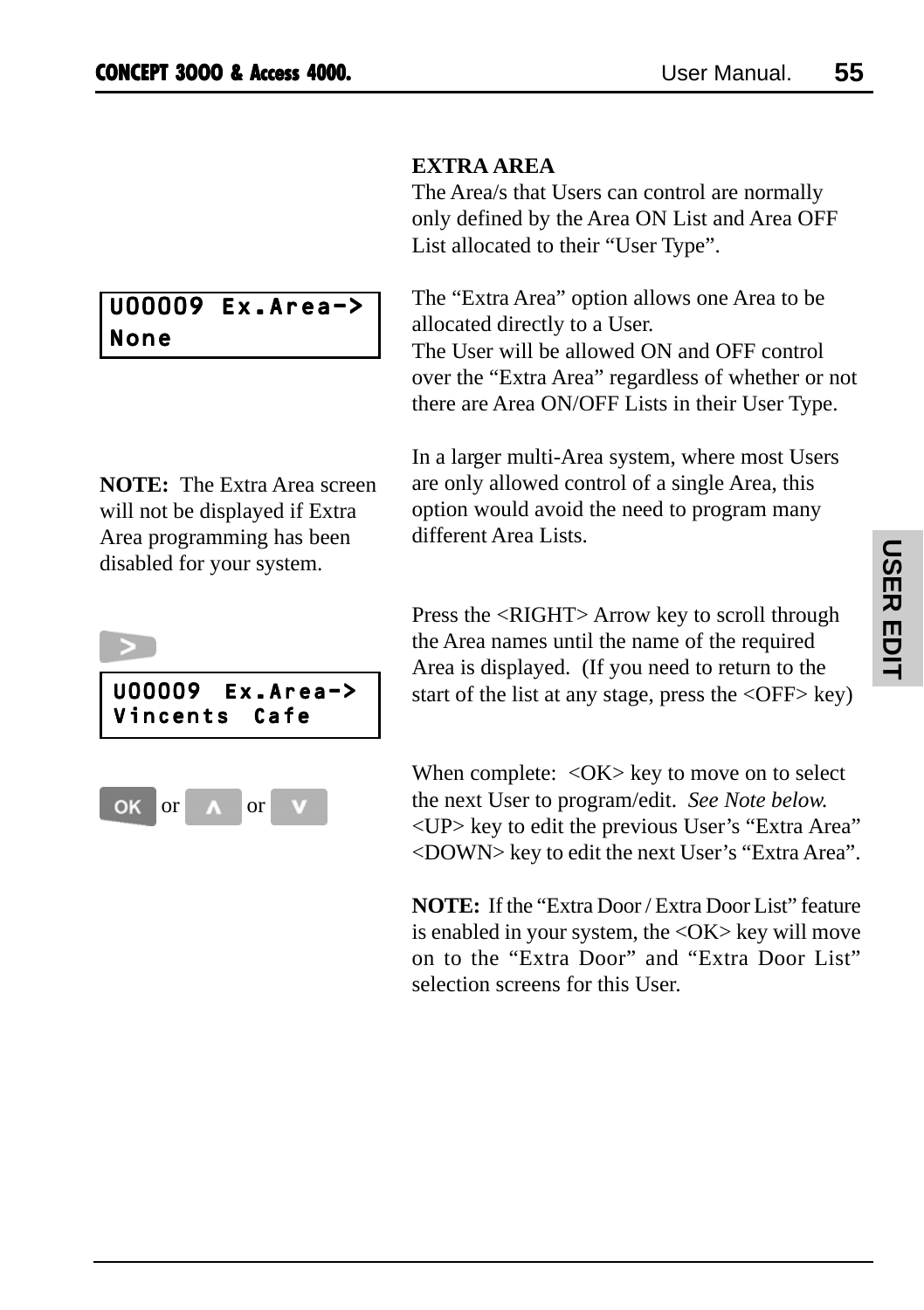U00009 Ex.Door->

**NOTE:** The Extra Door & Extra Door List screens will not be displayed if this option is not enabled in your system.

None

# **EXTRA DOOR & EXTRA DOOR LIST**

The Door/s that Users may access are normally only defined by the Door List allocated to their "User Type".

The "Extra Door"/"Extra Door List" options allow one Door and/or Door List to be allocated directly to a User. The User will be allowed to access these Doors regardless of whether or not there are Door Lists in their User Type.

These options allow a single Door to be assigned to a User (e.g. A common Door), and permissions for different types of access to be managed separately. e.g. Door Access and Carpark Access.

Press the <RIGHT> Arrow key to scroll through the Door names until the required name is displayed. (If you need to return to the start of the list at any stage, press the <OFF> key)

When complete, the  $\langle$ OK $>$  key moves the display on to the Extra Door List screen. <UP> key to edit the previous User's "Extra Door" <DOWN> key to edit the next User's "Extra Door".

U00009 Ex.DLst-> Car Park No.2

U00009 Ex.Door-> Main Entry Door

or or

OK

The Extra Door List screen is programmed in the same manner as described above.

When complete: < $OK$ > key to move on to select the next User to program/edit. *See note below.* <UP> key to edit the previous User's "Extra Door List". <DOWN> key to edit the next User's "Extra Door List".

**NOTE:** If Wireless RF Fobs are enabled in your system, the <OK> key will move on to the "Fob Button" programming screens for this User.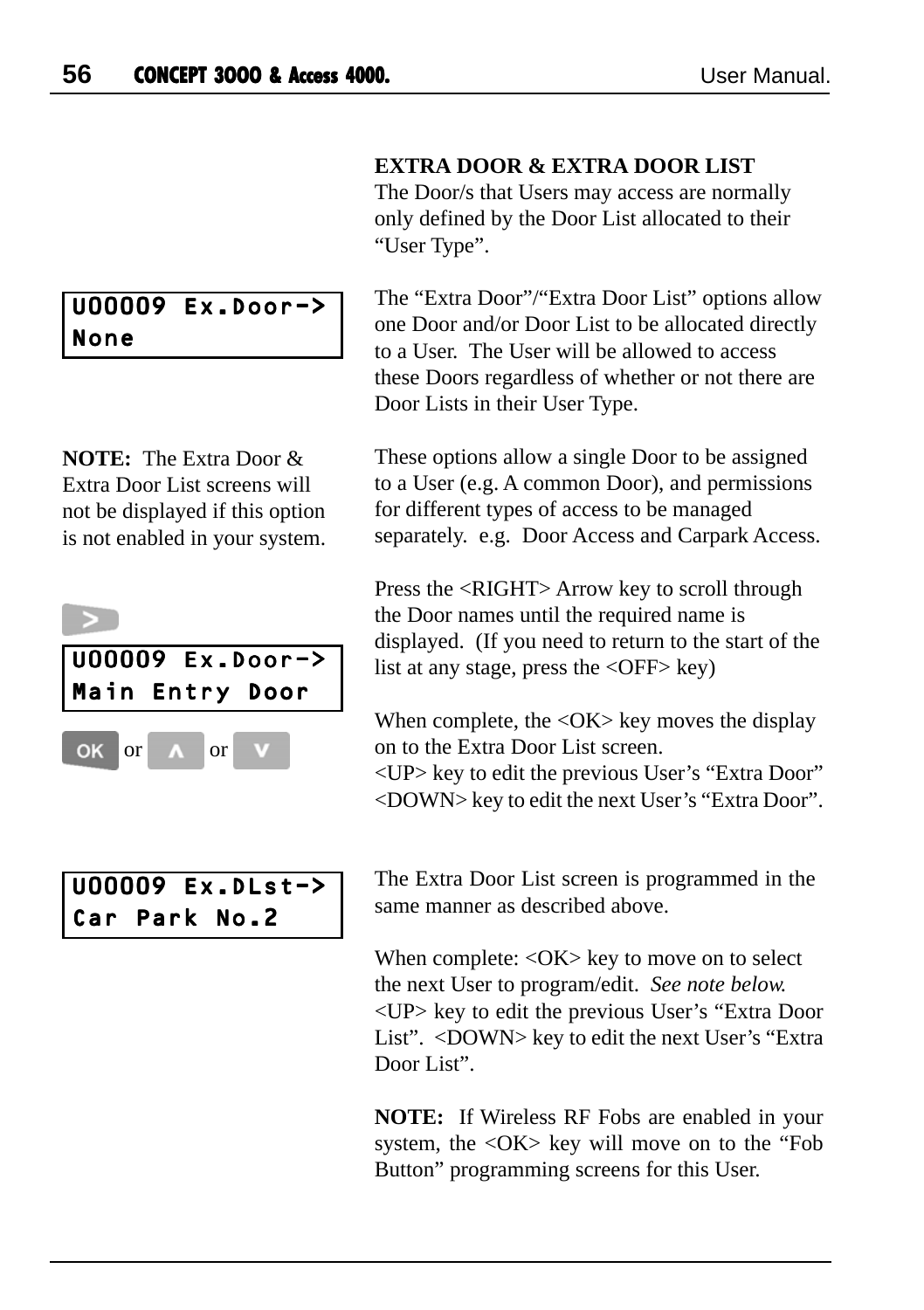# **RF FOB OPTIONS**

If a Wireless Remote Fob has been registered to this User, these options may be used to program the operation of the button/s available on the Fob. *See "RF Fob Registration". MENU, 2, 7.*

# **COMPATIBLE FOBS**

**Paradox Wireless RF Fobs. (Available in Concept 3000/4000 Firmware Version V7.6 or later)**

4-button Wireless remote (REM1) 5-button Wireless remote (REM2) 15-button Wireless remote (REM3) REM3 provides 2 sets of ARM/OFF buttons and optional PIN code verification.

# **Visonic Wireless RF Fobs. (Available in Concept 3000/4000 Firmware Version V5.1 or later)**

4-button Wireless remote (MCT-234 / MCT-234W).

1-button Wireless remote (MCT-231 / MCT-231WP)

(NOTE: The single-button Fob action is programmed via the Button 2 options)

# **IMPORTANT NOTES:**

- **1)** At least one of the appropriate type of RF Expander Module must be installed in the system in order to utilize Wireless Remote Fobs.
- **2)** Consult the Installer to determine the Fob operations available in your system.
- **3)** These User programming options are only available to the "Installer" (U00001) & "Master" (U00002) Users.
- **4)** If PIN codes are to be used with Paradox REM3 Remotes, the User's PIN code must be either 4 or 6 digits in length, and the "6 digit PIN codes" Fob option programmed accordingly.
- **5)** See "Wireless Remote Fob Operations" for User instructions and User feedback indications, and to record the Fob button operations.
- **6)** Area or Auxiliary Fob operations are only allowed if the "F" option (Allow **F**ob) is set to Yes in the ".FdDUAPC" screen in the User's "User Type".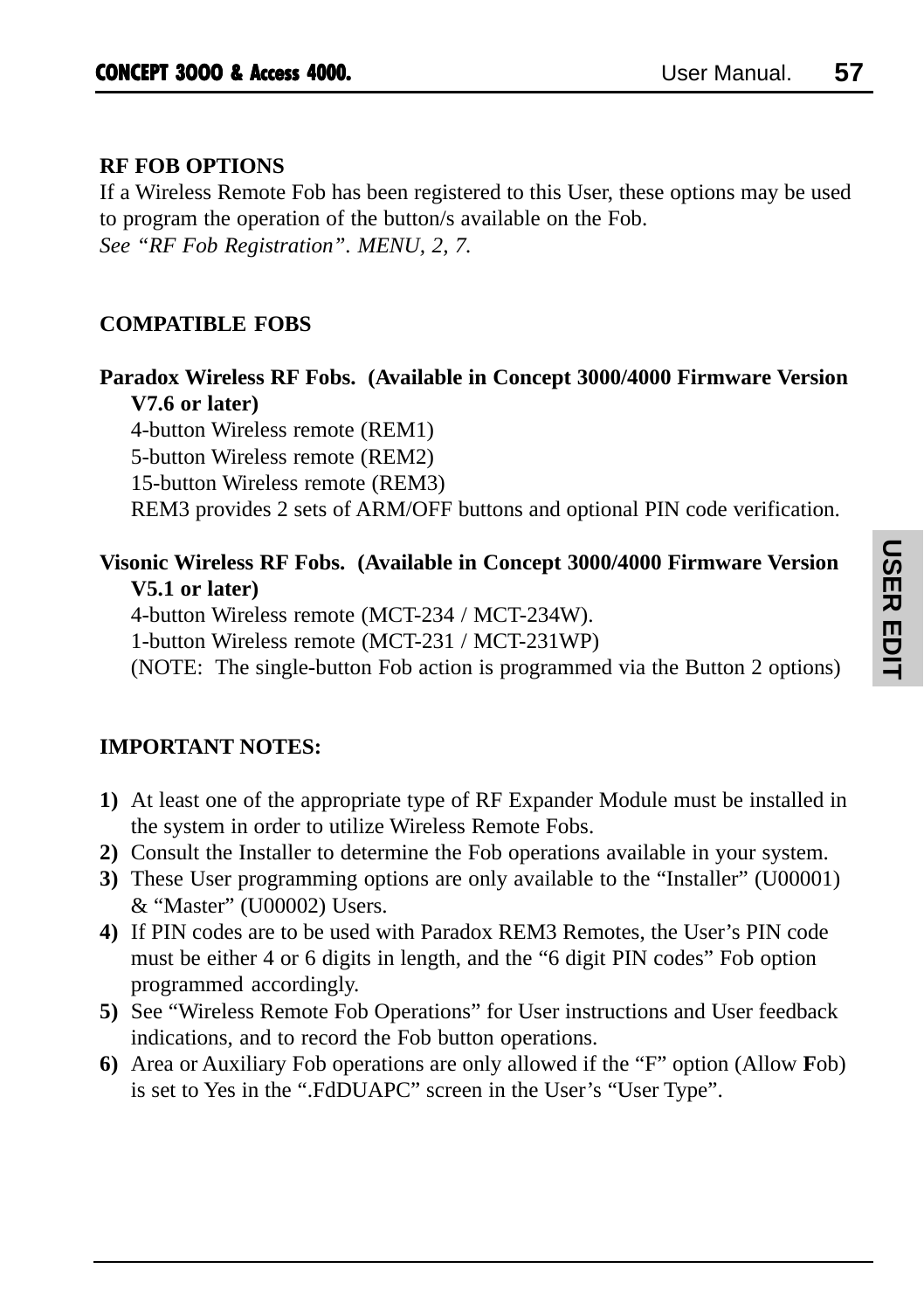The table below shows which User RF Fob programming options apply to the actual buttons on the range of different RF Fob devices supported.

| DEVICE.                      | <b>Btn1</b>                                                                                                                                                                                                                                                                                                                                                                                                                                                                                                              | Btn2                    | Btn3                    | Btn4                  | ARM1             | ARM2             |
|------------------------------|--------------------------------------------------------------------------------------------------------------------------------------------------------------------------------------------------------------------------------------------------------------------------------------------------------------------------------------------------------------------------------------------------------------------------------------------------------------------------------------------------------------------------|-------------------------|-------------------------|-----------------------|------------------|------------------|
| <b>Visonic 4-button:</b>     | $\mathbf{\widehat{\mathfrak{X}}}% =\mathbf{\widehat{\mathfrak{X}}}= \mathbf{\widehat{\mathfrak{X}}}% =\mathbf{\widehat{\mathfrak{X}}}% =\mathbf{\widehat{\mathfrak{X}}}% =\mathbf{\widehat{\mathfrak{X}}}% =\mathbf{\widehat{\mathfrak{X}}}% =\mathbf{\widehat{\mathfrak{X}}}% =\mathbf{\widehat{\mathfrak{X}}}% =\mathbf{\widehat{\mathfrak{X}}}% =\mathbf{\widehat{\mathfrak{X}}}% =\mathbf{\widehat{\mathfrak{X}}}% =\mathbf{\widehat{\mathfrak{X}}}% =\mathbf{\widehat{\mathfrak{X}}}% =\mathbf{\widehat{\mathfrak{$ | $\bf d$ )               | 8                       | *                     | N/A              | N/A              |
| <b>Visonic 1-button:</b> N/A |                                                                                                                                                                                                                                                                                                                                                                                                                                                                                                                          |                         | N/A                     | N/A                   | N/A              | N/A              |
| <b>Paradox REM1:</b>         |                                                                                                                                                                                                                                                                                                                                                                                                                                                                                                                          |                         | N/A                     | N/A                   |                  | N/A              |
| <b>Paradox REM2:</b>         |                                                                                                                                                                                                                                                                                                                                                                                                                                                                                                                          | ₹                       | N/A                     | N/A                   |                  | N/A              |
| <b>Paradox REM3:</b>         | PGM <sub>1</sub><br>(9)                                                                                                                                                                                                                                                                                                                                                                                                                                                                                                  | PGM <sub>2</sub><br>(0) | PGM <sub>3</sub><br>(X) | PGM4<br>$(\sqrt{ } )$ | 1&7<br>(ARM/OFF) | 2&8<br>(ARM/OFF) |

#### **User RF Fob programming options.**



A different action may be selected for each Fob button. i.e. "Btn1", "Btn2", "Btn3" and "Btn4".

Press the <RIGHT> Arrow key to scroll through the Fob Button action options until the required action is displayed. (If you need to return to the start of the list at any stage, press the <OFF> key)

<UP> key to edit the previous User's "Fob Button 1 Action". <DOWN> key to edit the next User's "Fob Button 1 Action".

When an action is selected, the <OK> key moves the display on to one of the following 4 screens.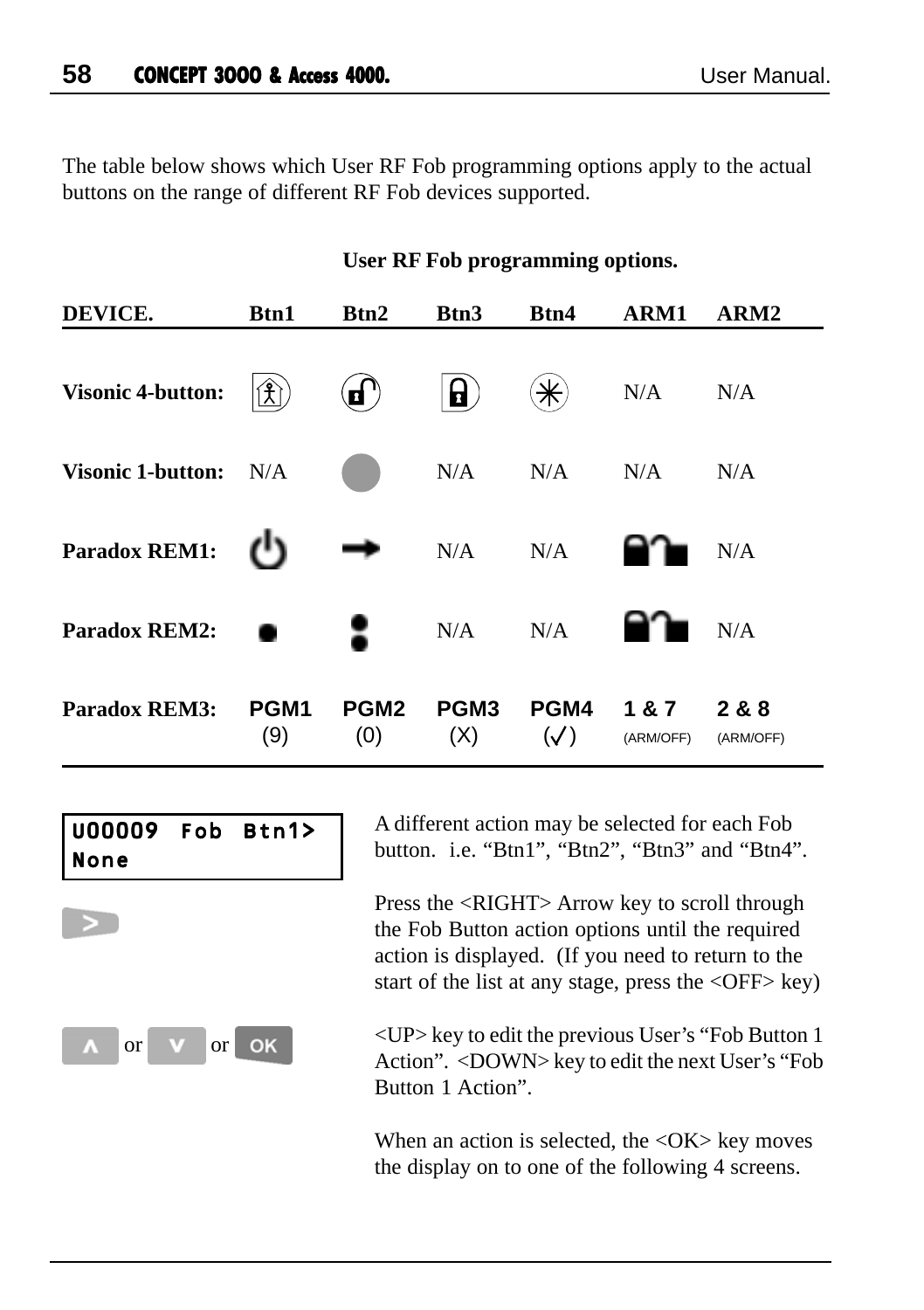The list of available actions is shown in the following table.

- NOTES: 1. For Paradox Remotes, the ARM1 or ARM2 programming options should be used to configure Area On/Off operations, rather than the "Btn1" to "Btn4" actions.
	- 2. For Paradox REM3 Remotes, it is not recommended to use the "Qualify Aux" action if PIN codes are used, as each separate button press will require PIN code verification.

| <b>Action</b>              | <b>Description</b>                                                                                                                                                                                                                                                         |
|----------------------------|----------------------------------------------------------------------------------------------------------------------------------------------------------------------------------------------------------------------------------------------------------------------------|
| Area On <sup>*</sup>       | The nominated Area will be turned On.                                                                                                                                                                                                                                      |
| Area Off <sup>*</sup>      | The nominated Area will be turned Off.                                                                                                                                                                                                                                     |
| Aux On $*$                 | The nominated Auxiliary will be turned On.                                                                                                                                                                                                                                 |
| Aux Off $*$                | The nominated Auxiliary will be turned On.                                                                                                                                                                                                                                 |
| Toggle Aux *               | The state of the nominated Auxiliary will be toggled.<br>(i.e. Turned On if currently Off, or turned Off if currently On)                                                                                                                                                  |
| Zone Alm                   | An Alarm will be generated on the nominated Zone                                                                                                                                                                                                                           |
| Zone Alm $(Q)$             | An Alarm will be generated on the nominated Zone, but only if the<br>"Qualify Auxiliary" is On. See "Qualify Auxiliary" below.                                                                                                                                             |
| Area List On *             | The nominated Area List will be turned On.                                                                                                                                                                                                                                 |
| Area List Off <sup>*</sup> | The nominated Area List will be turned Off.                                                                                                                                                                                                                                |
| Qualify Aux *              | The nominated Auxiliary will be turned On for 10 Seconds to Qualify<br>the "Area On", "Area List On" $\&$ "Zone Alm (Q)" actions.<br>Note: If this action is selected, the dedicated ARM button's on the<br>Paradox remotes will also need to be Qualified by this button. |

# U00009 Bt1 Area> None

Press the <RIGHT> Arrow key to scroll through Area names until the required Area is displayed. (If you need to return to the start of the list at any stage, press the  $\langle$ OFF $>$  key)

| U00009 Bt1 Aux.<br>: X                 |  |
|----------------------------------------|--|
| U00009 Bt1 Zone<br>  <u>C</u> O1 : ZO1 |  |
| U00009 Bt1 AList<br>AL000              |  |

Use the <DIGIT> keys to enter the Auxiliary ID, Zone ID, or Area List Number.

Use the <RIGHT> arrow key to move the cursor. Press <OFF> to remove an existing ID number.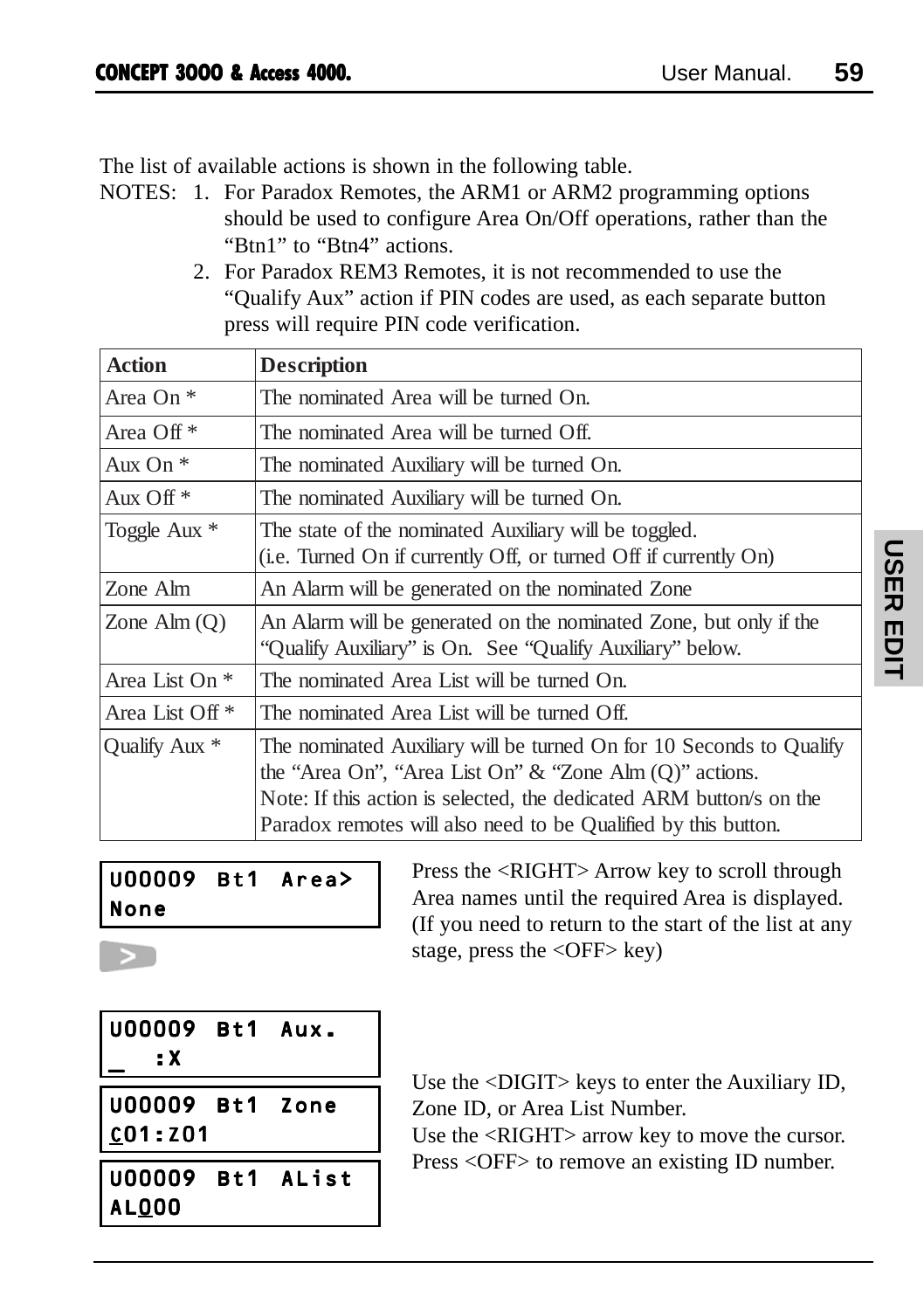#### OK

When complete:  $\langle OK \rangle$  key to move on to the programming of the operations for Fob Buttons 2, 3 & 4, and then on to the Paradox REM1/2/3 programming options (or next User to program/ edit if prior to V7.62).

The RF Fob options allow the Paradox REM3

PIN code options to be programmed.

| U00009 RF Fob 6PA |  |     |  |
|-------------------|--|-----|--|
| Options:          |  | nnn |  |

[6] digit PIN Codes.

No PIN code for [P]GM No PIN code for [A]rea control If set to , "n" this Fob only accepts a 4-digit PIN. If set to Yes, the relevant button actions will not require a PIN code entry:  $P = PGM1$  to PGM4.  $A = Area On/Off$ 

If set to "Y", this Fob only accepts a 6-digit PIN.

U00009 ARM1 1ADL Fob Opts: nnnn

The ARM1 options allow the ARM/Disarm buttons on REM1 or REM2 Fobs, or the ARM/ OFF 1 buttons on REM3 Fobs to be programmed.

Not currently used. Leave set to "n'

Enables the ARM button. Note: If the "Qualify Aux" option was selected for a Btn1 to Btn4 action, it will also apply to the REM1/REM2/REM3 ARM button

Enables the Disarm or OFF button.

Allows the Arm/Disarm-OFF buttons (if enabled) to control an Area List instead of an Area.

Enter the Area number or Area List number to be controlled by the ARM1 buttons.

|  |  | [D] isarm/OFF button allowed. |  |
|--|--|-------------------------------|--|

Area [L]ist control.

Zone 3[1] trigger.

[A]rm button allowed.

| <b>U00009</b> | ARM1 |     |
|---------------|------|-----|
| Fob Area:     |      | 000 |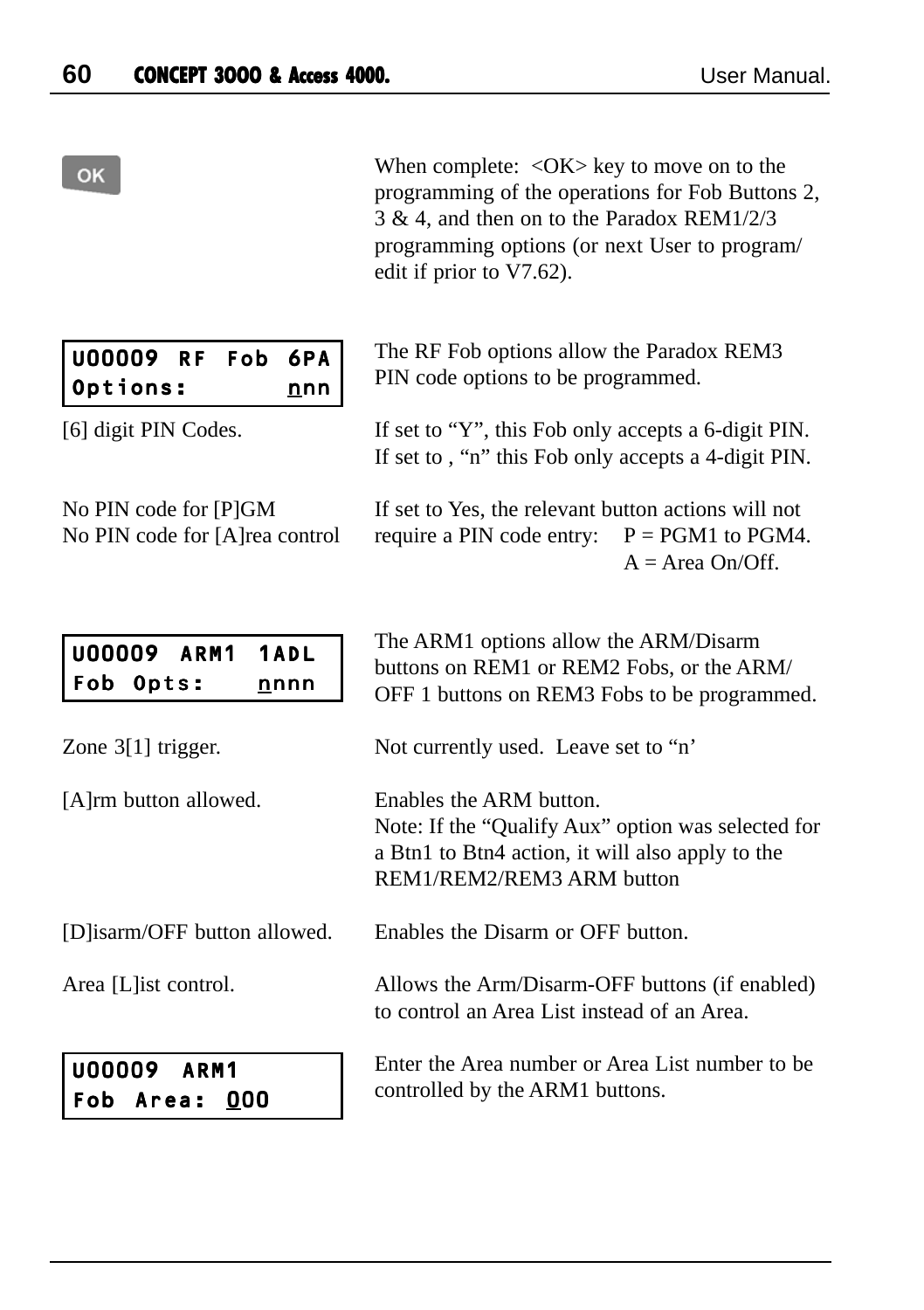|           | <b>U00009 ARM2 2ADL</b> |      |
|-----------|-------------------------|------|
| Fob Opts: |                         | nnnn |

U00009 ARM2 Fob Area: 000 The ARM2 options allow the ARM/OFF 2 buttons on the REM3 Fob to be programmed.

The options are the same as the ARM1 options above.

### **USER QUALIFICATIONS (V7.8 or later only)**

This feature supports OH&S requirements where Users are required to have a current industry/ safety qualification, or similar, in order to gain access to a restricted site, area, etc.

This feature is only intended to be used with the Insight User Qualifications Module and must be enabled by the Installer. Once enabled, settings would be programmed from Insight and not via an LCD Terminal.

U00009 12345678 Quals: nnnnnnnn

This display allows the qualilfications for this User to be viewed and edited. Do not edit this screen without consulting the Installer.

NOTE: This option is only available to Users with PIN codes and the Extra Door/Extra Door List options available.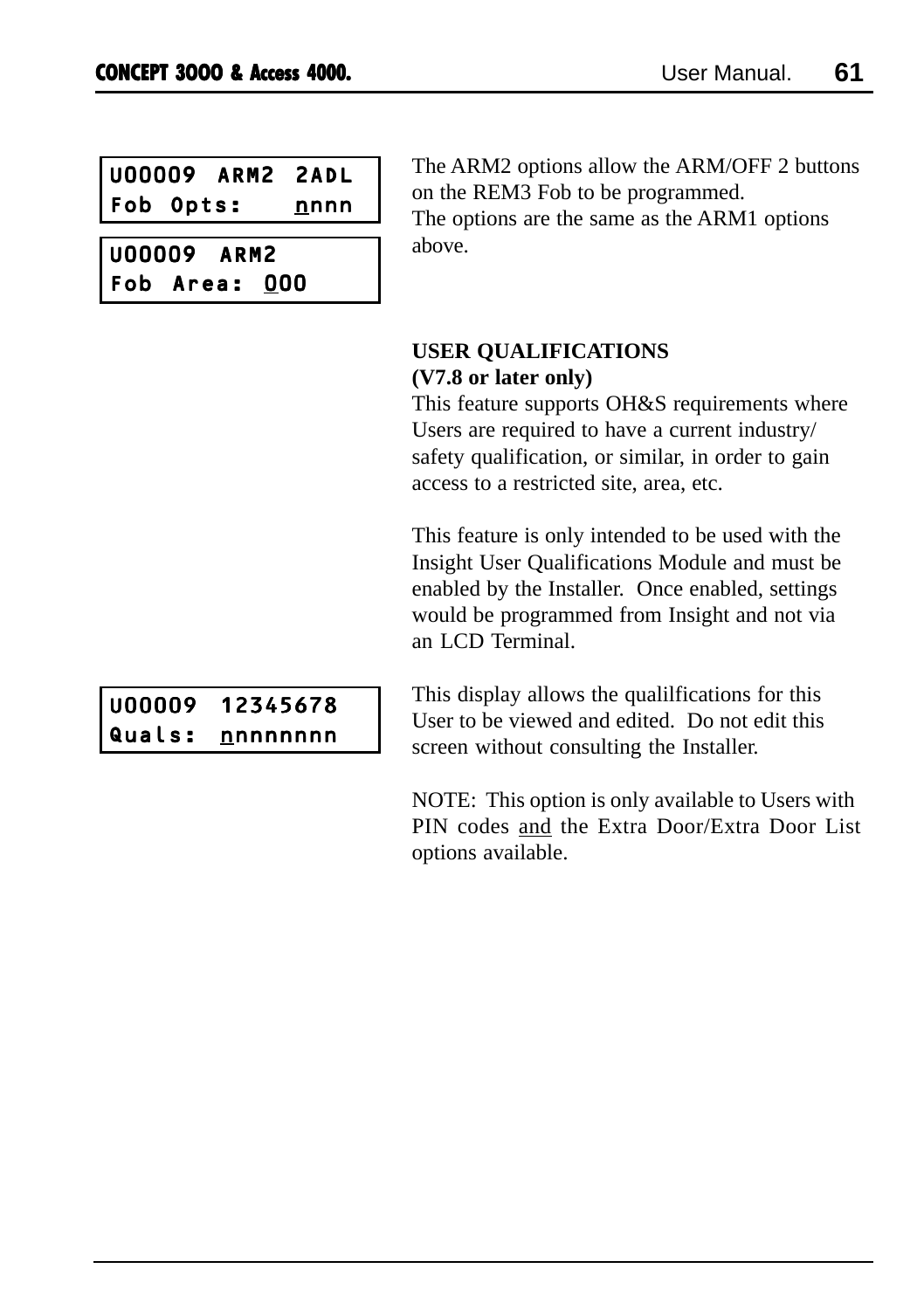# **END**

#### **EXIT USER CODE PROGRAMMING**

When you have completed your programming session, use the <END> key to exit the menu. This can be done at any point in the procedure. e.g. If your session only involved changing a PIN code, you may use the <END> key after you have entered the new PIN and pressed <OK>. This avoids having to step through all the other options.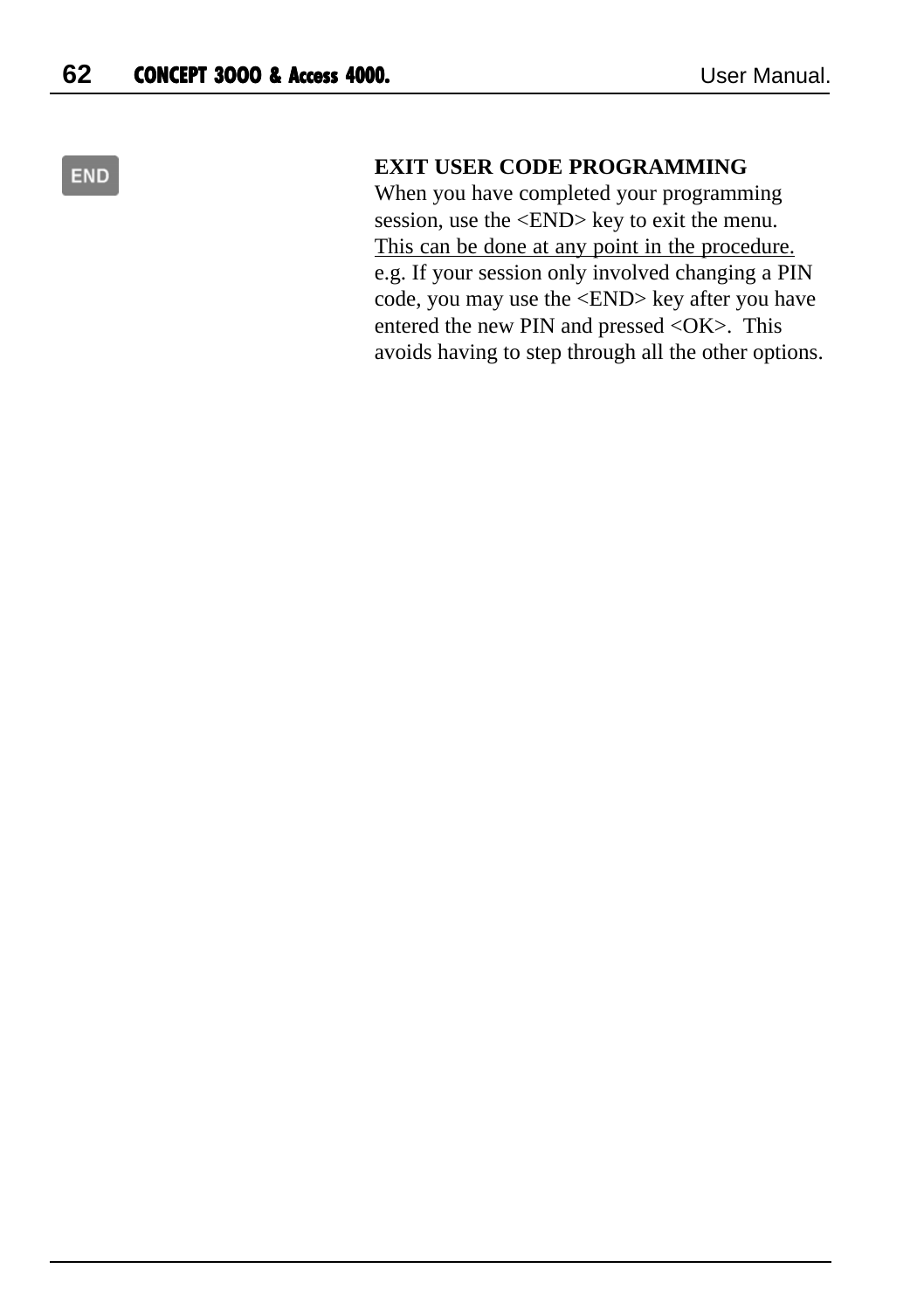# DELETING A USER

Deleting or temporarily suspending a User is a simple process.

| User to<br>alter: UO1994             | Select a User to Edit by User number or by Name,<br>in the same manner as described for User<br>Programming.                                                                                                                          |  |
|--------------------------------------|---------------------------------------------------------------------------------------------------------------------------------------------------------------------------------------------------------------------------------------|--|
| Find<br>User<br>ㅅ<br>Name<br>Matthew |                                                                                                                                                                                                                                       |  |
| U00126 Type<br>-><br>None            | <u>To suspend a User's operations.</u><br>Use the <ok> key to advance to the User Type<br/>assignment screen.</ok>                                                                                                                    |  |
| <b>OFF</b>                           | Press the <off> key to set the "User Type" to<br/>"None". The User's operations are now<br/>suspended, but all other details for this User still<br/>remain in the system.</off>                                                      |  |
|                                      | A User can then be re-instated at any time by<br>simply assigning them a User Type again, with no<br>other programming involved.                                                                                                      |  |
| OK<br>OFF<br>etc.<br>OK<br>OFF       | Deleting a User.<br>To delete User details either partially or<br>completely, simply step through the User Codes<br>programming with the $\langle OK \rangle$ key, using the<br><off> key to delete or default any settings you</off> |  |

wish to remove.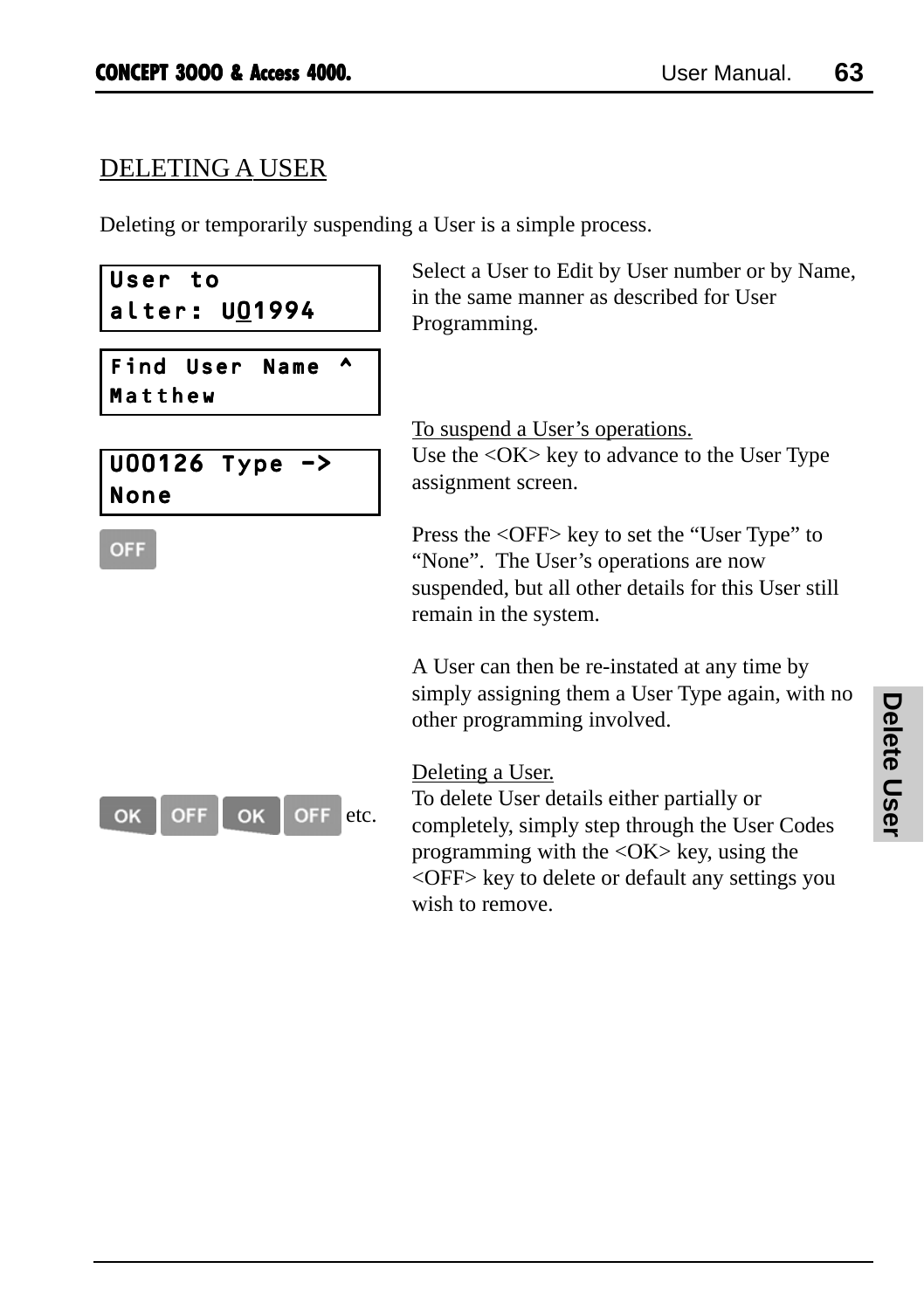









 Some Users, such as System Administrators, may be allowed to program "User Types". User Types are assigned to Users to define the items they are allowed to control, the functions they can perform and the Menu options that they can access.

#### **SELECTING A USER TYPE TO PROGRAM.**

The display will first allow you to choose a User Type to alter.

**Method i - Select by number.** The <DIGIT> keys are used to enter a number **OR** the <UP> and <DOWN> Arrows will scroll through the numbers.

**Method ii - Alpha-search.** Pressing the <ON> key allows the name of an existing User Type to be selected.

The <UP> and <DOWN> Arrows will search through the names, **OR** Press the <DIGIT> key that represents the first letter of the name. (You may have to press the key 2 or 3 times to obtain the required letter.) If the name you want is not displayed because of other names starting with the same letter, use the <DOWN> Arrow key to locate the name.

When the desired number or name of the User Type is located, press the  $\langle OK \rangle$  key to proceed.

### **USER TYPE NAME.**

The display will show the number and current name.

A name of up to 16 characters can be programmed in the same manner as described for User names.

 $\langle$ OK $>$  key for next option.  $\langle$ UP $>$  / $\langle$ DOWN $>$  key to edit this option for the previous/next User Type.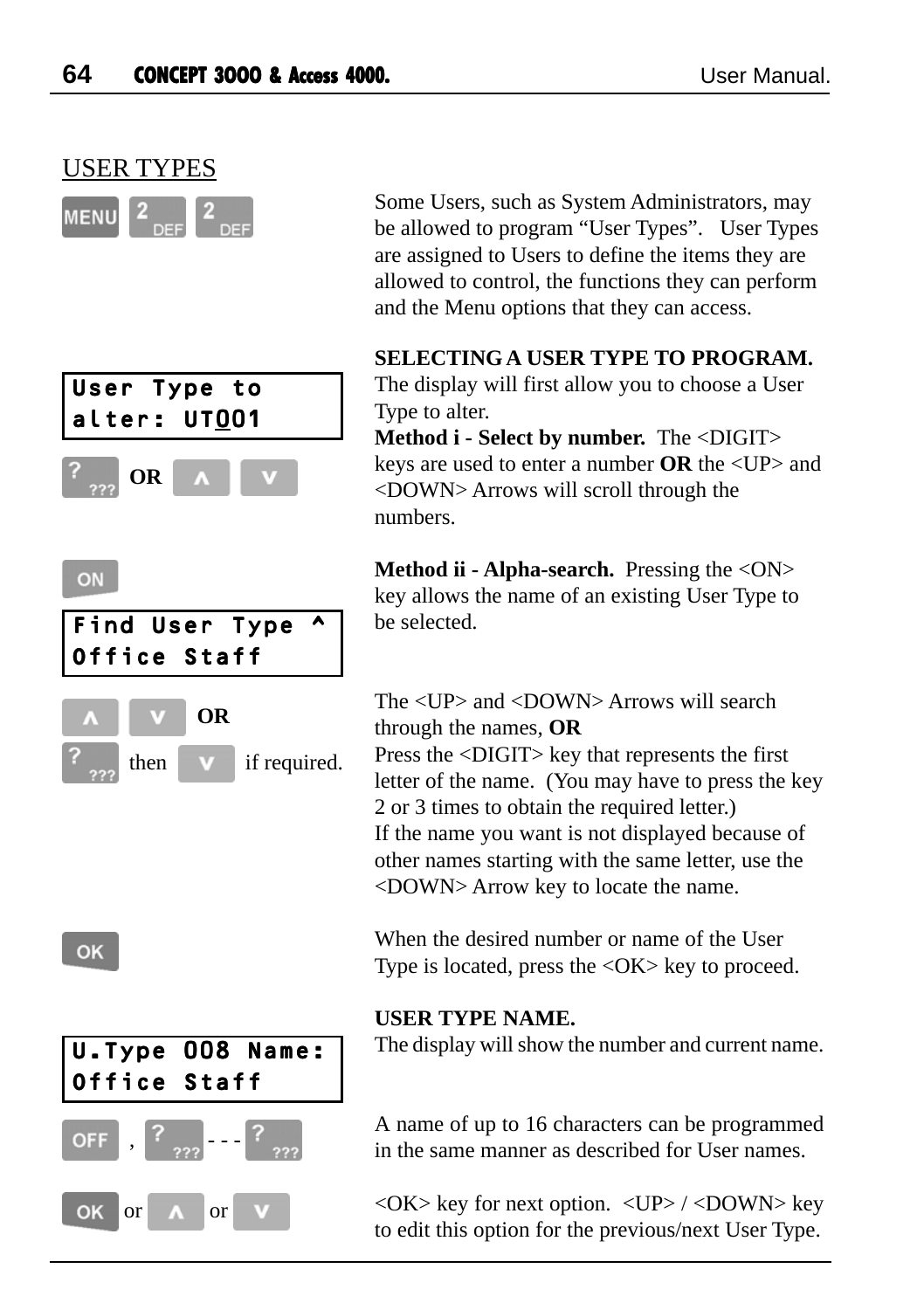# UT008 T.Zone -> None



|      | UT008 Alt.Type-> |
|------|------------------|
| None |                  |



# **ASSIGN A TIMEZONE.**

The display will show the current TimeZone name. If a TimeZone is assigned, the User Type will only be used when the TimeZone is valid.

i.e. A TimeZone on a User Type means that the items, functions and menu options specified in the User Type are only available to those Users whenever the TimeZone is Valid.

A TimeZone is selected using the **Alpha-search** method.

 $\langle$ OK $>$  key for next option.  $\langle$ UP $>$ / $\langle$ DOWN $>$  key to edit this option for the previous/next User Type.

### **ASSIGN AN ALTERNATE USER TYPE.**

The display will show the current Alternate User Type. If an Alternate User Type is assigned it will be used instead of this User Type whenever the TimeZone (if assigned) is Invalid.

e.g. An Alternate User Type can be used to provide a different set of items and/or functions and/or menu options for these Users, even when the TimeZone on their User Type is Invalid.

An Alternate User Type is selected by using the **Alpha-search** method.

 $\langle$ OK $>$  key for next option.  $\langle$ UP $>$  / $\langle$ DOWN $>$  key to edit this option for the previous/next User Type.

# $UT008$  ON List  $-$ > ALL AREAS

UT008 OFF List-> ALL AREAS

### **ASSIGN USER TYPE PERMISSIONS.**

**Area ON List** is assigned to define which Areas this User Type is allowed to turn On.

**Area OFF List** is assigned to define which Areas this User Type is allowed to turn Off.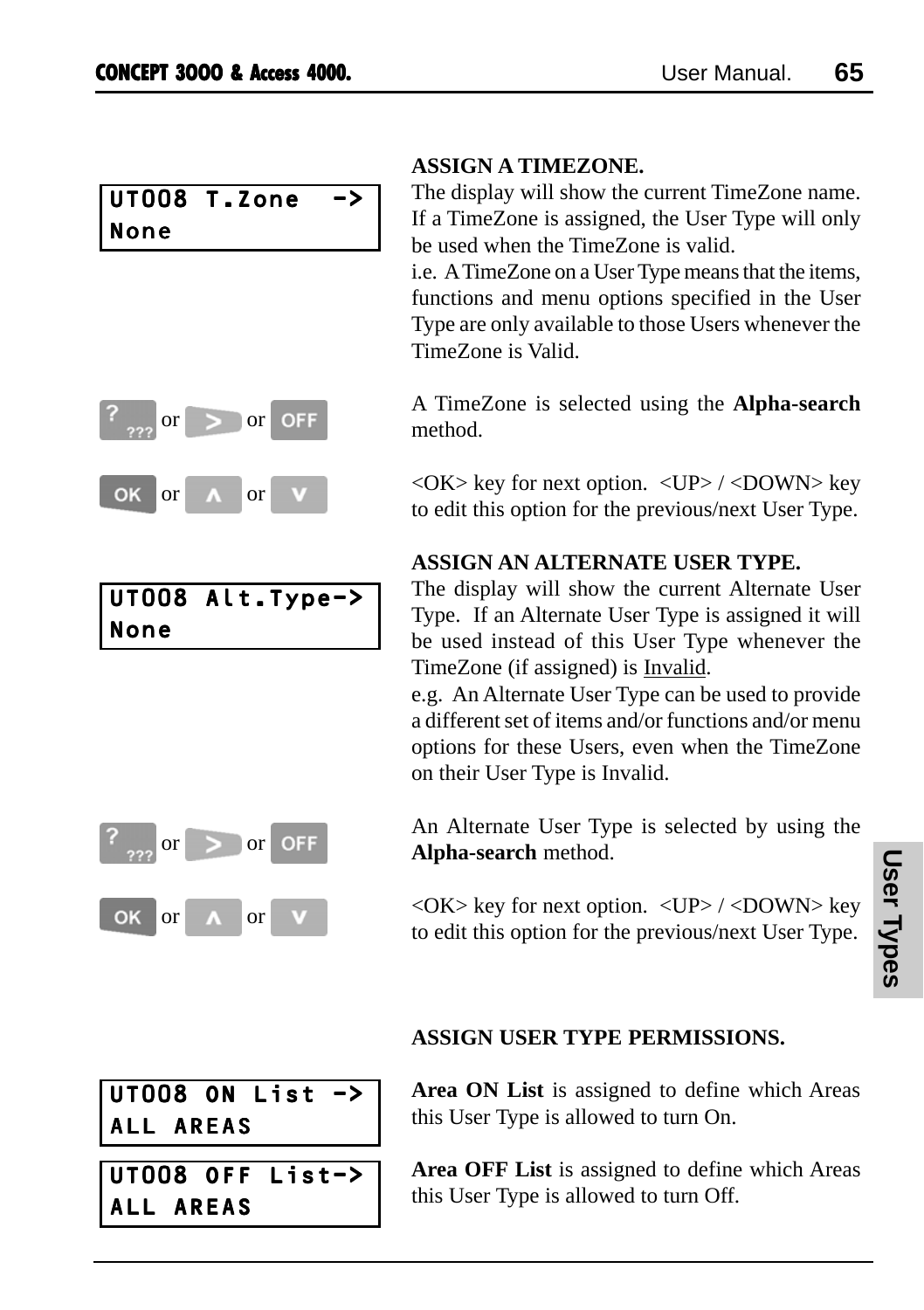UT008 Menu Grp-> ALL MENUS

UT008 DoorList-> .Door list 001

UT008 Lift Car List: LL001

**Menu Group** is assigned to define which Operations and Menu options this User Type is allowed to access via the LCD Terminal.

**Door List** is assigned to define which Doors this User Type is allowed to access.

**Lift Car List** is assigned to define which Lift Cars this User Type is allowed to access.

# UT008 Floor List: FL001



**Floor List** is assigned to define which Floors this User Type is allowed to access.

An option is selected by using the **Alpha-search** method.

Press the <DIGIT> key that represents the first letter of the name **AND/OR** Press the <RIGHT> arrow key to scroll through the names until the required name is displayed **OR** Press <OFF> to set the option to "None".

#### **USER TYPE OPTIONS**

UT008 .FdDUAPC Opts -> nnnnnnnn  $\frac{9}{2}$ ,  $\frac{9}{2}$  or  $\frac{5}{2}$ OK or or

Allow [F]ob operations. (V5.1 or later only)

There are currently six special options which may be set for a User Type.

Use the  $\langle$ RIGHT $>$ Arrow, followed by the  $\langle$ 9 $\rangle$ (Y)  $\&$  <5> (N) keys to set the desired options to YES or NO.

 $\langle$ OK $>$  key for next option.  $\langle$ UP $>$  / $\langle$ DOWN $>$  key to edit this option for the previous/next User Type.

Allows this User to perform Area and Auxiliary control operations via a Wireless Remote Fob.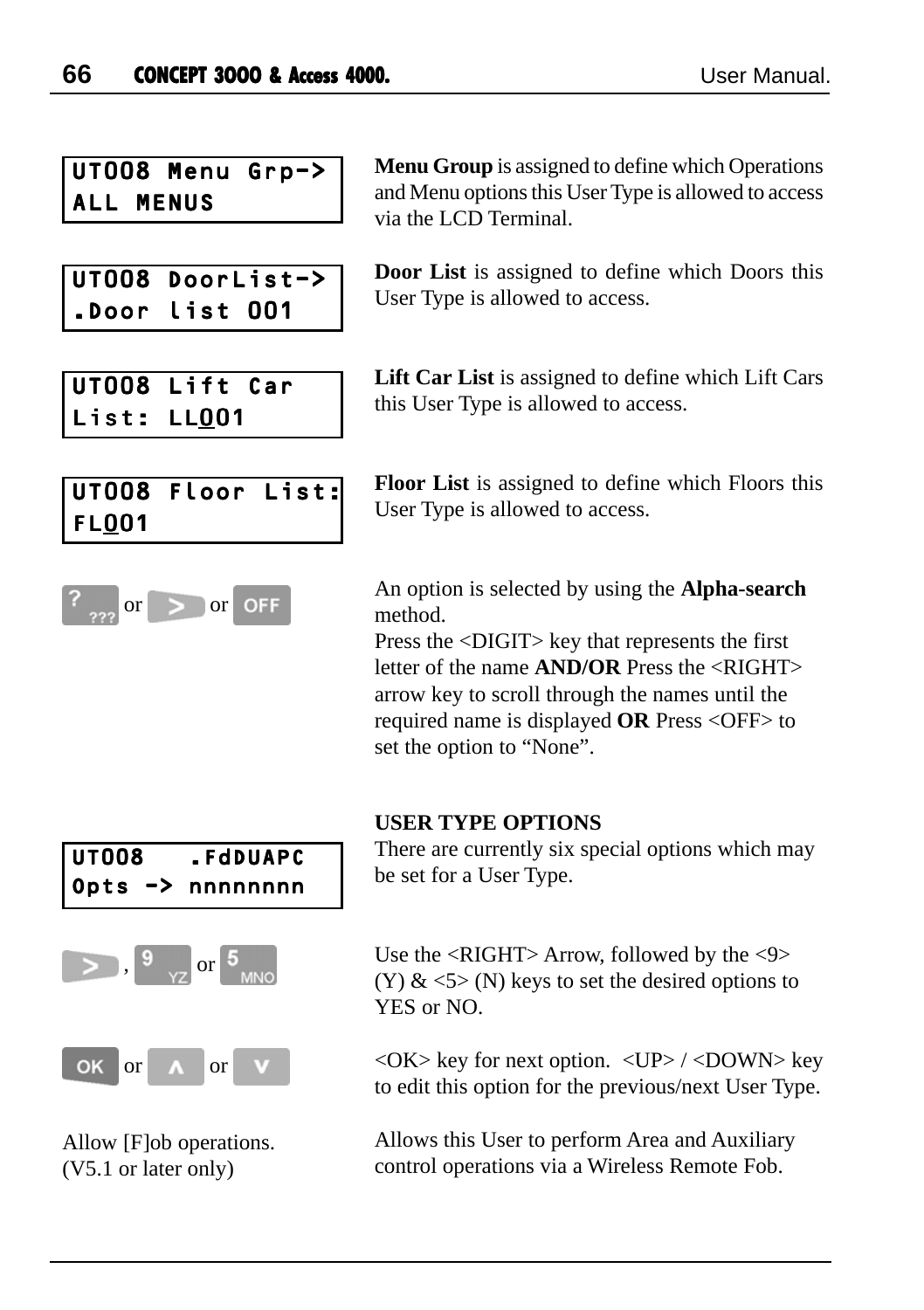$\begin{bmatrix} 9 \\ 2 \end{bmatrix}$ ,  $\begin{bmatrix} 9 \\ 2 \end{bmatrix}$  or  $\begin{bmatrix} 5 \\ 5 \end{bmatrix}$  MNO

OK or A or V

| [d]isabled User.<br>(V3 or later only)                                                                      | Provides longer Door Un-lock time and longer<br>Lift button selection time for this User Type.<br>The Door Un-lock time will be 4 times the period<br>programmed by the installer for each Door.<br>Lift button selection time is a separate "Disabled<br>time" programmed by the installer for each Lift. |
|-------------------------------------------------------------------------------------------------------------|------------------------------------------------------------------------------------------------------------------------------------------------------------------------------------------------------------------------------------------------------------------------------------------------------------|
| [D]ual Provider.                                                                                            | Allows this User Type to provide the First PIN<br>code for "Dual Code" Access.                                                                                                                                                                                                                             |
| Override Dual [U]ser.                                                                                       | Causes the request for Dual User codes at<br>particular Door/s to be overridden for this User<br>Type.                                                                                                                                                                                                     |
| Override [A]nti-Passback.                                                                                   | Causes the Anti-passback rules at particular<br>Door/s to be overridden for this User Type.                                                                                                                                                                                                                |
| Cancel on [P]IN.<br>(For single use PIN codes)                                                              | If set to YES, when a User with this User Type is<br>granted PIN code access through a Door, their<br>User Type will automatically be set to "None".                                                                                                                                                       |
| Cancel on [C]ard.<br>(For single use Cards)                                                                 | If set to YES, when a User with this User Type is<br>granted Card access through a Door, their User<br>Type will automatically be set to "None".                                                                                                                                                           |
|                                                                                                             | <b>USER TYPE RANKS</b><br>(Replaced by "Tenancy" in V6.2 or later)                                                                                                                                                                                                                                         |
| <b>UT008</b><br>12345678<br>$Rank:->$<br>nnnnnnnn                                                           | The display shows the current Ranks allocated.<br>If a User has the ability to Program/Edit Users,<br>they can normally assign any User Type.                                                                                                                                                              |
| NOTE: If "User Ranks" are<br>not used in the system, all User<br>Type Rank options must be left<br>at "No". | When a User has Ranks programmed, they can<br>only access User Types that have a matching rank<br>set to YES. See USER RANKS in the section<br>"USER CODE PROGRAMMING".                                                                                                                                    |

Use the <RIGHT> Arrow key, followed by the  $\langle 9 \rangle$  (Yes) key to assign the required Rank/s. Use the <5> (No) key to remove a Rank setting.

<OK> for next option. <UP>/<DOWN> key to edit this option for the previous/next User Type.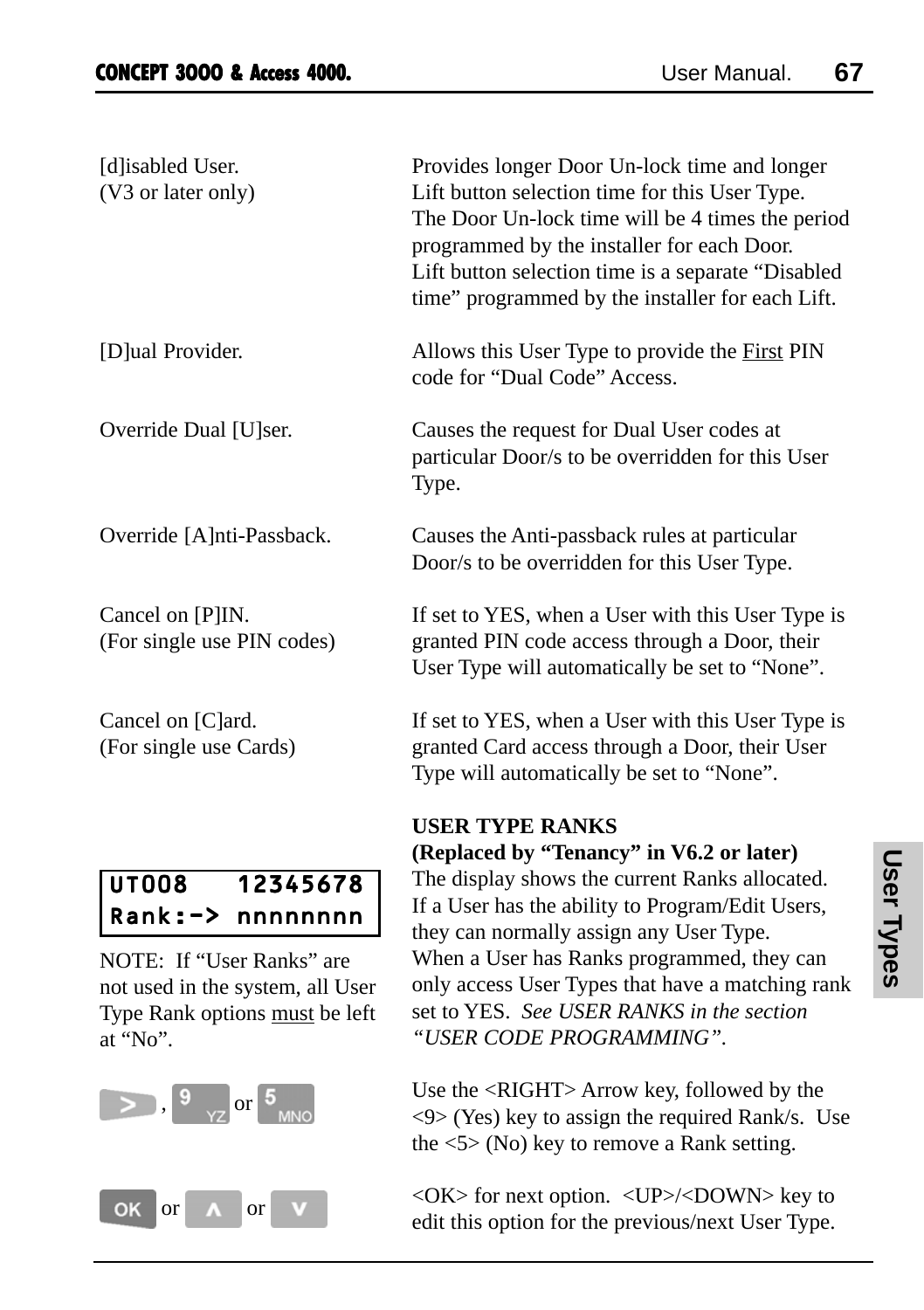# UT008 Tenancy: 000

NOTE: If "Tenancy" is not used in the system, all Tenancy settings must be left at "000".



#### **USER TYPE TENANCY (V6.2 or later only)**

The display shows the current Tenancy allocated. If a User has the ability to Program/Edit Users, they can normally assign any User Type. When a User has a Tenancy programmed, they can only assign User Types that have a matching Tenancy number. *See USER TENANCY in the section "USER CODE PROGRAMMING".*

To assign a Tenancy number, press the <OFF> key to clear the screen then enter the desired Tenancy number from 001 to 255 with the <DIGIT> keys.

 $\langle$ OK $>$  for next option.  $\langle$ UP $>$ / $\langle$ DOWN $>$  key to edit this option for the previous/next User Type.

### **ASSIGN A VALID AUXILIARY**

This display allows an optional Auxiliary output to be specified that will turn ON whenever this User Type uses their PIN number or Card.

Use the <DIGIT> keys to enter an Auxiliary ID. (The <RIGHT> arrow key will need to be used after the Module type letter is entered.) Press <OFF> to remove an existing Auxiliary ID.

### **HOME AUXILIARY TYPES TO CONTROL.**

The display will show the existing Home Auxiliary Types allowed.

When Home Auxiliaries are turned ON/OFF via the "Control Menu" (<MENU> 9 , 1.), the User Type can only control Home Auxiliaries that have a matching Home Auxiliary Type set to YES.

Use the <RIGHT> Arrow key, followed by the  $\langle 9 \rangle$  (Yes) key to assign the required Rank/s. Use the  $\langle 5 \rangle$  (No) key to remove a Rank setting.

<OK> key for next User Type to edit. <UP> / <DOWN> key to edit this option for the previous/next User Type.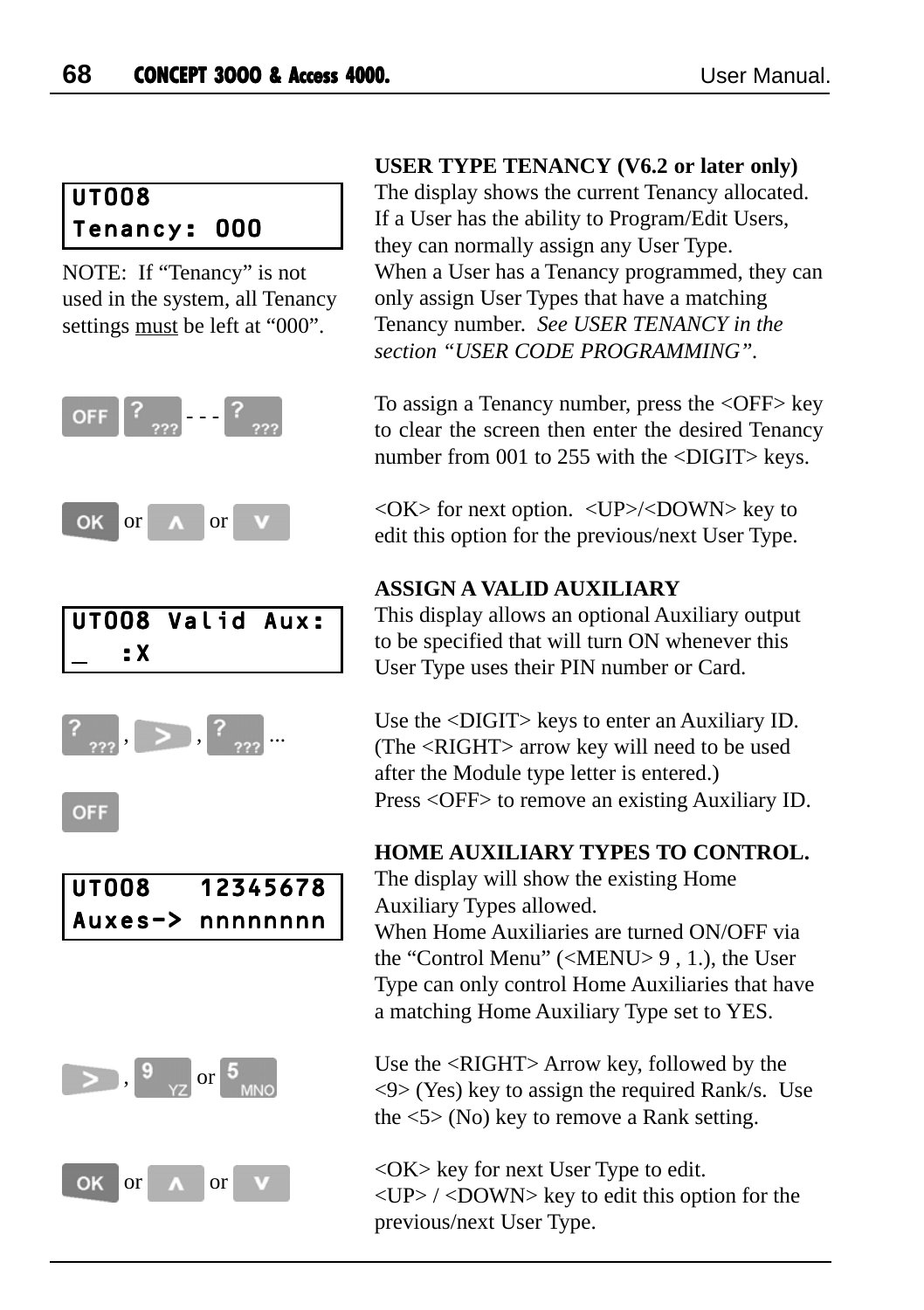

Some Users, such as System Administrators, may be allowed to program one or more of the different types of "Lists". Lists are used in other programming options such as "User Types" & "TimeZones" to define the items that are allowed to be controlled.

**CAUTION: A List may be assigned in several different options. e.g. A Door List, "Internal Doors", might be used in 3 different "User Types" and also in a "TimeZone" to automatically unlock the doors during normal trading hours. Before editing an existing List, be sure to check where the List has been used.**

**NOTE: Programming is identical for a Door List, Floor List and Lift Car List.**



#### **SELECTING A LIST TO PROGRAM.**

The display will first allow you to choose a List to alter.

**Method i - Select by number.** The <DIGIT> keys are used to enter a number **OR** the <UP> and <DOWN> Arrows will scroll through the numbers.

# **Method ii - Alpha-search. (Not available on some Lists)**

Pressing the <ON> key allows the name of an existing List to be selected.

# The <UP> and <DOWN> Arrows will search through the names, **OR**

Press the <DIGIT> key that represents the first letter of the name. (You may have to press the key 2 or 3 times to obtain the required letter.) If the name you want is not displayed because of other names starting with the same letter, use the <DOWN> Arrow key to locate the name.

When the desired number or name of the List is located, press the <OK> key to proceed.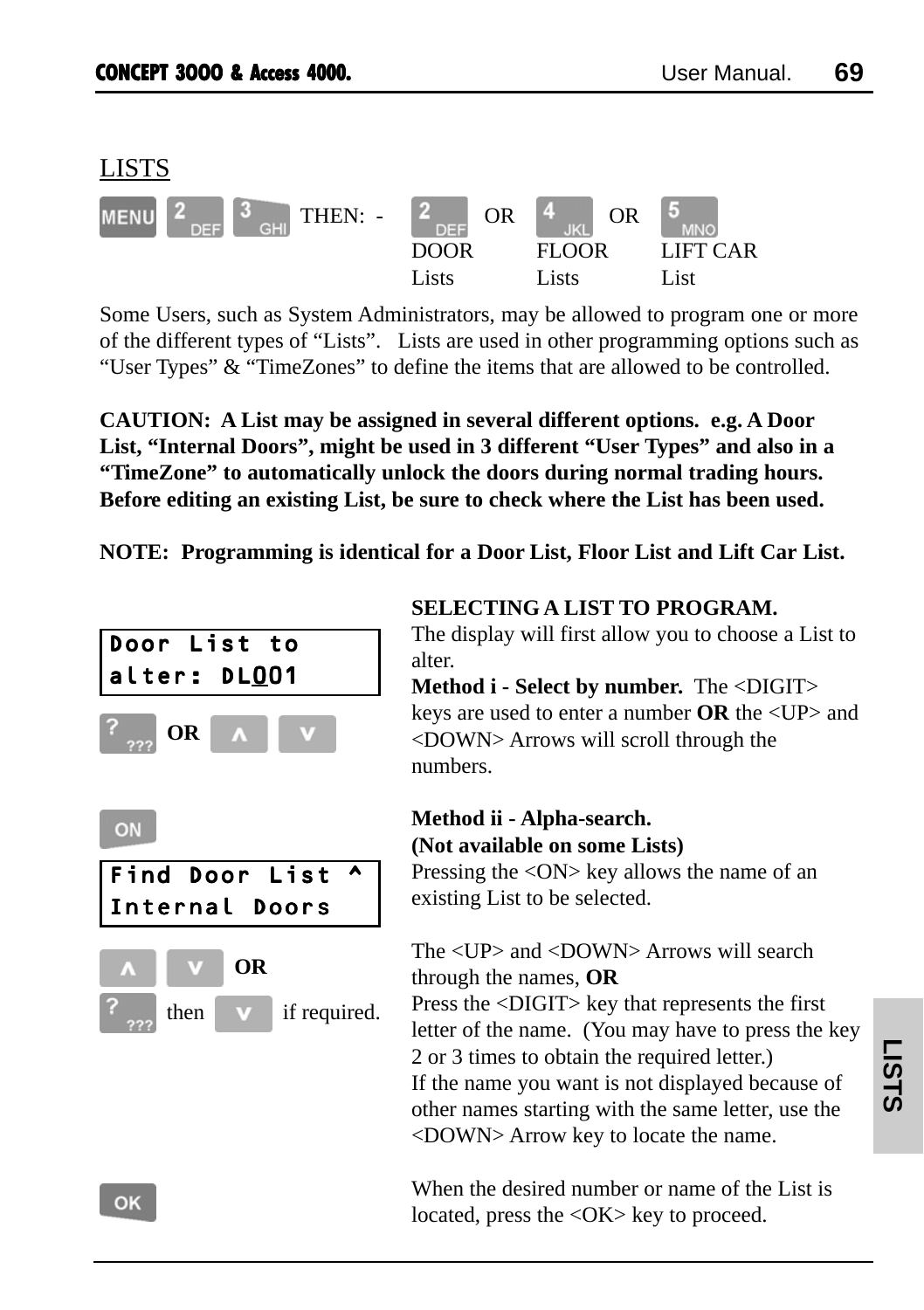

#### **LIST NAME.**

The display will show the number and current name. (Name not available on some Lists)

To enter a new name, press the <OFF> key to clear the screen, then use the <DIGIT> keys to program the name. Up to 16 characters of text can be entered.

To modify an existing name, use the <LEFT> and <RIGHT> Arrow keys to position the cursor under the letter to be changed and then use a  $\langle$ DIGIT $\rangle$ key to enter the new letter.

 $\langle$ OK $>$  key for next option.  $\langle$ UP $>$  or  $\langle$ DOWN $>$ key to edit this option for the previous/next List.

# DL001 T.Zone -> None



**TIMEZONE.**

The display will show the current TimeZone name.

If a TimeZone is assigned, the List will only be allowed when the TimeZone is valid. i.e. A TimeZone on a Door List assigned to a User

Type means that those Users can only access any of the Doors whenever the TimeZone is Valid.

Press the <DIGIT> key that represents the first letter of the TimeZone name **AND/OR** Press the <RIGHT> arrow key to scroll through the names until the required TimeZone is displayed **OR** Press <OFF> to set the TimeZone to "None".

 $\langle$ OK $>$  key for next option.  $\langle$ UP $>$  or  $\langle$ DOWN $>$ key to edit this option for the previous/next List.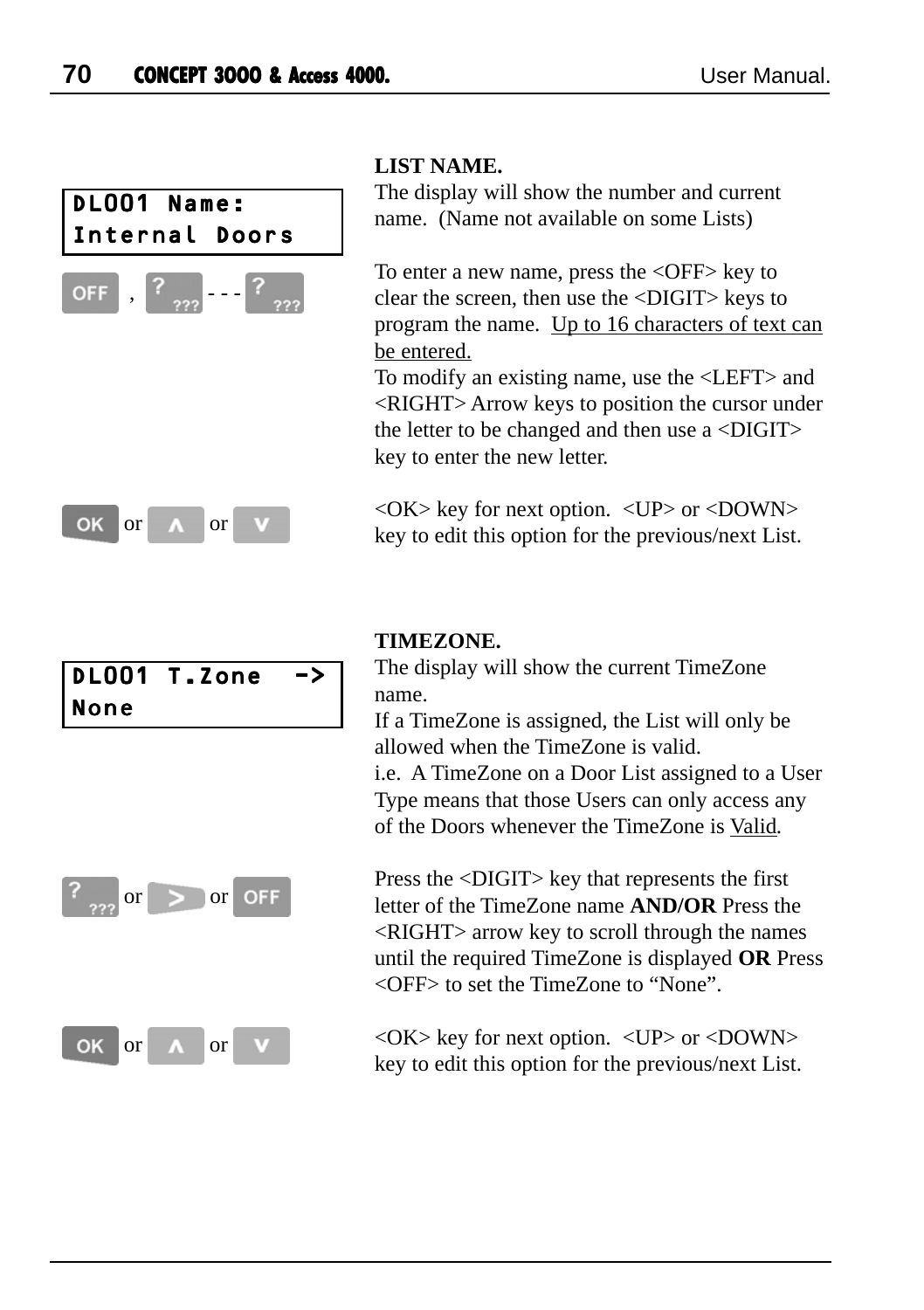## DL001 Alt.List-> None















### **ALTERNATE LIST.**

The display will show the current Alternate List. If an Alternate List is assigned it will be used instead of this List whenever the TimeZone (if assigned in the previous option) is Invalid. e.g. An Alternate Door List can be used to allow Users to maintain access to some Doors, even when the TimeZone on their User Type's Door List is Invalid.

Press the <DIGIT> key that represents the first letter of the name of the List **AND/OR** Press the <RIGHT> arrow key to scroll through the names until the required List is displayed **OR** Press <OFF> to set the Alternate List to "None".

 $\langle$ OK $>$  key for next option.  $\langle$ UP $>$  or  $\langle$ DOWN $>$ key to edit this option for the previous/next List.

## **ASSIGN THE ITEMS TO THE LIST.**

The display will show the first 8 items (Doors, Lifts, etc.) in the system, with a letter below each to indicate: Y The item is IN the List n The item is NOT in the List. Use the <RIGHT> Arrow key, followed by the <9> (Yes) key to assign the appropriate items (Doors, Lifts, etc.) to the list. Use the  $\langle 5 \rangle$  (No) key to remove items from the List.

Press <OK> to step on to the next 8 items, or the <LEFT> arrow to step back to the previous 8 items. The number on the bottom left of the display indicates the first item shown in the current array. e.g.  $D017 = Doors 17$  to 24.

 $\langle$ UP $>$  or  $\langle$ DOWN $>$  key to edit this option for the previous/next List,

<END> key to exit the Menu, **OR**

<MENU> key to select another Menu option.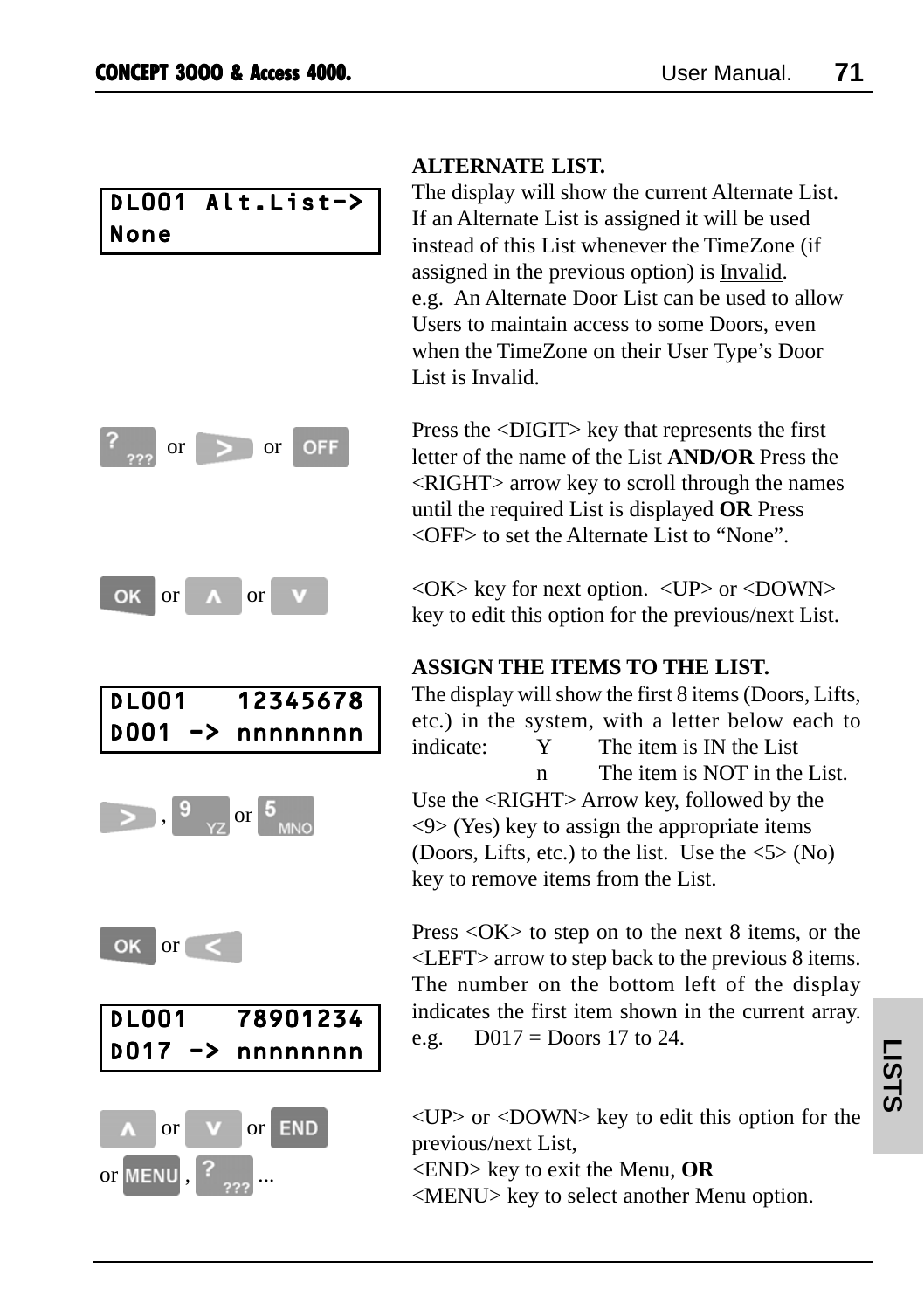

 Some Users, such as System Administrators, may be allowed to program "Menu Groups". Menu Groups are assigned to User Types to define what actions, functions and menu options the User Type is allowed to perform or access when logged on to an LCD Terminal.

#### **SELECTING A MENU GROUP.**

The display will first allow you to choose a Menu Group to alter.

**Method i - Select by number.** The <DIGIT> keys are used to enter a number **OR** the <UP> and <DOWN> Arrows will scroll through the numbers.

**Method ii - Alpha-search.** Pressing the <ON> key allows the name of an existing Menu Group to be selected.

The <UP> and <DOWN> Arrows will search through the names, **OR** Press the <DIGIT> key that represents the first letter of the name. (You may have to press the key 2 or 3 times to obtain the required letter.) If the name you want is not displayed because of other names starting with the same letter, use the <DOWN> Arrow key to locate the name.

When the desired number or name of the Menu Group is located, press the  $\langle OK \rangle$  key to proceed.



#### ON



OK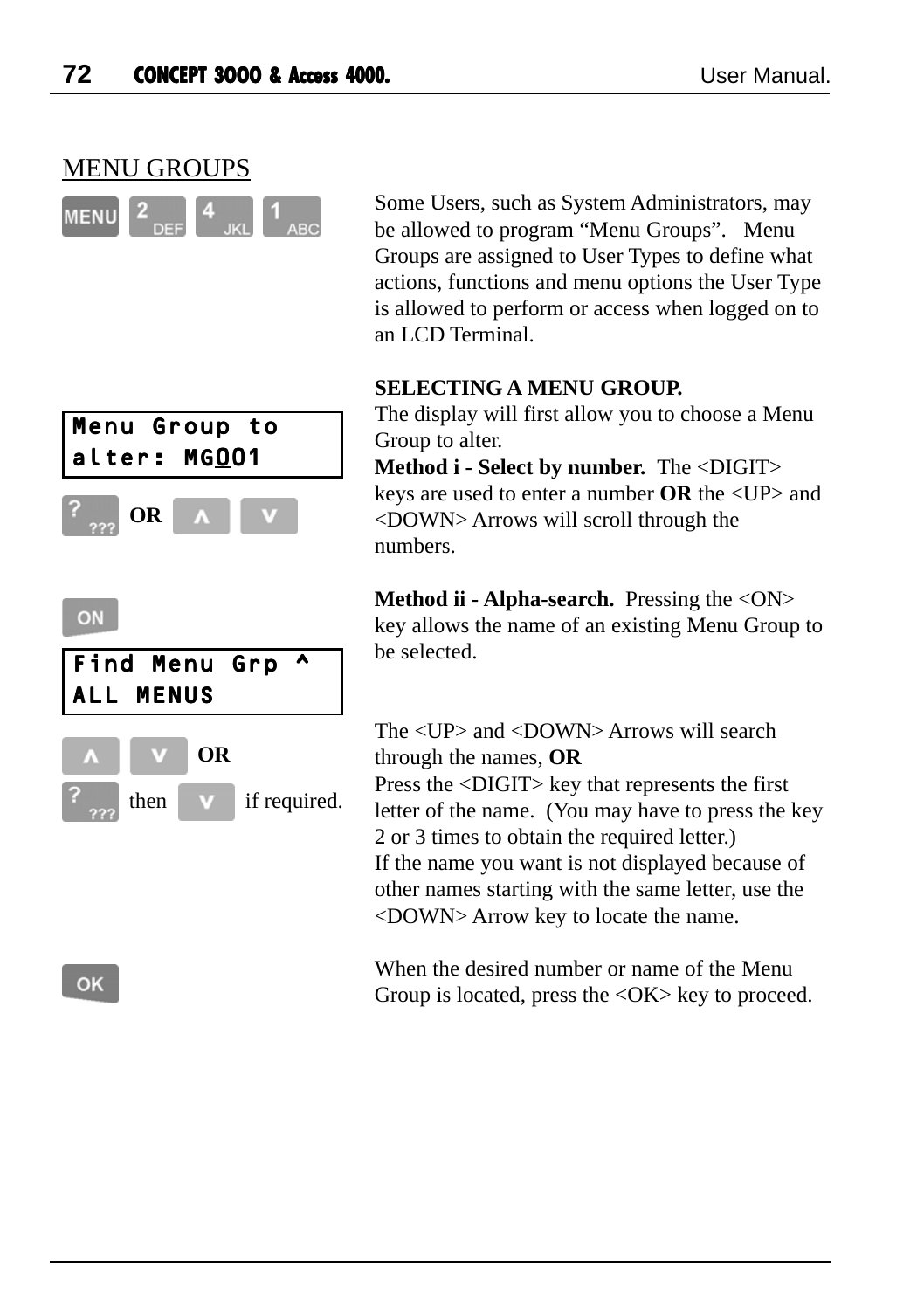

|      | MGOO1 T.Zone | -> |
|------|--------------|----|
| None |              |    |



MG001 Alt.Grp.-> None



## **MENU GROUP NAME.**

The display will show the number and current name.

A name of up to 16 characters can be programmed in the same manner as described for User names.

<OK> key for next option. <UP> or <DOWN> to edit this option for the previous/next Menu Group.

## **ASSIGN A TIMEZONE.**

The display will show the current TimeZone name. If a TimeZone is assigned, the Menu Group will only be used when the TimeZone is valid.

i.e. A TimeZone on a Menu Group assigned to a User Type means that those Users can only perform the actions and access the menu options specified in the Menu Group whenever the TimeZone is Valid.

Select a TimeZone using the **Alpha-search** method.

 $\langle$ OK $>$  key for next option.  $\langle$ UP $>$  /  $\langle$ DOWN $>$  to edit this option for the previous/next Menu Group.

## **ASSIGN AN ALTERNATE MENU GROUP.**

The display will show the current Alternate Menu Group. If an Alternate Menu Group is assigned it will be used instead of this Menu Group whenever the TimeZone (if assigned) is Invalid.

e.g. An Alternate Menu Group can be used to provide a different set of actions and/or menu options for these Users, even when the TimeZone on their Menu Group is Invalid.

An Alternate Menu Group is selected by using the **Alpha-search** method.

 $\langle$ OK $>$  key for next option.  $\langle$ UP $>$  / $\langle$ DOWN $>$  to edit this option for the previous/next Menu Group.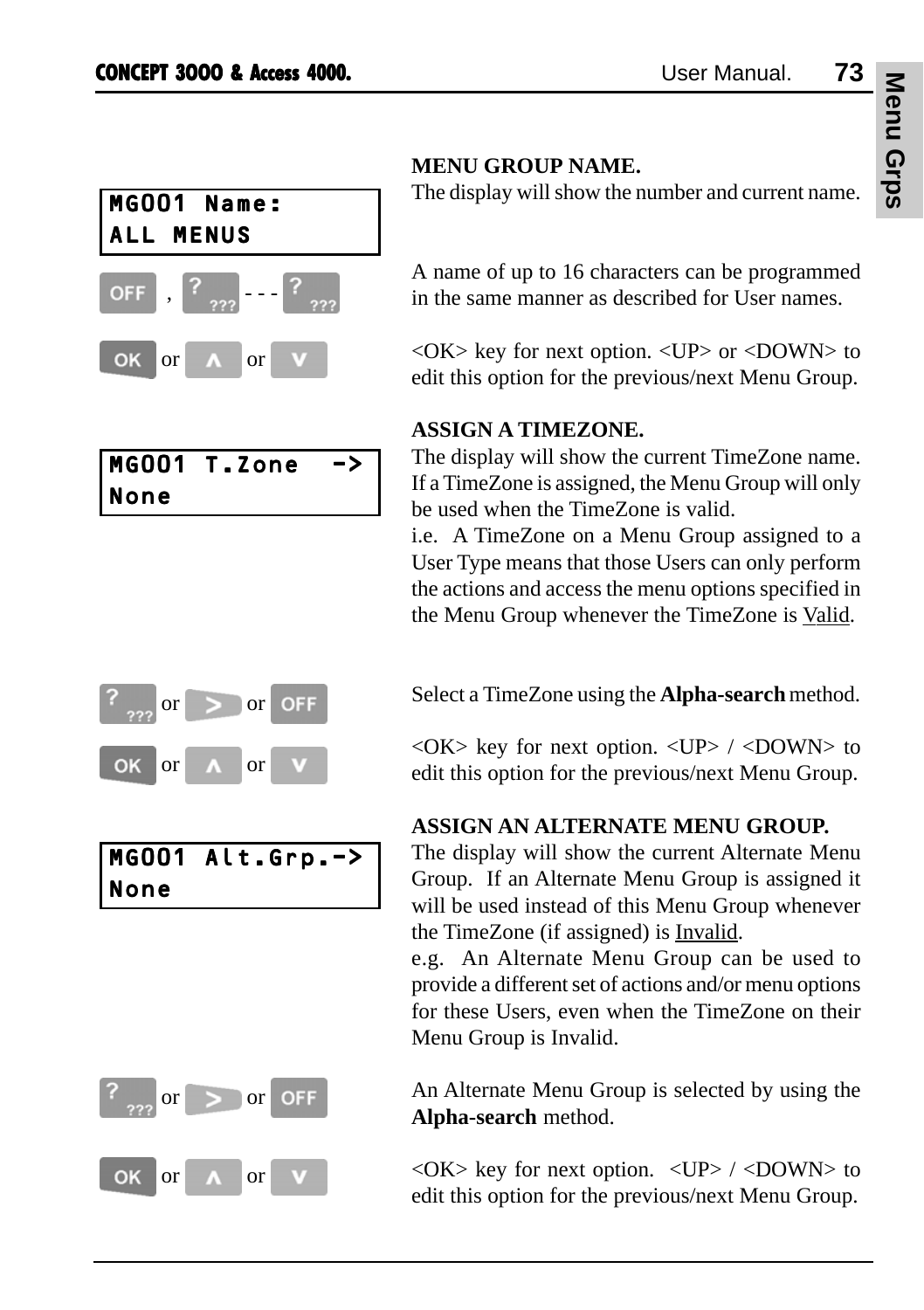|                                              | MENU GROUP OPTIONS                                                                                                                                                                                                                                                                                  |
|----------------------------------------------|-----------------------------------------------------------------------------------------------------------------------------------------------------------------------------------------------------------------------------------------------------------------------------------------------------|
| MG001<br><b>RIDCSAMT</b><br>Opts -> nYnYnYYY | There are eight functional options which may be<br>set for a Menu Group.                                                                                                                                                                                                                            |
| or $\overline{5}$                            | Use the <right> Arrow, followed by the &lt;9&gt;<br/>(Y) &amp; <math>\langle</math> 5&gt; (N) keys to set the desired options to<br/>YES or NO.</right>                                                                                                                                             |
| <b>OK</b><br><b>or</b><br><b>or</b>          | <ok> for next option. <up> / <down> to edit<br/>this option for the previous/next Menu Group.</down></up></ok>                                                                                                                                                                                      |
| [R]emote Access.                             | Allows remote access via Up/Download software.                                                                                                                                                                                                                                                      |
| [I] solate on Exit.                          | Allows User to Isolate un-sealed zones on exit.                                                                                                                                                                                                                                                     |
| [D]efer Area On.                             | Implements Area Defer timer operation when the<br>User turns an Area Off that has been defined as a<br>"Defer" Area. Area automatically re-arms when the<br>Defer timer expires, unless the User performs the<br>Area Off function again before the timer or warning<br>expires. (V2 or later only) |
| [C]ancel Holdup.                             | Allows the User to cancel a Holdup alarm before it<br>reports, by entering their PIN at an LCD Terminal.<br>(V2 or later only)                                                                                                                                                                      |
| [S]irens Off.                                | Allows Users to automatically turn off any Sirens<br>running at the time of PIN code entry, regardless of<br>whether they are allowed control of the Area/s that<br>triggered the siren/s.                                                                                                          |
| [A]cknowledge Messages.                      | Allows Users to acknowledge alarm messages from<br>any Area, regardless of whether they are allowed<br>control of the Area/s that generated the message/s.                                                                                                                                          |
| [M]ultiple Areas.                            | Allows the User to turn On/Off more than one Area at<br>a time via an Area List. Any Area List can be chosen,<br>but only Areas in the User's On/Off Lists will be<br>controlled.                                                                                                                   |
| [T]amper On/Off.                             | Allows the User to turn Off the 24 Hr or Tamper part<br>of any Area in their Area OFF List.                                                                                                                                                                                                         |

## **MENU GROUP OPTIONS**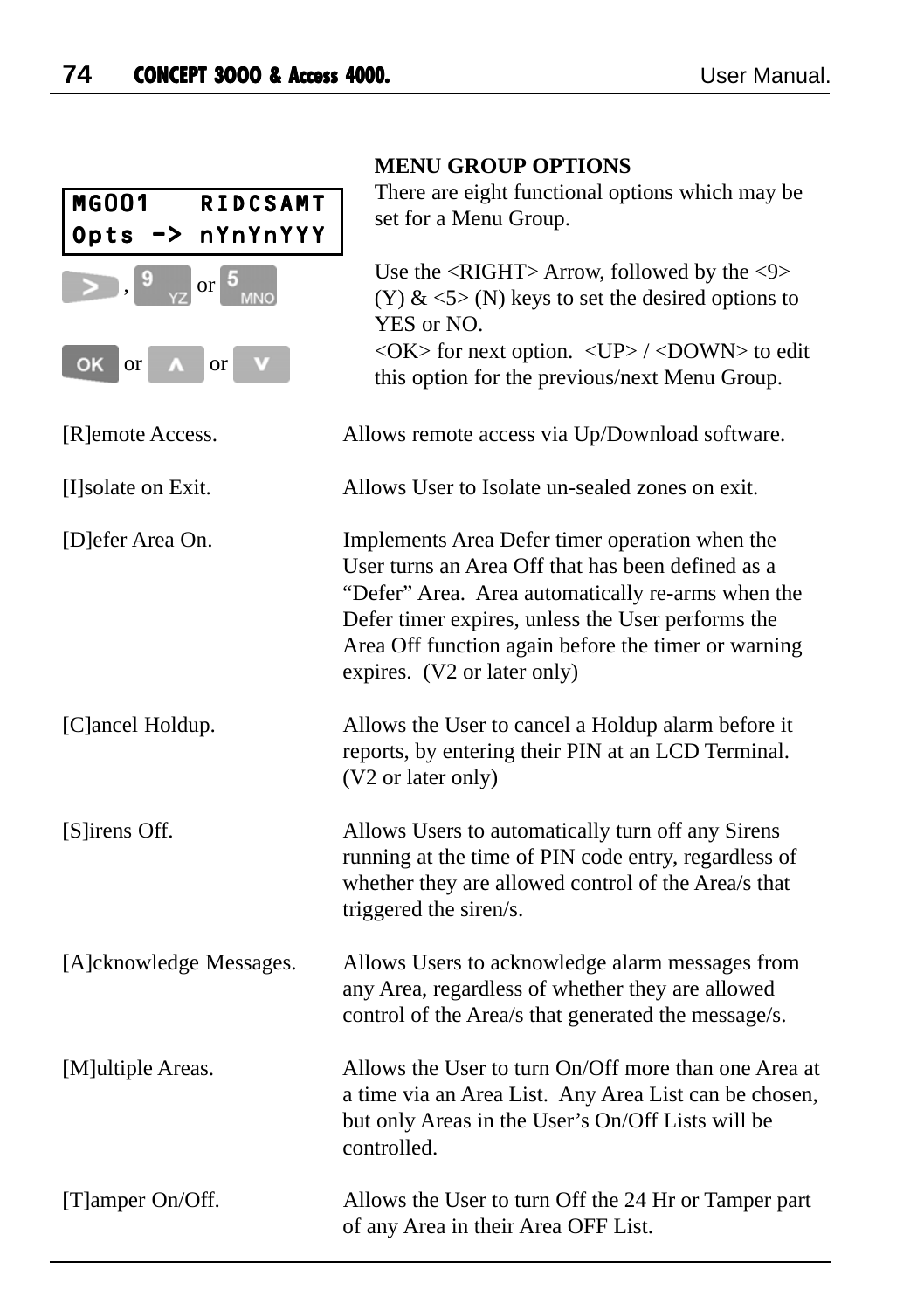

## **ASSIGN MAIN MENU OPTIONS**

This display is used to define the Main Menu options that the Menu Group will allow access to.

Use the <RIGHT> Arrow, followed by the <9> (Y)  $\&$  <5> (N) keys to set the desired options to YES or NO.

 $\langle$ OK $>$  key for next option.  $\langle$ UP $>$  / $\langle$ DOWN $>$  to edit this option for the previous/next Menu Group.

NOTE: Setting the [R]eview, [A]ccess or [Control] menu options to YES does not enable access to all User options within those menus. To allow access to the additional sub menu options, the appropriate options must also be set in the Sub Menu options screen that follows.

| [R]eview. (Information Menu) | Review (If allowed by Sub Menu option), Locate<br>User, Read Analogue values, Read Counters and<br>View input states. |
|------------------------------|-----------------------------------------------------------------------------------------------------------------------|
| [A]ccess Menu.               | User Codes, User Types, Lists, and Groups.<br>(As allowed by Sub Menu options)                                        |
| [I] solate Menu.             | Isolate / De-isolate Inputs.<br>See "Isolate. Menu Option 3" for details.                                             |
| [T]est Menu.                 | Area Walk Testing. (If enabled in the system)<br>(Only valid in V3 or later)                                          |
| [t]imes Menu.                | Time/Date, TimeZones (If allowed by Sub Menu<br>options), Holidays.                                                   |
| [M] Miscellaneous Menu.      | Module Disable and UK Reset.                                                                                          |
| [S] ervice Menu.             | Answer Phone.<br>See "Service. Menu Option 8" for details.                                                            |
| [C]ontrol Menu.              | Home Auxiliaries, Lock/Open Doors, Secure/Free<br>Lifts and Adjust Counters (If allowed by Sub<br>Menu option).       |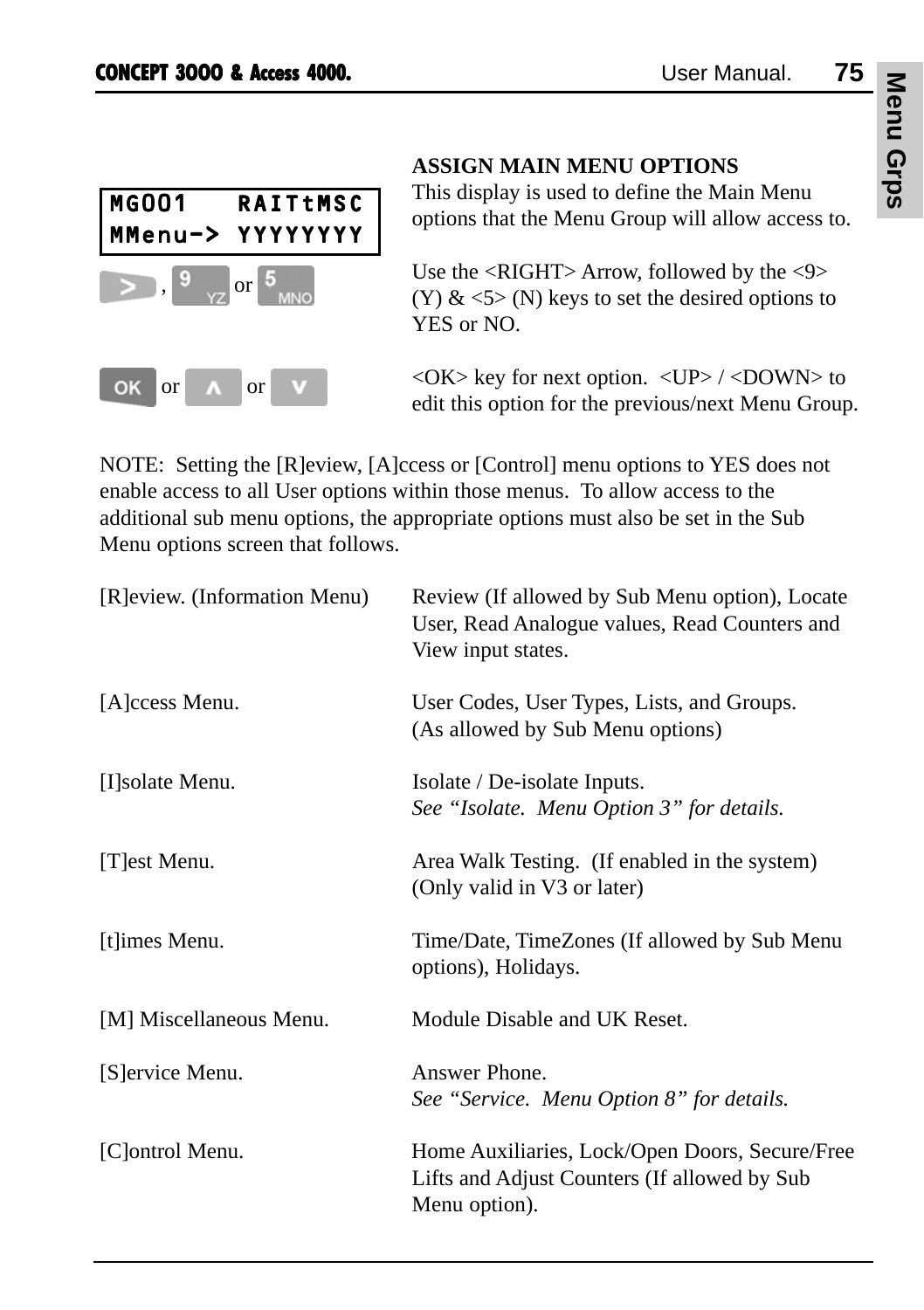|                                                                       | <b>ASSIGN SUB MENU OPTIONS</b>                                                                                                                                                |
|-----------------------------------------------------------------------|-------------------------------------------------------------------------------------------------------------------------------------------------------------------------------|
| MG001<br>UTLGZRA.<br>YYYYYYYY<br>AMenu->                              | This display is used to define the Sub Menu<br>options that the Menu Group will allow access to.                                                                              |
| <b>or</b>                                                             | Use the <right> Arrow, followed by the &lt;9&gt;<br/>(Y) &amp; <math>\langle</math> 5&gt; (N) keys to set the desired options to<br/>YES or NO.</right>                       |
| ок<br>or<br><b>or</b>                                                 | Press < OK > to advance to the Special Options<br>screen. < UP> /< DOWN> to edit this option for<br>the previous/next Menu Group.                                             |
| [U]ser Code programming.<br>User [T]ypes.<br>$[L]$ ists.<br>[G]roups. | Allows access to the specified Menu option if the<br>[A]ccess option is set to "Y" in the previous screen.                                                                    |
| Time[Z]ones.                                                          | Allows access to TimeZones if the [t]imes option is<br>set to "Y" in the previous screen.                                                                                     |
| [R]eview.                                                             | Allows access to Review if the [R]eview option is set<br>to "Y" in the previous screen. (V3 or later only)                                                                    |
| [A]djust Counters.                                                    | Allows access to Adjust Event Counters and Area<br>User Counters if [C]ontrol option set to "Y" in the<br>previous screen. (V3 or later only)                                 |
| <b>MG001</b><br>RHOLP<br>YYYYYYYY<br>Other->                          | <b>SPECIAL OPTIONS</b><br>There are currently 5 special options available<br>when programming Menu Groups. (V5.6 or later)<br>The desired options are set to YES or NO in the |
|                                                                       | same manner as described above.                                                                                                                                               |
| [R]eset Latched Alarms.                                               | Allows Users to reset "Latched Alarms". (Latched<br>Alarms feature is NOT used in most systems)                                                                               |
| [H]omeZone Isolate.                                                   | Forces the Isolate screens to be displayed as "Alpha-<br>search" HomeZones only. Do NOT set to Yes if the<br>HomeZone feature is not used in your system.                     |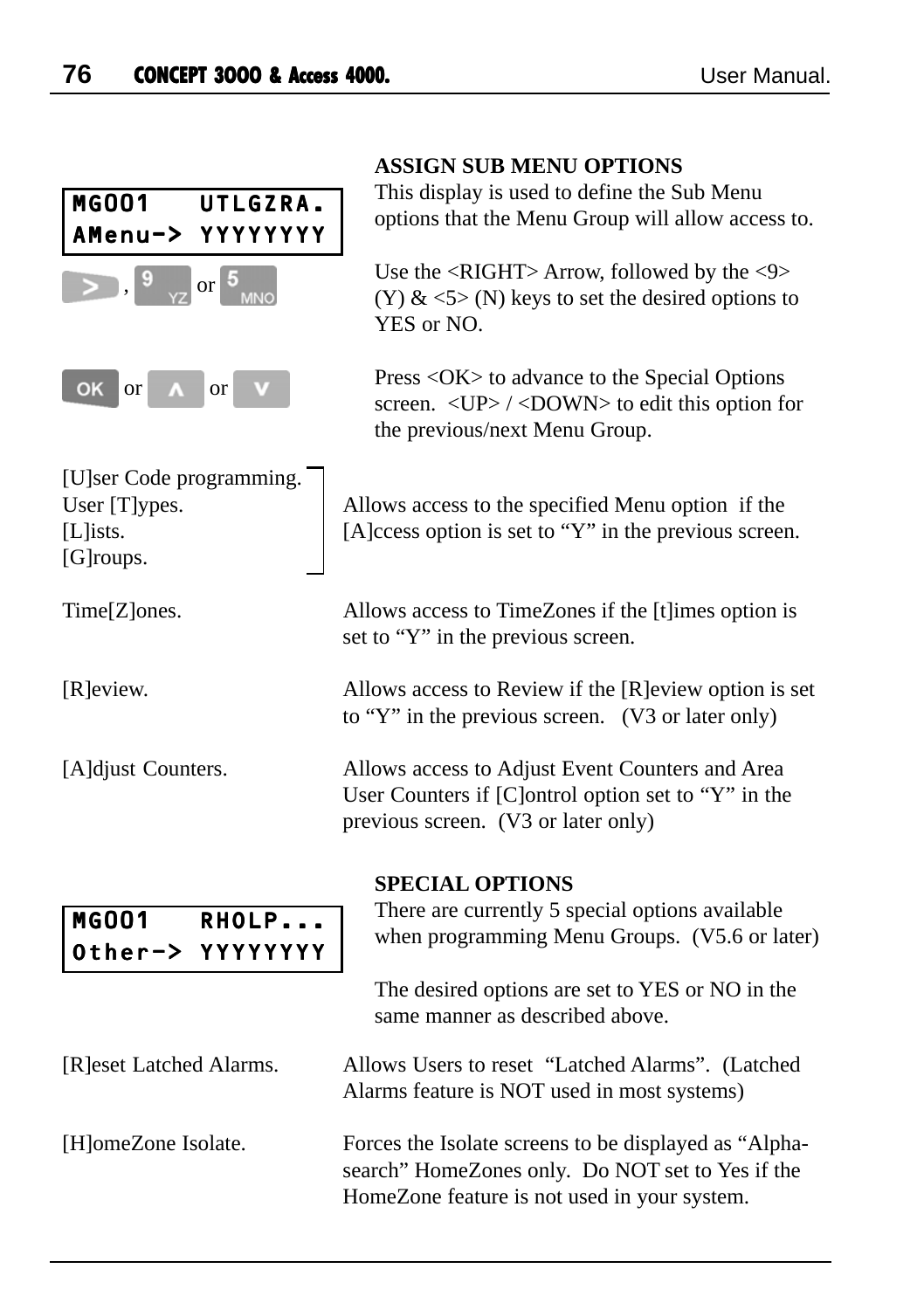| [O]wn Area List only. | To simplify Area List selection if arming/disarming<br>via Area Lists, the User will only be presented with<br>their User Type's Area On List. (V4 or later only)                                                                                 |
|-----------------------|---------------------------------------------------------------------------------------------------------------------------------------------------------------------------------------------------------------------------------------------------|
| Un[L]ock ON key.      | This option is only relevant to the "ON key Lockout"<br>feature provided in "UK" Firmware. (V5 or later)<br>Allows Users to enable (reset) the ON key when it<br>has been disabled after an intruder alarm, by logging<br>onto the LCD Terminal.  |
| Only own [P]IN.       | When this option is selected, then if a User is allowed<br>access to User Code programming, they will only be<br>able to change their own PIN code. Editing of other<br>Users, or other User options will not be allowed.<br>(V5.6 or later only) |
|                       | Note: User Code programming is allowed if the<br>"[A]ccess Menu" option is enabled in the Main Menu<br>options, and the "[U]ser Code programming" option<br>is enabled in the Sub-Menu options.                                                   |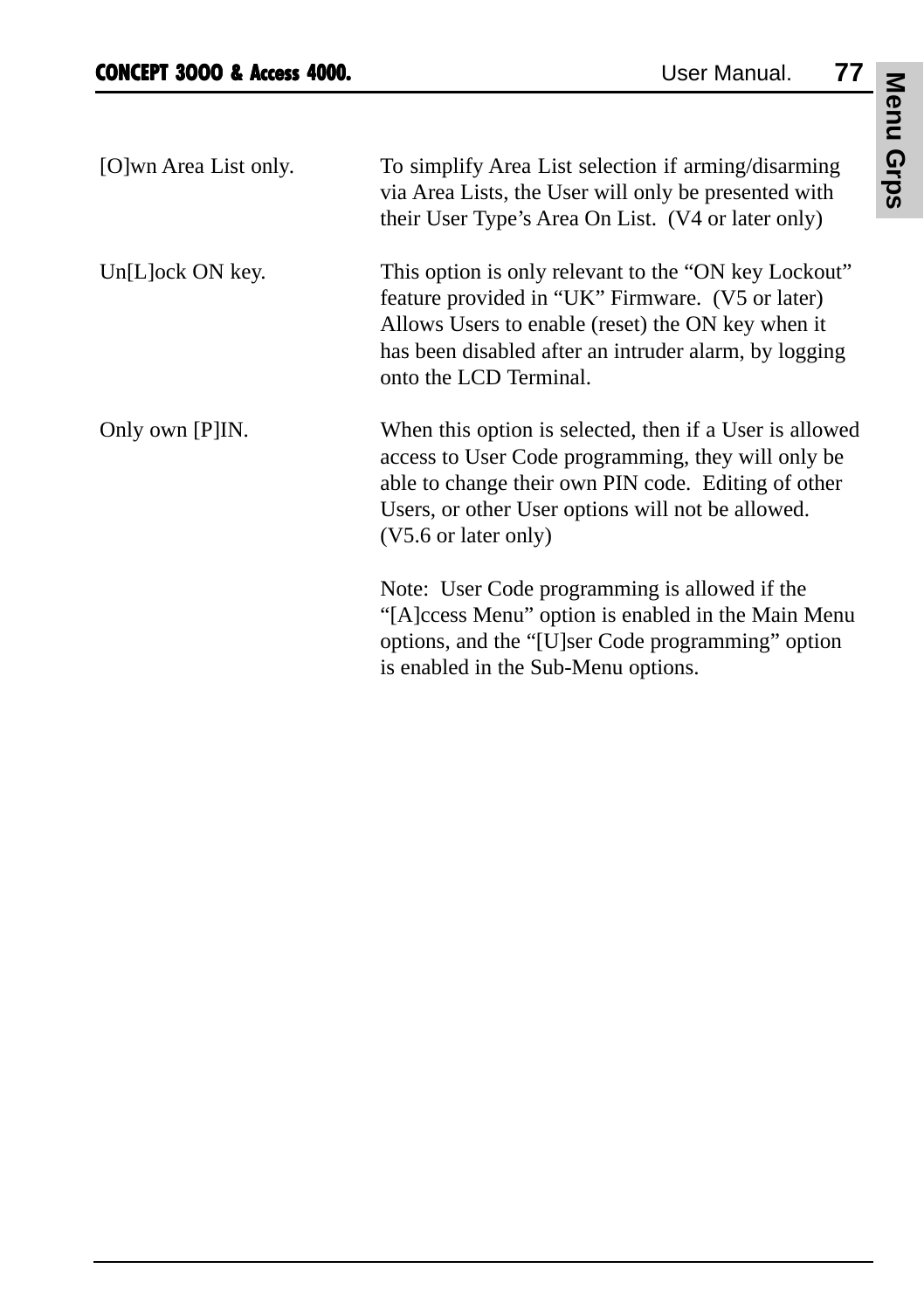## RF FOB REGISTRATION



| Justin |                |
|--------|----------------|
|        | Not Registered |

This Menu option allows a Wireless RF Remote Fob to be Registered to a User, and a User's Fob Registration status to be viewed.

Enter the User number using the <DIGIT> keys, then press  $\langle OK \rangle$ ; OR Use the <UP> / <DOWN> Arrow keys to scroll to the required User number, then press <OK>.

The screen will now show the current Fob Registration status for the selected User. ("Not Registered" or "Registered")

If a Fob transmission is received while this screen is displayed, one of the following will occur:

NOTE: If registering Paradox Fobs, the following buttons must be used:



**REM3:** Press the **PGM1, PGM2, PGM3 or PGM4** button for 2 seconds until the unit beeps and the LED turns green, then enter any 4-digit number to transmit the PGM button press.

1) If the transmission is from a Fob that is not registered, and the displayed User already has a Fob registered, then no change will occur.

2) If the transmission is from a Fob that is already registered, the display will jump to that User and the Terminal will sound a short beep.

## Justin Registered

Vivian Registered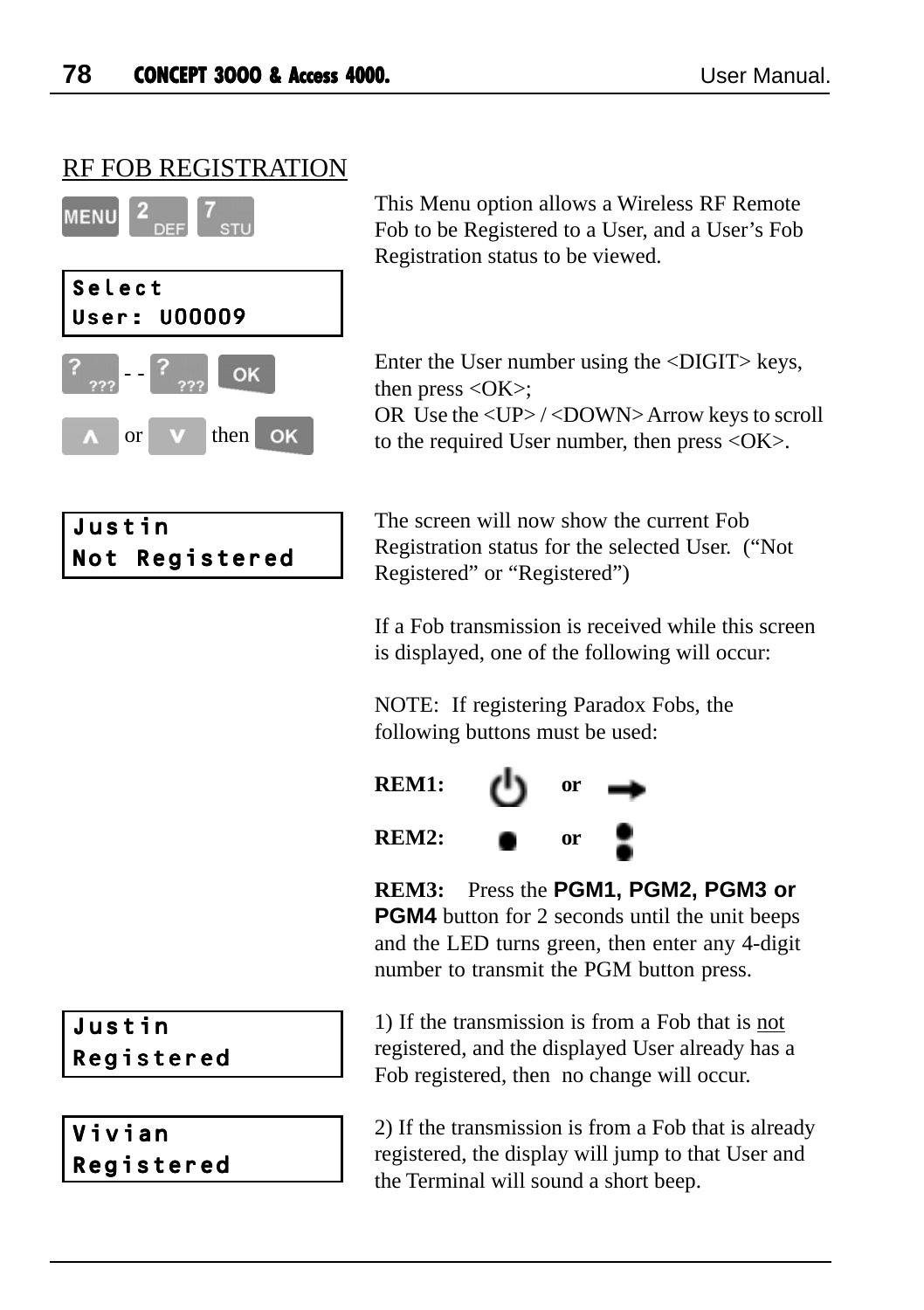| Justin<br>Register? (4) | 3) If the transmission is from a Fob that is not<br>registered, and the displayed User does not have a<br>Fob registered, then this screen will be displayed.<br>The number in brackets is the Fob button number<br>that was used to activate this transmission. |
|-------------------------|------------------------------------------------------------------------------------------------------------------------------------------------------------------------------------------------------------------------------------------------------------------|
| ON                      | While this screen is displayed, the $\langle ON \rangle$ key can<br>be used to register the Fob to the displayed User.                                                                                                                                           |
|                         | The other Key functions for these screens are:                                                                                                                                                                                                                   |
|                         | $\langle$ UP> $\langle$ DOWN. Scroll to another User.                                                                                                                                                                                                            |
|                         | <left> Arrow. Back to User selection screen.</left>                                                                                                                                                                                                              |
| <b>OFF</b>              | $\langle$ OFF $>$ . De-Register or Clear the displayed Fob.                                                                                                                                                                                                      |

# *REMEMBER !! Any time you need it,*



*is as close as the press of a key.*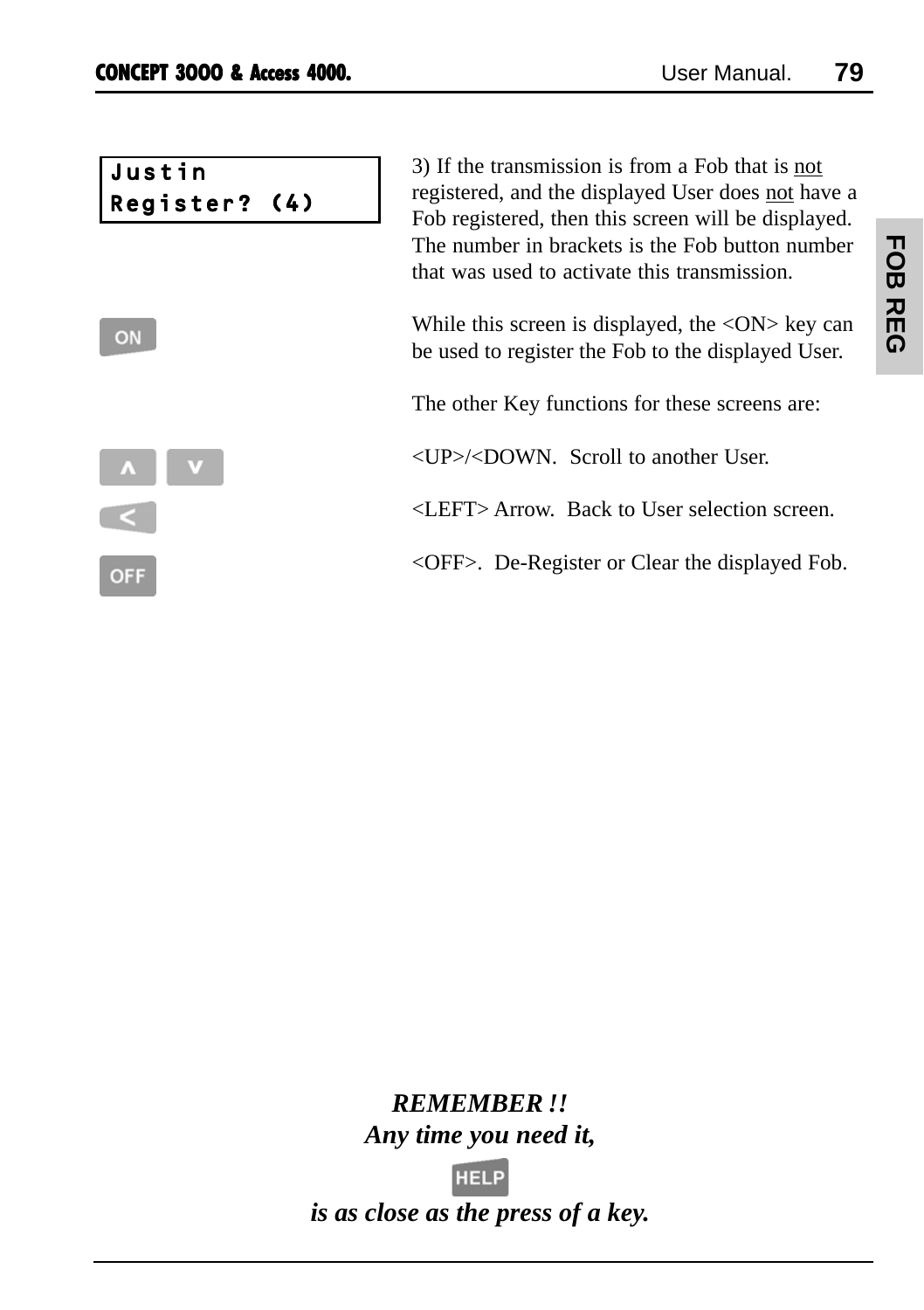## **Isolate: Menu Option 3**



If a detector or alarm contact is faulty, or their cabling has been shorted or cut, you may be unable to turn ON any Area that the faulty device is in.

Users with the authority to "Isolate on Exit" can isolate any faulty devices when prompted during the Area ON procedure. (*see "Turning Area/s ON" for details*) However, when you know that a device is faulty, (e.g. A roller shutter contact has been damaged by a Forklift) you may also have the authority to Isolate the Zone via this menu option before anyone attempts to turn the Area ON.

Note that System Inputs can also be isolated. e.g. "Expander 01 Ext. Siren Tamper" could be isolated while damaged speaker cabling was awaiting repair.

NOTE: The Isolate menu also allows you to De-isolate Zones if the fault is rectified before the Area needs to be turned ON.

## **SELECTING A ZONE TO ISOLATE**

There are two methods of selecting a Zone: "Zone ID" OR "HomeZones". -Zone ID allows selection of any zone in the system by Zone ID number or by searching through the zone list in numerical order for the zone name. -HomeZones allows selection of any zones that have been designated as HomeZones, by using the quick "Alpha-search" method. (V3 or later only)

You will only be able to use one of these methods depending on the setting of the "[H]omeZone Isolate" option in the special options screen of the Menu Group assigned to your User Type. *See "Menu Groups".*





NOTE: You may use both modes, as the ON key can change the mode at any time.

#### **Zone ID selection.**

The display will prompt you to enter the Module/ Zone (Input) ID of the Zone you wish to isolate.

If you know the Zone ID, use the <OFF> key to clear the screen, then enter the letters/numbers of the Zone ID with the  $\langle \text{Diff} \rangle$  keys, then  $\langle \text{OK} \rangle$ .

If the ID is not known, press the  $\langle ON \rangle$  key, and then scroll through the Zone names in numerical order using the <UP> and <DOWN> Arrow keys, then  $\langle$ OK $>$ .

(Alpha-search using the digit keys is NOT used in this method)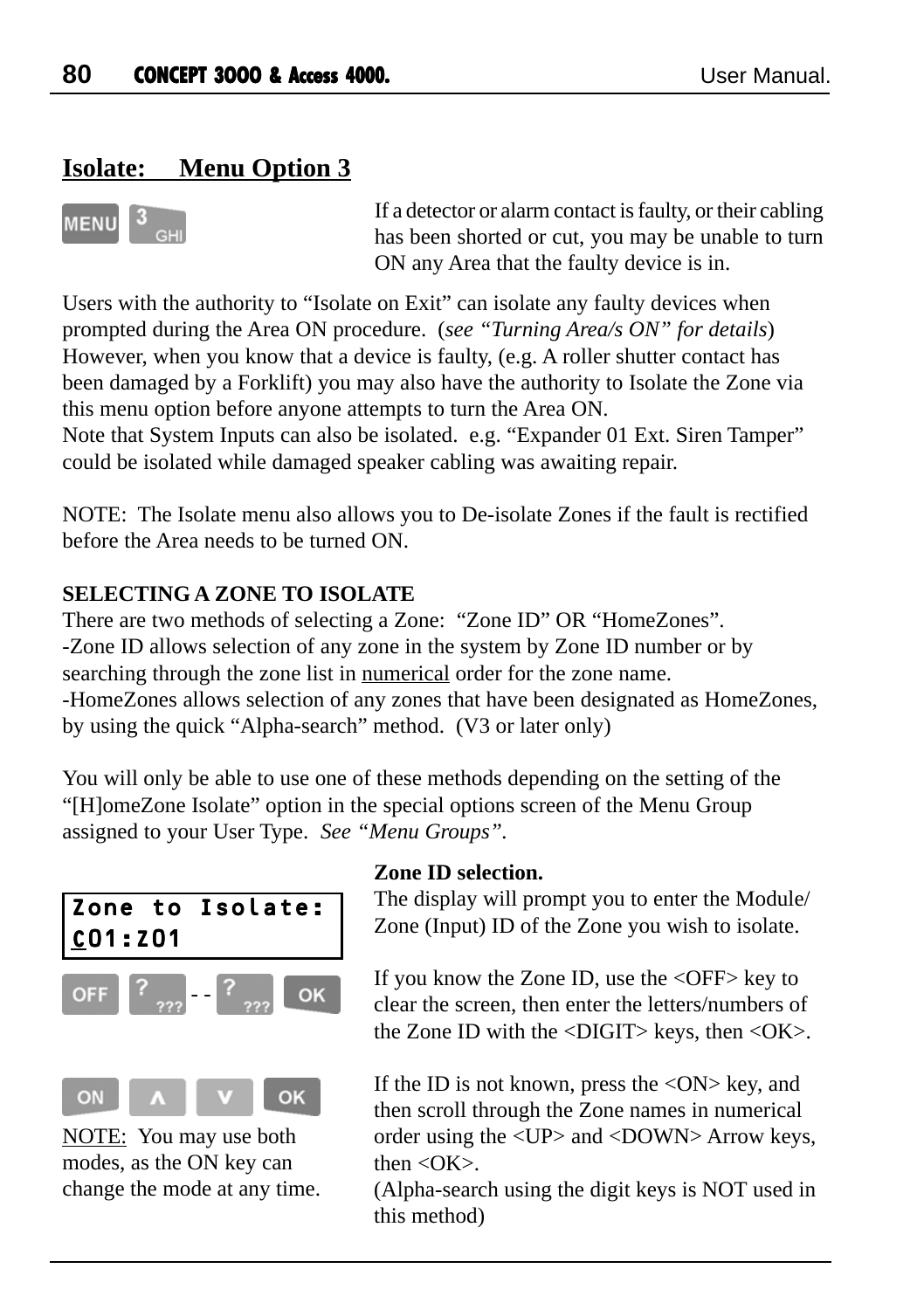| Office Door Reed |  |
|------------------|--|
| Enabled          |  |



# RECEPTION PIR Enabled



## Zone is now isolated

#### OK

## **HomeZone selection.**

The display will show the name and current status of the first HomeZone. (V3 or later only)

NOTE: Only available if the HomeZones option is used in your system.

The <UP> and <DOWN> Arrows will search through the named HomeZones alphabetically, **OR**

Press the <DIGIT> key that represents the first letter of the name. (You may have to press the key 2 or 3 times to obtain the required letter.) If the name you want is not displayed because of other names starting with the same letter, use the <DOWN> Arrow key to locate the name, then press the <OK> key to proceed.

## **ISOLATE / DE-ISOLATE THE INPUT.**

The display will now show the name and current status of the Zone/Input .

<OFF> key to Isolate the Zone displayed. Any Zones isolated in this way are automatically De-isolated when the Area is next turned OFF. <ON> key to De-isolate (or "Enable") the Zone. <RIGHT> arrow key to "Sticky Isolate" the Zone. The Zone will remain isolated unless De-isolated from the LCD Terminal via this Menu option.

A brief message will appear on the display to confirm that the operation was successful.

When complete press the  $\langle$ OK $>$  key to return to the "Zone to Isolate" display.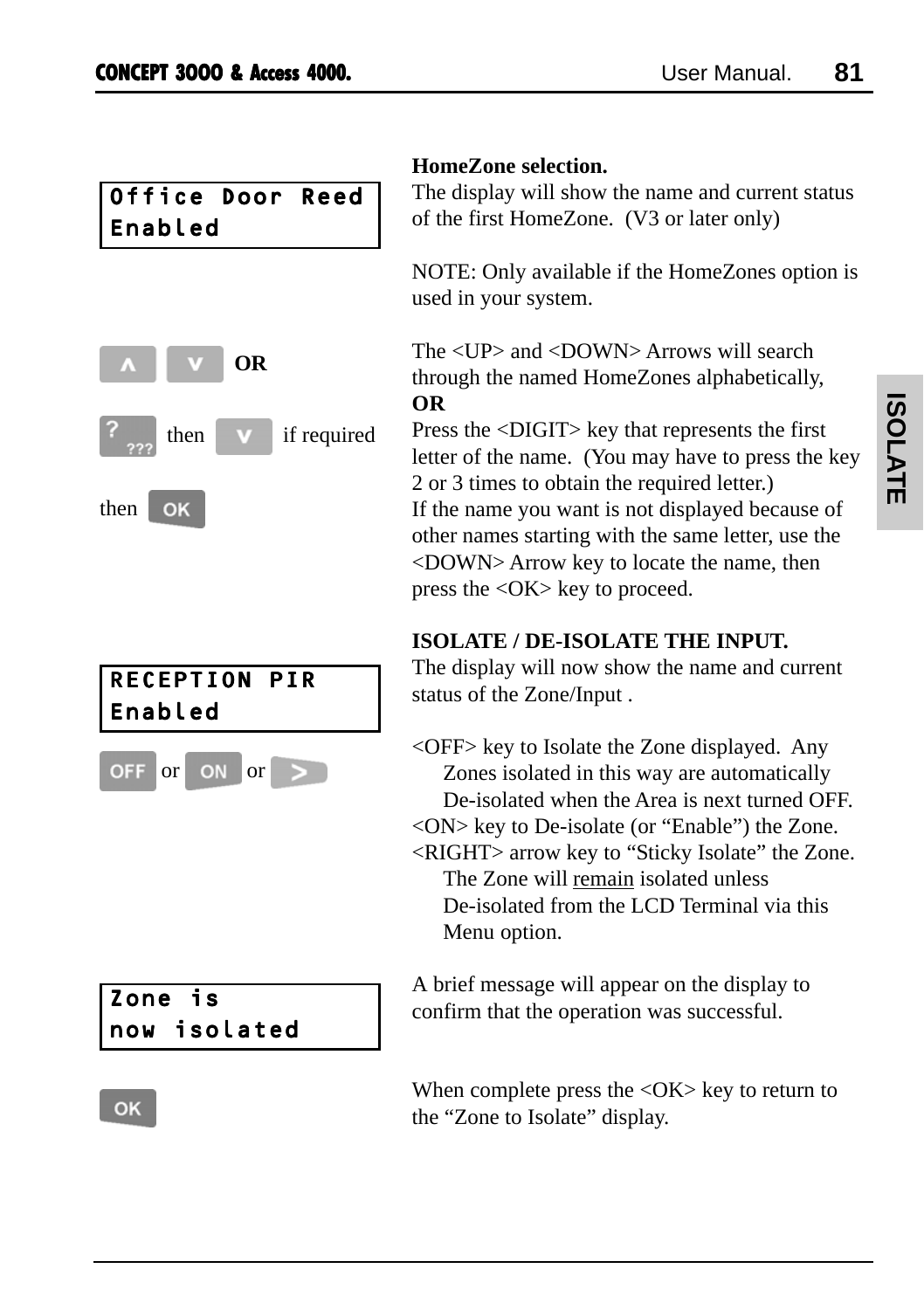## **Testing: Menu Option 4**



Your system may be programmed with an option to allow Walk testing of specified Zones in particular Areas. (V3 or later only)

Testing simply involves activating the devices (usually detectors) and then allowing them to return to their normal state. e.g. Walk past movement detectors, open and close doors, press then release panic buttons, etc.

The system can perform automatic testing on devices that are regularly activated by movement, etc., such as PIRs and Door Contacts. However, other types of Input devices, such as Glass-break, Smoke & Seismic detectors, Panic buttons, Window Contacts, etc. should also be tested on a regular basis. (e.g. Once every month)

NOTE: The additional Test Menu options shown in the Menu Flowchart at the rear of this manual are only accessible to the Installer. They provide a comprehensive range of Testing to assist with installation, commissioning and service of the system.



be 10 minutes.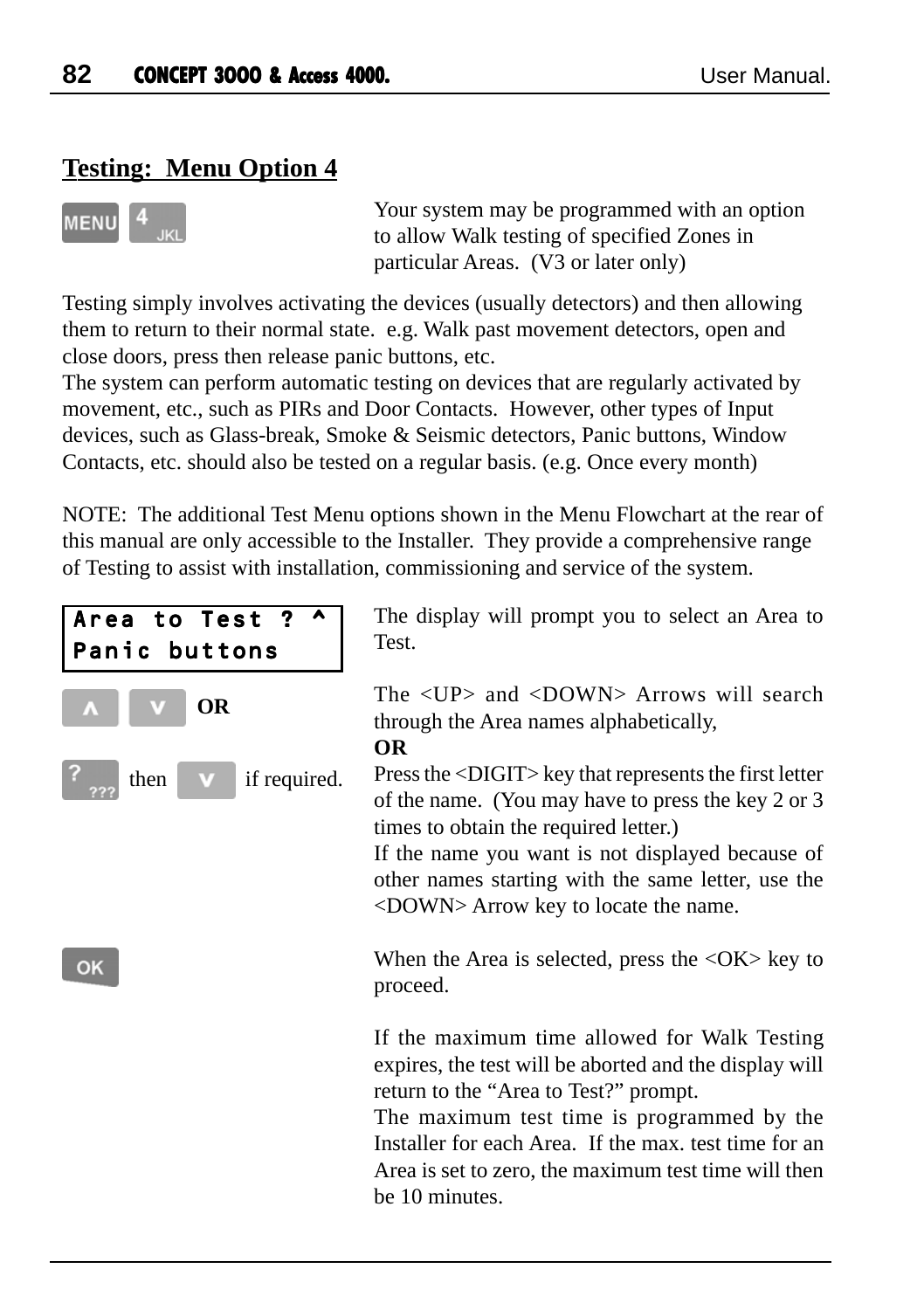| Zone not Tested<br>Counter 3 Panic        | After an initial test to check that all Zones are Sealed,<br>the Walk Test commences. The display will update<br>every few seconds with a beep to show each Zone<br>that has not been tested.<br>The following key functions are available while this<br>display is shown, and may need to be used if any<br>device fails to operate or cannot be tested: |
|-------------------------------------------|-----------------------------------------------------------------------------------------------------------------------------------------------------------------------------------------------------------------------------------------------------------------------------------------------------------------------------------------------------------|
|                                           | To manually advance to the next untested Zone, press<br>the $\langle$ DOWN $>$ arrow key.                                                                                                                                                                                                                                                                 |
| OK                                        | To abort the Walk Test because a Zone is faulty and<br>cannot be tested, press the $\langle OK \rangle$ key.<br>A "Test Failed" message will be displayed.<br>Press the <ok> key again to return to the "Area to<br/>Test?" prompt.</ok>                                                                                                                  |
| EMD                                       | To abort the Walk Test, press the <end> key.<br/>The display will briefly show "Operation Aborted",<br/>then return to the "Area to Test?" prompt.</end>                                                                                                                                                                                                  |
| <b>Test Passed</b><br>Push OK key         | When all the Zones have been tested and there are<br>no faults, the "Test Passed" message is displayed.                                                                                                                                                                                                                                                   |
| <b>OK</b>                                 | Push $\langle$ OK $>$ to exit the Walk Test mode and select<br>another Area to Test.                                                                                                                                                                                                                                                                      |
| Area to Test<br>?<br><b>Panic Buttons</b> | Select another Area to test or Press the <end> key<br/>to exit and return to the normal display.</end>                                                                                                                                                                                                                                                    |

NOTE: For comprehensive testing of the system, including the reporting facilities, a procedure similar to the following is used on appropriate sites:

Arrange with the Central Monitoring Station for testing to be performed periodically in "real-life" conditions. This involves setting aside a period when all Areas in the system are turned ON, then activating all the Input Devices. A report from the Central Station is then used to check that all devices activated were reported. This method also tests that Input processing and Reporting options have been programmed appropriately, and that the alarm reporting is occuring effectively.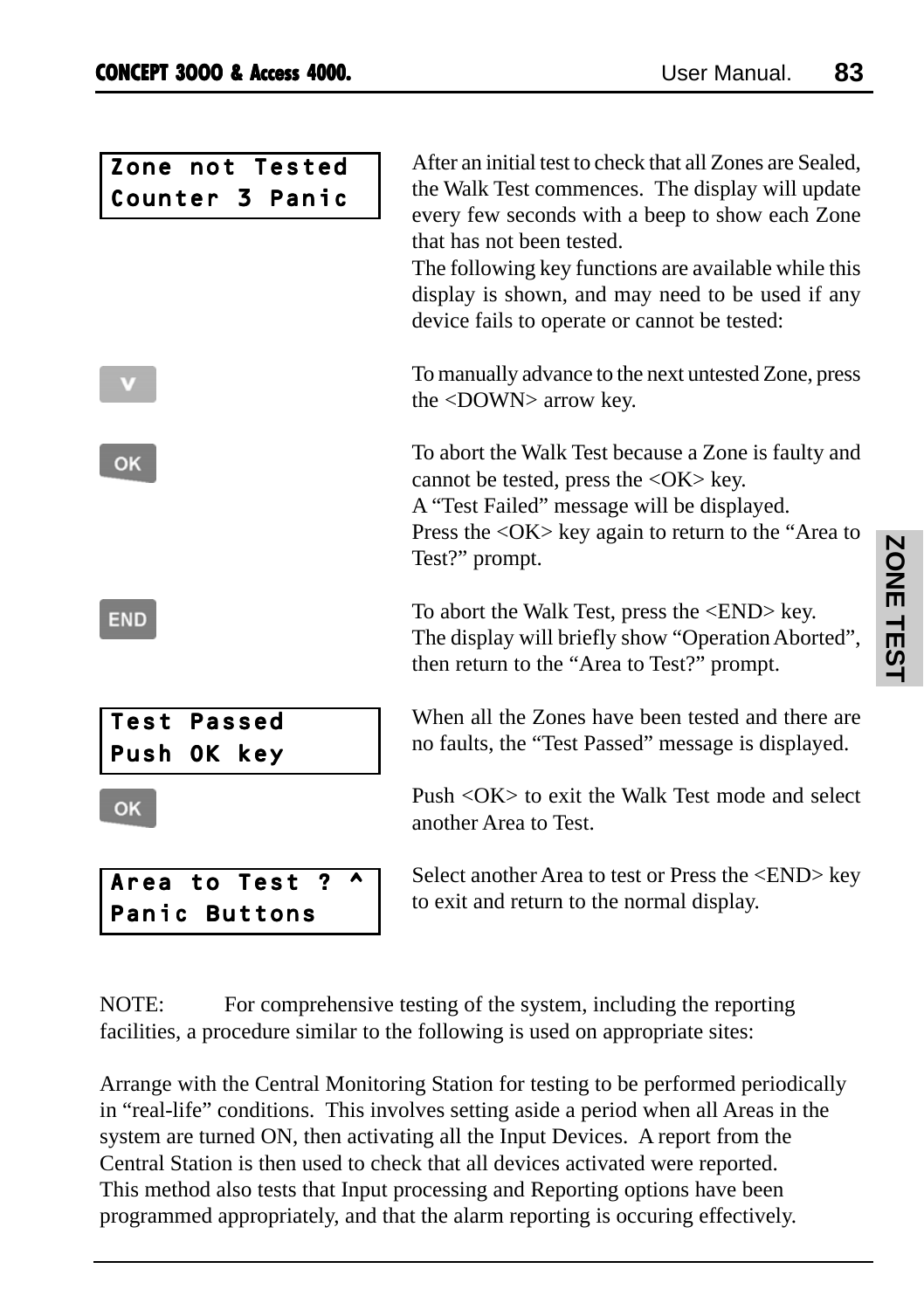## **Times: Menu Option 5**



Set Date-Time: 17/11/99-14:54



Set Weekday -> Wednesday

OK

**END** 

SET TIME AND DATE The time and date can be set and adjusted in the "Times" menu.

> This will be necessary when the system is first commissioned and for daylight saving changes. (This may be done automatically by the system, or in some reporting formats, by the Central Station)

The display will show the system's current date and time.

The Date & Time is set in the format: DD/MM/YY-HH:MM The 24 hour clock is used.

Use the <DIGIT> keys to enter in the values required and the <RIGHT> Arrow key to move the cursor across the fields. Press <OK> when complete.

NOTE: When OK is pressed, the Date & Time is saved AND the seconds count is set to "00"

The display will now allow you to set the weekday

Use the <RIGHT> Arrow key to select the day of the week then press the <OK> key when complete.

Press <END> to exit and return to the normal display.

## *REMEMBER !! Any time you need it,*

*is as close as the press of a key.*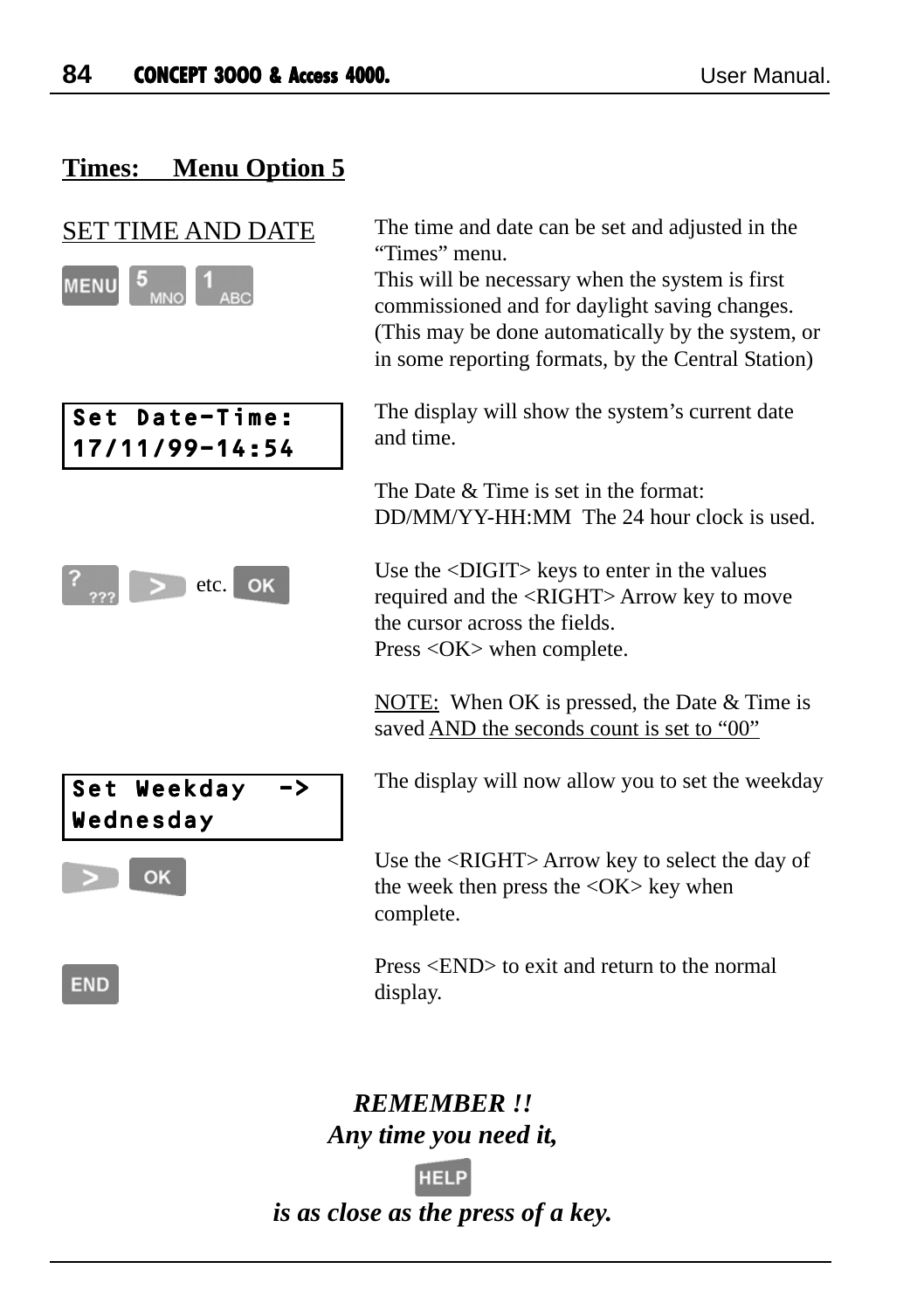# TIMEZONES



Some Users, such as System Administrators, may be allowed to program/edit "TimeZones". TimeZones may be used to define when User access to specific functions and items (Areas, Doors, etc) is allowed; and also to provide automated control of items in the system. e.g. Unlock doors during business hours, Operate security lights at night, etc.

-A TimeZone provides up to 4 separate time periods each programmed with a Start and End time and Days of the week, including Holiday. *See example on next page.* -If "Holiday" is set to Yes when programming the Days, the TimeZone will be allowed to be Valid on Holidays for that time period.

-A period of 00:00-to-00:00 means ignore that period. Spaces instead of digits means ignore that Start Time or End time in that particular period. e.g. 19:00-to- :



## **SELECTING A TIMEZONE.**

The display will allow you to choose a TimeZone to alter, AND will indicate the current status of the TimeZone.  $(V) =$ Valid.  $(I) =$ Invalid. **Method i - Select by number.** The <DIGIT> keys are used to enter a number **OR** the <UP> and <DOWN> Arrows will scroll through the numbers.

**Method ii - Alpha-search.** Pressing the <ON> key allows the name of an existing TimeZone to be selected.

The <UP> and <DOWN> Arrows will search through the names, **OR** Press the <DIGIT> key that represents the first

letter of the name. (You may have to press the key 2 or 3 times to obtain the required letter.) If the name you want is not displayed because of other names starting with the same letter, use the <DOWN> Arrow key to locate the name.

When the desired number or name of the TimeZone is located, press the <OK> key to proceed.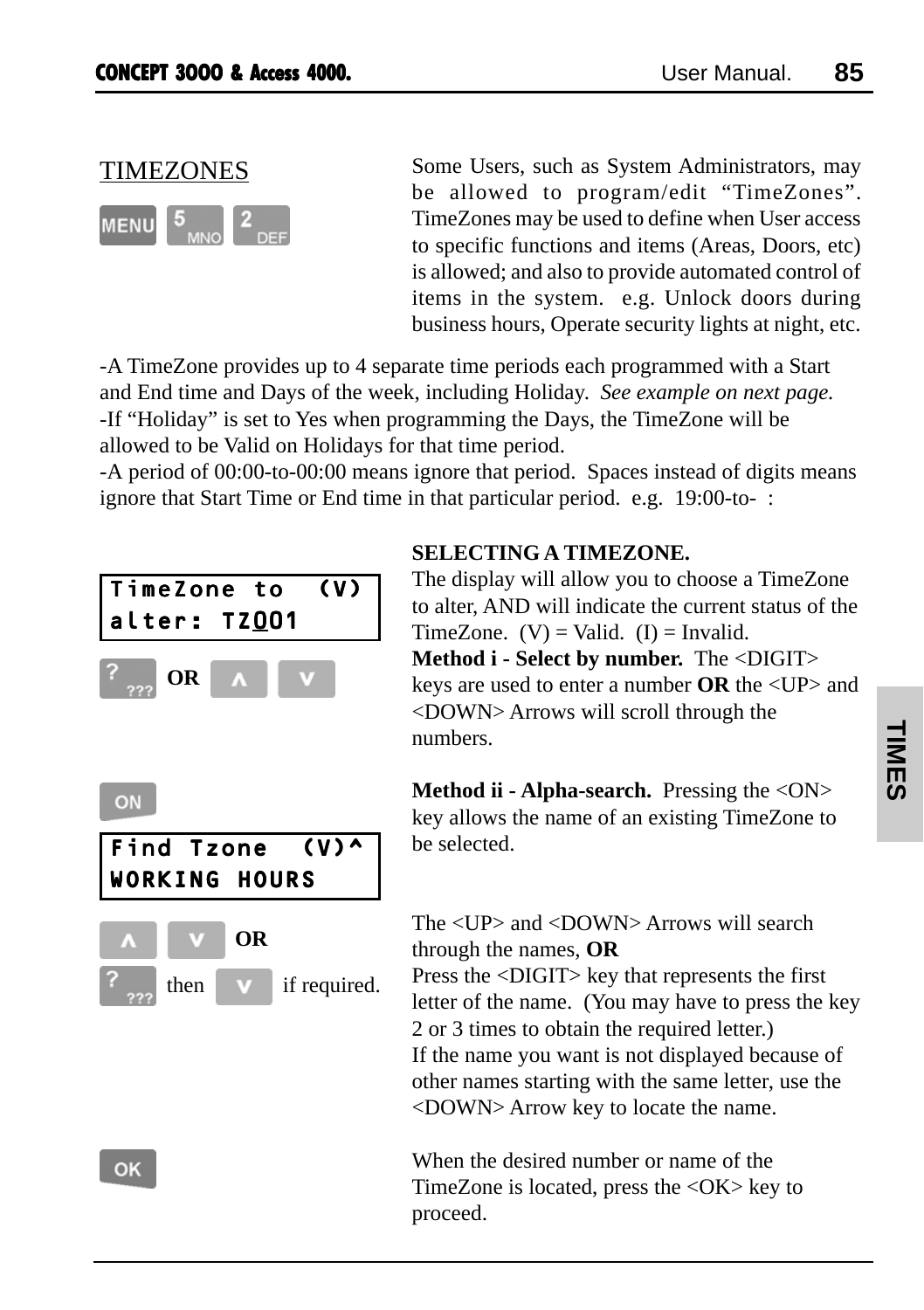

#### e.g. To cater for different trading hours on different days. 1st Period: SMTWTFSH 08:30-to-17:30 nYYYnnnn 2nd Period: 08:30-to-21:30 nnnnYYnn

#### **TIMEZONE NAME.**

The display will show the number and current name.

A name of up to 16 characters can be programmed in the same manner as described for User names.

<OK> key for next option. <UP> or <DOWN> to edit this option for the previous/next TimeZone.

#### **PROGRAM THE FIRST PERIOD.**

The display will show the current Start Time and End Time of the 1st period.

Use the <DIGIT> keys to enter in the values required and the <RIGHT> Arrow key to move the cursor across the fields.

The <OFF> key can be used to clear all fields. Press <OK> when complete.

 $\langle$ OK $>$  key for next option.  $\langle$ UP $>$  / $\langle$ DOWN $>$  to edit this option for the previous/next TimeZone.

#### **PROGRAM THE DAYS OF THE WEEK.**

The display will show the current days assigned to the Timezone period.

Use the <RIGHT> Arrow key, followed by the  $\langle 9 \rangle$  (Yes) &  $\langle 5 \rangle$  (No) keys to set the desired options to YES or NO.

 $\langle$ OK $>$  key for next option.  $\langle$ UP $>$  / $\langle$ DOWN $>$  to edit this option for the previous/next TimeZone.

## **PROGRAM THE 2nd, 3rd & 4th PERIODS.**

If you need to program/edit the other TimeZone periods, the  $\langle OK \rangle$  key will step through another 6 screens that allow the Start and End times and the Days of the week to be programmed for these periods in the same way that the 1st period is programmed.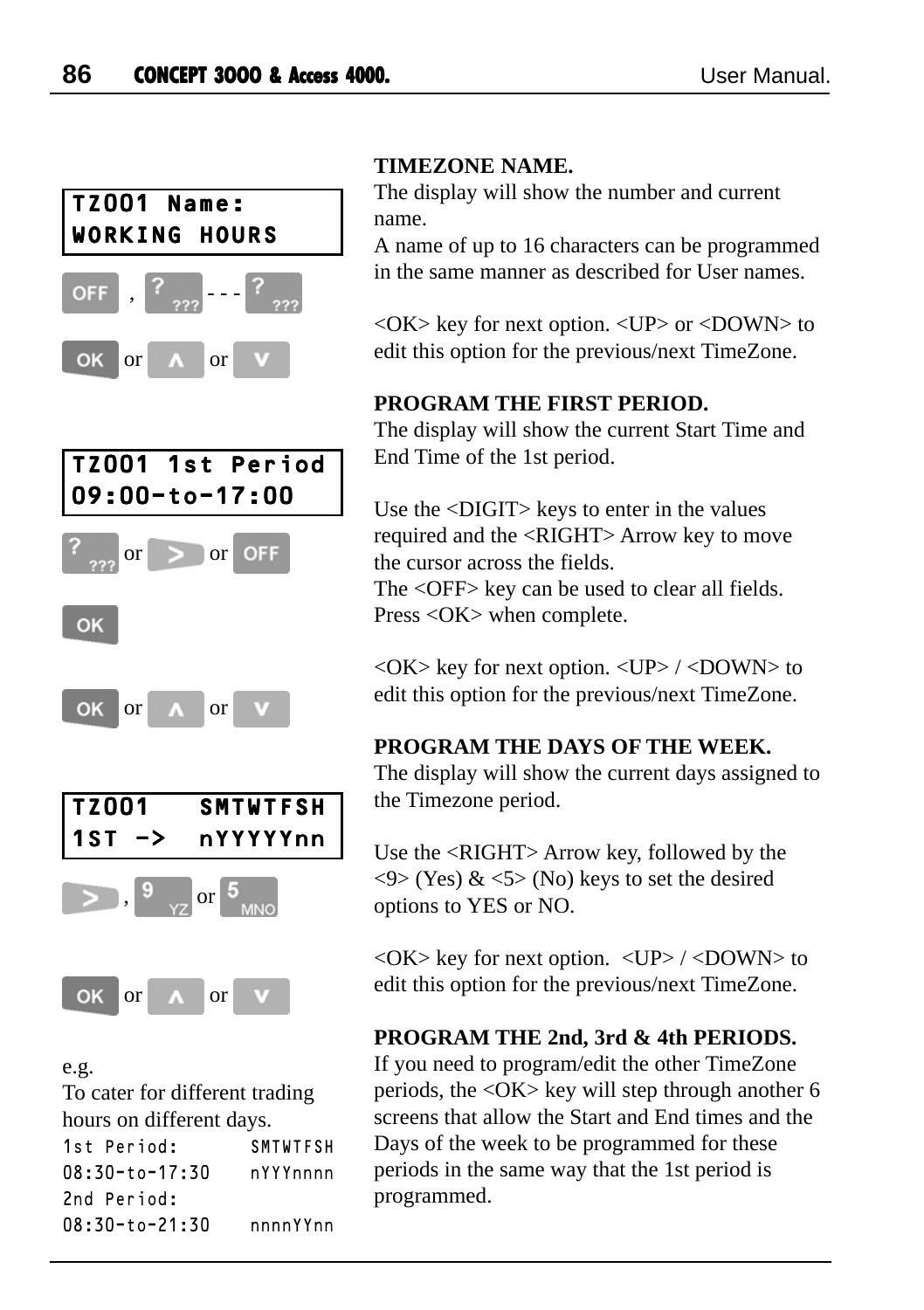| <b>TZ001</b> | 123456 |
|--------------|--------|
| Holidays     | Ynnnnn |



|      | TZ001 Function-> |
|------|------------------|
| None |                  |

| TZ001 Function-> |
|------------------|
| Door (Un) Lock   |



| TZ001 Door to |  |  |
|---------------|--|--|
| Control: DOO1 |  |  |
|               |  |  |

| TZ001   |               | 0Fof |
|---------|---------------|------|
| Control | $\rightarrow$ | nnnn |

## **PROGRAM THE HOLIDAY TYPES.**

The display will show the current Holiday Types that will be obeyed by this Timezone.

The TimeZone will be Invalid on the Holiday types specified unless the "H" option is set to Yes in the "Days of the Week" for a particular period. *See Program Holidays.*

Use the <RIGHT> Arrow, followed by the <9>  $(Y)$  &  $\leq$  5  $\geq$  (N) keys to set the desired options to YES or NO.

 $\langle$ OK $>$  key for next option.  $\langle$ UP $>$ / $\langle$ DOWN $>$  to edit this option for the previous/next TimeZone.

## **TIMEZONE FUNCTION.**

The display will show the current function that the Timezone controls. The function (if enabled) will be an option such as "Auxiliary On/Off", Area On/ Off", "Door Unlock/Lock", etc.

**CAUTION: This, and the following related options, are normally only programmed/edited by the Installer.**

**Additional information is provided in the Programmer's manual.**

Use the <RIGHT> Arrow key to select the desired function then press  $\langle OK \rangle$ .

The display/s that follow will vary depending on the function selected. The examples provided are for Door Unlock/Lock Control.

Typically the first screen allows selection of the item or list to be controlled.

The next screen defines the control options:

- O On/Secure/Lock/Close when TimeZone goes Valid.
- F Off/Unsecure/Unlock/Open when TimeZone goes Valid.
- o On/Secure/Lock/Close when TimeZone goes Invalid.
- f Off/Unsecure/Unlock/Open when TimeZone goes Invalid.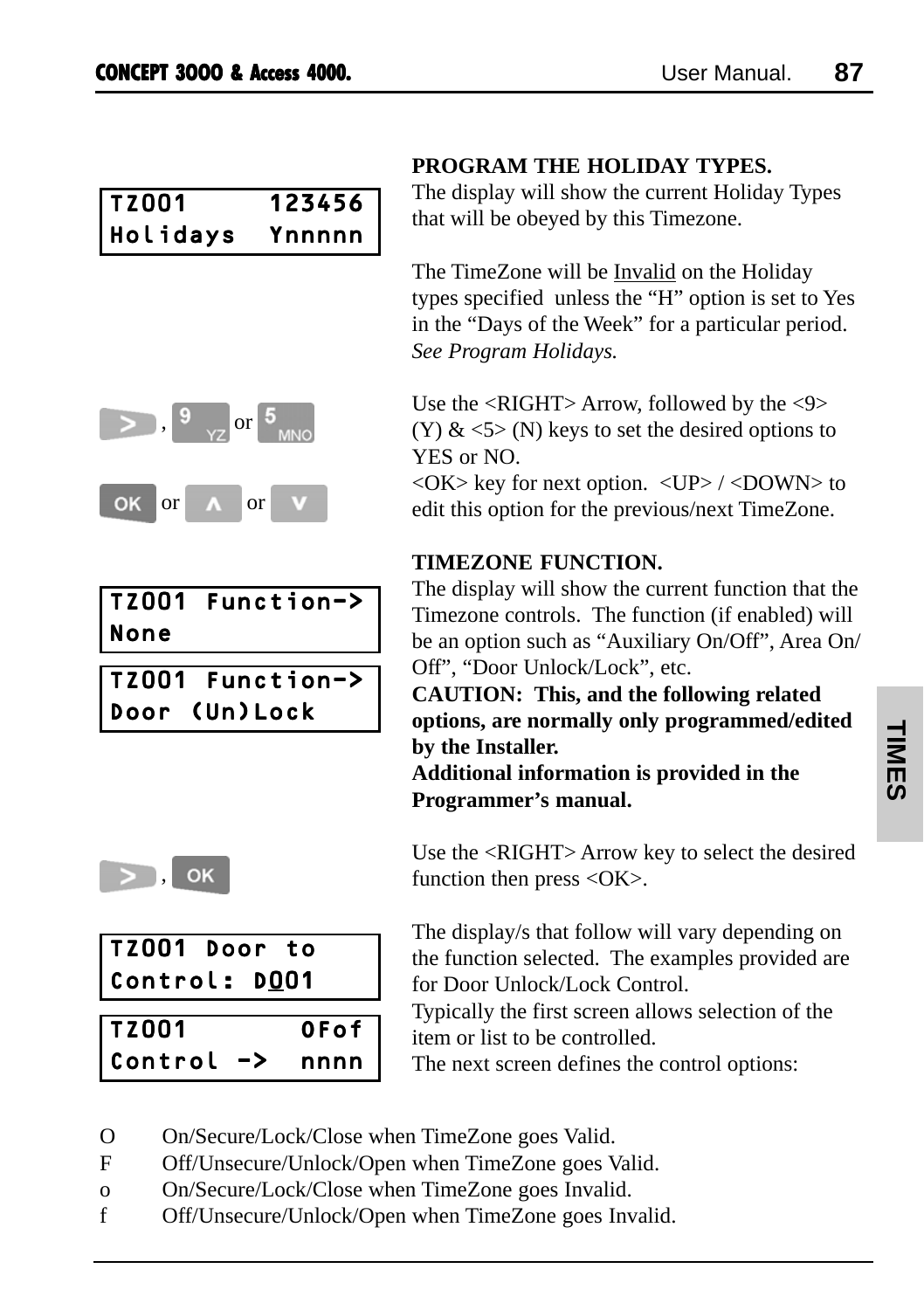|            | TZ001 Qualify QI |    |
|------------|------------------|----|
| Options -> |                  | nn |

#### **PROGRAM THE QUALIFY OPTIONS.**

The display will show the current Qualify option settings. The Qualify options allow the TimeZone to be Qualified by an Auxiliary. If this option is used, the TimeZone will only be Valid when a TimeZone Period is Valid AND when the Qualify conditions are met.

#### **CAUTION: These options are normally only programmed/edited by the Installer.**



Use the <RIGHT> Arrow key, followed by the  $\langle 9 \rangle$  (Yes) &  $\langle 5 \rangle$  (No) keys to set the desired options to YES or NO, then <OK> key for next option.

- Q Qualify the TimeZone with an Auxiliary. When Aux. is Off, TimeZone will always be Invalid, regardless of whether any TimeZone Periods are valid.
- I Invert Qualify. Reverse the qualify conditions. When the Aux. is On, TimeZone will always be Invalid, regardless of whether any TimeZone Periods are valid.



The display allows the Auxiliary to be chosen that will Qualify the TimeZone.

Use the <DIGIT> keys to enter in the Auxiliary ID and the <RIGHT> Arrow key to move the cursor across the fields when necessary. Press <OK> when complete.

<OK> key to select another TimeZone to program/ edit. <END> key to exit to the normal display.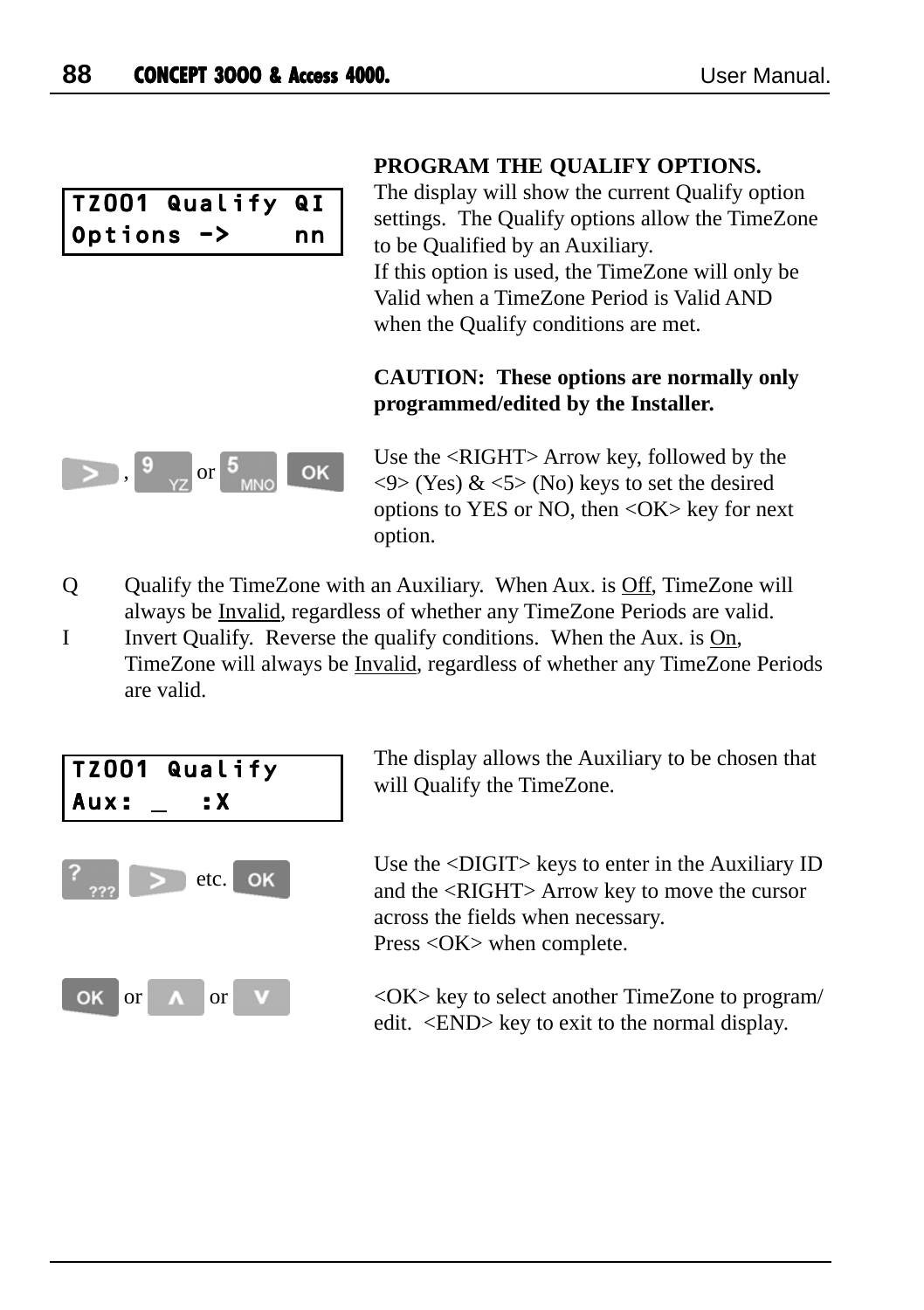## HOLIDAYS



Some Users, such as System Administrators, may be allowed to program "Holidays". Holidays are used with TimeZones to define whether a TimeZone will be Invalid or Valid on dates designated as Holidays.

-A Holiday can be a single date or a period defined with a Start date & an End date. -Holidays are defined as Month/Date. No Year is defined, so moveable holidays must be re-programmed every Year.

-Each Holiday programmed must also be assigned the Holiday "Types" that are to apply to it. In most systems, holidays will not need to be broken down into different types, so all Holidays will be assigned "Type 1" only.

-In some systems where different types of Holidays are to effect different TimeZones, it will be necessary to divide the Holidays into different types. e.g. Type  $1 =$  Public holidays, Type  $2 =$  School vacations, Type  $3 =$  Summer holiday closedown.



ON Find Holiday ^ NEW YEARS DAY **OR** then **v** if required.

## **SELECTING A HOLIDAY.**

The display will allow you to choose a Holiday to alter.

**Method i - Select by number.** Use the <DIGIT> keys to enter a number  $OR < UP > \& <$ DOWN $>$ Arrows to scroll through the numbers.

**Method ii - Alpha-search.** Press the <ON> key to select the name of an existing Holiday.

The <UP> and <DOWN> Arrows will search through the names, **OR** Press the <DIGIT> key that represents the first letter of the name. (You may have to press the key 2 or 3 times to obtain the required letter.) If the name you want is not displayed because of other names starting with the same letter, use the <DOWN> Arrow key to locate the name.

When the desired number or name of the Holiday is located, press the <OK> key to proceed.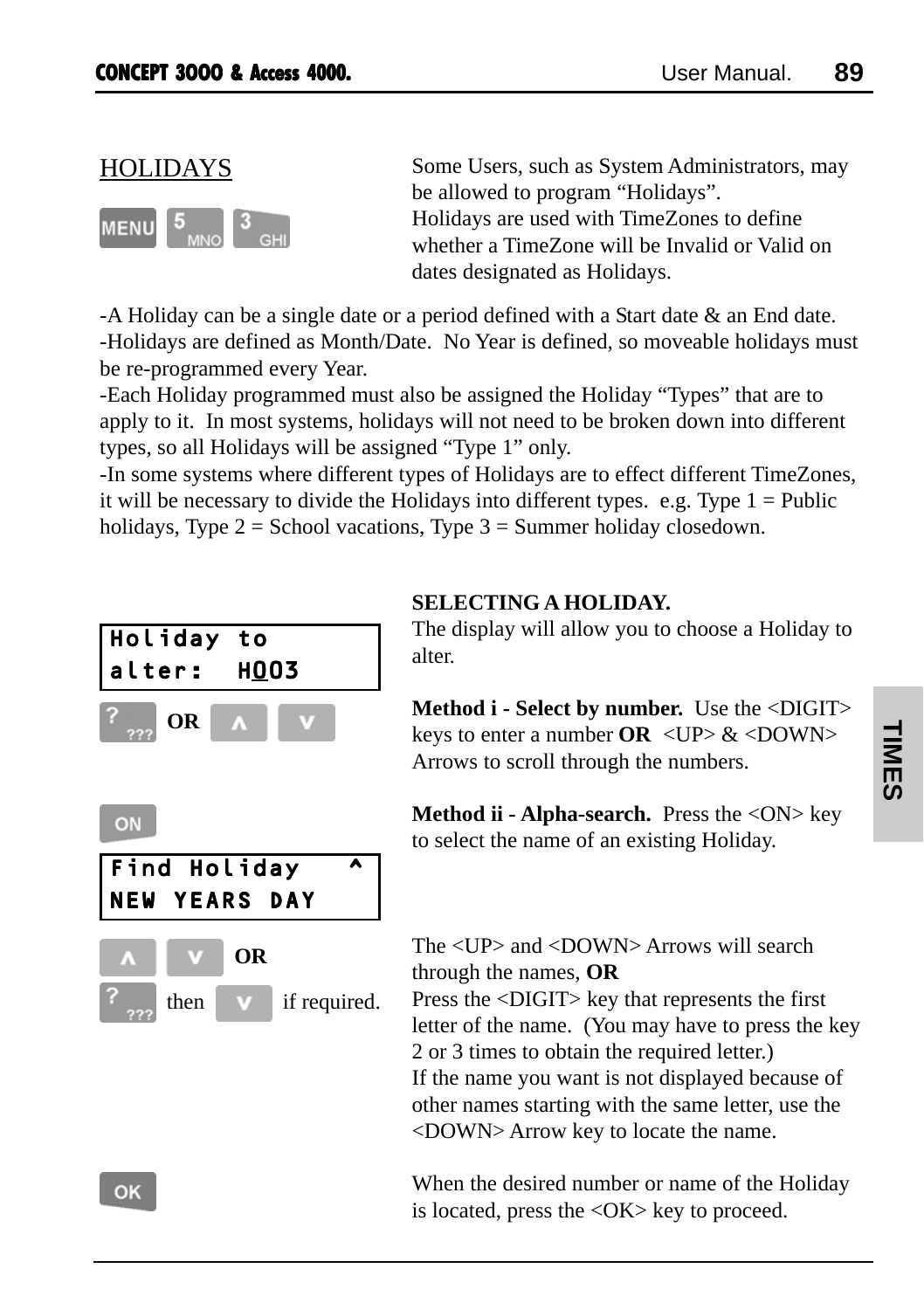

## **HOLIDAY NAME.**

The display will show the number and current name.

A name of up to 16 characters can be programmed in the same manner as described for User names.

 $\langle$ OK $>$  key for next option.  $\langle$ UP $>$  or  $\langle$ DOWN $>$  to edit this option for the previous/next Holiday.

## **PROGRAM THE HOLIDAY DATE/PERIOD.**

The display will show the current Start Date and End Date of the Holiday.

Use the <DIGIT> keys to enter in the dates required and the <RIGHT> Arrow key to move the cursor across the fields when necessary. The <OFF> key can be used to clear all fields.

 $\langle$ OK $>$  key for next option.  $\langle$ UP $>$  / $\langle$ DOWN $>$  to edit this option for the previous/next Holiday.

## **PROGRAM THE HOLIDAY TYPE/S.**

The display will show the current Types assigned to the Holiday.

Use the <RIGHT> Arrow, followed by the <9> (Y)  $\&$  <5> (N) keys to set the desired options to YES or NO.

<OK> key to select another Holiday to edit.  $\langle$ UP> $\rangle$   $\langle$ DOWN> to edit this option for the previous/next Holiday.

<END> key to exit to the normal display.

**NOTE:** A Holiday period must be assigned at least one Type. An explanation of Holiday Types is found on the previous page.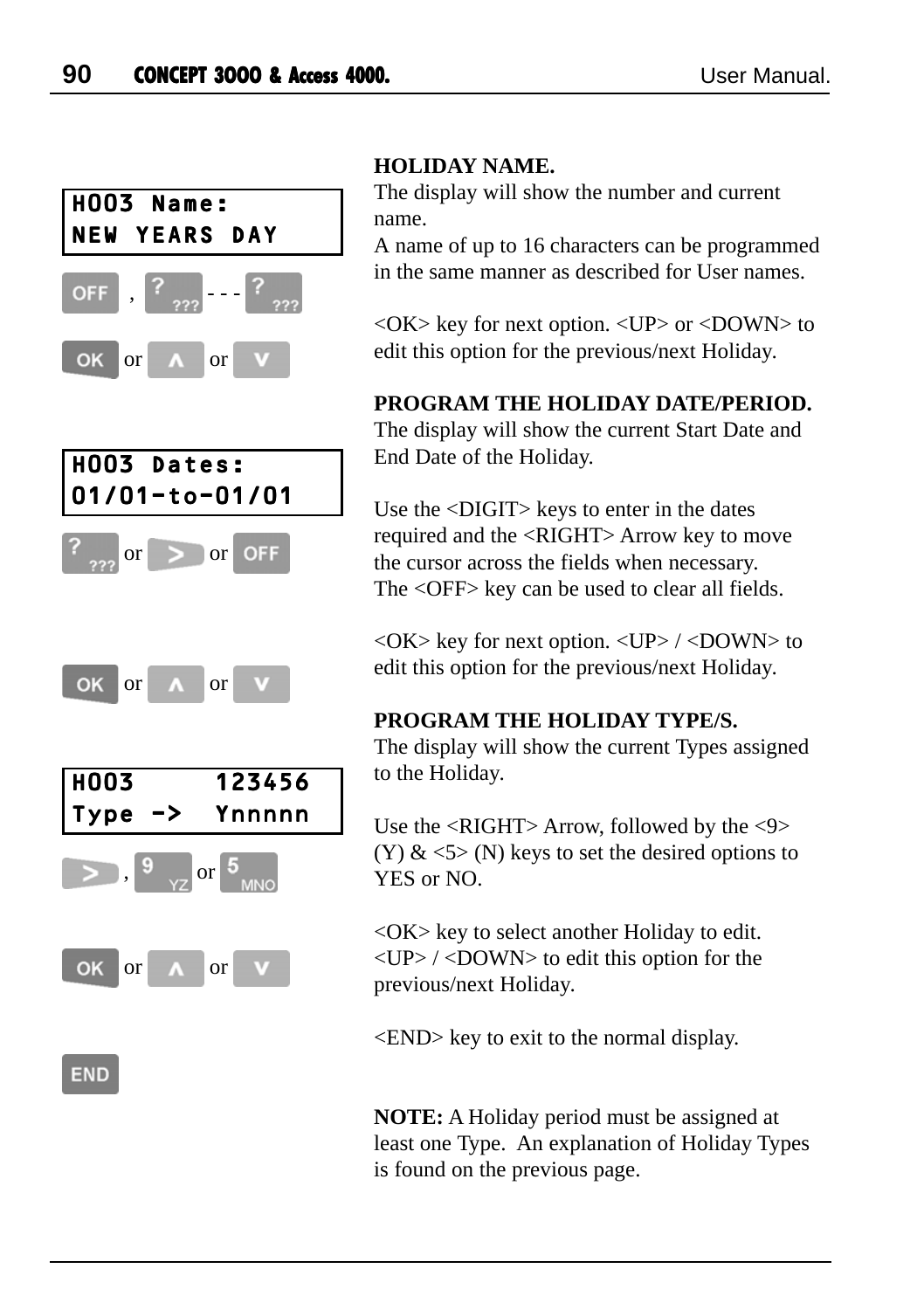## DIARIES



*Note that the Auxiliary Output control, Qualify Auxiliary and Diary Functions should only be programmed by a qualified installer.*



Some Users, such as System Administrators, may be allowed to program "Diaries". Diaries are mainly used to display customised messages on selected LCD Terminals at various selectable times.

Diaries can also be used to control an Auxiliary output when required. e.g. For activating a beeper to alert users to the Diary message. Any Diary function can also be Qualified by another Auxiliary, allowing other operations to enable/disable the Diary function if necessary.

## **SELECTING A DIARY.**

The display will allow you to choose a Diary to alter.

The <DIGIT> keys are used to enter a number **OR** the <UP>/<DOWN> keys will scroll through the numbers. (Alpha-search not available)

When the desired number of the Diary is located, press the <OK> key to proceed.

## **PROGRAM THE DATE AND TIME.**

The display will show the current settings.

Use the  $\langle$ DIGIT $>$  keys to enter in the date  $\&$  time when the Diary will be valid. The date/time format is DD/MM/YY, HH:MM. Use the <RIGHT> Arrow key to move the cursor across the fields.

The <OFF> key can be used to clear all fields before you start, or to set the Diary "Always Valid". Any blank entry means that field is always valid. e.g. In the example shown, Diary 001 will become valid on the 1st of January in any year for 24 hours (any time).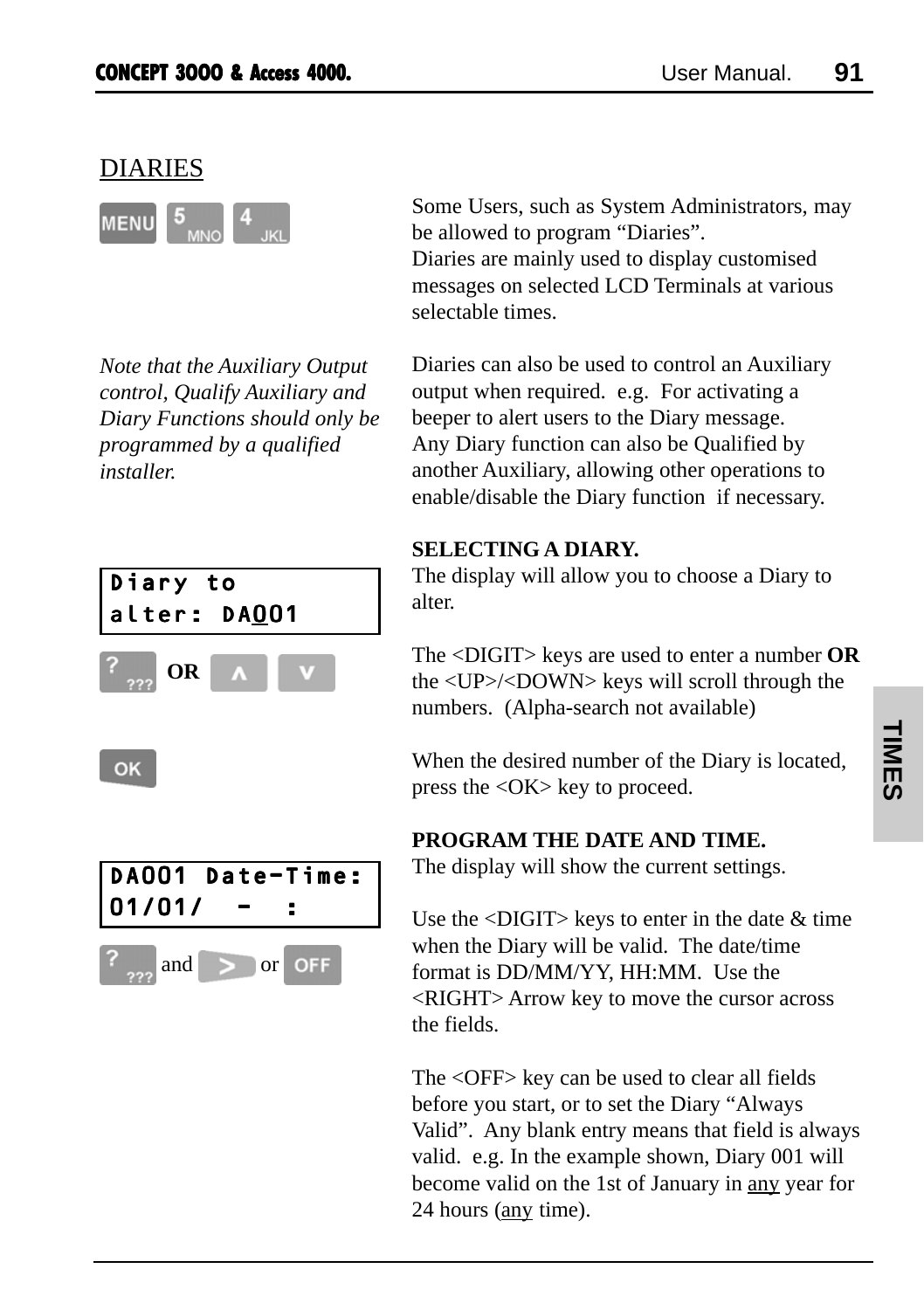#### **NOTE:**

**To remove a Diary do not press <OFF>. This will make the Diary continuously valid. Instead, set the Date and Time to 00/00/88 - 00:00**



 $\langle$ OK $>$  key for next option.  $\langle$ UP $>$  / $\langle$ DOWN $>$  to edit this option for the previous/next Diary.

## **PROGRAM VALID DAYS.**

DA001 SMTWTFS Type -> YYYYYYY , or OK or  $\Lambda$  or

The display will show the current Days that the Diary message will be Valid.

Use the  $\langle$ RIGHT $\rangle$  Arrow, followed by the  $\langle$ 9 $\rangle$  $(Y)$  &  $\leq$  5  $\geq$  (N) keys to set the desired options to YES or NO.

 $\langle$ OK $>$  key for next option.  $\langle$ UP $>$  / $\langle$ DOWN $>$  to edit this option for the previous/next Diary.



#### **PROGRAM THE DIARY MESSAGE.**

The display will show the first line of the Diary message.

Up to 16 characters of text can be programmed in the same manner as described for User names.

NOTE: The first character must not be left blank.

<OK> key for next option. <UP> or <DOWN> to edit this option for the previous/next Diary.

The display will show the second line of the Diary message. Up to 16 characters of text can be programmed for the 2nd line as described above.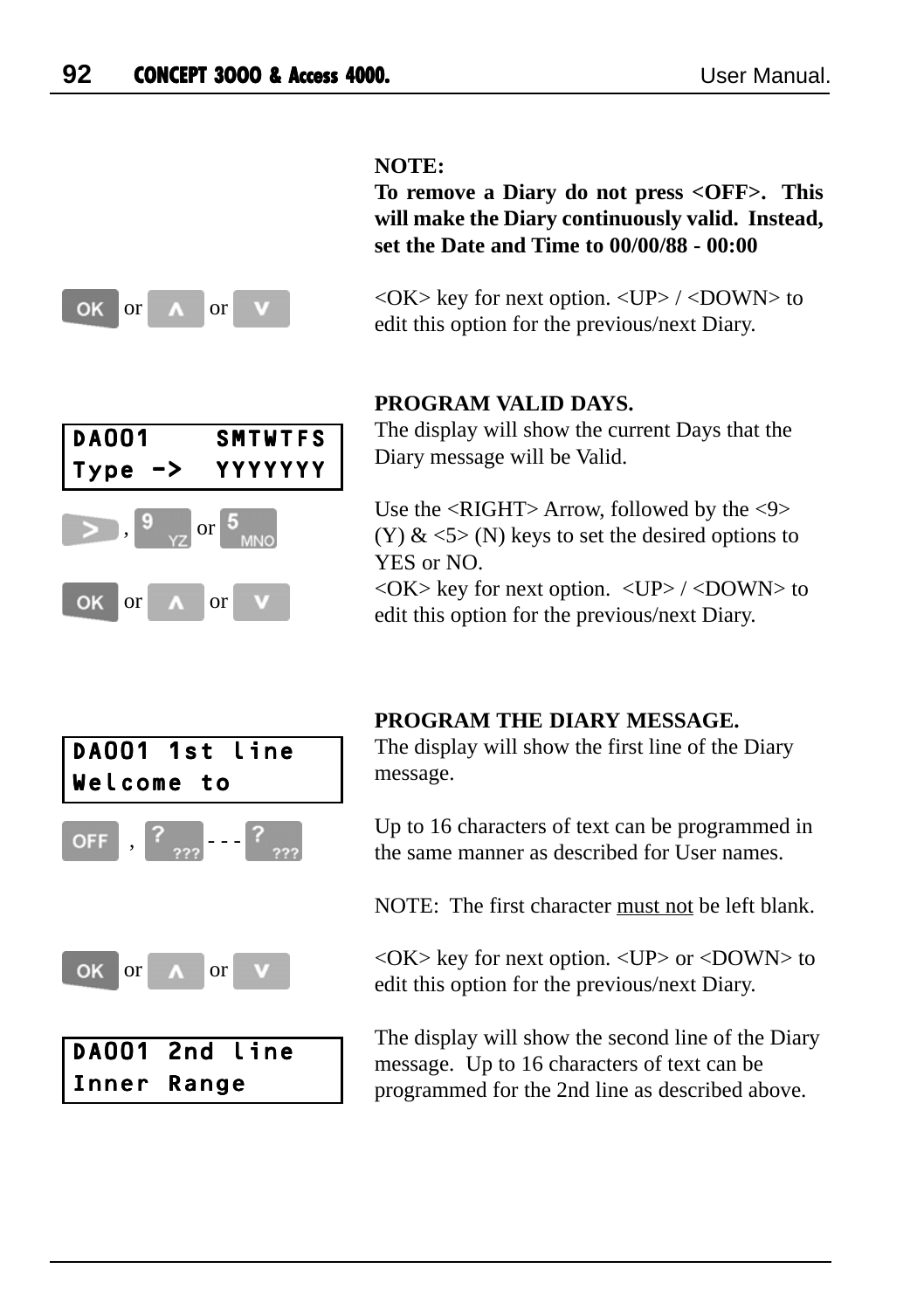#### **CAUTION: The following options should only be programmed by the Installer.**





then **OK** 

|      | DA001 Qualify: |
|------|----------------|
| Aux: | : X            |

### **ASSIGN A DIARY AUXILIARY.**

The display will show the current Auxiliary output assigned to the Diary. This Auxiliary will turn on when the Diary is valid, and off when invalid.

Use the <DIGIT> keys and <RIGHT> Arrow key to enter in the Auxiliary ID then press <OK> (The <OFF> key can be used to clear all fields.)

## **ASSIGN A QUALIFY AUXILIARY.**

The display will show the current Qualify Auxiliary assigned to the Diary. (V4 or later only) For the Diary to be valid, the Time & Date must be valid and the "Qualify Auxiliary", if programmed in this screen, must be On.

Programmed as described above. (Note: V3 to V3.5 see "Diary Functions" below.)



#### **SELECT A DIARY FUNCTION.**

The display will show the current function selected. (V3 or later only) *See the table below.*

Use the <RIGHT> Arrow key to select a function then <OK> to select another Diary to program.

| Add 1 Hr.  When Diary goes Valid, adjust Real Time Clock by $+1$ Hr.              |
|-----------------------------------------------------------------------------------|
| (Start of Daylight Saving)                                                        |
| Subtract 1 Hr.  When Diary goes Valid, adjust Real Time Clock by -1Hr &           |
| change function to "Skip subtract 1 Hr." (End of Daylight                         |
| Saving)                                                                           |
| Battery Test.  When Diary goes Valid, start automatic Battery test cycle.         |
| Skip Subtract 1 Hr.  Do not select. This option set automatically when necessary. |
|                                                                                   |
| Auxiliary to a Qualify Auxiliary. i.e. The Diary will not be                      |
| Valid unless the specified Auxiliary is On.                                       |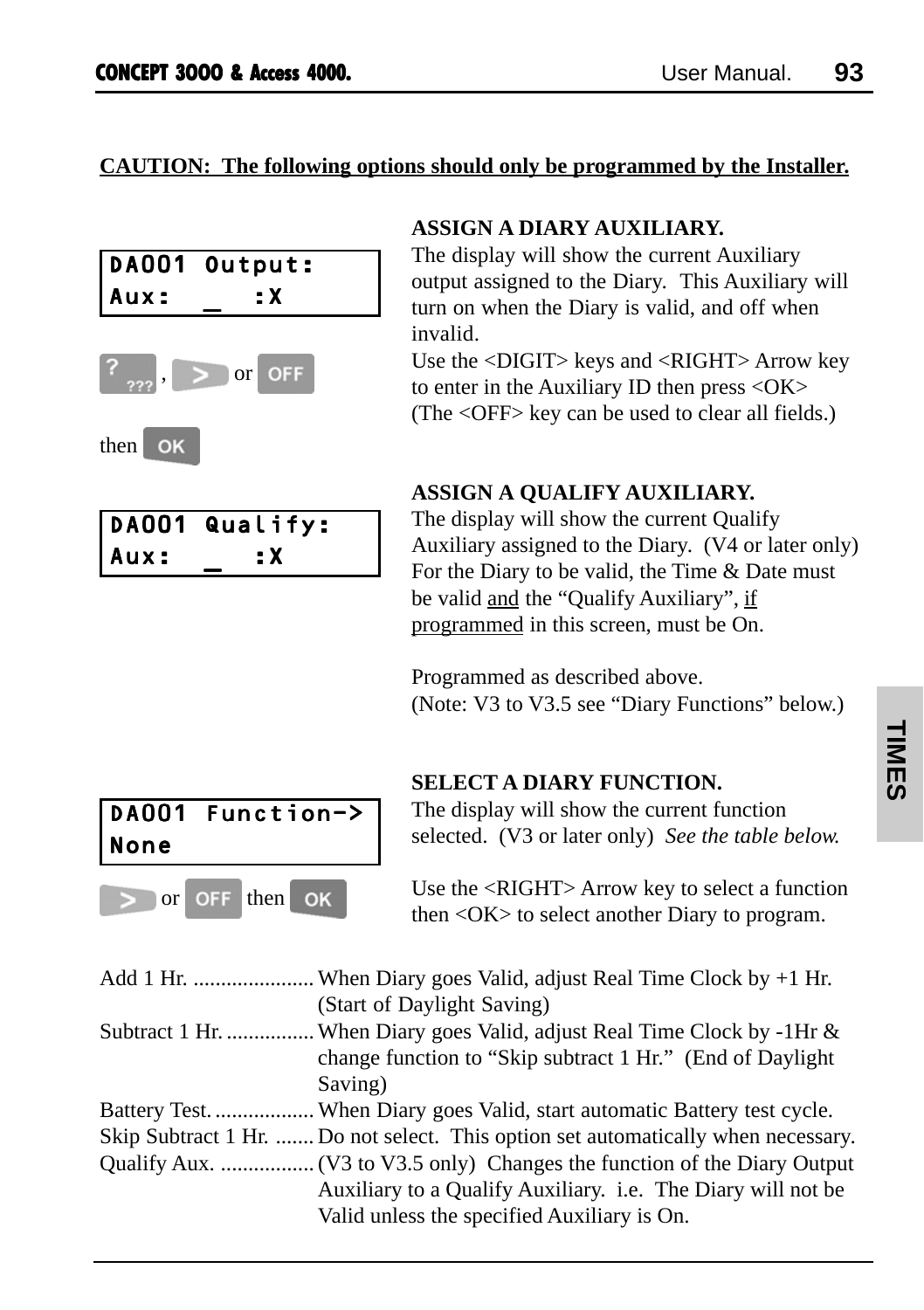## **Miscellaneous Menu: Menu Option 6**



Module to enable or disable: B01

MODULE DISABLE This menu allows a User with the appropriate level of authority to disable/enable a LAN Module. (V5.27 or later only)

> Disabling a Module causes the Module to stop attempting to communicate with the Control Module and also causes all Zones and System Inputs on that Module to be Sticky Isolated.

This feature is useful to prevent unnecessary tamper alarms, etc. when service or maintenance is being performed on part of the system. It can also be useful for remote sites where a fault has occurred, allowing the Owner or System Administrator to disable the faulty Module while awaiting service.

If this is necessary, the Installer will instruct you on how to perform this operation.

#### **CAUTION:**

This operation must only be used under instruction from a qualified service technician.

If the system is monitored, the Central Monitoring Station or Alarm Receiving Centre must be informed if this operation is to be used.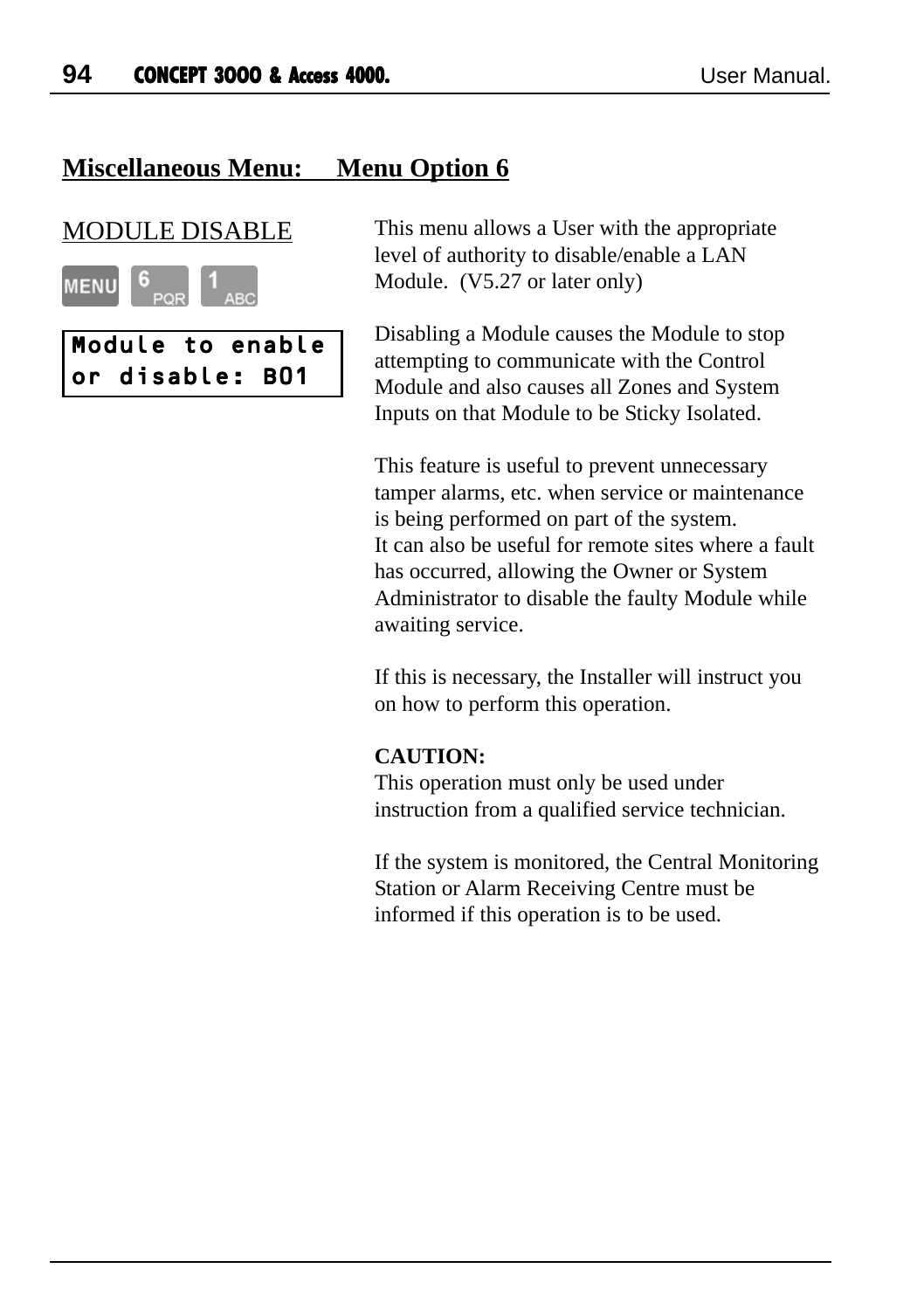| MENU |     |
|------|-----|
|      | כפו |

## ON key Locked Contact ARC

10/01 16:02 Enter Code: 0000

 $\overline{\phantom{a}}$ OK

Alarms Reset

Reset Code Wrong!

UK RESET The "UK Reset" option allows a User with the appropriate authority to reset the "ON key lockout" condition after an alarm.

> IMPORTANT NOTE: This operation is only relevant to specific countries (e.g. UK) and is only available in V5.6 or later.

> The "ON key lockout" condition is caused when a "Confirmed" or "Fault" Alarm occurs in an Area. This forces the User to contact either the Installer or the Monitoring Station (ARC) before they are able to arm an Area that has been locked out.

> If an attempt is made to arm an Area that is locked out, this screen is displayed to the User.

-ARC Reset. The User must logon to the LCD Terminal, select this menu and make a note of the Date and Time data appearing on the top line. They must then contact the ARC with this information and obtain a 4-digit Reset Code (anticode).

Once a Reset Code (anticode) has been obtained, simply enter the code using the <DIGIT> keys followed by the  $\langle$ OK $>$  key.

Only Areas that are currently Off and are included in the User Type's "Area Off List" will be reset.

If the Reset Code (anticode) is correct, the display will show "Alarms reset" for several seconds to confirm that the "ON key lockout" condition has been reset, and then return to the Main Menu.

If the Reset Code (anticode) is incorrect, The display will show "Reset Code Wrong!" briefly, then return to the Main Menu.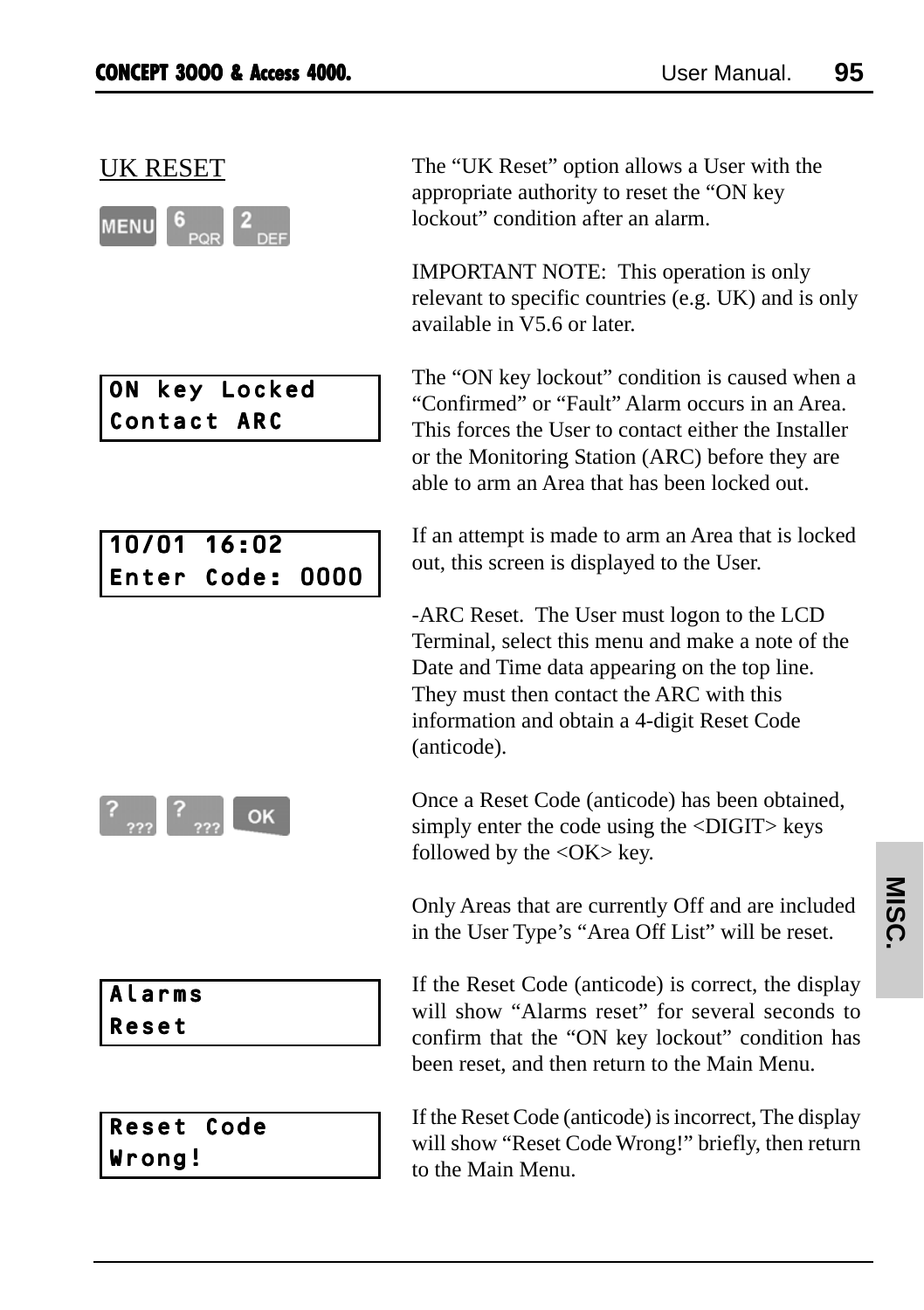## **Service: Menu Option 8**

### **"REQUEST SERVICE" and "TEST REPORT". IMPORTANT NOTES:**

- 1) These options are only valid if the system is connected to a telephone line and the function has been enabled in the Installer programming options.
- 2) You will need to check that the Monitoring Station provides the services and any additional charges that may be incurred.



REQUEST SERVICE This menu option causes an alarm message to be sent to the Monitoring Station to Request a Service call. (Only available V3.0 or later) *See "Important Notes" above.*

> Activating the "Request Service" function is simply a matter of selecting the menu option by pressing the key sequence shown above.  $(**MEM**>, <8>, <1).$

The "Report Initiated" message will be displayed on the LCD Terminal for approximately 2 seconds when the function is activated. (Version 4 or later only)

Press the <END> key to exit the menu. This will not effect the call.

#### **END**

Report Initiated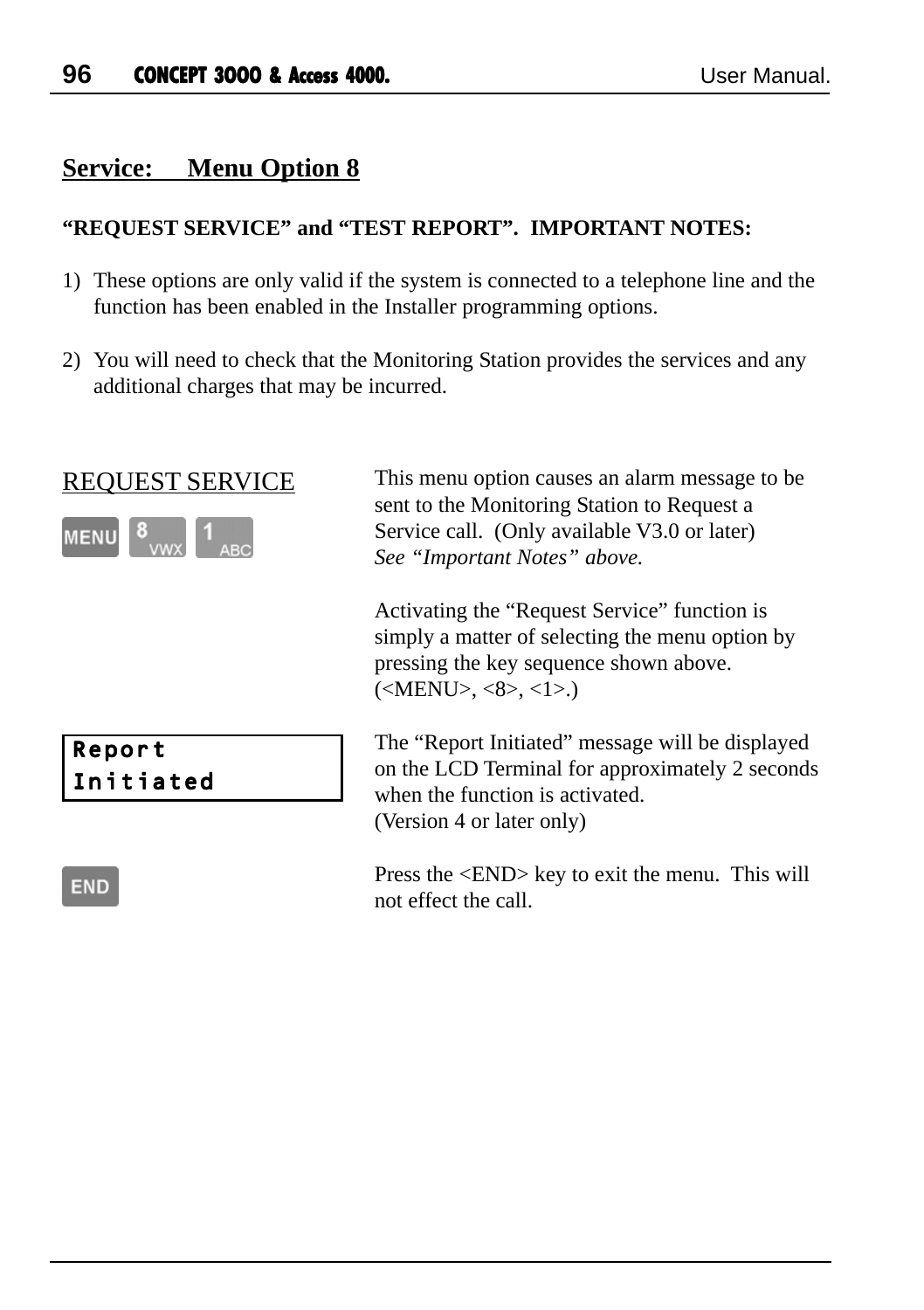|--|--|--|

TEST REPORT This menu option causes a message to be sent to the Monitoring Station to Test the Reporting function. (Only available V3.0 or later) *See "Important Notes" on the previous page.*

> You may be instructed by the Installer or the Monitoring station to perform this function to test communications. This may be required after work has been carried out on the system or the telephone line, or to restore a "Comms Fail" alarm.

Activating the "Test Report" function is simply a matter of selecting the menu option by pressing the key sequence shown above.  $(**MEMU**>, <8>, <2).$ 

The "Report Initiated" message will be displayed on the LCD Terminal for approximately 2 seconds when the function is activated. (Version 4 or later only)

Press the <END> key to exit the menu. This will not effect the call.

## INSTALLER LOCKOUT



Report Initiated

**END** 



This menu option allows the Master User Code holder to Lockout and Enable the Installer's PIN Code.

Note that this feature must be enabled by the Installer before it can be used.

To change the Installer Lockout setting, press the  $\langle 9 \rangle$  key to set to Yes, or the  $\langle 5 \rangle$  key to set to No. The <OK> key must then be pressed to save the setting.

Press the <END> key to exit the menu.

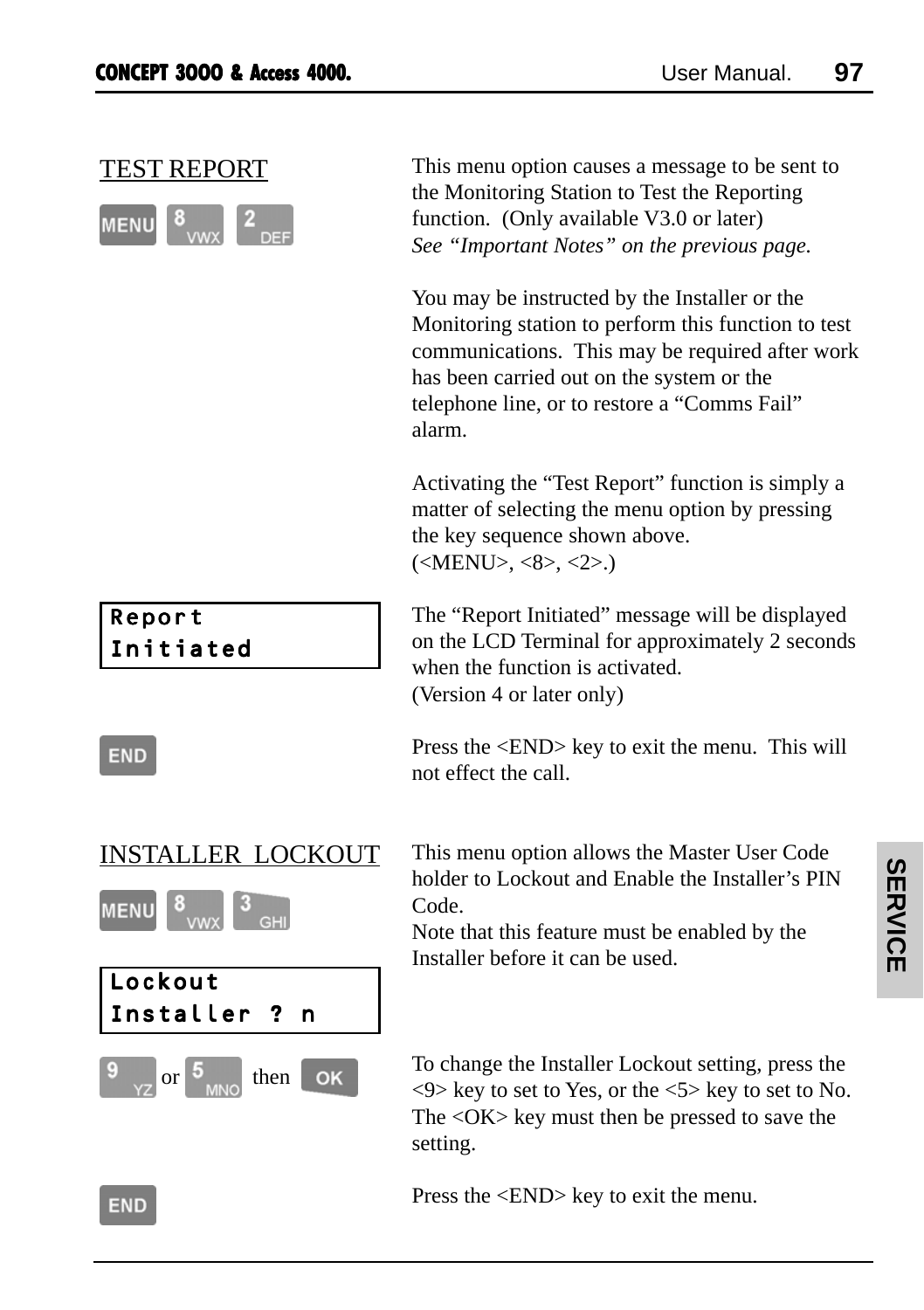| $ M  = N$ |  |
|-----------|--|
|           |  |

ANSWER PHONE If remote access to the system is required for service purposes via the dialer phone line, the service technician may ask you to activate the "Answer phone" function, in order to establish the communications connection.

> Activating the Answer Phone function is simply a matter of selecting the menu option by pressing the key sequence shown.  $(\langle \text{MENU}\rangle, \langle 8 \rangle, \langle 4 \rangle)$ .

DO NOT USE THIS OPTION UNLESS INSTRUCTED TO DO SO BY YOUR INSTALLER / SERVICE TECHNICIAN.

The display will show a message to indicate the status and then return to the main menu.

## **END**

Answering Phone

> Press the <END> key to exit the menu. This will not effect the remote connection.

NOTE: This option is only valid if the Control Module is connected to a telephone line and the function has been enabled in the Installer programming options.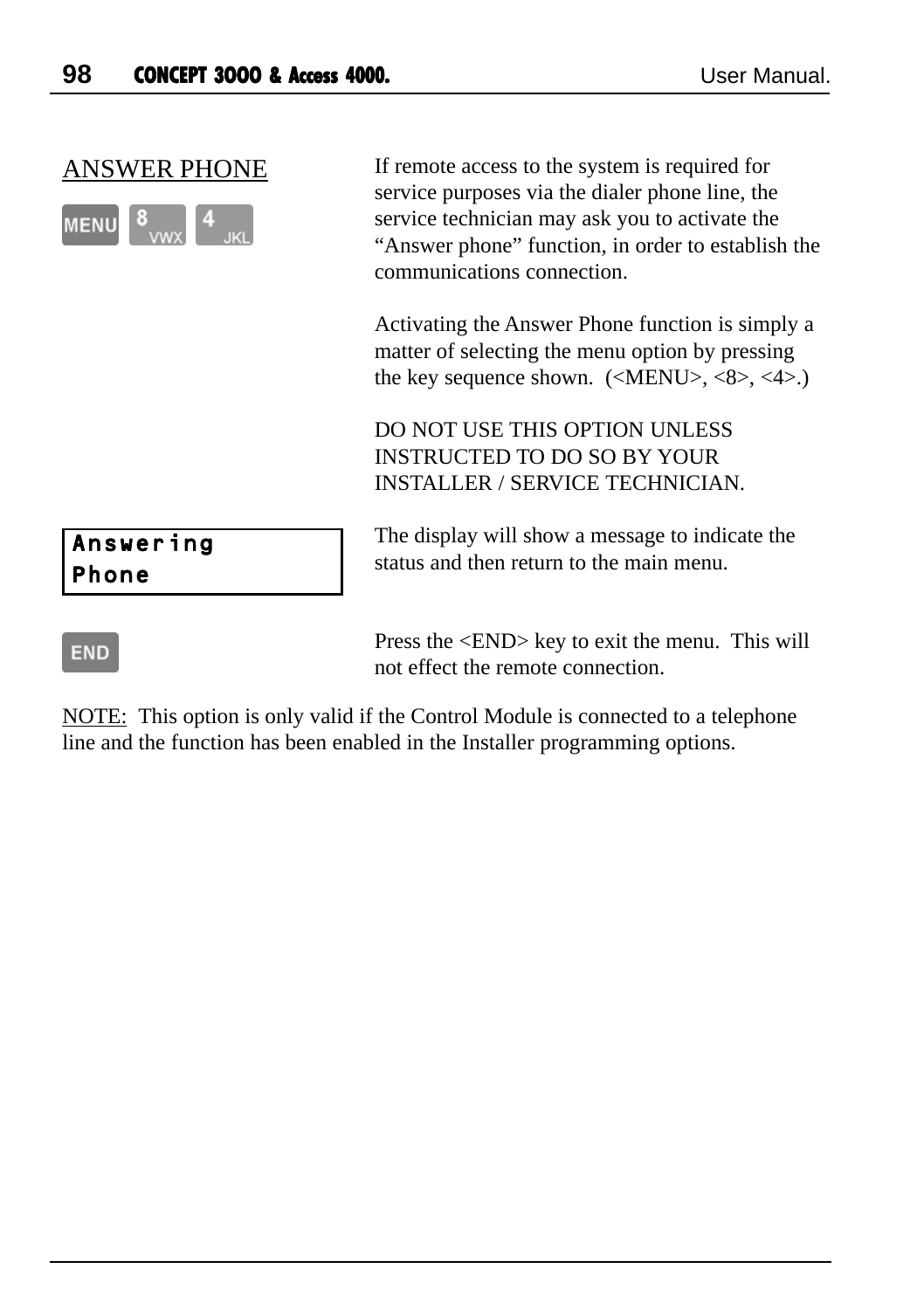## **Control: Menu Option 9**



HOME AUXILIARIES Home Auxiliaries are outputs in the system that can be turned On and Off by a User.

> Access to control of some Home Auxiliaries may be gained by simply pressing the <RIGHT> arrow key on the LCD Terminal. Other Home Auxiliaries need to be more secure and can only be controlled via access to this Control Menu option.

Home Auxiliaries that must be controlled via this Control Menu option can also be programmed by the Installer to define which User Types may control which Home Auxiliaries. When this feature is utilized, any User who has permission to access this Menu, can still view the current status of all Home Auxiliaries, but can only control those that have been enabled for their User Type.

*After selecting the Menu Option (<MENU>, <9>, <1>) refer to "Home Auxiliary Control" earlier in this manual for details of the Control options.*

*REMEMBER !! Any time you need it, is as close as the press of a key.*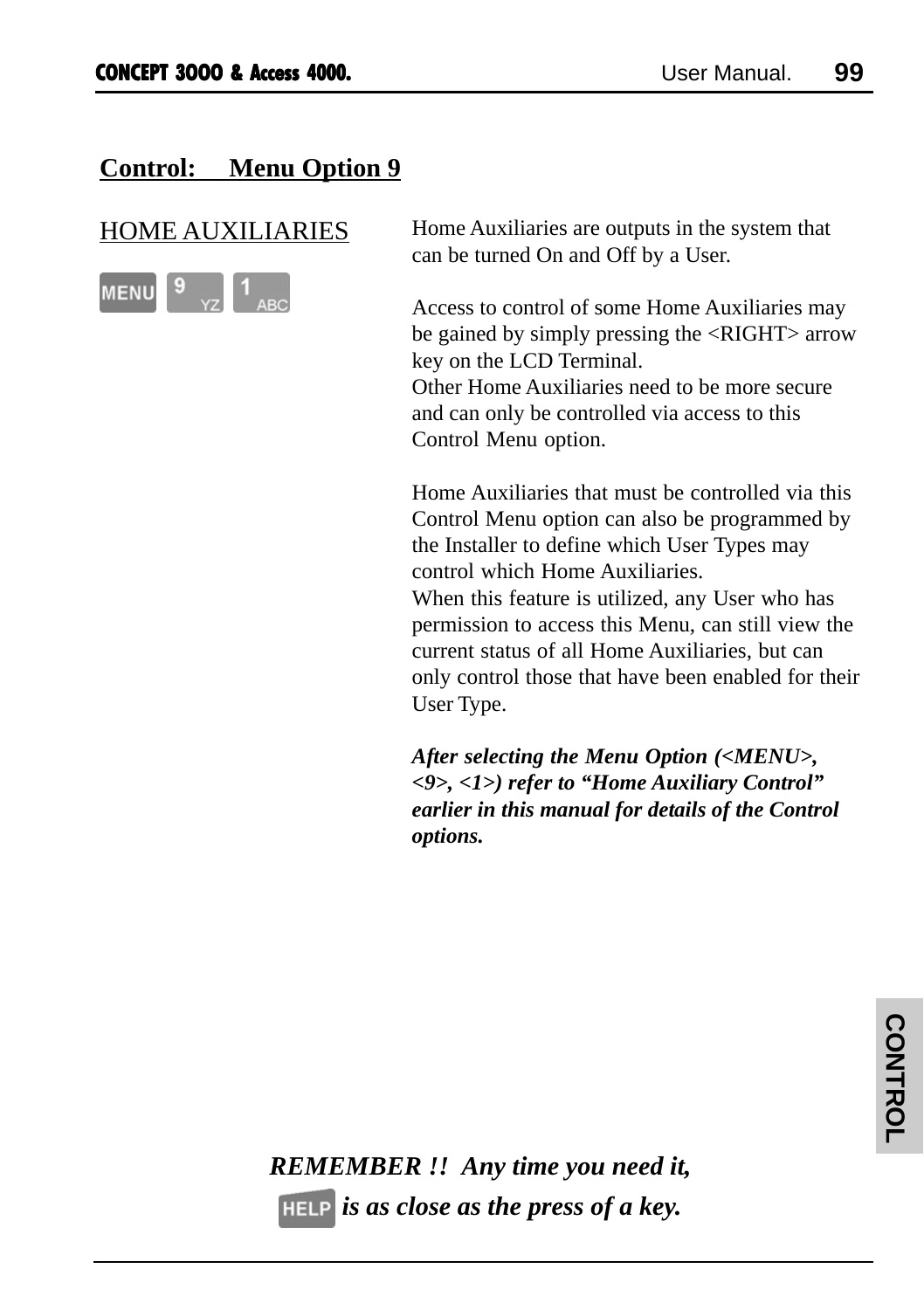## DOOR CONTROL



NOTE: Only Doors included in the User's "Door List" (defined in their "User Type") can be controlled.



The "Door Open/Close" option allows a User with the appropriate authority to Un-lock and Lock individual Doors (V3 or later only) or all Doors in the Door List assigned to their User Type.

e.g. If Doors are programmed for "free access" during the day, it may be necessary to re-lock the doors if all the staff leave early to attend a company function at another location. OR

It may be necessary to un-lock doors if free access is required outside normal working hours to allow staff to fulfil an urgent order.

The display will allow you to enter the number of the Door to control.

Use the <DIGIT> keys to enter the two digit Door number then <OK>. (Press <END> to abort) A Door number of "00" will include all Doors in the User's Door List.

The display will now allow you to select the "Lock" or "Unlock" operation.

Press the <4> (L) key to Lock the Door. Press the <7> (U) key to Unlock the Door.

The display will briefly show the "Operation Done" message to indicate that the operation was successful and then return to the main menu.

Press the <END> key to exit to the normal display or select another Menu option.

## **END**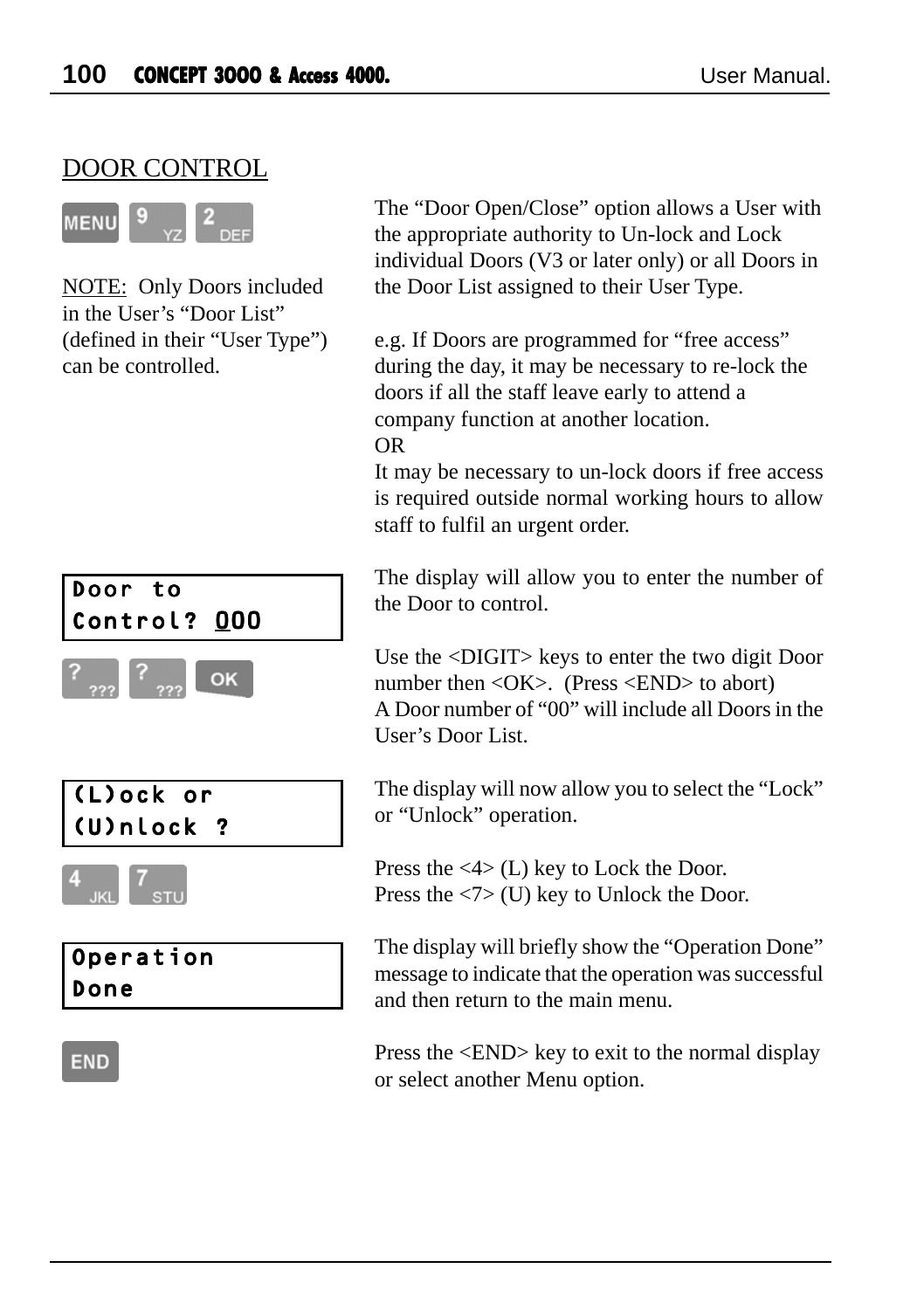## LIFT CONTROL

| <b>MENU</b> |  |
|-------------|--|
|             |  |

"Lift Access/Secure" allows a User with the appropriate authority to Access or Secure Floor/s in a specific Lift Car. If accessed, all Users may access the floors. If secured, only valid Users may access the floors.

e.g. If Floors are normally programmed for "free access" during the day, it may be necessary to Secure the floors to restrict access during a VIP visit. OR

If access is required outside normal working hours for staff to complete an urgent project, it may be necessary to Access the Floors.

The display will allow you to enter the number of the Lift Car to control.

Use the <DIGIT> keys to enter the two digit Lift Car number then <OK>. (Press <END> to abort) A Lift Car number of "00" will include all Lifts.

The display will allow you to enter the number of the Floor to control. (V3 or later only)

Use the <DIGIT> keys to enter the two digit Floor number then <OK>. (Press <END> to abort) A Lift Car number of "00" will include all Floors.

The display will allow you to select the "Access (Free) Floor" or "Secure Floor" operation.

Press the  $\langle 1 \rangle$  (A) key to Access (Free) the Floor. Press the  $\langle 7 \rangle$  (S) key to Secure the Floor.

The display will briefly show the "Operation Done" message to indicate that the operation was successful and then return to the main menu.

Press the <END> key to exit to the normal display or select another Menu option.

| Left                   |    |
|------------------------|----|
| Car ? $\underline{01}$ |    |
| ? $277$                | OK |







Operation Done

**END**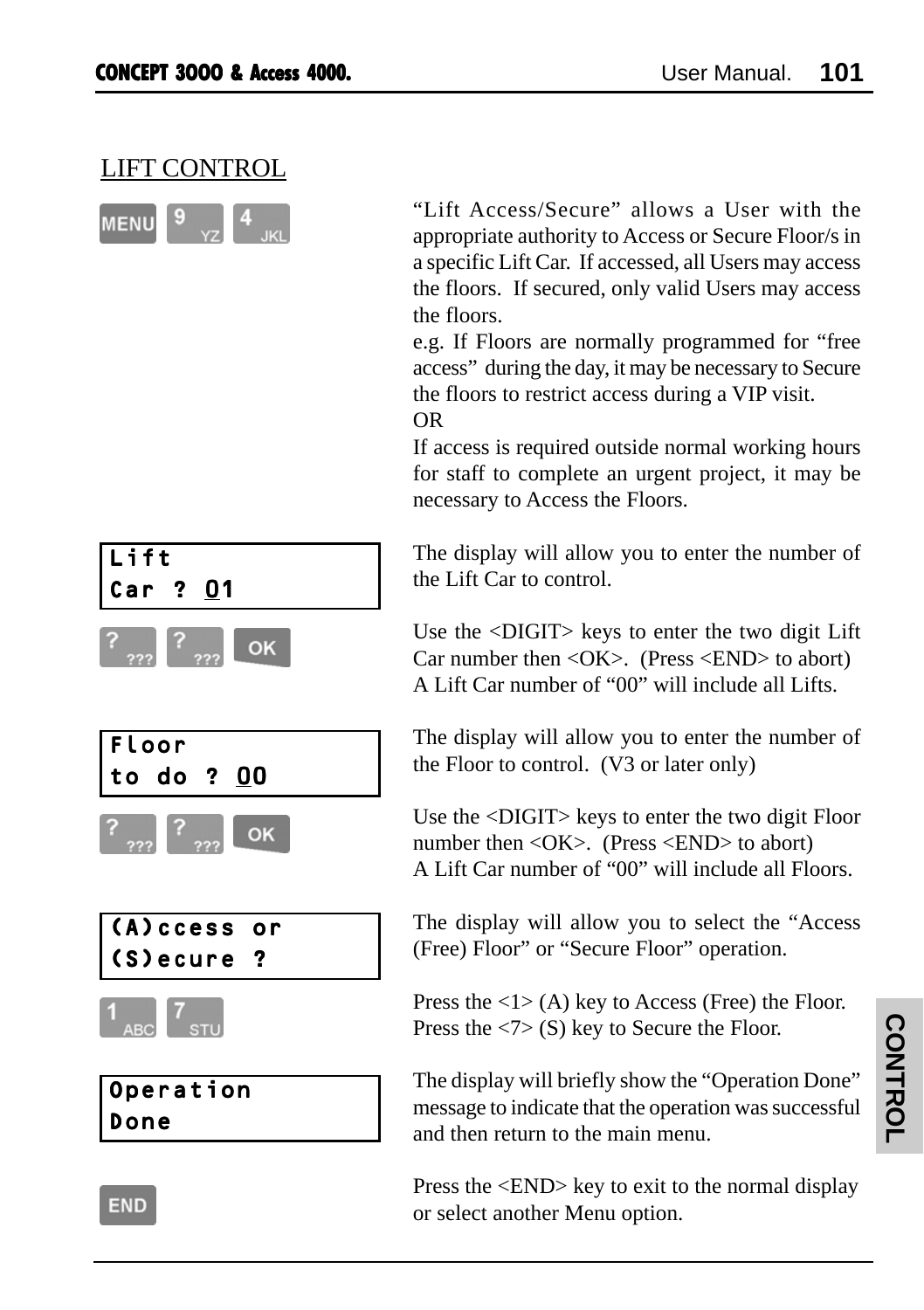## ADJUST EVENT COUNT



Adjust Event Count allows a User with the appropriate authority to reset an Event Counter (to 0) or to set the count value to the required number. (V3 or later only)



The display will show the first Counter and the current count value.

Use the <UP> and <DOWN> arrow keys to select the Counter to reset or adjust.



Use the <DIGIT> keys and <RIGHT> Arrow key (if necessary) to enter in the count value then press  $\langle OK \rangle$ .

The <OFF> key can be used to clear the field. (Reset to 0)

Press the <END> key to exit to the normal display or select another Menu option.

**END**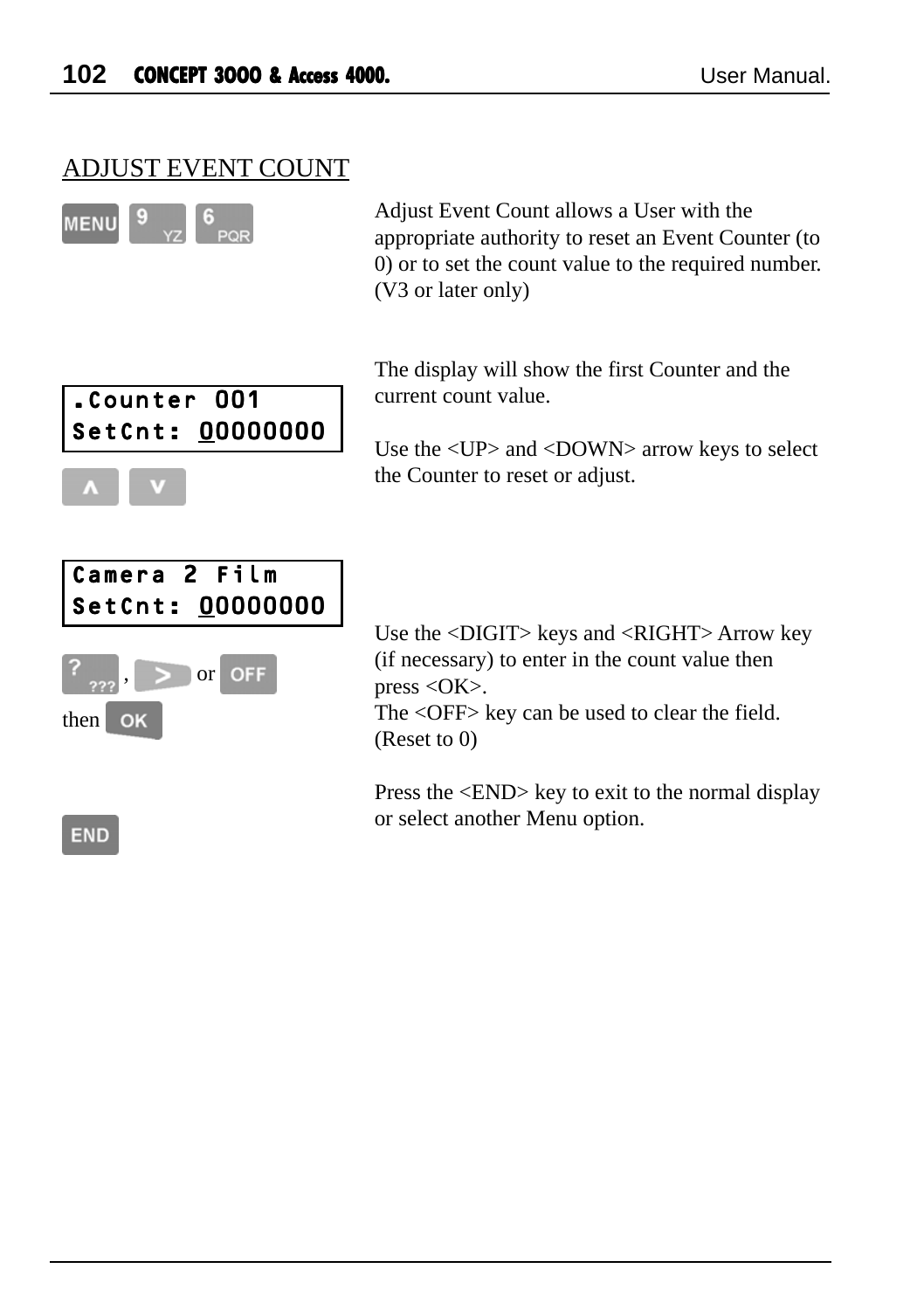## ADJUST AREA USER COUNT



Adjust Area User Count allows a User with the appropriate authority to reset an Area User Counter (to 0) or to set the count value to the required number. (V5 or later only)



 $\overline{\phantom{a}}$ 

**END** 

The display will show the first Area User Counter and the current count value.

Use the <UP> and <DOWN> arrow keys to select the Area User Counter to reset or adjust.

| A002 Number of    |
|-------------------|
| Users: 00000      |
|                   |
| $\sum$ or OFF     |
| then<br><b>OK</b> |
|                   |

Use the <DIGIT> keys and <RIGHT> Arrow key (if necessary) to enter in the count value then press  $\langle$ OK $>$ .

The <OFF> key can be used to clear the field. (Reset to 0)

Press the <END> key to exit to the normal display or select another Menu option.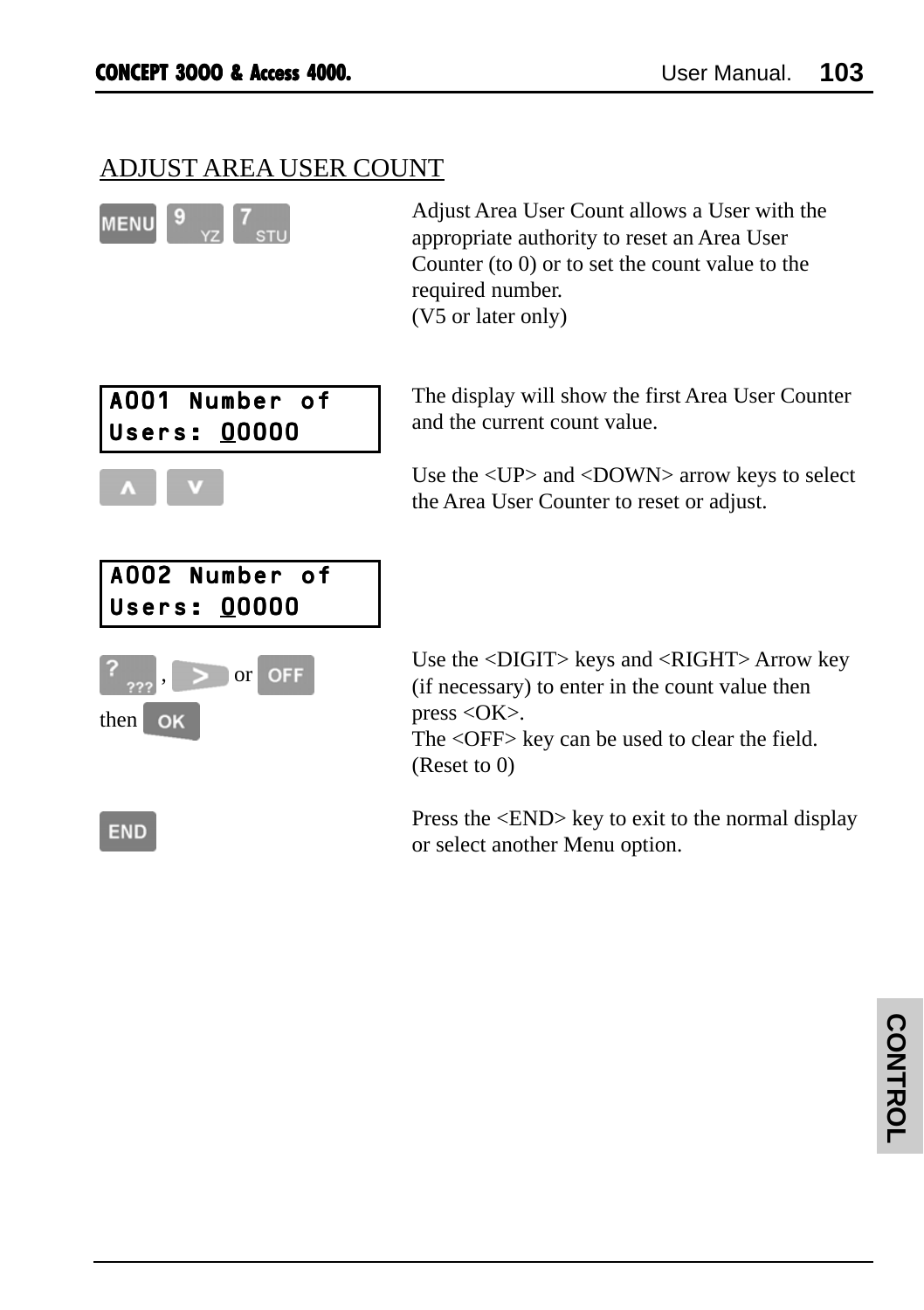## ANTI-PASSBACK AMNESTY (ADJUST USER LOCATION)



Systems utilizing Anti-passback processing may require a facility to allow a User, with the appropriate authority, to provide amnesty to one or more Users who are in violation of the Anti-passback rules.

The Amnesty menu allows an individual User's location to be changed to reflect the Area that they are currently in, or to be reset to "None". Either of these options will re-enable their Door access permissions. (V5.27 or later only)

> **Select the User.** The following screens can be used to select the User for Amnesty. The <ON> key is used to toggle between the two different screens.

User for Amnesty: U00001 or OK Find User Name ^ Derek ... ...

OK

This screen allows the User to be selected by scrolling through the numbers using the  $\langle UP \rangle$  and <DOWN> arrow keys or by simply entering the User number (if known) using the <DIGIT> keys.

The <RIGHT> Arrow key may be used to advance the cursor. The <OFF> key may be used to clear the user number before you begin.

This screen allows the User to be selected by name.

To search for a particular User alphabetically, press the <DIGIT> key that represents the first letter of the User's name. (You may have to press the key 2 or 3 times, depending on the letter required and the User names in the system.)

If the User name you want is not displayed because of other names beginning with the same letter, use the <DOWN> Arrow key to locate it.

When the User number or name is selected, press the  $\langle$ OK $>$  key.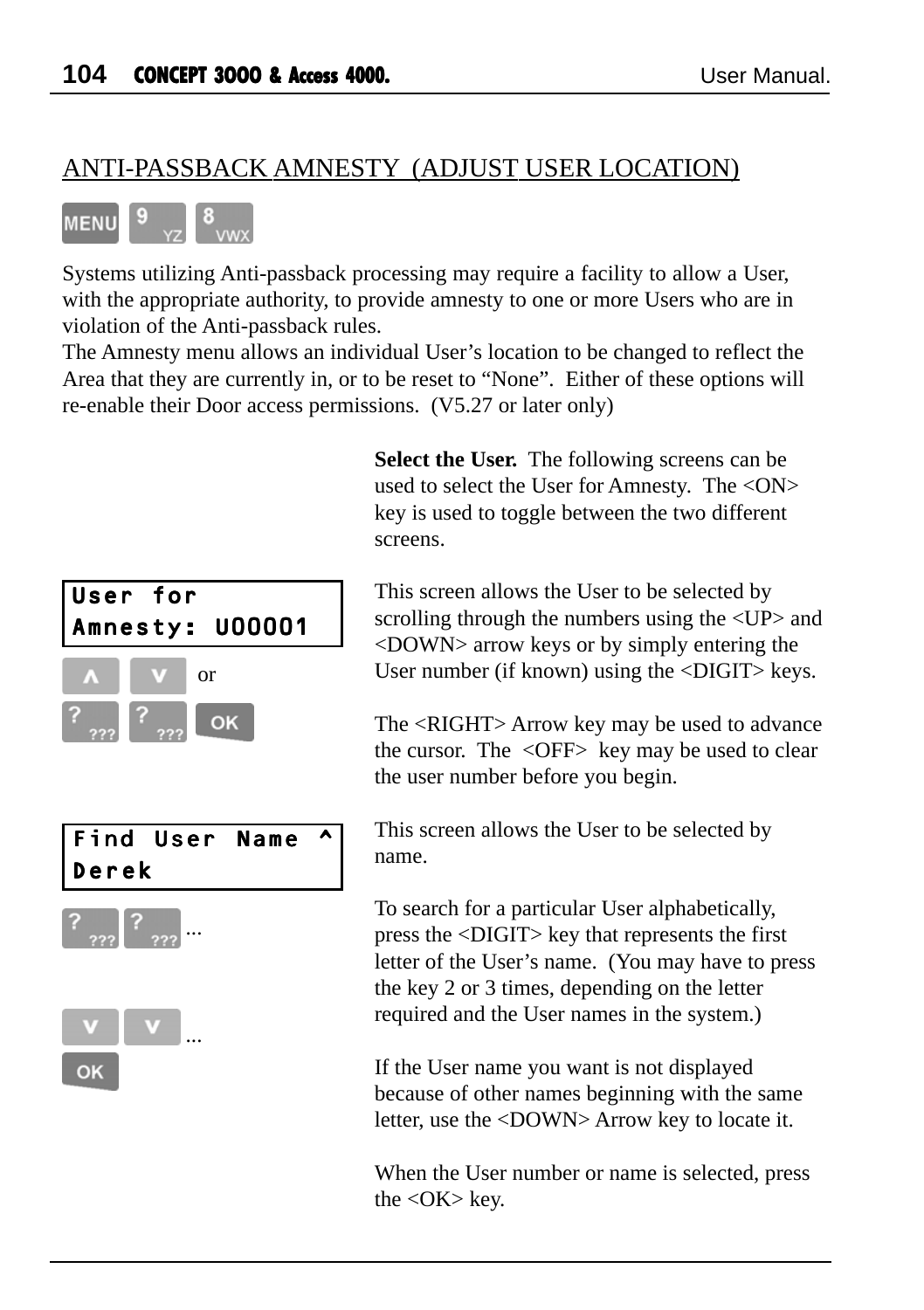U00001 Location> Component Store







OK

**Edit the User location.** The display will now show the User number on the top line and the name of the Area, that the system believes the User is currently in, on the bottom line.

To reset or change the User location, press the <OFF> key to set the User Area to "None". If you know where the User is currently located, you may also use the <RIGHT> arrow key to select that Area by scrolling through the Area names.

To search for a particular Area name alphabetically, press the <DIGIT> key that represents the first letter of the Area name. (You may have to press the key 2 or 3 times, depending on the letter required and the Area names in the system.)

If the Area name you want is not displayed because of other names beginning with the same letter, use the <RIGHT> Arrow key to locate it.

Note: In this screen the  $\langle IIP \rangle$  and  $\langle DOWN \rangle$ Arrow keys can be used to scroll through other User numbers.

When the Area is selected, press the  $\langle OK \rangle$  key to save the changes.

Note: Press the <ON> key again if you need to view the User's name.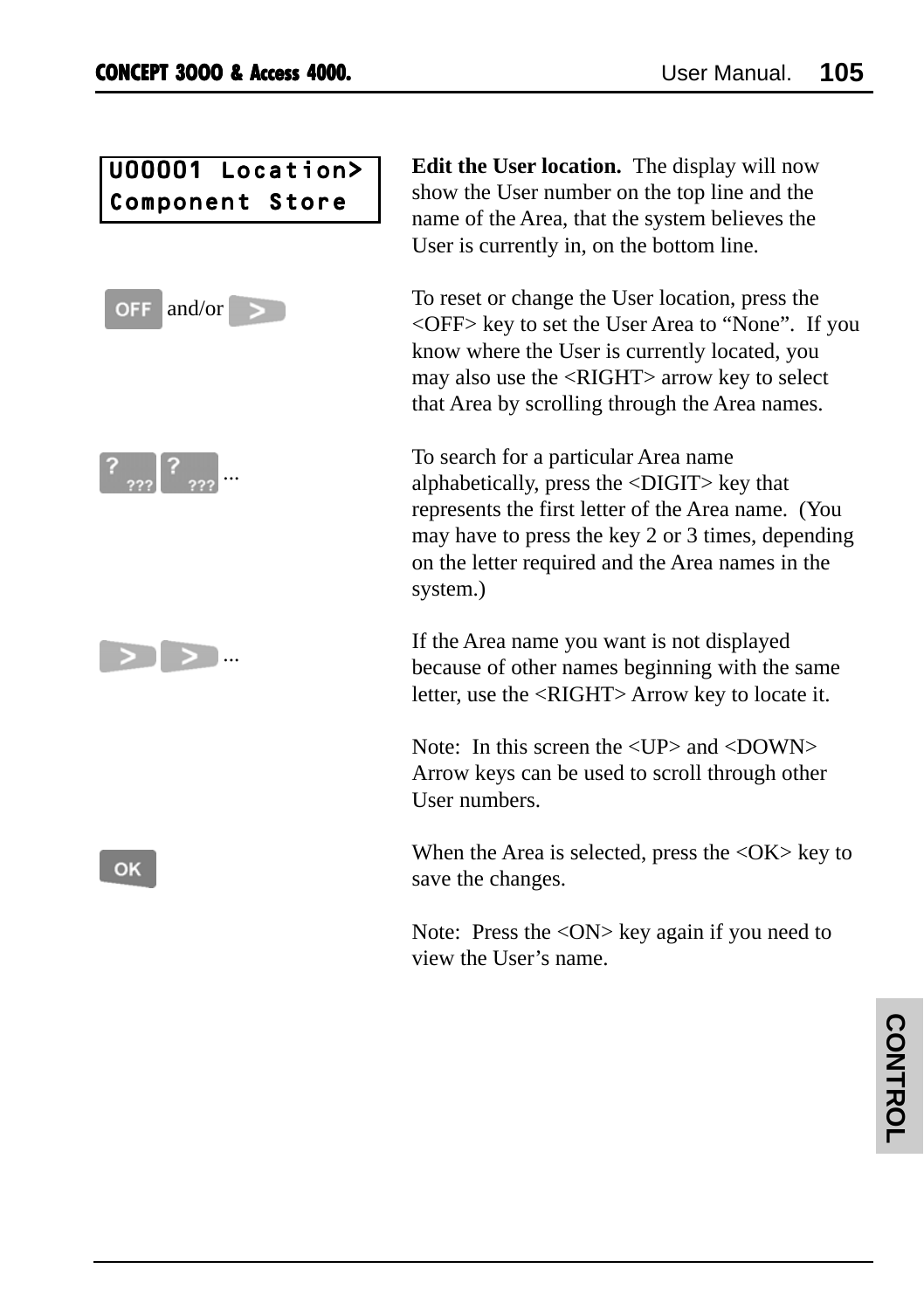## **Wireless Remote Fob Operations.**

Some sytems may utilize Wireless RF Remote Fobs to perform Area control, Auxiliary control, and Alarm functions. Any Fobs to be used in the system must first be enrolled by being registered to individual Users. *See "RF Fob Registration", MENU, 2, 7.*

## COMPATIBLE FOBS.

 - Paradox (Available in Concept 3000/4000 Firmware V7.62 or later) REM1 (4-button), REM2 (5-button) and REM3 (15-button)

- Visonic (Available in Concept 3000/4000 Firmware V5.1 or later)

MCT-234/MCT-234W (4-button) and MCT-231/MCT-231WP (Single-button) NOTE: At least one of the appropriate type of RF Expander Module must be installed in the system in order to utilize Wireless Remote Fobs.

The Fob button functions are then defined in User programming. For ease of operation, Fob functions will normally be programmed to be similar for all Fob Users in the same system. However, as the system allows the function of each button to be individually programmed for each User, the system also offers the flexibility for different Fob functions to be defined for different Users. *See "User Programming", MENU, 2, 1.*

In consultation with your Installer, use the following pages for planning and recording the Fob button operations for your system.

## FOB OPERATIONS.

Fobs can be programmed to perform the following operations:

| - 1 button Arming.           | A single button is used to Arm one or more Areas.    |
|------------------------------|------------------------------------------------------|
| - 2 button Arming.           | A "Qualify" button must be pressed, followed by the  |
|                              | Arm button within 10 Seconds.                        |
| - 1 button Disarming.        | A single button is used to Disarm one or more Areas. |
| - 1 button Auxiliary On.     | A single button is used to turn an Auxiliary On.     |
| - 1 button Auxiliary Off.    | A single button is used to turn an Auxiliary Off.    |
| - 1 button Auxiliary Toggle. | A single button is used to change the state of an    |
|                              | Auxiliary.                                           |
| - 1 button Zone Alarm.       | A single button is used to trigger a Zone Alarm      |
|                              | (e.g. Panic, Duress, Medical Alert, etc).            |
| - 2 button Zone Alarm.       | A "Qualify" button must be pressed, followed by the  |
|                              | Zone Alarm button within 10 Seconds.                 |
| - Any 1 button action with   | Any of the single button actions above followed by   |
| PIN code validation.         | the Fob User's PIN code. (Paradox REM3 only)         |
|                              |                                                      |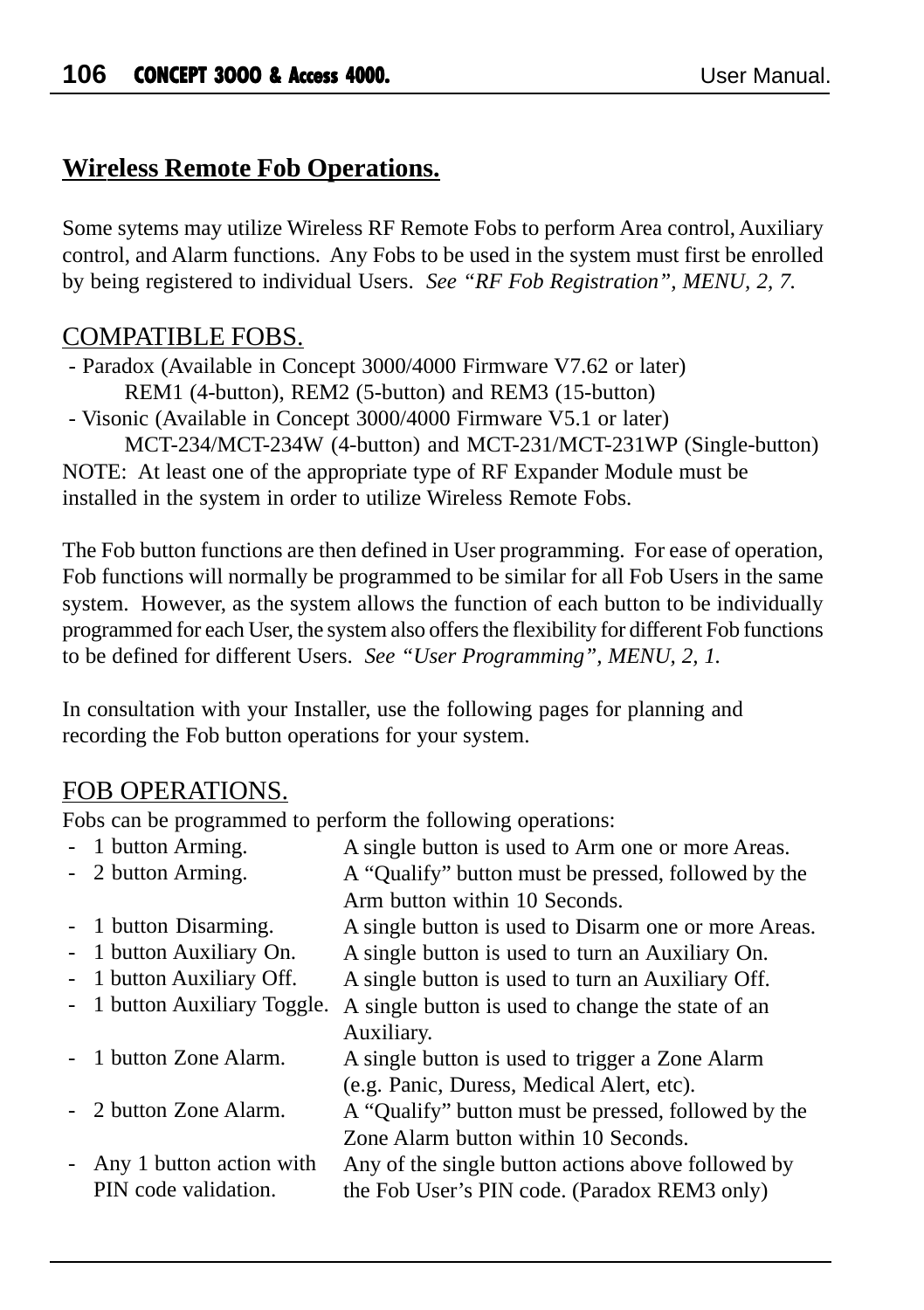When using RF Fobs, only 1 button may be pushed at a time and a pause of at least 2 seconds is required between subsequent button pushes. (This avoids repeated processing if the transmission is received by more than one RF Expander Module.)

# USER FEEDBACK OPTIONS.

## **System Feedback options**

The system can provide the following standard Fob feedback options to control Indicator or Warning devices such as Sounders, Lamps, Sirens or LCD Terminal beepers.

Consult your Installer regarding the system feedback requirements for your system.

| Area is turned On (Armed) | Trigger an Auxiliary output for 2 Seconds.                               |
|---------------------------|--------------------------------------------------------------------------|
|                           | Area is turned Off (Disarmed) Trigger an Auxiliary output for 5 Seconds. |
| Area Fails to Arm         | Trigger the Siren, and/or another Auxiliary output for                   |
|                           | approximately 5 Seconds.                                                 |

## **Paradox REM2 and REM3 Feedback features.**

In addition to the system feedback options, the Paradox REM2 and REM3 Wireless Remotes also provide feedback via one or more lamps on the remote.

The Information key can be used to request the current status of the Area assigned to the ARM/DISARM-OFF buttons on the remote.

Press the  $\bullet$  key for 2 s until you see an orange flash on the lamp above the key.

Current Area status is indicated as follows:

REM2: Lamp is Green = Area Off. Lamp is  $Red = Area$  On.

REM3: The red "ARM" and orange "OFF" lamps will indicate the Area status.

| <b>Action</b>        | REM <sub>2</sub>                 | REM <sub>3</sub>       |
|----------------------|----------------------------------|------------------------|
| Area On              | RED On +4 beeps                  | ARM On                 |
| Area On +Alarm       | RED Slow Flash +4 beeps          | <b>ARM Slow Flash</b>  |
| Area Off             | GREEN On +4 beeps                | OFF On.                |
| <b>Exit Delay</b>    | <b>GREEN Fast Flash +4 beeps</b> | <b>OFF Fast Flash</b>  |
| <b>Entry Delay</b>   | RED Fast Flash +4 beeps          | <b>ARM Fast Flash</b>  |
| <b>Action OK</b>     | ORANGE On +4 beeps               | STATUS Green + 4 beeps |
| <b>Action Failed</b> | ORANGE Slow Flash +4 beeps       | STATUS Red + Long beep |

Feedback is also provided for the following actions: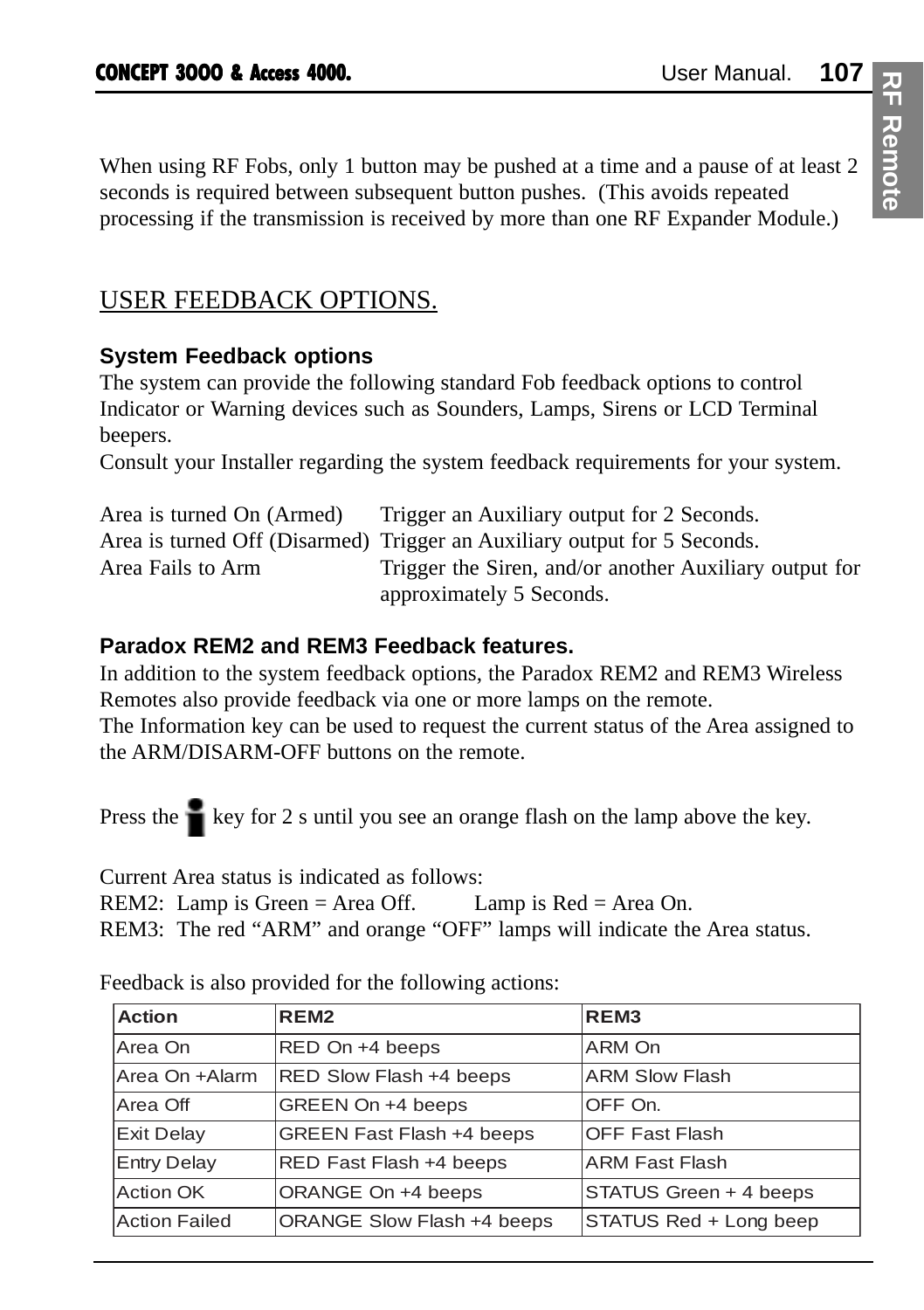# PARADOX FOB PGM BUTTON FUNCTIONS

| <b>Users:</b>                                          |                                                                          |  |
|--------------------------------------------------------|--------------------------------------------------------------------------|--|
| <b>Button.</b><br>REM <sub>1</sub><br>REM2 REM3<br>داء | <b>Function.</b><br>PGM1<br>PGM <sub>2</sub><br>PGM3<br>PGM4             |  |
| <b>Users:</b>                                          |                                                                          |  |
| <b>Button.</b><br>REM1 REM2 REM3                       | <b>Function.</b><br>PGM1<br>PGM <sub>2</sub><br>PGM <sub>3</sub><br>PGM4 |  |
| <b>Users:</b>                                          |                                                                          |  |
| <b>Button.</b><br>REM1 REM2 REM3                       | <b>Function.</b><br>PGM1<br>PGM <sub>2</sub><br>PGM3<br>PGM4             |  |
|                                                        |                                                                          |  |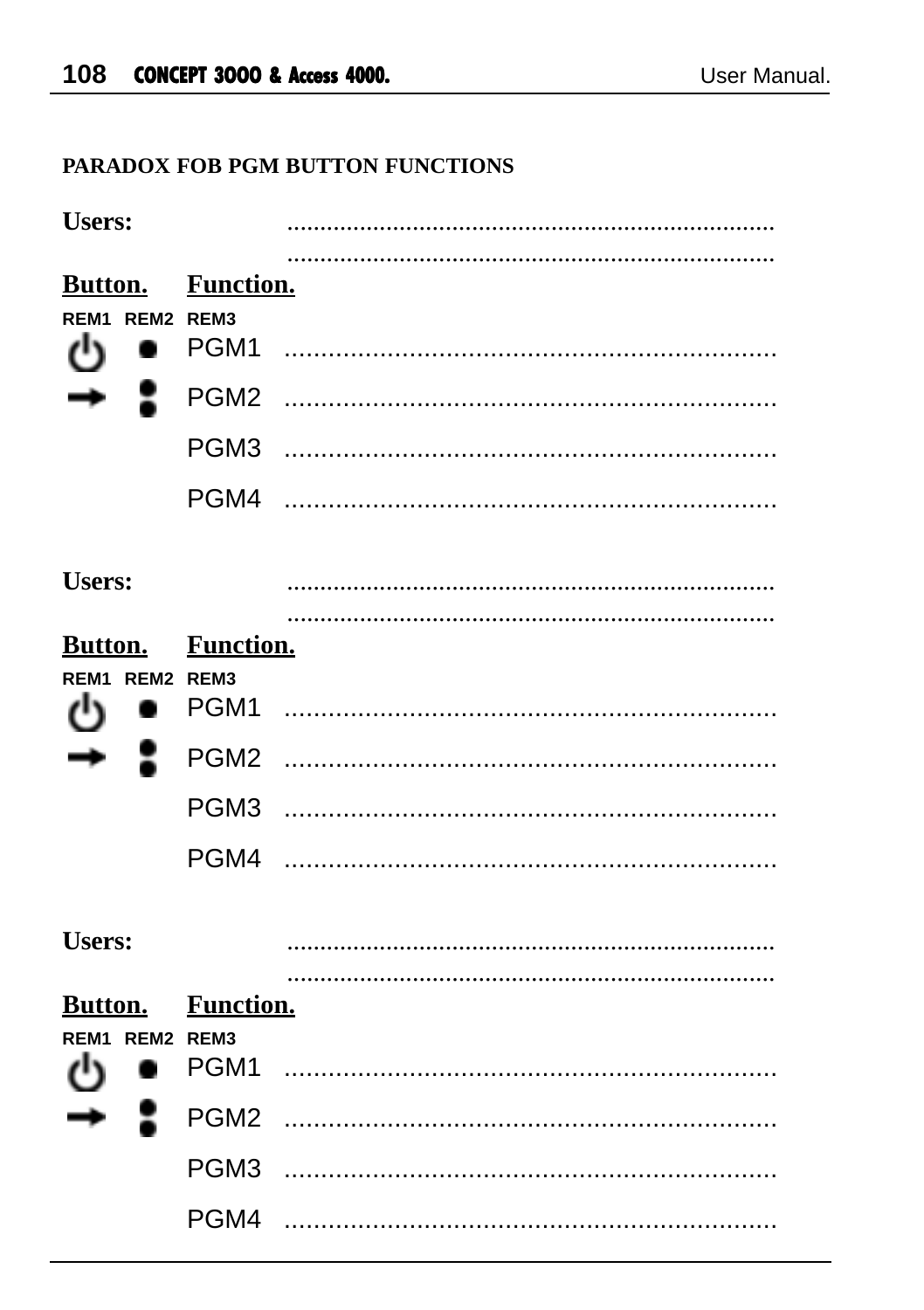# VISONIC FOB BUTTON FUNCTIONS

| <b>Users:</b>                        |                  |
|--------------------------------------|------------------|
| Button.                              | <b>Function.</b> |
| $\circledR$<br>$\mathbf{1}$          |                  |
| $\mathbf{G}$<br>$\overline{c}$       |                  |
| 8<br>3                               |                  |
| (₩<br>4                              |                  |
|                                      |                  |
| <b>Users:</b>                        |                  |
| <b>Button.</b>                       | <b>Function.</b> |
| $\mathbf{E}$<br>$\mathbf{1}$         |                  |
| $\mathbf{G}$<br>2                    |                  |
| $\mathbf{B}$<br>3                    |                  |
| 4                                    |                  |
|                                      |                  |
| <b>Users:</b>                        |                  |
| <b>Button.</b>                       | <b>Function.</b> |
| $ \mathbf{\hat{X}} $<br>$\mathbf{1}$ |                  |
| $\mathbf{F}$<br>2                    |                  |
| 3<br>ណ                               |                  |
| ⊛<br>4                               |                  |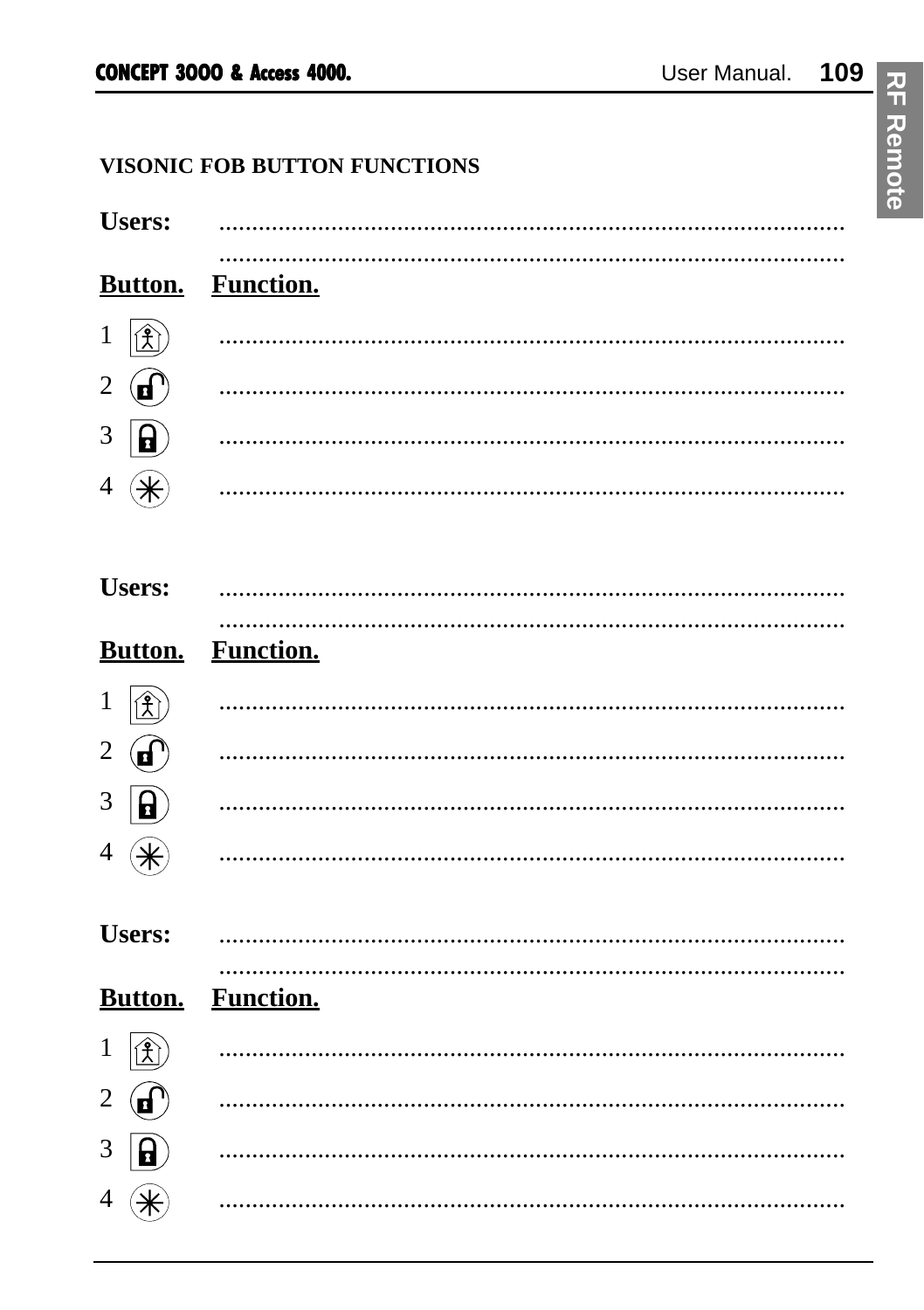# **Telephone Remote Control.**

Some sytems may utilize the "DTMF Control" option to allow the system to be controlled by any telephone able to send DTMF tones. i.e. Any touch tone phone. By dialing the system and using the telephone keypad, pre-defined Areas and Auxiliary outputs can be turned On and/or Off with different 4 digit codes. (Only available V3 or later)

Consult your installer for the "Phone number", "Control Mode" tone and "Control Codes". These may be recorded on the following page, but should be kept secure.

## **OPERATION**

- 1. Dial the system from the telephone.
- 2. When the system answers the phone, you have 5 seconds to send the "Control Mode" tone to put the system into DTMF Control mode. i.e. Press the single digit on the telephone keypad that represents the"Control Mode" tone. (You do not need to wait for any prompt)
- 3. Wait for the system to send back the "Start Tone" (3 short beeps).
- 4. When you hear the "Start Tone" you then have 10 seconds to start entering a 4 digit "Control Code" to perform the required action. Each digit of the Control Code must be entered within 10 seconds of the previous digit.
- 5. The system will send back an acknowledgement tone to indicate a successful "On" (1 beep) / "Off" (2 beeps) action or "Error" (1 long lower pitch beep). *See the table on the following page for details of Acknowledgement tones.*
- 6. After the acknowledgement tone, a new Control Code may be entered or enter "0000" to command the system to hang-up.

#### NOTES:

-If you make an error entering a Control Code, press  $\langle * \rangle$  or  $\langle * \rangle$ , wait for the "Start Tone" and start again.

-An "On" tone is sent back if you attempt to turn On an item that is already On. -An "Off" tone is sent back if you attempt to turn Off an item that is already Off. -For Security reasons, the system will hang-up if any of the following occurs:

- -The 10 second digit timer expires while waiting for Control Code digits.
- -A Valid Control Code is not entered after 6 successive tries.
- -A Valid Control Code is not entered within 60 seconds.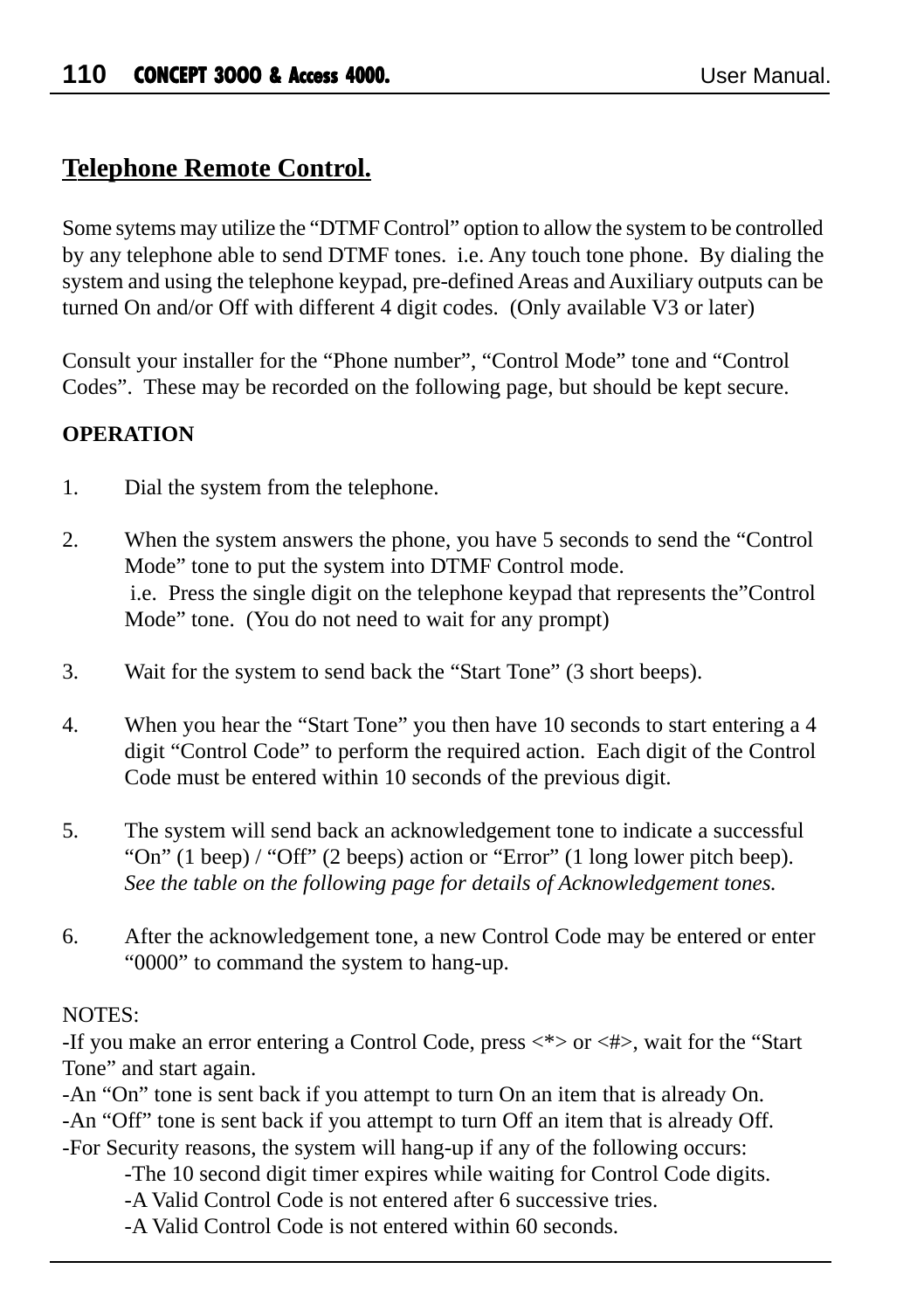# **DTMF CONTROL DETAILS**

| System Telephone No: |         |
|----------------------|---------|
| "Control Mode" Tone: |         |
| Control Codes:       | Action. |
|                      |         |
|                      |         |
|                      |         |
|                      |         |
|                      |         |
|                      |         |
|                      |         |
|                      |         |
|                      |         |
|                      |         |
|                      |         |
|                      |         |
|                      |         |
|                      |         |
|                      |         |
|                      |         |

# (Depending on Memory size fitted, either 8 or 16 Control Codes will be available)

| <b>TONE</b>           | <b>DESCRIPTION</b>                     | <b>WHEN USED</b>                                                                                                                                                             |
|-----------------------|----------------------------------------|------------------------------------------------------------------------------------------------------------------------------------------------------------------------------|
| Start (Ready)<br>Tone | 3 Short High pitch<br>$(1650Hz)$ beeps | -On entry to DTMF Control mode.<br>-When the $\langle * \rangle$ or $\langle * \rangle$ key is pressed.                                                                      |
| "ON" Tone             | 1 Short High pitch<br>$(1650Hz)$ beep  | When a Valid Control Code is entered resulting<br>in an "On" type action.                                                                                                    |
| "OFF" Tone            | 2 Short High pitch<br>$(1650Hz)$ beeps | When a Valid Control Code is entered resulting<br>in an "Off" type action.                                                                                                   |
| Error Tone            | 1 Long Lower pitch<br>$(980Hz)$ beep.  | -When an Invalid Code is entered.<br>-When Control Code action cannot be executed.<br>-When the 10 second digit timer expires.<br>-When the 60 second command timer expires. |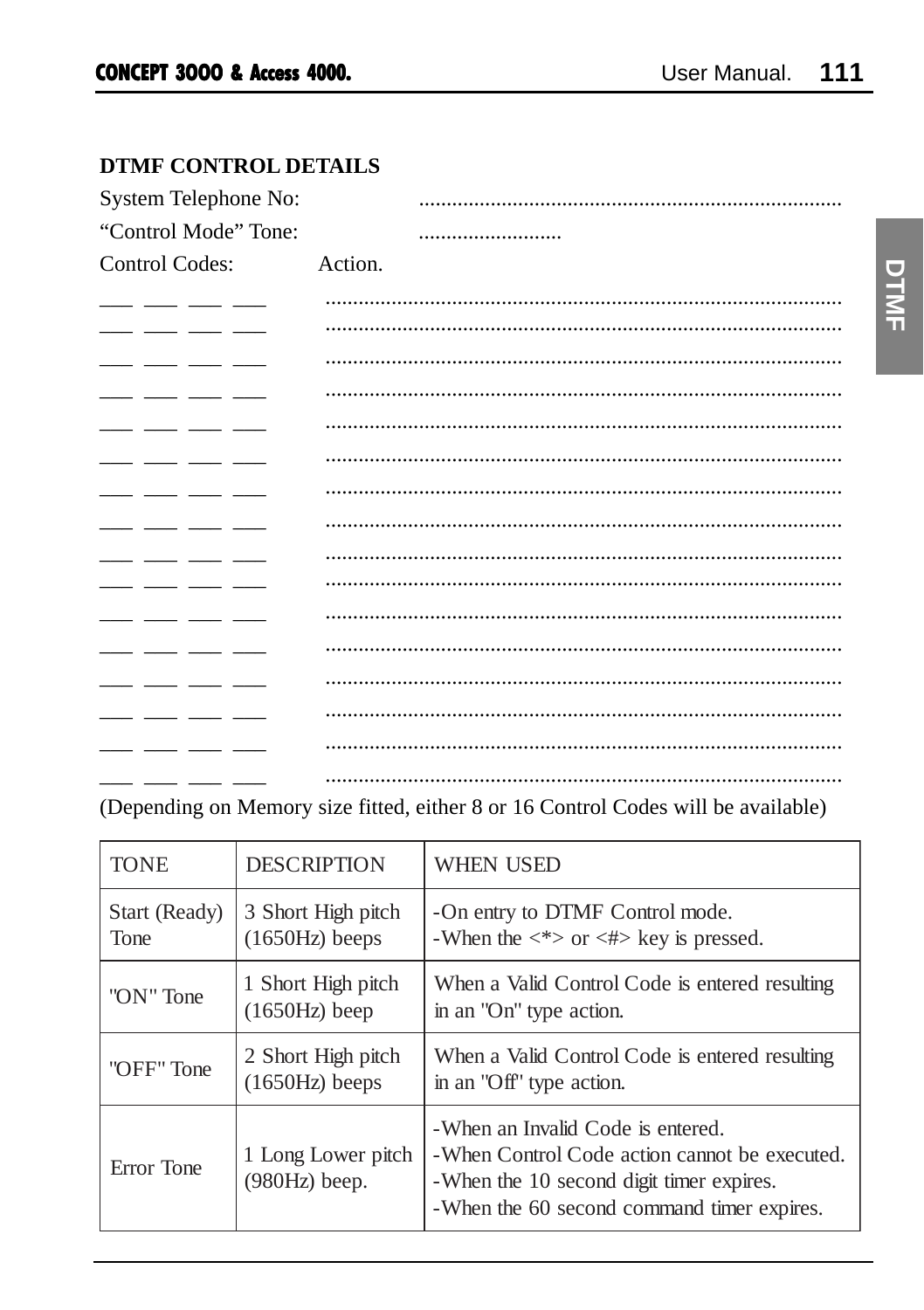# **GSM Mobile phone Control and Alarm messages.**

An optional GSM modem can be installed with your system and programmed to allow communications via the GSM Digital Mobile network. (Only available V3.5 or later) The GSM modem may be used to provide the primary or backup alarm reporting to a Central Monitoring Station.

The GSM Short Message Service (SMS) can also be used to:

- 1) Send simple text commands from a GSM Mobile Phone to receive back system status information or to control the system and receive back a text confirmation.
- 2) Send specified types of alarm text messages to a nominated GSM Mobile Phone.

The following features are available in V4.5 or later only

- 3) Send specified types of alarm text messages to a nominated GSM Mobile Phone with a requirement for the Mobile Phone User to acknowledge the message.
- 4) Broadcast specified types of alarm text messages to all GSM Mobile Phones in a predefined list.
- 5) Send specified types of alarm text messages to a predefined list of GSM Mobile Phones in turn, until one of the Mobile Phone Users acknowledges the message.

## Before you can use this feature:

1. Inform the installer of:

-The GSM Mobile phone network to be used.

-The phone numbers of the Mobile phones that are to send/receive the messages. -Which type/s of alarm messages you would like to be sent to the Mobile phones. e.g. All alarms, Area On/Off messages, Plant monitoring Alarms, etc. (The installer will need to program the system to enable the function and define the Area/s that will be reported and the type/s of messages to be reported)

- 2. Check that Short Message Service is enabled on your GSM Mobile Service.
- 3. Program the "Message Centre Number" into the Mobile phones.

## **IMPORTANT NOTES:**

- 1) V3.50 to V4.0x. Alarm text messages can only be sent to one Mobile phone. V4.50 or later. Up to 32 Mobile phones can receive Alarm text messages depending on the Memory Size installed in your system, and other Communications functions that are being utilized.
- 2) If the SMS Alarm needs to be Acknowledged and is being sent to a list of Telephone numbers, once the Alarm is acknowledged, the message will not be sent to any more Telephone numbers in the list.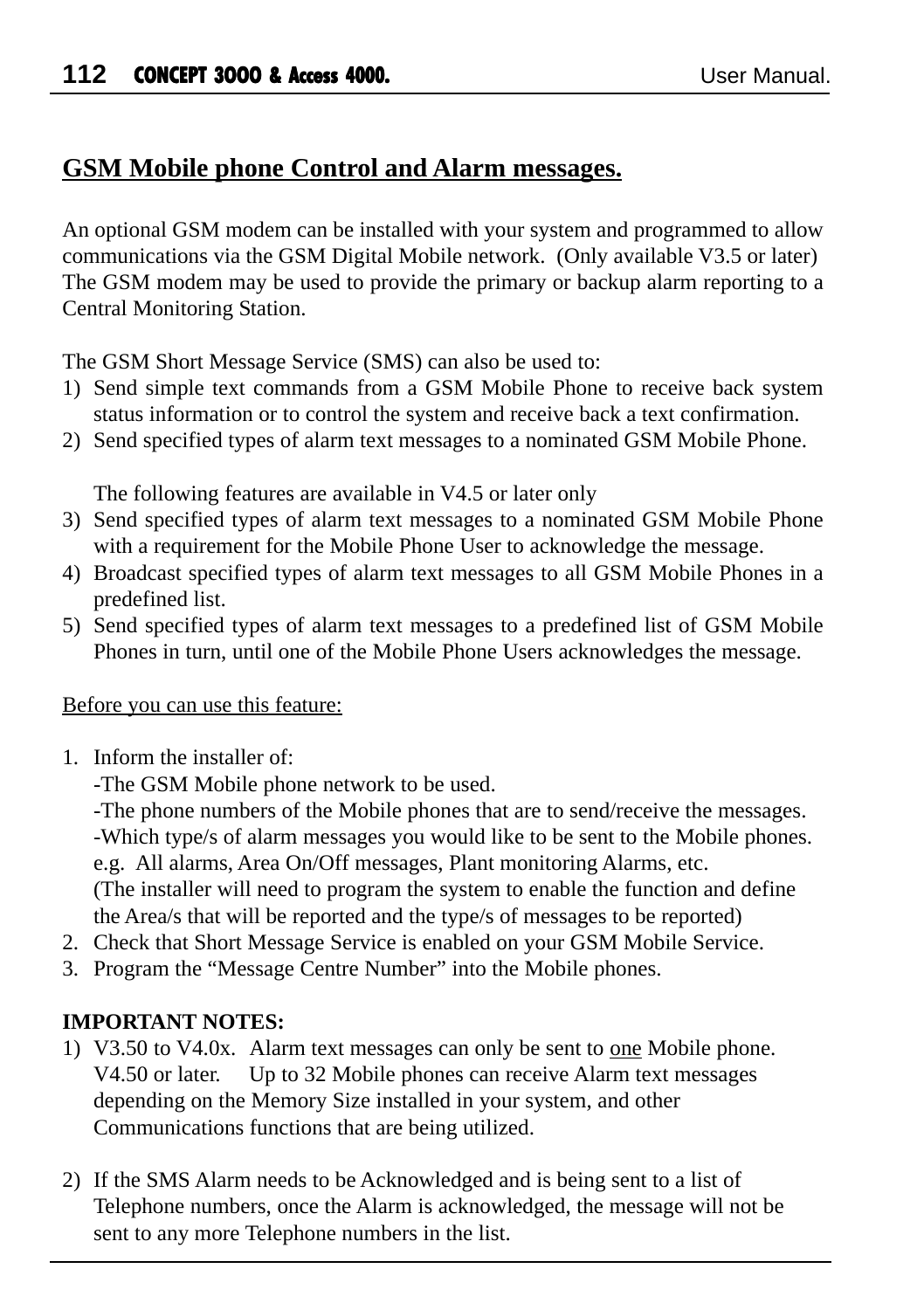#### **SMS Alarm Text messages.**

#### Receiving the messages:

The System will send the specified messages to the nominated GSM Mobile phone with a validity period of 168 hours (1 week). i.e. The message will be discarded by the network if not received by the nominated Mobile phone within 168 hours. (Note: Validity time was 5 minutes in GSM Modem firmware V1.04 or earlier shipped in June/July 2000. The firmware in these earlier units can be upgraded to V1.05 or later to provide 168 hours Validity time)

When received by the Mobile Phone, a message can then be read on the Mobile phone display.

Message text sent via the GSM Modem is almost identical to the text shown in the "Review" menu. (*<MENU>, 1, 1. See page 28*)

e.g.

## **Jun12 22:43:50.1 Xmit Alarm on Smoke Detector (B02:Z11) in Office 01AA**

#### **Jun13 07:28:20.7 Xmit Office Off by Tony Li 01AB**

**Jun15 15:54:31.6 Xmit Alarm on Temp Sensor (M05:Z04) in Coolstore 01AC**

#### SMS Alarm ID:

Note the four character ID string that is added to the end of the Review text. This is used to identify the SMS Alarm Text message.

| 1st two characters: | Which Mobile Phone in the list the message has been sent to. |
|---------------------|--------------------------------------------------------------|
|                     | -Provided for the Mobile Phone User's information only.      |
|                     | 2nd two characters: The SMS Alarm Text Message ID.           |
|                     | -Provided for SMS Alarm Text Acknowledgement if required.    |
|                     | See "Acknowledging the Messages" on the following page.      |

e.g.  $01AA = 1st$  phone number tried for Alarm ID "AA".  $03AF = 3rd$  phone number tried for Alarm ID "AF"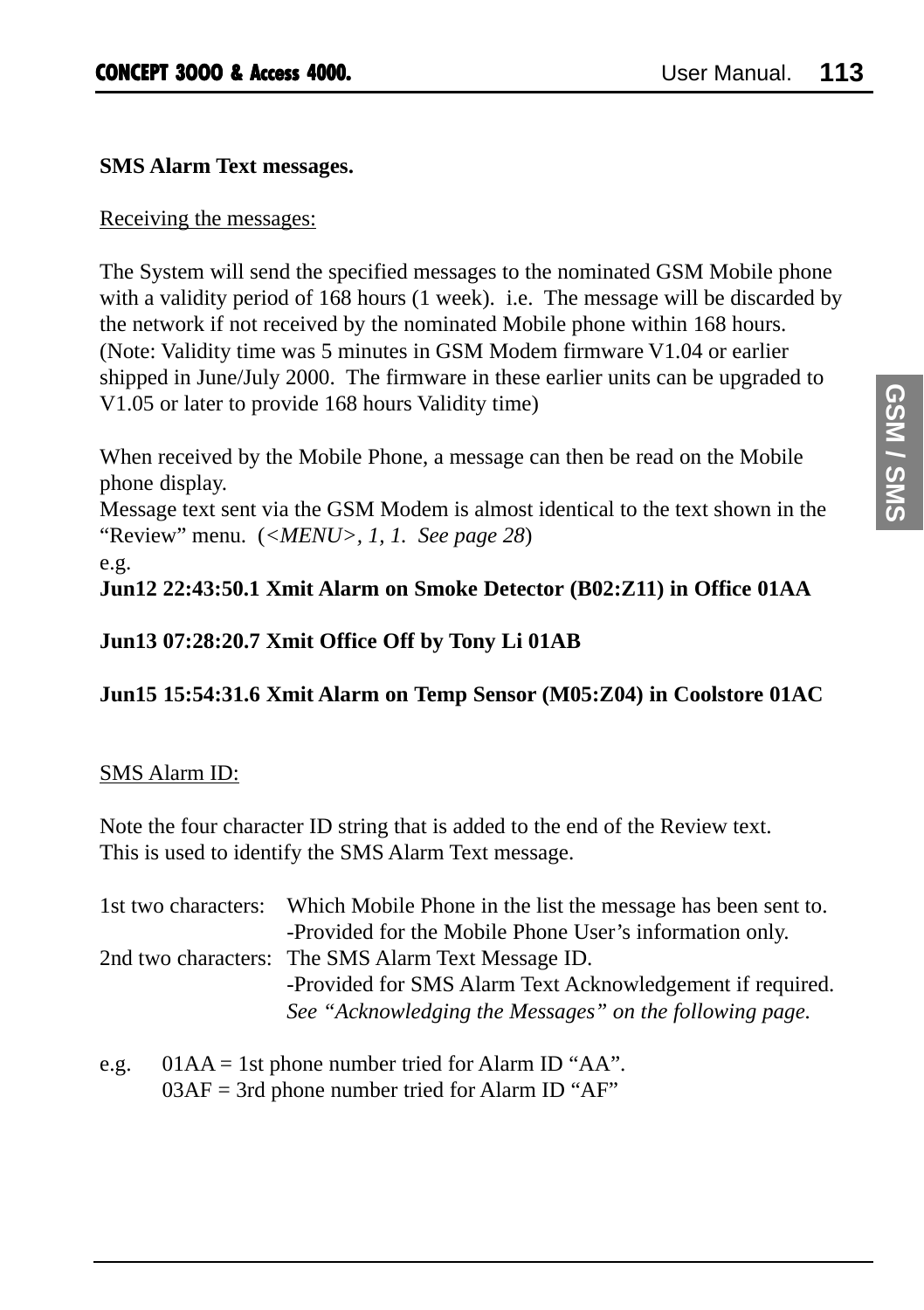Acknowledging SMS Alarm messages:

#### **IMPORTANT NOTES:**

- 1) Only required if SMS Alarm Text Message Acknowledgement has been enabled for your system. *If unsure, check with the Installer.*
- 2) Open/Close messages also have an SMS Alarm ID, but do not need to be acknowledged.

The 4 character ID string attached to the end of every SMS Alarm message allows up to 576 unique Alarm IDs before wrap-around occurs. *See "SMS Alarm ID" on the previous page.*

To acknowledge an Alarm, the Mobile phone user simply replies to the message sender with the letter "**K**", followed by the 2 character Alarm ID.

e.g. To acknowledge Alarm ID "**AA**". Send **KAA**. (No PIN number is required. The senders phone number is checked)

If there are multiple alarm messages to be acknowledged, the additional Alarm IDs can be added to this reply.

e.g. To acknowledge Alarm IDs "**AF**", "**AG**" and "**AH**". Send **KAFAGAH**

Up to 8 Alarms can be outstanding (waiting for acknowledgement) at any one time and each Alarm has its own Acknowledge timer.

Consult with the Installer to determine the acknowledge time to be programmed for your system.

Subsequent Alarms (relevant "Xmit"review entries) are buffered and sent as soon as an Acknowledge timer is free.

#### To Clear pending SMS Alarm Messages:

The "**R**" command can be sent to clear any pending SMS Alarms that have not begun to be sent.

*See "System Control via Short Message Service (SMS)" on the following pages.*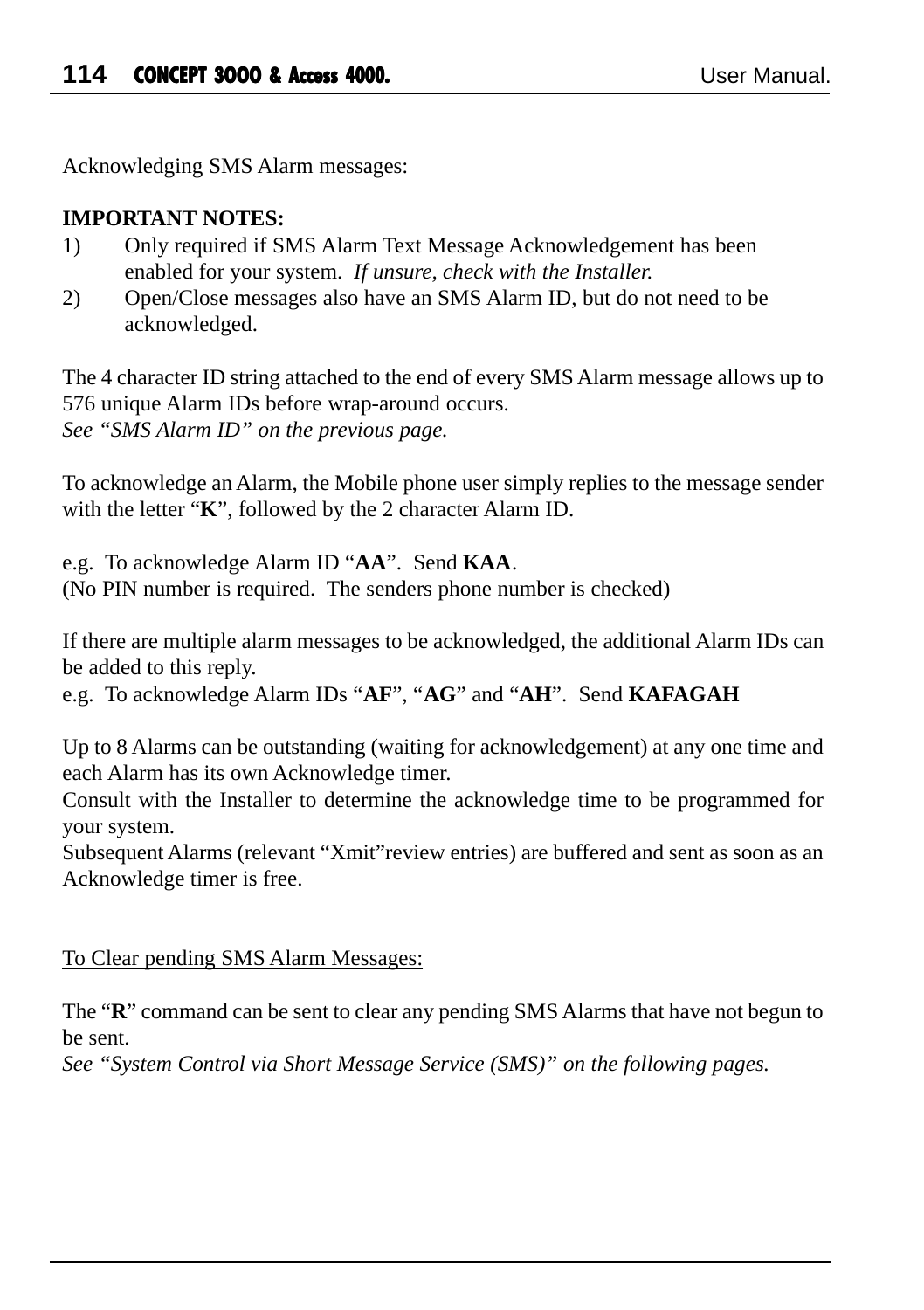## **System Control via Short Message Service (SMS)**

The following information must be provided to the installer to enable the feature to operate as required:

- 1. The type/s of commands that will be allowed via the GSM Short Message Service. e.g. Area control / Home Auxiliary Control / Zone Isolate & Restore / List Status.
- 2. For security reasons it is recommended that a PIN code is entered before the command text. Inform the installer whether you require this feature or not. (If you do not wish to use a PIN code, step 3 MUST be used)
- 3. Control can be limited to just one or two Mobile phones. If this is desired provide the installer with the phone number/s of the nominated Mobile phone/s.

#### Before you can use this feature:

- 1. Check that Short Message Service is enabled on your GSM Mobile Service.
- 2. Check that the "Message Centre Number" is programmed in your Mobile phone.
- 3. Check that your Mobile phone is programmed to send messages as "Text".
- 4. For ease of use you may enter the system's GSM Modem phone number as a preprogrammed number in your Mobile phone.

## Send an SMS command:

(Actual procedure for sending SMS messages may differ depending on make and model of Mobile phone. *See your Mobile phone's User Manual for details*)

- 1. Using your GSM Mobile phone, enter the Text command that you wish to perform according to the tables on the next page and select "Send". If a PIN code is required, enter the PIN code immediately before the text command. *See examples in the tables on the following pages.*
- 2. Enter or Select the system's mobile phone number and send the message.
- 3. Wait for the system to send back the text message or confirmation. *See the "SMS CONFIRMATION AND INFORMATION MESSAGES" table on the following pages.*

## NOTES:

- 1. Any PIN code used for SMS commands MUST be a PIN code programmed for a User between User 00001 and User 00032 and any Areas or Home Auxiliaries to be controlled must be allowed in that User's "User Type".
- 2. Most GSM Mobile phone manufacturers also produce Data Suite software that interfaces a PC to a GSM Mobile phone and provides the ability to send and receive messages via the Short Message Service from a PC.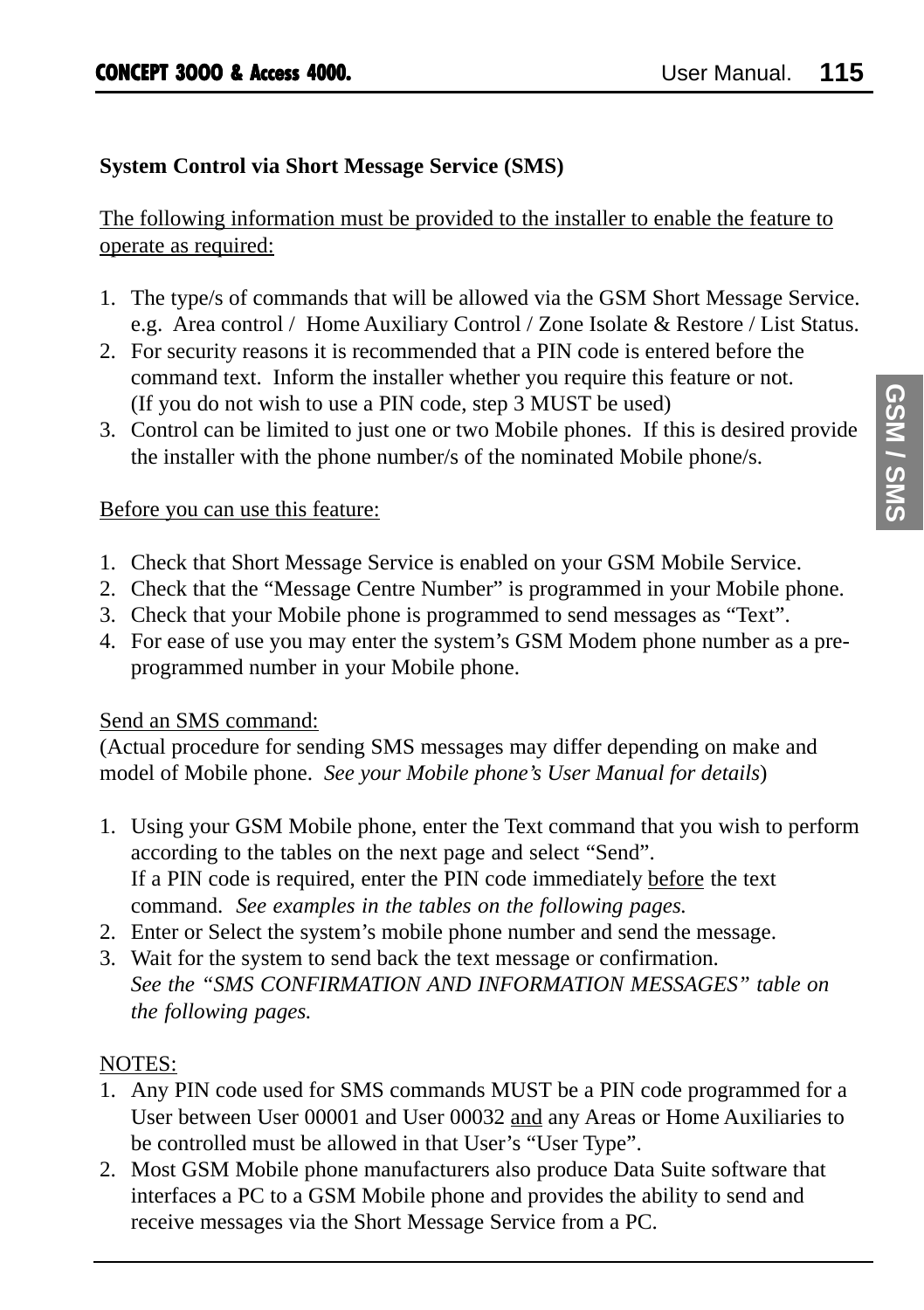## **SMS TEXT COMMANDS. COMMAND SEQUENCE AND OPTIONS:**

|                     | <b>General commands</b>                                          |
|---------------------|------------------------------------------------------------------|
| <b>HELP</b>         | Return an SMS message listing the available commands.            |
| <b>Reset SMS</b>    | Cancel any pending alarms that are queued to be sent via SMS and |
| pointer             | reset the SMS 5 minute timer used to pace SMS messages.          |
| e.g. HE             | No PIN required.                                                 |
| $\langle$ PIN $>$ R | Reset pointer and timer.                                         |

|                                                                                                                                                            |                                                              | <b>Control</b> commands                                                      |                                                                                                                                 |                 |
|------------------------------------------------------------------------------------------------------------------------------------------------------------|--------------------------------------------------------------|------------------------------------------------------------------------------|---------------------------------------------------------------------------------------------------------------------------------|-----------------|
| <b>Item</b>                                                                                                                                                | Number $(ID)$                                                | <b>Action</b>                                                                | Time (Optional)                                                                                                                 |                 |
| Area                                                                                                                                                       |                                                              | ON                                                                           | n/a                                                                                                                             | n/a             |
| Home                                                                                                                                                       | <b>XXX</b><br>1 to 3 digits                                  | OFF                                                                          | <b>XXX</b>                                                                                                                      | Seconds         |
| Auxiliary                                                                                                                                                  |                                                              | <b>LIST</b>                                                                  | 1 to 255                                                                                                                        | <b>M</b> inutes |
| e.g.<br>$\langle$ PIN $>$ A12N<br>$<$ PIN $>$ H3F<br>$\langle$ PIN>H27N120M<br>$\langle$ PIN $>$ H5N15S<br>$\langle$ PIN $>$ A21L<br>$\langle$ PIN $>$ H1L | Area 12 ON.<br>Home Auxiliary 3 OFF.<br>at Home Auxiliary 1. | Home Auxiliary 27 ON for 120 Minutes.<br>Home Auxiliary 5 ON for 15 Seconds. | List the Name & Current state of 5 Areas beginning at Area 21.<br>List the Name & Current state of 5 Home Auxiliaries beginning |                 |
| <b>Item</b>                                                                                                                                                | Number (ID)                                                  | <b>Action</b>                                                                |                                                                                                                                 |                 |
| $\mathbf{Z}$ one                                                                                                                                           | <b>TxxZyy</b><br>$T =$ Module Type                           | Isolate                                                                      | n/a                                                                                                                             |                 |
|                                                                                                                                                            | $xx =$ Module No.<br>$yy = Z$ one Number                     | Restore                                                                      |                                                                                                                                 |                 |
| e.g. $\langle$ PIN>ZB04Z15I                                                                                                                                | <pin>ZM02Z05R</pin>                                          |                                                                              | Isolate Zone 15 on Big Expander number 4.<br>Restore Zone 5 on Mini Expander number 2.                                          |                 |

HINT: If you don't know the Number of the Area or Home Auxiliary you wish to control, remember you can use the ""List"" command to view the Names.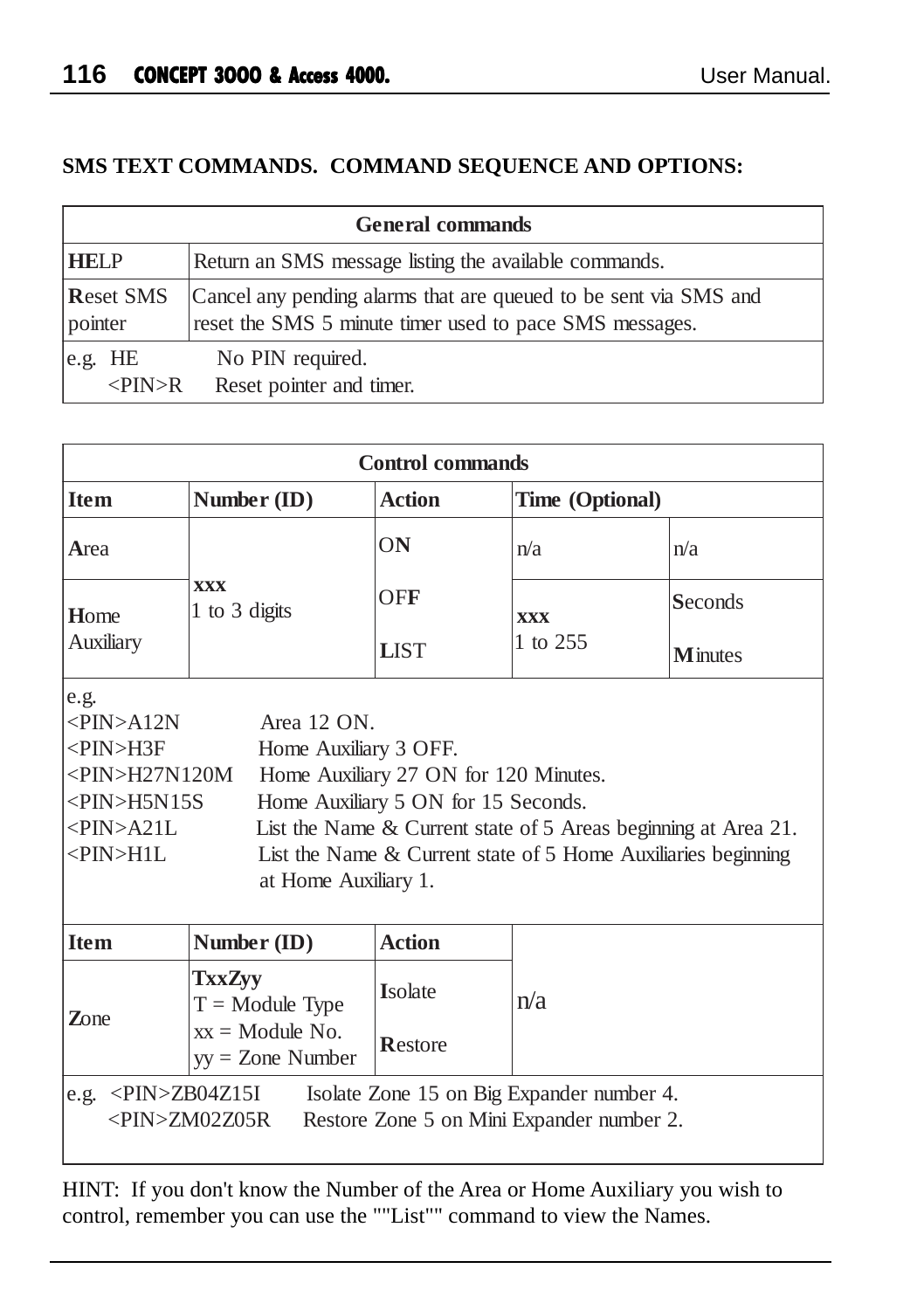# **SMS CONFIRMATION & INFORMATION MESSAGES:**

|                            | <b>Confirmation and Information messages</b>                                                                                                  |
|----------------------------|-----------------------------------------------------------------------------------------------------------------------------------------------|
| Area Control               | $\langle$ area name> is now $\langle$ on/off $\rangle$ OR $\langle$ area name> $\langle$ error message>.<br>e.g. Office is now On.            |
| Home Auxiliary<br>Control  | $\alpha$ <home aux="" name=""> turned <on off=""> for <xxx> sec/min.<br/>e.g. Irrigation turned On for 120 min.</xxx></on></home>             |
| List                       | Area/Home Aux <a> &lt;001</a> > Reception Off<br>$<$ 002> Office Off<br><003> Storeroom On<br><004> Production Area Off<br>$<$ 005> Duress On |
| Zone<br>Isolate<br>Restore | input name isolated<br>e.g. Roller shutter Contact isolated<br>e.g. Roller shutter Contact restored<br>input name restored                    |
| <b>HELP</b>                | AxxN AxxF AxxL<br>HxxN HxxF AxxL<br><b>HxxNtts</b><br><b>HxxNttm</b><br>ZtxxZxxI ZtxxZxxR<br>R                                                |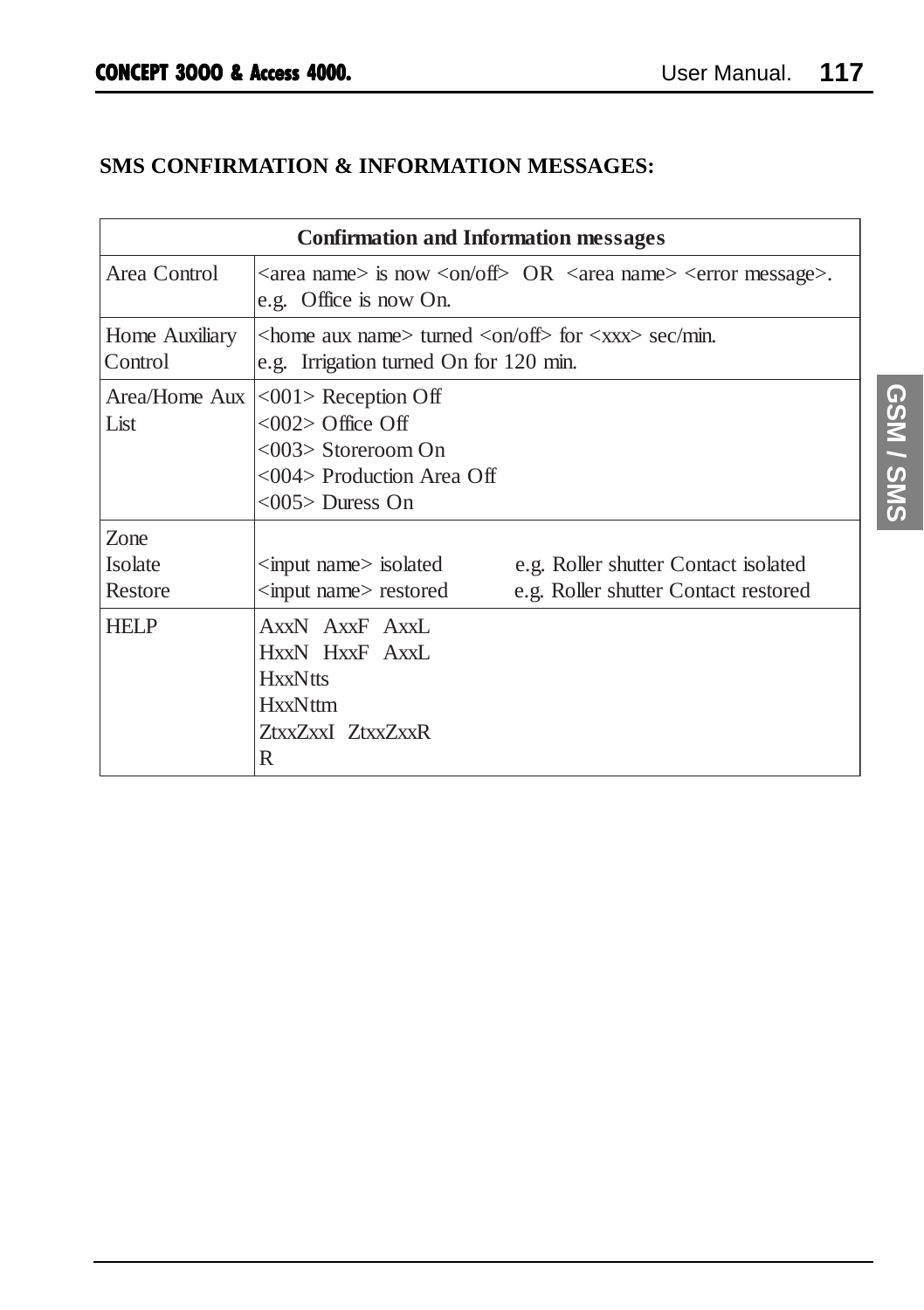# **Weatherproof Terminal Operations.**

#### **INTRODUCTION**

The Weatherproof Terminal is supported in V5.6 or later and can currently provide the following operations:

- 1. Access control on a single Door including the "auto area off" and "Request to Exit" and "Request to Enter" button options.
- 2. Arm/Disarm control of a single "Associated Area" assigned to the Weatherproof Terminal, or of the User's "Extra Area".

The Weatherproof Terminal features a CODE lamp (green), an ARMED lamp (red), two general purpose lamps (yellow), numeric keys 0 to 9, an OK key and an ON/OFF key. Beeper feedback is provided for each key press.

Consult your Installer for details of which operations are enabled for your Weatherproof Terminal, and which Area and/or Door will be controlled.

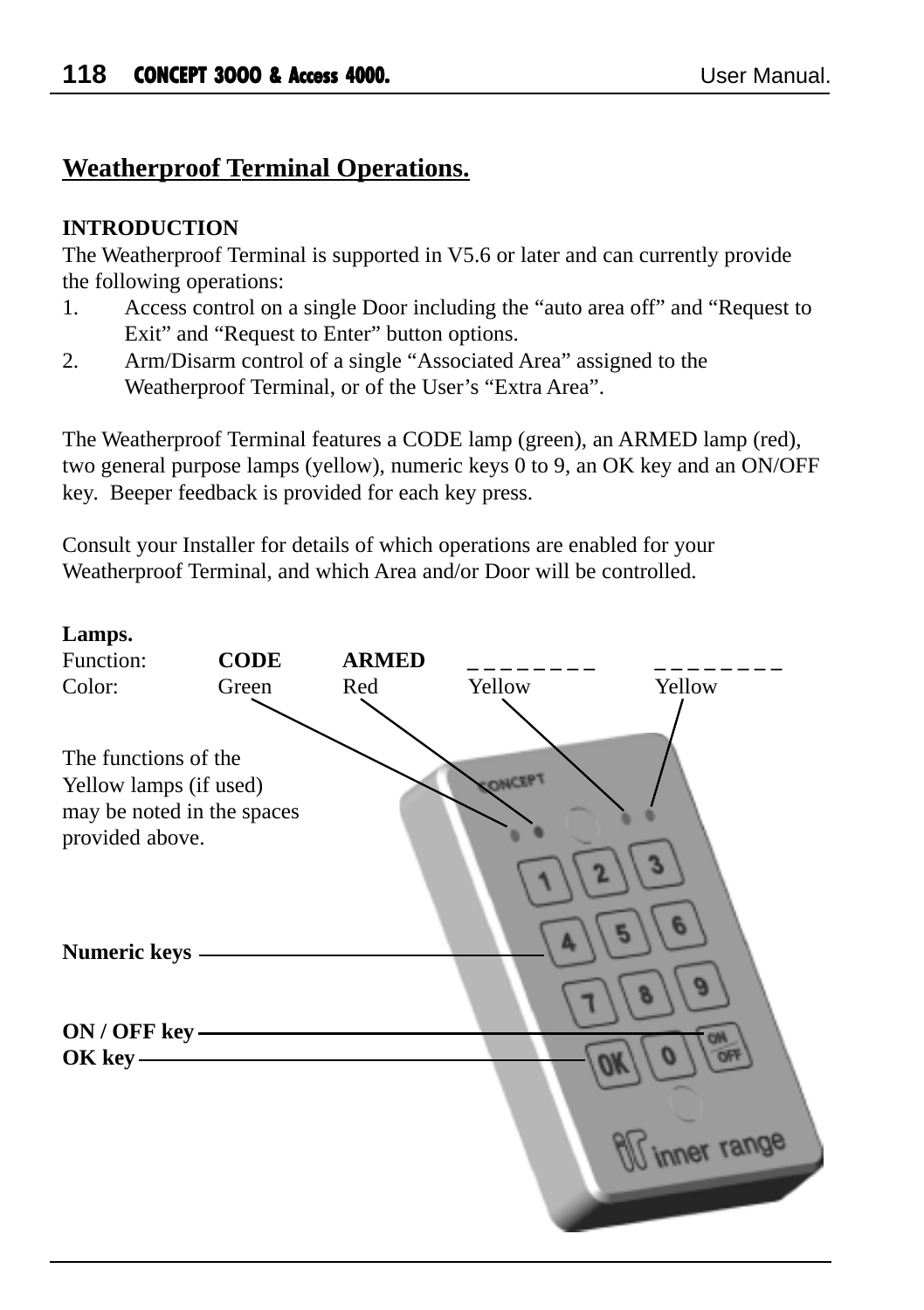## **OPERATION**

#### Logging On.

All operations begin with entering your PIN code, followed by the  $\langle OK \rangle$  key.

If the PIN code is valid at this time, the CODE lamp will turn on and the User is considered "logged on".

If the PIN code is not accepted, the CODE lamp will flash a number of times to give a general indication of the reason for rejection. *See "Error indication" below.*

If an error is made while entering a PIN code, press the <ON/OFF> key and begin entering the code again. If 3 unsuccessful logon attempts are made in succession, the keypad will be locked out for 60 seconds and the CODE lamp will flash continuously during that time. (This can be set to 10 attempts by the Installer if required)

Whilst the CODE lamp is on, the ARMED lamp will display the on/off state of the nominated Area. (ARMED lamp on means Area on)

#### Area and/or Door control.

Whilst logged on:

- The <OK> key will attempt a Door access operation then logoff the User.
- The <ON/OFF> key will attempt to toggle the status of the nominated Area. If successful, the ARMED lamp will change state, and the User remains logged on.
- If the <0> key is pressed, or no key is pressed for 5 seconds, the User is automatically logged off, and the CODE and ARMED lamps will turn off.

## Error Indication.

If a Door access or Area toggle operation is not successful, the CODE lamp or ARMED lamp will flash a number of times to give a general indication of the reason for rejection. The Review log [MENU, 1, 1] can be viewed to see details of the specific reason for rejection.

## **Flash Reasons**

- 5 Area On denied Unsealed Zones, Missing Module or No Associated Area.
- 4 No Door Programmed / No Access Group Assigned / Door not in Door List / Terminal illegal / Terminal already in use / Terminal not present
- 3 Card Cancelled / Area Armed / Wrong Card Issue number / Not Site Code User / Card Format Mismatch / No Card Found / User number too big / Site Code not found / Card not found
- 2 TimeZone violation / Card Expired / Anti-passback violation / Need PIN / Wrong PIN / No Terminal for PINs / No Door List / Time-out for 2nd User.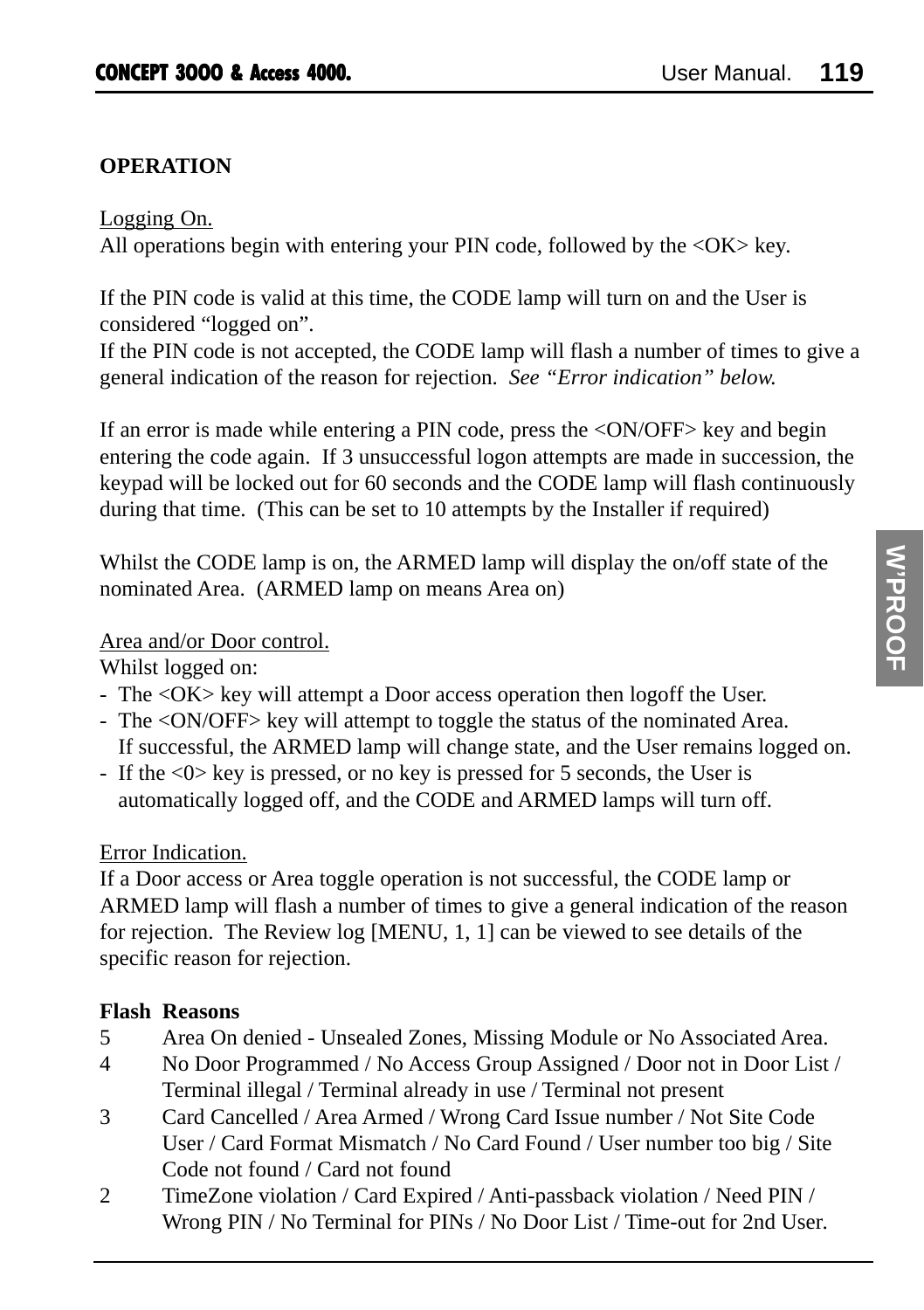#### **INDEX**

1-button Wireless remote 57 15-button Wireless remote 57 24 Hour (Tamper) monitoring 19 4-button Wireless remote 57 5-button Wireless remote 57 **A** About to turn On 12, 15 Access (Unlock) a Door 24 Access a Floor in an Elevator 25 Access Menu 44 Acknowledge an Alarm 22, 54 Acknowledge Latched Alarms 23 Acknowledge Messages 74 Acknowledging SMS Alarms 114 Adjust Area User Count 103 Adjust Event Count 102 Adjust User location 104 Air Conditioning 31 Alarm Review 26 Alpha-search 66 ALTERNATE LIST 71 Alternate User Type 65 Analog module 38 Analogue Values 38 Answer Phone 98 Anti-passback 67, 104 Area about to turn On 12 Area Array 8, 28 Area List 15, 54, 65 Area OFF 14 Area OFF List 65 Area ON 16 Area ON List 65 Area Status 28 Area User Count 103 Areas 4, 8 Auxiliaries 7

#### **B**

Battery Problem 12 Battery Test 93 **C** Cancel Holdup 74 Card + PIN 24, 25 Card Type 48 Clear Trouble Zones 41 Comms Problem 12 Counters 18, 39, 76 Credit Card 48, 49 CUSTOM MESSAGE 9 **D** Daylight Saving 93 Defer Area On 74 Deferred Arming 15 Deleting a User 63 Diaries 91 DIARY AUXILIARY 93 DIARY MESSAGE 92 Direct Entry 48, 51 Disabled User 67 Door Control 100 Door List 66, 69 Doors 7 DTMF Control 110, 111 Dual Code Provider 67 Dual User 67 Duress 13, 21, 54 **E** Entry time 14 Event Count 39, 102 Exit delay time 16 Expiry Date and Time 52 Extra Area 54, 55 Extra Door & Extra Door List 56 **F** Floor List 66, 69 Fob programming options 57 Fob User feedback 107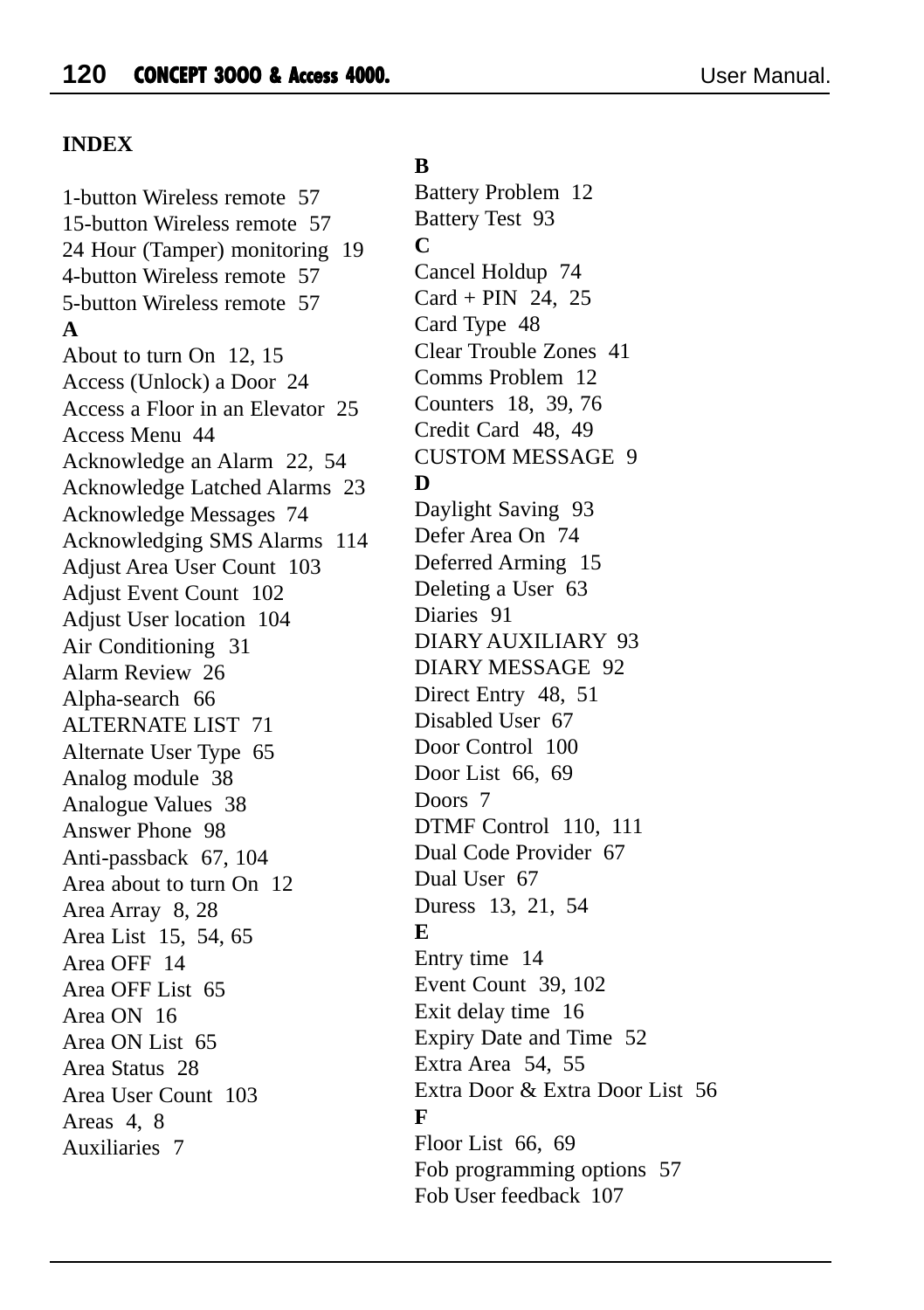# **INDEX**

#### **G**

GSM Mobile phone 112, 115 GSM SMS 112 **H** Had Alarm 22 Had Battery Problems 12 Had Comms Problem 12 Had Network Problem 12 Had Power Problem 12 HELP 1, 6, 20 Holiday Type 87, 90 Holidays 89 Home Auxiliary 7, 29, 99 Home Auxiliary Types 68 HomeZone 81 HomeZone Isolate 76 **I** Information 35 Input Alarms are latched 23 Input States 40, 41 Insight 1, 61 Installer Code 44 Installer Lockout 97 Isolate 80 Isolate on Exit 74 **K** Keypad 10, 34 Keypad Lockout 13 **L** Lamps 9 Latched Alarms 12, 23, 76 LCD Display 6, 8 LCD Terminal 6, 8 Level Messages 12 Lift Car List 66, 69 Lift Control 101 Lists 69 Locate User 37 Lockout Installer 97 Logon 12, 13

#### **M**

Master Code 44 Menu Group 66, 72 MENU GROUP OPTIONS 74 Menu Options 33, 75 Miscellaneous Menu 94 MODULE DISABLE 94 Multiple Areas 74 **N** Network Problem 12 **O** Own Area List only 77 Own PIN code only 77 **P** Panic 20 Paradox Wireless RF Fobs 57 PIN Code 13, 48 PIN discovered 13 Power Module Values 42 Power Problem 12 **Q** QUALIFY AUXILIARY 93 QUALIFY OPTIONS 88 **R** RANKS 52, 53, 67 Reader 7, 24 Remote Access 74 Request Service 96 Reset Latched Alarms 23, 76 Review 26, 35 REVIEW FILTER 36 RF Expander Module 57 RF Fob Options 57 RF Fob programming options 58 RF Fob Registration 78 RF Remote Fob Button Functions 108 **S** Send an SMS command 115 Service 96 Short Message Service (SMS) 115 Single use Cards 67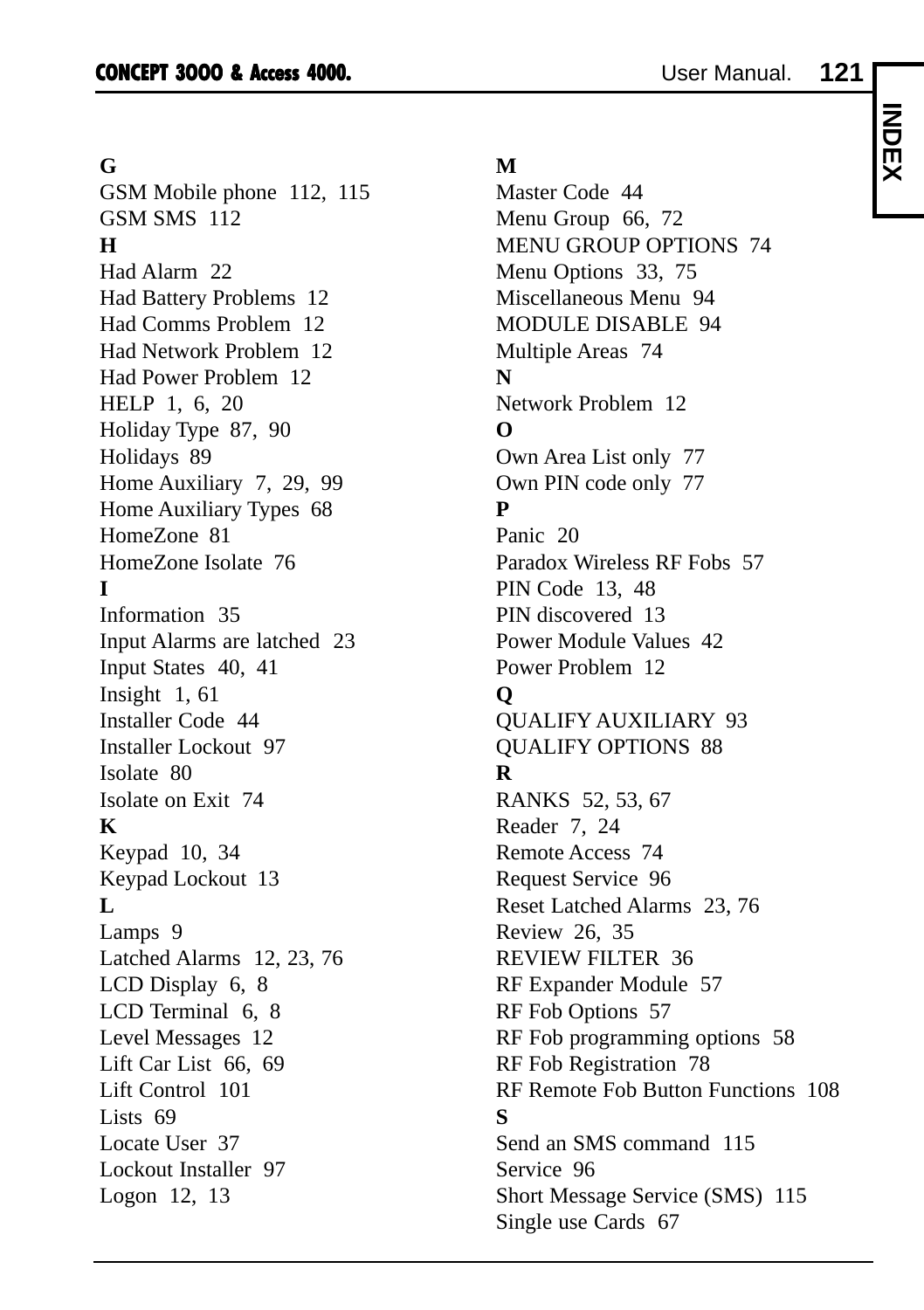Single use PIN codes 67 Sirens Off 74 Site Code 48, 50 SMS Alarm Text messages 113 SMS Text Commands 116 Software 1 Sub-Menu Options 76 System Inputs 5 SYSTEM OVERVIEW 4 **T** Tamper On/Off 74 Telephone Remote Control 110 TENANCY 53, 68 Test Report 97 Testing 82 Testing Zones 16 Text Array 28 Time and Date 9, 27, 84 Time and Date display 27 Timed Off 15 TimeZone 65, 70, 73 TIMEZONE FUNCTION 87 TimeZones 85 Touchscreen Terminal 1 Turning Area/s OFF 14 Turning Area/s ON 16

**U**

UK RESET 95 User greeting 54 User Name 46 USER OPERATIONS 12 User Options 54 User Programming 44 User Programming Flowchart 45 User Ranks 52, 53 User Tenancy 53 User Type 44, 47, 63, 64 User Type Name 64 User Type Options 66 User Type Permissions 65 Users 5, 44 **V** Valid Auxiliary 68 VIEWING THE REVIEW EVENTS 35 Visonic Wireless RF Fobs 57 **W** Walk Testing 17, 82 WEATHERPROOF TERMINALS 6 WIRELESS REMOTES 7 Wireless RF Remote Fob 57, 66, 78 Wireless RF Remote Operations 106, 108 **Y** Your pin has been discovered 13 **Z** Zone Problem 17 Zones 5

#### **Disclaimer**

While every effort has been made to ensure the accuracy of this manual, the manufacturer and/or it's agents assume no responsibility or liability for any errors or omissions. Due to ongoing development and product improvements, the contents of this manual are subject to change without notice.

Enquiries or comments relating to this manual should be sent to Don Sargent at Inner Range. E-MAIL: donald.sargent@innerrange.com FAX: +61 3 9753 3499.

© 1996 - 2010. Inner Range Pty. Ltd. Part Number: 630026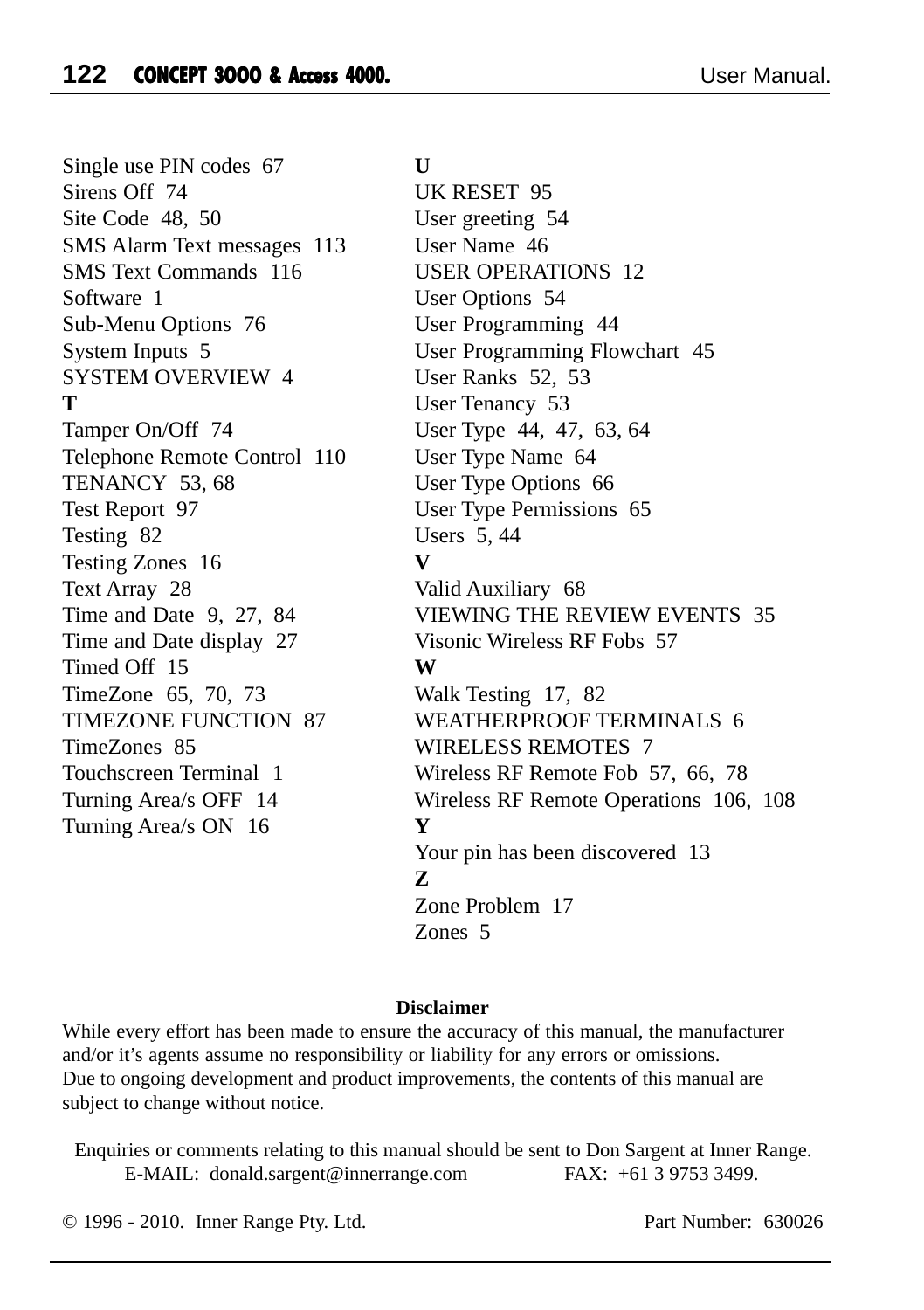| PIN code entry                       | Logon                 |                     | Logged Off                             |                  |                  | <menu></menu>         | <menu></menu>            | <menu></menu>    |
|--------------------------------------|-----------------------|---------------------|----------------------------------------|------------------|------------------|-----------------------|--------------------------|------------------|
| $\geq$                               |                       |                     |                                        |                  |                  | $\geq$                | >                        | $\geq$           |
| <<                                   |                       |                     | Av Area State *                        | < Aircon.*       | > Home Aux*      | 1 Alm Rview *         | 2 System Info.           | 3 Time/Date      |
| >                                    |                       |                     |                                        |                  |                  |                       |                          |                  |
| $\overline{\wedge}$<br><menu></menu> | Control<br>0 Area     |                     | * If Enabled                           |                  |                  |                       |                          |                  |
| $\, > \,$                            |                       |                     |                                        |                  |                  |                       |                          |                  |
| 1 Information                        | 2 Access              | 3 Isolate           | 4 Walk Test                            | 5 Time           | 6 Miscellaneous  | 7 Installer           | 8 Service                | 9 Control        |
| >                                    |                       |                     | 4 Testing                              |                  | >                | >                     | >                        | >                |
| $\rm{~}$                             |                       |                     | >                                      | >                | $\geq$           |                       | >                        | $\rm{~}$         |
| 0 EN Review t                        |                       |                     | Inputs                                 | <b>Time/Date</b> | Module Disable   | >                     | Req Serv                 | 1 Home Aux       |
| $\geq$                               |                       | 1 Area              | $\geq$                                 | $\rm{~}$         | $\geq$           | >                     | $\geq$                   | $\geq$           |
| 1 Review                             | 1 Users               | 2 Door              | Auxiliaries<br>$\overline{\mathsf{c}}$ | TimeZones        | 2 UK Reset †     | 0 Inputs              | 2 Test Report            | 2 Door Cont      |
| >                                    |                       | 3 Siren             | $\geq$                                 | $\geq$           |                  | >                     | $\geq$                   | $\geq$           |
| 2 Locate User                        | Types<br>2 User       | 4 Floor             | Sirens<br>က                            | 3 Holidays       |                  | Areas                 | Security<br>ო            | Spare<br>ო       |
| $\geq$                               |                       | 5 Lift Car          | >                                      | $\geq$           |                  | $\geq$                | $\geq$                   | $\geq$           |
| 3 Read Analog                        | 3 Lists               | 6 Auxiliary         | 4 Telecom                              | 4 Diaries        | 1 LCD Term       | 2 Modules<br>V        | 4 Answer Call            | 4 Lift Cont      |
| >                                    |                       |                     | $\geq$                                 | $\rm{~}$         | 2 Graphic Keypd  | $\geq$                |                          | $\geq$           |
| 4 Read Count                         | 4 Groups              | 1 Menu<br>$\lambda$ | 5 Cards                                | 5 Aux Timers     | 3 Big Expandr    | 3 Comms               | 1 Com Tasks<br>$\lambda$ | 5 Spare          |
| $\geq$                               |                       | 2 Access            | $\geq$                                 |                  | 4 Reader         | $\rm{>}$              | 2 Phone Nos              | $\geq$           |
| 5 Input States                       | Codes<br>5 Site C     | 3 Process           | 6 Memory                               | # V4.5 - V4.9x   | 5 Inov Reg. #    | 4 Times               | 3 DTMF Cont              | Event Count<br>ဖ |
| $\geq$                               |                       |                     | $\geq$                                 |                  | 6 Mini Expndr    | $\geq$                |                          | $\geq$           |
| 6 Read Power                         | 6 B'up Cards          |                     | Ports                                  |                  | 7 Exp 16Z        | 5 System              | 1 General<br>$\Lambda$   | 7 User Count     |
|                                      |                       |                     | >                                      |                  | 8 Intell. Access | >                     | 2 Memory                 | $\geq$           |
|                                      | 7 RF Fobs             |                     | 8 Power                                |                  | 9 Analogue       | 6 Doors               | 3 Funct Zones            | 8 Amnesty        |
|                                      |                       |                     | >                                      | 1 LAN PS         | 0 More           | Interlocks            | 4 Calc Auxes             |                  |
|                                      |                       |                     | 9 Volts                                | $\geq$           |                  | $\geq$                | 5 Home Auxes             |                  |
|                                      |                       |                     |                                        | RF Expndr<br>2   | 1 Secure LAN     | <b>7</b> Access       | 6 Aircon.                |                  |
|                                      | only<br>$=$ Installer |                     | Reg. Menu                              | $\geq$           | 2 Initialize LAN | >                     | 7 Home Zones             | 1 C-Bus          |
| ٠                                    | $=$ UK only           |                     | 1 RF Zones                             | 0 More<br>v      | 3 List LAN       | 8 LAN<br>$\checkmark$ | 8 Counters               | 2 Dynalite       |
|                                      |                       |                     | 2 RF Fobs                              |                  | 4 Statistics     | >                     | 9 Automation             | 3 HPM<br>٨       |
| <b>MENU FLOWCH</b>                   | <b>IART</b>           |                     | 3 Inovonics                            |                  | 9 Syst Reset     | 9 Lifts               |                          |                  |